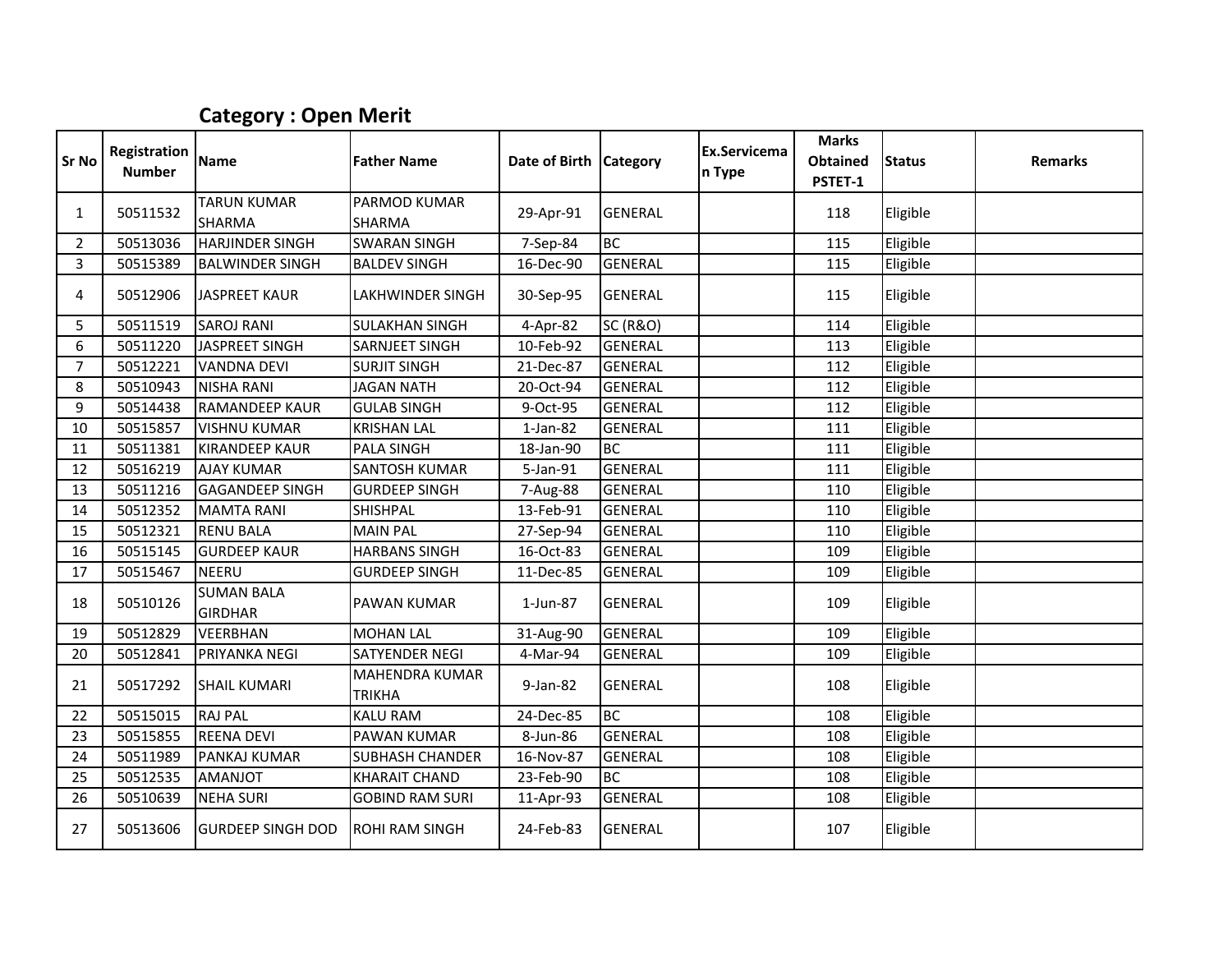| 28 | 50516932 | <b>DALJIT SINGH</b>     | LATE AMRIK SINGH          | 16-Mar-85 | <b>GENERAL</b>      | 107 | Eligible |  |
|----|----------|-------------------------|---------------------------|-----------|---------------------|-----|----------|--|
| 29 | 50514232 | <b>KAPIL MONGA</b>      | PREM KUMAR                | 29-May-88 | <b>GENERAL</b>      | 107 | Eligible |  |
| 30 | 50516165 | <b>DIKSHA</b>           | PRABHAT BHUSHAN           | 28-Apr-94 | <b>GENERAL</b>      | 107 | Eligible |  |
| 31 | 50513055 | <b>RAMANDEEP KAUR</b>   | <b>JAGDEV SINGH</b>       | 7-Oct-95  | <b>SC (R&amp;O)</b> | 107 | Eligible |  |
| 32 | 50511397 | <b>GURWINDER SINGH</b>  | PARGAT SINGH              | 18-Feb-96 | <b>GENERAL</b>      | 107 | Eligible |  |
| 33 | 50511943 | <b>SHIVANGI</b>         | RAJINDER KUMAR            | 28-Sep-96 | <b>BC</b>           | 107 | Eligible |  |
| 34 | 50512546 | <b>DEEPAK BANSAL</b>    | <b>AMRIT PAL</b>          | 8-Apr-86  | <b>GENERAL</b>      | 106 | Eligible |  |
| 35 | 50515993 | <b>ANITA RANI</b>       | <b>RAJ KUMAR</b>          | 13-May-86 | <b>GENERAL</b>      | 106 | Eligible |  |
| 36 | 50513207 | <b>KAVITA KUMARI</b>    | <b>MUNSHI RAM</b>         | 5-Dec-87  | <b>GENERAL</b>      | 106 | Eligible |  |
| 37 | 50516124 | <b>AMANDEEP KUMAR</b>   | <b>MANGAT RAM</b>         | 10-Feb-89 | <b>GENERAL</b>      | 106 | Eligible |  |
| 38 | 50512684 | <b>BHARAT BHUSHAN</b>   | <b>JEET PAUL</b>          | 27-Nov-90 | <b>GENERAL</b>      | 106 | Eligible |  |
| 39 | 50511396 | <b>MANPREET KAUR</b>    | <b>HANS RAJ</b>           | 5-Jan-91  | <b>BC</b>           | 106 | Eligible |  |
| 40 | 50516421 | <b>NIKASH RANI</b>      | <b>KRISHAN CHAND</b>      | 12-Jun-91 | <b>GENERAL</b>      | 106 | Eligible |  |
| 41 | 50516834 | <b>HARMANDEEP KAUR</b>  | JATINDER SINGH            | 2-Feb-92  | <b>GENERAL</b>      | 106 | Eligible |  |
| 42 | 50512359 | <b>GURPREET KAUR</b>    | PARMINDER SINGH           | 7-Nov-92  | <b>GENERAL</b>      | 106 | Eligible |  |
| 43 | 50514654 | <b>VIKRAM KUMAR</b>     | RANJIT                    | 1-Jul-93  | <b>BC</b>           | 106 | Eligible |  |
| 44 | 50512638 | <b>SILKY TUTEJA</b>     | PARAMJIT KUMAR            | 9-Jan-94  | <b>GENERAL</b>      | 106 | Eligible |  |
| 45 | 50511932 | <b>PRIYANKA</b>         | <b>KRISHAN KUMAR</b>      | 14-Jun-95 | <b>GENERAL</b>      | 106 | Eligible |  |
| 46 | 50510052 | <b>SUKHDEEP KAUR</b>    | <b>SUKHWINDER SINGH</b>   | 17-May-96 | <b>GENERAL</b>      | 106 | Eligible |  |
| 47 | 50513691 | <b>RAVI BEHL</b>        | <b>JAGDISH BEHL</b>       | 20-Nov-81 | <b>GENERAL</b>      | 105 | Eligible |  |
| 48 | 50513375 | <b>NAVDEEP KAUR</b>     | <b>GIAN SINGH</b>         | 30-May-83 | <b>GENERAL</b>      | 105 | Eligible |  |
| 49 | 50511906 | <b>JANAK SINGH</b>      | PREM SINGH                | 15-Aug-84 | <b>SC (R&amp;O)</b> | 105 | Eligible |  |
| 50 | 50514907 | <b>SURINDER KUMAR</b>   | MUNSHI RAM                | 28-Dec-86 | <b>BC</b>           | 105 | Eligible |  |
| 51 | 50512292 | <b>RAJ KUMAR</b>        | JAGDEESH KUMAR            | 2-Dec-88  | <b>GENERAL</b>      | 105 | Eligible |  |
| 52 | 50515258 | <b>SUKHPAL SINGH</b>    | <b>BALWINDER SINGH</b>    | 17-Feb-89 | <b>GENERAL</b>      | 105 | Eligible |  |
| 53 | 50512376 | <b>RAJAN</b>            | SUBHASH CHANDER           | 5-Aug-89  | <b>GENERAL</b>      | 105 | Eligible |  |
| 54 | 50516261 | <b>NANCY</b>            | <b>RATTAN LAL</b>         | 21-Oct-91 | <b>GENERAL</b>      | 105 | Eligible |  |
| 55 | 50516396 | <b>KHUSHBU RANI</b>     | PREM CHAND                | 3-Feb-92  | <b>GENERAL</b>      | 105 | Eligible |  |
| 56 | 50513780 | <b>SUMAN PREET KOUR</b> | ANGREJ SINGH              | 20-Jul-94 | <b>GENERAL</b>      | 105 | Eligible |  |
| 57 | 50513318 | <b>ASHWANI KUMAR</b>    | <b>SURINDER KUMAR</b>     | 27-Dec-82 | <b>GENERAL</b>      | 104 | Eligible |  |
| 58 | 50510813 | PARMJEET KAUR           | <b>HAZARA SINGH</b>       | 3-May-85  | <b>BC</b>           | 104 | Eligible |  |
| 59 | 50515536 | <b>GAGANDEEP KAUR</b>   | <b>JAGDISH SINGH</b>      | 7-Aug-86  | <b>GENERAL</b>      | 104 | Eligible |  |
| 60 | 50511116 | <b>SHIVANI SINGLA</b>   | <b>BHUSHAN LAL SINGLA</b> | 12-Jul-87 | <b>GENERAL</b>      | 104 | Eligible |  |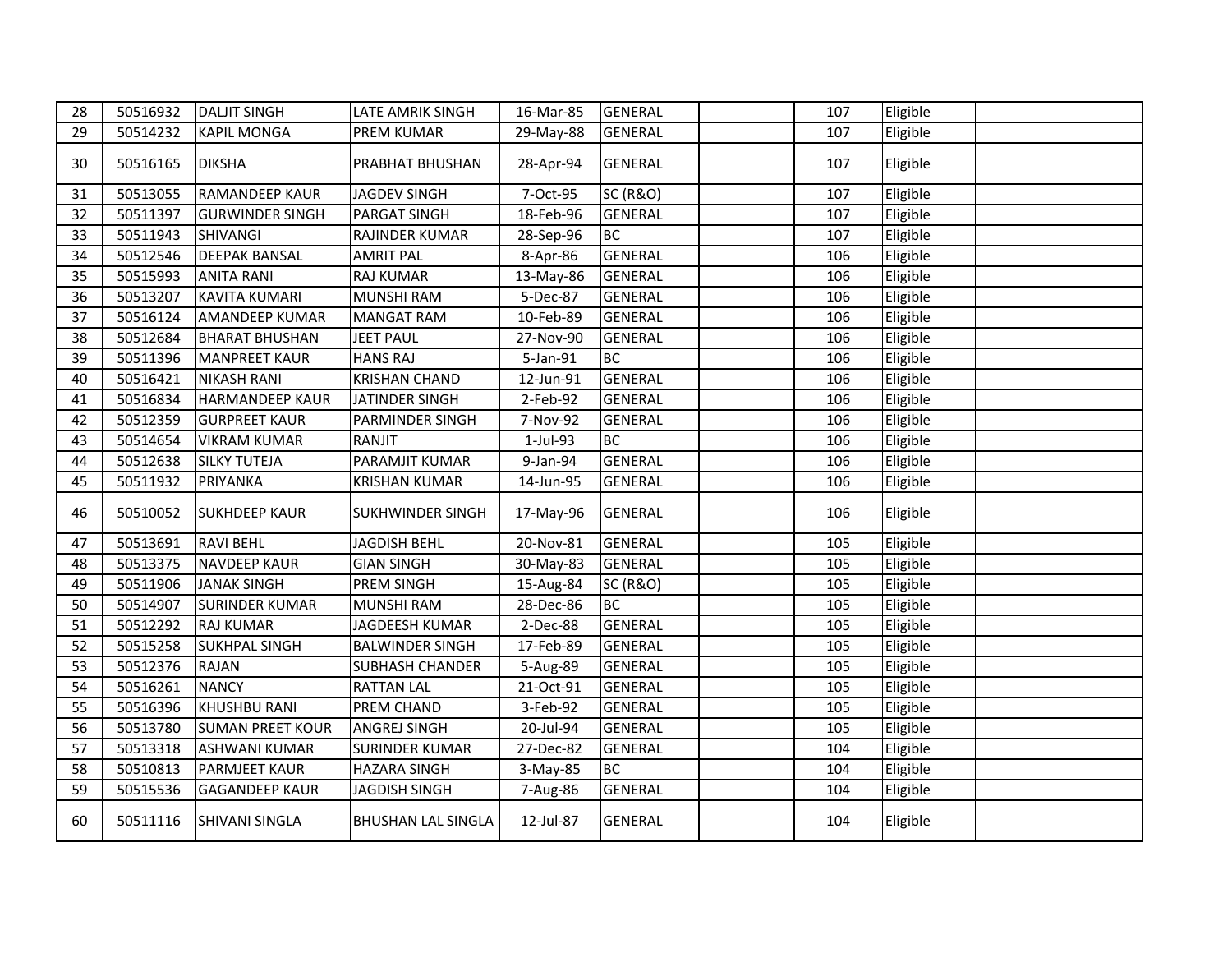|    |           |                        |                        |           |                |     |          | <b>GRADUATION DONE,</b> |
|----|-----------|------------------------|------------------------|-----------|----------------|-----|----------|-------------------------|
| 61 | 50517509  | <b>SONIA NEGI</b>      | <b>D S NEGI</b>        | 3-Feb-88  | GENERAL        | 104 | Eligible | (12TH MARKS IS LESS     |
|    |           |                        |                        |           |                |     |          | <b>THAN 50%)</b>        |
| 62 | 50511713  | <b>VIKRAM JEET</b>     | <b>BHART RAJ</b>       | 20-Apr-88 | <b>BC</b>      | 104 | Eligible |                         |
| 63 | 50515453  | <b>NISHA</b>           | <b>SUNIL KUMAR</b>     | 5-Jan-89  | <b>GENERAL</b> | 104 | Eligible |                         |
| 64 | 50516389  | <b>DINESH GARG</b>     | PREM CHAND             | 3-May-89  | <b>GENERAL</b> | 104 | Eligible |                         |
| 65 | 50514174  | <b>AMANDEEP KAUR</b>   | <b>BALBIR SINGH</b>    | 20-Jul-89 | <b>GENERAL</b> | 104 | Eligible |                         |
| 66 | 50515323  | <b>AMIT KUMAR</b>      | <b>MAHESH KUMAR</b>    | 4-Aug-89  | <b>GENERAL</b> | 104 | Eligible |                         |
| 67 | 50514739  | <b>NEENA</b>           | SOM DUTT               | 4-Apr-91  | <b>GENERAL</b> | 104 | Eligible |                         |
| 68 | 50516395  | <b>MANPREET KAUR</b>   | <b>HARMIT SINGH</b>    | 30-Aug-91 | <b>GENERAL</b> | 104 | Eligible |                         |
| 69 | 50512277  | <b>VISHAV DEEP</b>     | SALWINDER PAL          | 15-Mar-93 | <b>BC</b>      | 104 | Eligible |                         |
| 70 | 50511094  | <b>RAJ KUMAR</b>       | <b>RAM CHAND</b>       | 5-Jun-93  | <b>BC</b>      | 104 | Eligible |                         |
| 71 | 50511058  | <b>GARIMA</b>          | <b>SHAMSHER SINGH</b>  | 31-Oct-96 | <b>GENERAL</b> | 104 | Eligible |                         |
| 72 | 50511774  | <b>SHARANJIT KAUR</b>  | <b>BALWINDER SINGH</b> | 17-Mar-83 | <b>BC</b>      | 103 | Eligible |                         |
| 73 | 50515411  | <b>GOURAV BAJAJ</b>    | <b>OM PARKASH</b>      | 14-Jan-86 | <b>GENERAL</b> | 103 | Eligible |                         |
| 74 | 50515460  | <b>HARPREET SINGH</b>  | SARABJIT SINGH         | 13-Mar-87 | <b>GENERAL</b> | 103 | Eligible |                         |
| 75 | 50510019  | <b>REKHA RANI</b>      | <b>MADAN LAL</b>       | 18-Dec-87 | <b>GENERAL</b> | 103 | Eligible |                         |
|    |           |                        |                        |           |                |     |          | <b>GRADUATION DONE,</b> |
| 76 | 50516693  | <b>SHARANJEET KAUR</b> | <b>GOBIND SINGH</b>    | 1-Apr-88  | <b>GENERAL</b> | 103 | Eligible | (12TH MARKS IS LESS     |
|    |           |                        |                        |           |                |     |          | <b>THAN 50%)</b>        |
| 77 | 50511735/ | <b>JAGDEEP SINGH</b>   | <b>TIKKA SINGH</b>     |           | <b>GENERAL</b> | 103 |          |                         |
|    | 50511731  |                        |                        | 12-Aug-88 |                |     | Eligible |                         |
| 78 | 50516897  | <b>DEVJOT KAUR</b>     | <b>MALAK SIMGH</b>     | 26-Jan-89 | <b>GENERAL</b> | 103 | Eligible |                         |
| 79 | 50510106  | <b>SUNIL KUMAR</b>     | RAMPHAL SINGH          | 25-Jun-89 | <b>GENERAL</b> | 103 | Eligible |                         |
| 80 | 50511218  | <b>SACHIN SETIA</b>    | PARMINDER KUMAR        | 14-Jan-91 | <b>GENERAL</b> | 103 | Eligible |                         |
|    |           |                        |                        |           |                |     |          |                         |
| 81 | 50510273  | <b>CHANDAN LAL</b>     | <b>GAGAN KUMAR</b>     | 2-Feb-92  | <b>GENERAL</b> | 103 | Eligible |                         |
| 82 | 50511155  | <b>AJAY BISSU</b>      | <b>KARAN SINGH</b>     | 25-Dec-92 | <b>GENERAL</b> | 103 | Eligible |                         |
| 83 | 50516427  | <b>MUKTA RANI</b>      | PARSHOTAM DASS         | 22-Sep-93 | <b>GENERAL</b> | 103 | Eligible |                         |
| 84 | 50513480  | PARVINDER SINGH        | JASVEER SINGH          | 4-Jul-94  | <b>GENERAL</b> | 103 | Eligible |                         |
| 85 | 50514457  | PRIYA RANI             | <b>NARINDER KUMAR</b>  | 2-Aug-94  | <b>GENERAL</b> | 103 | Eligible | SPECIAL EDUCATION       |
|    |           |                        |                        |           |                |     |          | (TWO YEARS DONE)        |
| 86 | 50512197  | <b>SAVINDER KAUR</b>   | <b>SWARN SINGH</b>     | 11-Aug-96 | <b>GENERAL</b> | 103 | Eligible |                         |
| 87 | 50515345  | <b>GURPREET KAUR</b>   | <b>HAKIK SINGH</b>     | 1-Apr-79  | <b>GENERAL</b> | 102 | Eligible |                         |
| 88 | 50510371  | <b>SHARDA RANI</b>     | <b>AMRIT PAL</b>       | 2-Feb-81  | <b>GENERAL</b> | 102 | Eligible |                         |
| 89 | 50516575  | RASHMI MAHAJAN         | <b>MOHINDER PAL</b>    | 5-Sep-82  | <b>GENERAL</b> | 102 | Eligible |                         |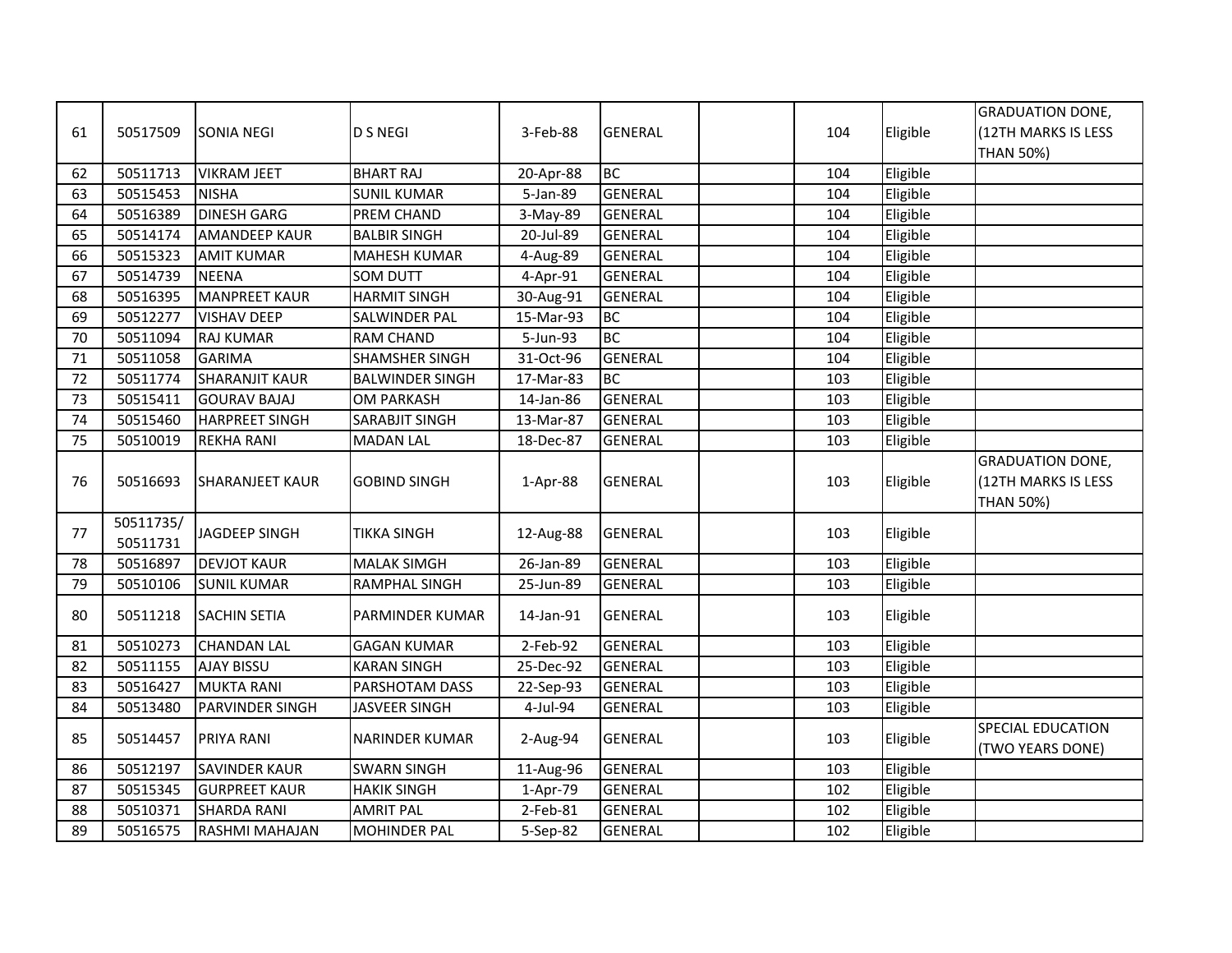| 90  | 50517214 | <b>NEETU BALA</b>         | <b>RAMESH LAL</b>             | 25-May-83 | <b>GENERAL</b>               | 102 | Eligible |                                                                    |
|-----|----------|---------------------------|-------------------------------|-----------|------------------------------|-----|----------|--------------------------------------------------------------------|
| 91  | 50513018 | <b>AMRIK SINGH</b>        | JOGINDER SINGH                | 13-Apr-84 | <b>GENERAL</b>               | 102 | Eligible | <b>GRADUATION DONE,</b><br>(12TH MARKS IS LESS<br><b>THAN 50%)</b> |
| 92  | 50512896 | <b>BHUPESH SINGLA</b>     | <b>SURAJ BHAN</b>             | 29-Oct-84 | <b>GENERAL</b>               | 102 | Eligible |                                                                    |
| 93  | 50510833 | <b>MANDHIR SINGH</b>      | <b>AMARJIT SINGH</b>          | 19-Mar-85 | <b>GENERAL</b>               | 102 | Eligible |                                                                    |
| 94  | 50516040 | <b>DUPINDER KAUR</b>      | <b>NACHHATAR SINGH</b>        | 3-May-85  | <b>GENERAL</b>               | 102 | Eligible |                                                                    |
| 95  | 50516945 | <b>DINESH KUMAR</b>       | <b>MADAN LAL</b>              | 6-Nov-85  | <b>GENERAL</b>               | 102 | Eligible |                                                                    |
| 96  | 50515075 | <b>SUKHDEEP</b>           | <b>BANT RAJ SHARMA</b>        | 28-Mar-86 | <b>GENERAL</b>               | 102 | Eligible |                                                                    |
| 97  | 50510047 | <b>SANDEEP KUMAR</b>      | <b>SUCHA RAM</b>              | 11-Apr-86 | <b>SC (R&amp;O)</b>          | 102 | Eligible |                                                                    |
| 98  | 50510065 | <b>RAJESH KUMAR</b>       | LAL CHAND                     | 3-Apr-87  | <b>BC</b>                    | 102 | Eligible |                                                                    |
| 99  | 50511810 | PARDEEP KUMAR             | SATPAL                        | 28-May-88 | <b>GENERAL</b>               | 102 | Eligible |                                                                    |
| 100 | 50516627 | <b>NITASHA</b>            | <b>VINOD KUMAR</b>            | 23-Aug-88 | <b>GENERAL</b>               | 102 | Eligible |                                                                    |
| 101 | 50514741 | <b>MAMTA RANI</b>         | <b>TARSEM CHAND</b>           | 6-Oct-88  | <b>GENERAL</b>               | 102 | Eligible |                                                                    |
| 102 | 50510140 | <b>NARINDER KAUR</b>      | JASWINDER SINGH               | 23-Apr-90 | SC (M&B)                     | 102 | Eligible |                                                                    |
| 103 | 50517439 | <b>ANIL KUMAR</b>         | <b>GEJ KUMAR</b>              | 29-Sep-91 | <b>GENERAL</b>               | 102 | Eligible |                                                                    |
| 104 | 50514979 | <b>KANCHAN RANI</b>       | PREM KUMAR                    | 4-Jun-92  | <b>GENERAL</b>               | 102 | Eligible |                                                                    |
| 105 | 50516790 | <b>SANDEEP KAUR</b>       | <b>GURWINDER SINGH</b>        | 9-Jan-94  | <b>GENERAL</b>               | 102 | Eligible |                                                                    |
| 106 | 50513120 | POONAM                    | <b>ASHOK KUMAR</b>            | 6-Mar-94  | <b>GENERAL</b>               | 102 | Eligible |                                                                    |
| 107 | 50517317 | <b>BUTA SINGH CHATHA</b>  | <b>TEJA SINGH</b>             | 1-Mar-79  | <b>GENERAL</b>               | 101 | Eligible |                                                                    |
| 108 | 50516714 | <b>GURVINDER SINGH</b>    | <b>KIRPAL SINGH</b>           | 23-Dec-79 | <b>GENERAL</b>               | 101 | Eligible |                                                                    |
| 109 | 50515330 | <b>MONIKA RANI</b>        | <b>MITHAN LAL</b><br>CHANANA  | 30-Sep-81 | <b>GENERAL</b>               | 101 | Eligible |                                                                    |
| 110 | 50515065 | <b>JYOTI RANI</b>         | SOHAN LAL SINGLA              | 26-Oct-81 | <b>GENERAL</b>               | 101 | Eligible |                                                                    |
| 111 | 50513708 | <b>SANDEEP KUMAR</b>      | <b>KHUNDA RAM</b>             | 2-Nov-81  | <b>GENERAL</b>               | 101 | Eligible |                                                                    |
| 112 | 50515408 | SHABNAM                   | <b>OM PARKASH</b>             | 8-Jan-82  | <b>GENERAL</b>               | 101 | Eligible |                                                                    |
| 113 | 50513058 | <b>RAJSHREE CHAUDHARY</b> | <b>KASHI RAM</b><br>CHAUDHARY | 31-Jul-82 | <b>GENERAL</b>               | 101 | Eligible |                                                                    |
| 114 | 50513646 | <b>DAL CHAND</b>          | <b>JAIT KANWAR</b>            | 5-Sep-82  | <b>HANDICAPED</b><br>(ORTHO) | 101 | Eligible |                                                                    |
| 115 | 50516174 | <b>MOHINDER SHARMA</b>    | DIWAKAR CHAND                 | 12-Dec-82 | <b>GENERAL</b>               | 101 | Eligible |                                                                    |
| 116 | 50512204 | RAMANDEEP KAUR            | DARSHAN SINGH                 | 11-Aug-83 | <b>GENERAL</b>               | 101 | Eligible |                                                                    |
| 117 | 50512594 | <b>RAJESH KUMAR</b>       | <b>BHARAT RAJ</b>             | 2-Apr-84  | <b>GENERAL</b>               | 101 | Eligible |                                                                    |
| 118 | 50515612 | <b>AMRIK SINGH</b>        | <b>AJAIB SINGH</b>            | 3-May-84  | <b>GENERAL</b>               | 101 | Eligible |                                                                    |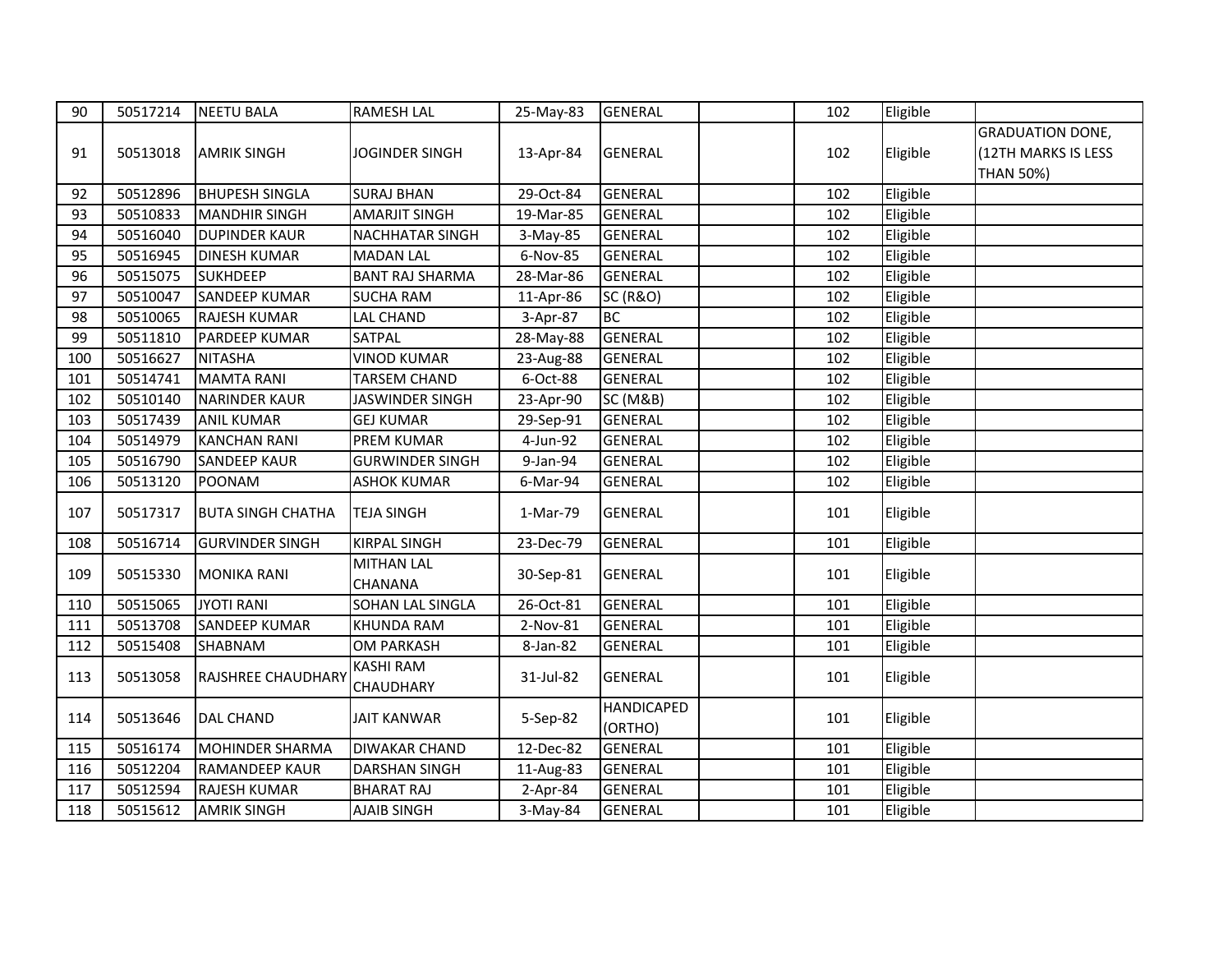| 119 | 50515054              | SHIPRA CHUGH                       | <b>ASHWANI KUMAR</b><br><b>CHUGH</b> | 28-Nov-84 | <b>GENERAL</b>                 | 101 | Eligible |  |
|-----|-----------------------|------------------------------------|--------------------------------------|-----------|--------------------------------|-----|----------|--|
| 120 | 50515890              | HARMANPREET SINGH<br><b>WADHWA</b> | <b>MANJEET SINGH</b>                 | 27-Mar-85 | <b>GENERAL</b>                 | 101 | Eligible |  |
| 121 | 50510509              | <b>VIKRAM SINGH</b>                | <b>MOHAR SINGH</b>                   | 21-Sep-85 | <b>GENERAL</b>                 | 101 | Eligible |  |
| 122 | 50517276              | <b>RAJESH KUMAR</b>                | <b>RAJ KUMAR</b>                     | 10-Jul-87 | <b>GENERAL</b>                 | 101 | Eligible |  |
| 123 | 50510436              | <b>BHAWNA</b>                      | RAMESH ANAND                         | 18-Oct-88 | <b>GENERAL</b>                 | 101 | Eligible |  |
| 124 | 50513744              | SHILPI GUPTA                       | <b>B B GUPTA</b>                     | 26-Dec-88 | <b>GENERAL</b>                 | 101 | Eligible |  |
| 125 | 50514373              | <b>MAHAVIR</b>                     | RAM SAWAROOP                         | 12-Apr-89 | <b>GENERAL</b>                 | 101 | Eligible |  |
| 126 | 50512714              | <b>RAJVEER KAUR</b>                | <b>MALKEET SINGH</b>                 | 2-Dec-89  | <b>GENERAL</b>                 | 101 | Eligible |  |
| 127 | 50510428/<br>50510426 | <b>SUKHWINDER KAUR</b>             | <b>GURDEV SINGH</b>                  | 11-Sep-90 | <b>GENERAL(SPO</b><br>RTS) /BC | 101 | Eligible |  |
| 128 | 50513767              | <b>RAMANPREET SINGH</b>            | <b>RANJIT SINGH</b>                  | 24-Aug-91 | <b>GENERAL</b>                 | 101 | Eligible |  |
| 129 | 50515686              | <b>ARSHDEEP KAUR</b>               | SUKHVINDER SINGH                     | 4-Oct-92  | <b>GENERAL</b>                 | 101 | Eligible |  |
| 130 | 50516737              | SHEKHAR BHATNAGAR SHYAM BHATNAGAR  |                                      | 20-Oct-92 | <b>GENERAL</b>                 | 101 | Eligible |  |
| 131 | 50512646              | <b>SAVITA RANI</b>                 | PAWAN KUMAR                          | 10-Dec-92 | <b>GENERAL</b>                 | 101 | Eligible |  |
| 132 | 50514570              | <b>PUJA RANI</b>                   | <b>SURAJ PARKASH</b>                 | 1-Aug-93  | <b>GENERAL</b>                 | 101 | Eligible |  |
| 133 | 50513847              | <b>GEETA DEVI</b>                  | LAKSHMAN SINGH                       | 5-Sep-93  | <b>GENERAL</b>                 | 101 | Eligible |  |
| 134 | 50514285              | <b>RAJNEESH GARG</b>               | <b>KRISHAN KUMAR</b>                 | 7-Sep-93  | <b>GENERAL</b>                 | 101 | Eligible |  |
| 135 | 50511259              | <b>SOMA KAUR</b>                   | <b>HAKEM SINGH</b>                   | 27-Mar-95 | <b>SC (R&amp;O)</b>            | 101 | Eligible |  |
| 136 | 50511320              | <b>RAJINDER SINGH</b>              | <b>GURMEET SINGH</b>                 | 31-May-95 | <b>GENERAL</b>                 | 101 | Eligible |  |
| 137 | 50510230              | <b>HARSHITA</b>                    | <b>PREM PAUL</b>                     | 11-Dec-95 | <b>GENERAL</b>                 | 101 | Eligible |  |
| 138 | 50515427              | <b>HARVINDER SINGH</b>             | <b>HARBANS SINGH</b>                 | 20-Feb-79 | <b>BC</b>                      | 100 | Eligible |  |
| 139 | 50510408              | <b>SEEMA RANI</b>                  | LAXMAN SINGH                         | 29-Mar-82 | <b>SC (R&amp;O)</b>            | 100 | Eligible |  |
| 140 | 50511979              | <b>SUNIL KUMAR</b>                 | <b>ASHOK KUMAR</b>                   | 14-May-83 | <b>GENERAL</b>                 | 100 | Eligible |  |
| 141 | 50517264              | <b>INDERJIT SINGH</b>              | <b>CHUHAR SINGH</b>                  | 11-Aug-83 | <b>BC</b>                      | 100 | Eligible |  |
| 142 | 50510482              | <b>ANU BALA</b>                    | <b>BHIM SAIN</b>                     | 29-Aug-86 | <b>GENERAL</b>                 | 100 | Eligible |  |
| 143 | 50513743              | <b>RAJINDER KUMAR</b>              | SOHAN LAL                            | 11-Sep-86 | <b>GENERAL</b>                 | 100 | Eligible |  |
| 144 | 50515620              | <b>JUTINDER KAUR</b>               | <b>DALBIR SINGH</b>                  | 8-Oct-86  | <b>GENERAL</b>                 | 100 | Eligible |  |
| 145 | 50517019              | JUGDEEP SINGH                      | <b>TEJA SINGH</b>                    | 9-Sep-87  | <b>GENERAL</b>                 | 100 | Eligible |  |
| 146 | 50512811              | <b>AMANPREET SINGH</b>             | <b>KARNAIL SINGH</b>                 | 20-Jan-88 | <b>GENERAL</b>                 | 100 | Eligible |  |
| 147 | 50513762              | <b>MEENA</b>                       | <b>SOHAN LAL</b>                     | 30-Jan-88 | <b>GENERAL</b>                 | 100 | Eligible |  |
| 148 | 50510478              | <b>LUKESH KUMAR</b>                | <b>JAGDISH LAL</b>                   | 18-Mar-88 | <b>GENERAL</b>                 | 100 | Eligible |  |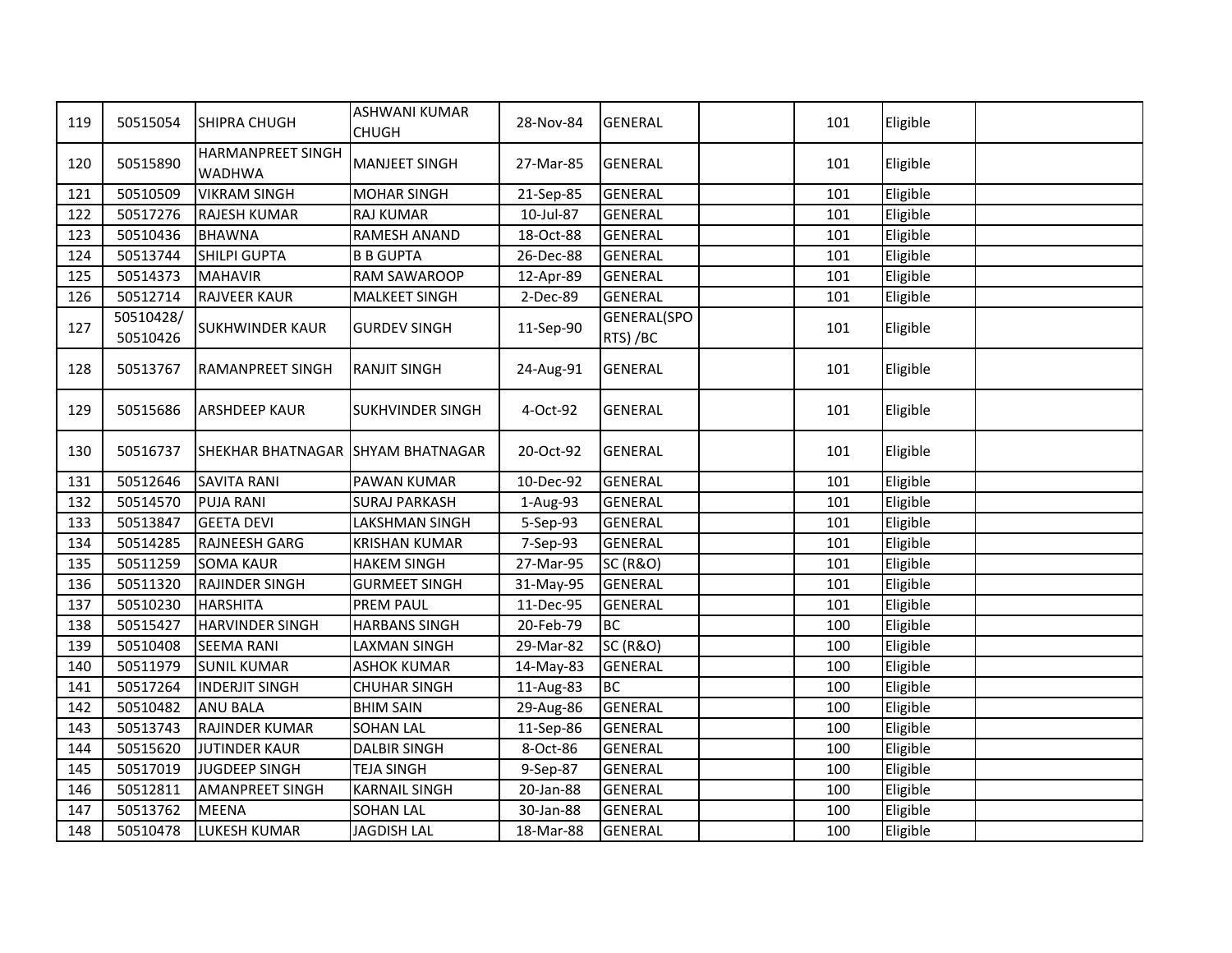| 149 | 50515543 | <b>RITU GARG</b>       | <b>JIWAN LAL</b>                       | 10-May-88      | <b>GENERAL</b>      | 100 | Eligible |                   |
|-----|----------|------------------------|----------------------------------------|----------------|---------------------|-----|----------|-------------------|
| 150 | 50515681 | <b>SUKHJINDER KAUR</b> | <b>DIWAN SINGH</b>                     | 10-Feb-89      | <b>GENERAL</b>      | 100 | Eligible |                   |
| 151 | 50513438 | <b>SONU KUMAR</b>      | <b>BIRBAL RAM</b>                      | 20-Nov-89      | <b>BC</b>           | 100 | Eligible |                   |
| 152 | 50515172 | <b>KALU RAM</b>        | <b>SOHAN LAL</b>                       | 3-Apr-90       | <b>GENERAL</b>      | 100 | Eligible | SPECIAL EDUCATION |
|     |          |                        |                                        |                |                     |     |          | (TWO YEARS DONE)  |
| 153 | 50513826 | <b>MOHIT GUMBER</b>    | <b>CHIMAN LAL</b>                      | 7-Jul-90       | <b>GENERAL</b>      | 100 | Eligible |                   |
| 154 | 50517467 | <b>SHANNU RANI</b>     | <b>KEEMAT RAI</b>                      | 25-Aug-90      | <b>GENERAL</b>      | 100 | Eligible |                   |
| 155 | 50510268 | <b>RAJAN</b>           | PREM KUMAR                             | 25-Jan-92      | <b>GENERAL</b>      | 100 | Eligible |                   |
| 156 | 50513449 | <b>KANIKA</b>          | <b>DEVINDER KUMAR</b><br><b>SINGLA</b> | 8-Apr-92       | <b>GENERAL</b>      | 100 | Eligible |                   |
| 157 | 50512988 | <b>PARVINDER KAUR</b>  | <b>GAJJAN SINGH</b>                    | 22-Jul-92      | <b>GENERAL</b>      | 100 | Eligible |                   |
| 158 | 50516661 | <b>SALONI VERMA</b>    | <b>JAIT KANWAR</b>                     | 9-Oct-92       | <b>GENERAL</b>      | 100 | Eligible |                   |
| 159 | 50514079 | <b>REENAM RANI</b>     | <b>SURINDER PAL</b>                    | 8-Nov-92       | <b>GENERAL</b>      | 100 | Eligible |                   |
| 160 | 50516256 | <b>BANDHNA RANI</b>    | <b>VIJAY KUMAR</b>                     | 11-Jan-93      | <b>GENERAL</b>      | 100 | Eligible |                   |
| 161 | 50515217 | <b>HINA RANI</b>       | <b>MOMAN RAM</b>                       | 20-Jul-93      | <b>BC</b>           | 100 | Eligible |                   |
| 162 | 50514829 | <b>MOHIT GUPTA</b>     | <b>HAPPY GUPTA</b>                     | 29-Jan-94      | <b>GENERAL</b>      | 100 | Eligible |                   |
| 163 | 50516055 | <b>MANISH</b>          | RAMESHWER LAL                          | 1-May-94       | <b>GENERAL</b>      | 100 | Eligible |                   |
| 164 | 50511065 | YOGRAJ SINGH           | <b>HARPAL SINGH</b>                    | 9-Jul-94       | <b>BC</b>           | 100 | Eligible |                   |
| 165 | 50512778 | <b>SUNIL SINGLA</b>    | RAMISHVER DASS                         | 30-Dec-94      | <b>GENERAL</b>      | 100 | Eligible |                   |
| 166 | 50513086 | <b>BALWINDER KAUR</b>  | <b>BACHAN SINGH</b>                    | 20-Apr-80      | <b>SC (R&amp;O)</b> | 99  | Eligible |                   |
| 167 | 50517230 | <b>SARABJIT KAUR</b>   | <b>RULDU SINGH</b>                     | $1$ -Jan- $81$ | <b>GENERAL</b>      | 99  | Eligible |                   |
| 168 | 50513083 | <b>JASBIR KAUR</b>     | <b>GURBHAJAN SINGH</b>                 | 26-Mar-81      | <b>GENERAL</b>      | 99  | Eligible |                   |
| 169 | 50511194 | <b>MANMEET KAUR</b>    | <b>SUKHDEV SINGH</b>                   | 18-Jun-81      | <b>GENERAL</b>      | 99  | Eligible |                   |
| 170 | 50512328 | <b>NOBALJEET KAUR</b>  | R S RANDHAWA                           | 15-Sep-81      | <b>GENERAL</b>      | 99  | Eligible |                   |
| 171 | 50516218 | <b>MANORMA RANI</b>    | SHAM LAL WADHWA                        | 10-Feb-82      | <b>GENERAL</b>      | 99  | Eligible |                   |
| 172 | 50510363 | POONAM ARORA           | <b>KRISHAN LAL</b>                     | $1-May-82$     | <b>GENERAL</b>      | 99  | Eligible |                   |
| 173 | 50517048 | <b>RENU BALA</b>       | <b>RAM LAL</b>                         | 2-Sep-83       | <b>HANDICAPED</b>   | 99  | Eligible |                   |
|     |          |                        |                                        |                | (ORTHO)             |     |          |                   |
| 174 | 50510177 | <b>KUSAM SINGLA</b>    | MOHINDER PAL                           | 26-Dec-83      | <b>GENERAL</b>      | 99  | Eligible |                   |
| 175 | 50515572 | <b>SARITA</b>          | <b>SUNDER SHAM</b>                     | 15-Jul-84      | <b>GENERAL</b>      | 99  | Eligible |                   |
| 176 | 50514195 | <b>PARAMJEET KAUR</b>  | <b>SARWAN SINGH</b>                    | 1-Feb-85       | <b>GENERAL</b>      | 99  | Eligible |                   |
| 177 | 50514173 | POONAM                 | <b>VED PARKASH</b>                     | 15-Jun-85      | <b>BC</b>           | 99  | Eligible |                   |
| 178 | 50514507 | PRINKA RANI            | JAGDISH RAI                            | 11-Aug-85      | <b>GENERAL</b>      | 99  | Eligible |                   |
| 179 | 50510036 | <b>GURNAM</b>          | SHISH PAL                              | 7-Jul-86       | <b>GENERAL</b>      | 99  | Eligible |                   |
| 180 | 50516431 | <b>ASHU KATHPAL</b>    | <b>ASHOK KUMAR</b>                     | 5-Aug-86       | <b>GENERAL</b>      | 99  | Eligible |                   |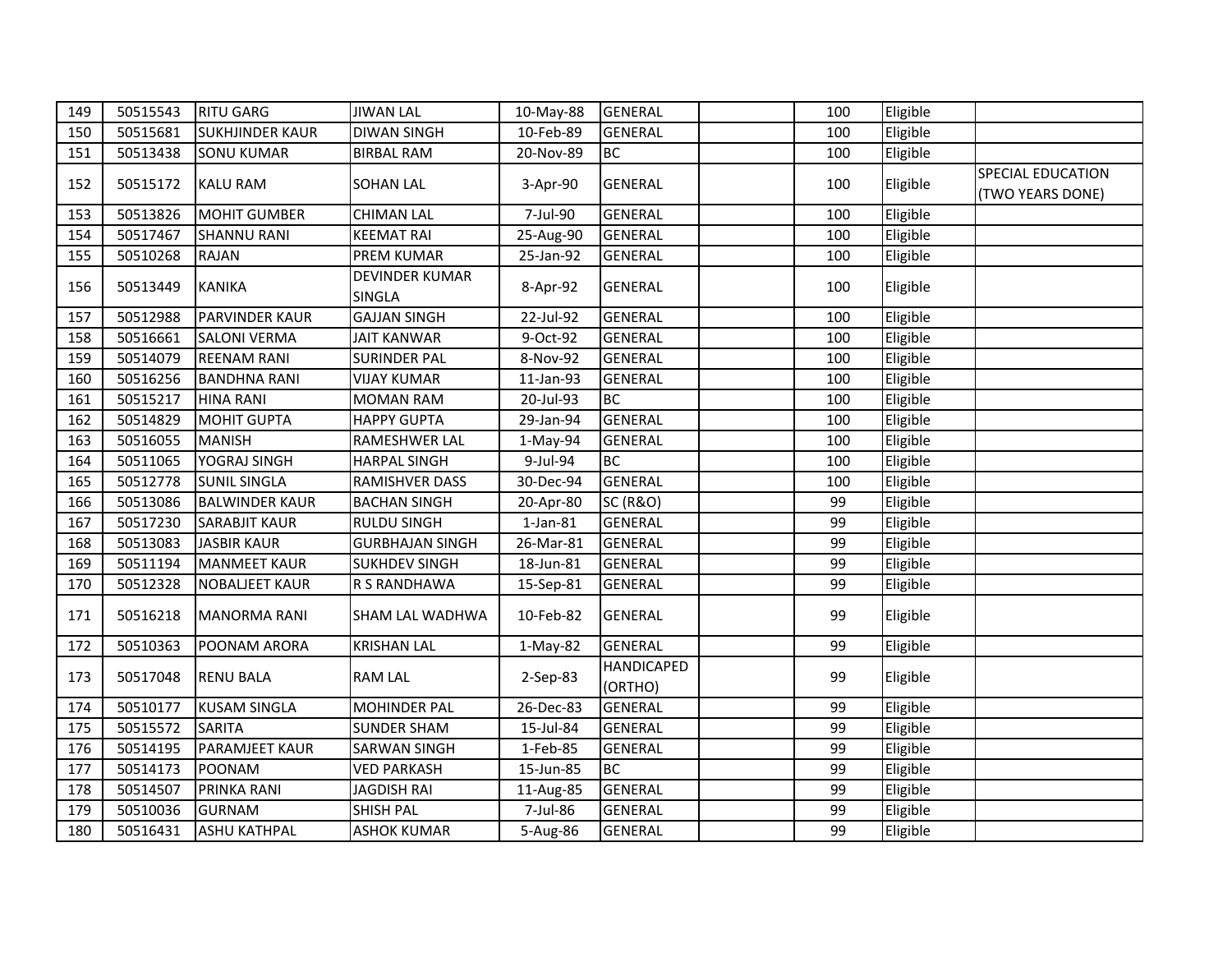| 181 | 50516746 | <b>NEERAJ KALRA</b>    | <b>NARESH KUMAR</b>    | 1-Sep-86  | <b>GENERAL</b>               | 99 | Eligible |                                                             |
|-----|----------|------------------------|------------------------|-----------|------------------------------|----|----------|-------------------------------------------------------------|
| 182 | 50511758 | <b>GURPREET KAUR</b>   | <b>GURDASS SINGH</b>   | 19-Dec-86 | <b>GENERAL</b>               | 99 | Eligible |                                                             |
| 183 | 50515638 | <b>SUMIT JUNEJA</b>    | <b>BABU LAL JUNEJA</b> | 14-Aug-87 | <b>GENERAL</b>               | 99 | Eligible |                                                             |
| 184 | 50512032 | <b>TARUN KUMAR</b>     | <b>KULBHUSHAN RAI</b>  | 17-Mar-88 | <b>GENERAL</b>               | 99 | Eligible |                                                             |
| 185 | 50514708 | <b>KAVITA RANI</b>     | <b>PREM NATH</b>       | 24-Dec-88 | <b>GENERAL</b>               | 99 | Eligible |                                                             |
| 186 | 50516410 | <b>NEENA RANI</b>      | <b>RAMESH KUMAR</b>    | 21-Jul-89 | <b>FREEDOM</b>               | 99 | Eligible |                                                             |
|     |          |                        |                        |           | <b>FIGHTER</b>               |    |          |                                                             |
| 187 | 50514625 | <b>KAVITA</b>          | <b>DHARAM PAL</b>      | 18-Aug-89 | <b>GENERAL</b>               | 99 | Eligible |                                                             |
| 188 | 50516478 | <b>JITENDER KUMAR</b>  | <b>RAMJAS</b>          | 30-Aug-89 | <b>GENERAL</b>               | 99 | Eligible |                                                             |
| 189 | 50515726 | <b>SIMMI KALRA</b>     | SH RAVI KANT KALRA     | 28-May-90 | <b>GENERAL</b>               | 99 | Eligible |                                                             |
| 190 | 50511351 | PARDEEP KUMAR          | <b>BHUSHAN KUMAR</b>   | 24-Oct-91 | <b>GENERAL</b>               | 99 | Eligible |                                                             |
| 191 | 50513541 | <b>GURPREET SINGH</b>  | <b>JAGJEET SINGH</b>   | 5-Dec-91  | <b>BC</b>                    | 99 | Eligible |                                                             |
| 192 | 50515271 | <b>NEHA RANI</b>       | <b>MANGAT RAI</b>      | 28-Jul-92 | <b>GENERAL</b>               | 99 | Eligible |                                                             |
| 193 | 50514820 | <b>NIPUN</b>           | RAM JI LAL             | 1-Aug-92  | <b>GENERAL</b>               | 99 | Eligible |                                                             |
| 194 | 50511064 | <b>TINKU SINGH</b>     | <b>KESHO RAM</b>       | 7-Sep-94  | <b>GENERAL</b>               | 99 | Eligible |                                                             |
| 195 | 50514925 | <b>PARBHJOT KAUR</b>   | <b>GURPAL SINGH</b>    | 10-Dec-95 | <b>GENERAL</b>               | 99 | Eligible |                                                             |
| 196 | 50512135 | <b>SUKHWINDER KAUR</b> | <b>MALL SINGH</b>      | 20-Feb-96 | <b>GENERAL</b>               | 99 | Eligible |                                                             |
| 197 | 50512716 | <b>LOVEDEEP KAUR</b>   | <b>JAGROOP SINGH</b>   | 5-May-96  | <b>HANDICAPED</b><br>(ORTHO) | 99 | Eligible |                                                             |
| 198 | 50515476 | <b>MANISHA</b>         | SATPAL                 | 17-Jan-79 | <b>GENERAL</b>               | 98 | Eligible | <b>GRADUATION DONE.</b><br>(10+2 IS LESS THAN 45%,<br>1997) |
| 199 | 50517167 | <b>KAMAL KUMAR</b>     | <b>ROSHAN LAL</b>      | 1-Dec-79  | <b>BC</b>                    | 98 | Eligible |                                                             |
| 200 | 50516344 | <b>HARMINDER SINGH</b> | <b>RAGBIR SINGH</b>    | 13-Apr-80 | <b>GENERAL</b>               | 98 | Eligible |                                                             |
| 201 | 50514180 | <b>RAMA RANI</b>       | YESHPAL GUPTA          | 1-Jun-80  | <b>GENERAL</b>               | 98 | Eligible |                                                             |
| 202 | 50513231 | <b>SUDESH PRIYA</b>    | <b>AMRIT LAL</b>       | 3-Dec-80  | <b>GENERAL</b>               | 98 | Eligible |                                                             |
| 203 | 50510185 | SHEETAL                | <b>VARINDER PAL</b>    | 5-Nov-81  | <b>GENERAL</b>               | 98 | Eligible |                                                             |
| 204 | 50513456 | <b>SAJJAN RAM</b>      | RICHHPAL               | 21-Mar-82 | BC                           | 98 | Eligible |                                                             |
| 205 | 50514357 | <b>JASVEER KOUR</b>    | <b>KARTAR SINGH</b>    | 9-Aug-83  | <b>GENERAL</b>               | 98 | Eligible |                                                             |
| 206 | 50516205 | <b>VANDANA RANI</b>    | <b>VIJAY KUMAR</b>     | 25-Oct-84 | <b>GENERAL</b>               | 98 | Eligible |                                                             |
| 207 | 50515843 | <b>RAJNI RANI</b>      | SUBHASH CHAND          | 20-Mar-85 | <b>GENERAL</b>               | 98 | Eligible |                                                             |
| 208 | 50513984 | <b>ANU ARORA</b>       | <b>JAGDISH CHANDER</b> | 23-Apr-85 | <b>GENERAL</b>               | 98 | Eligible |                                                             |
| 209 | 50516986 | <b>OPENDER KUMAR</b>   | SHIVJI RAM             | 26-Apr-85 | <b>GENERAL</b>               | 98 | Eligible |                                                             |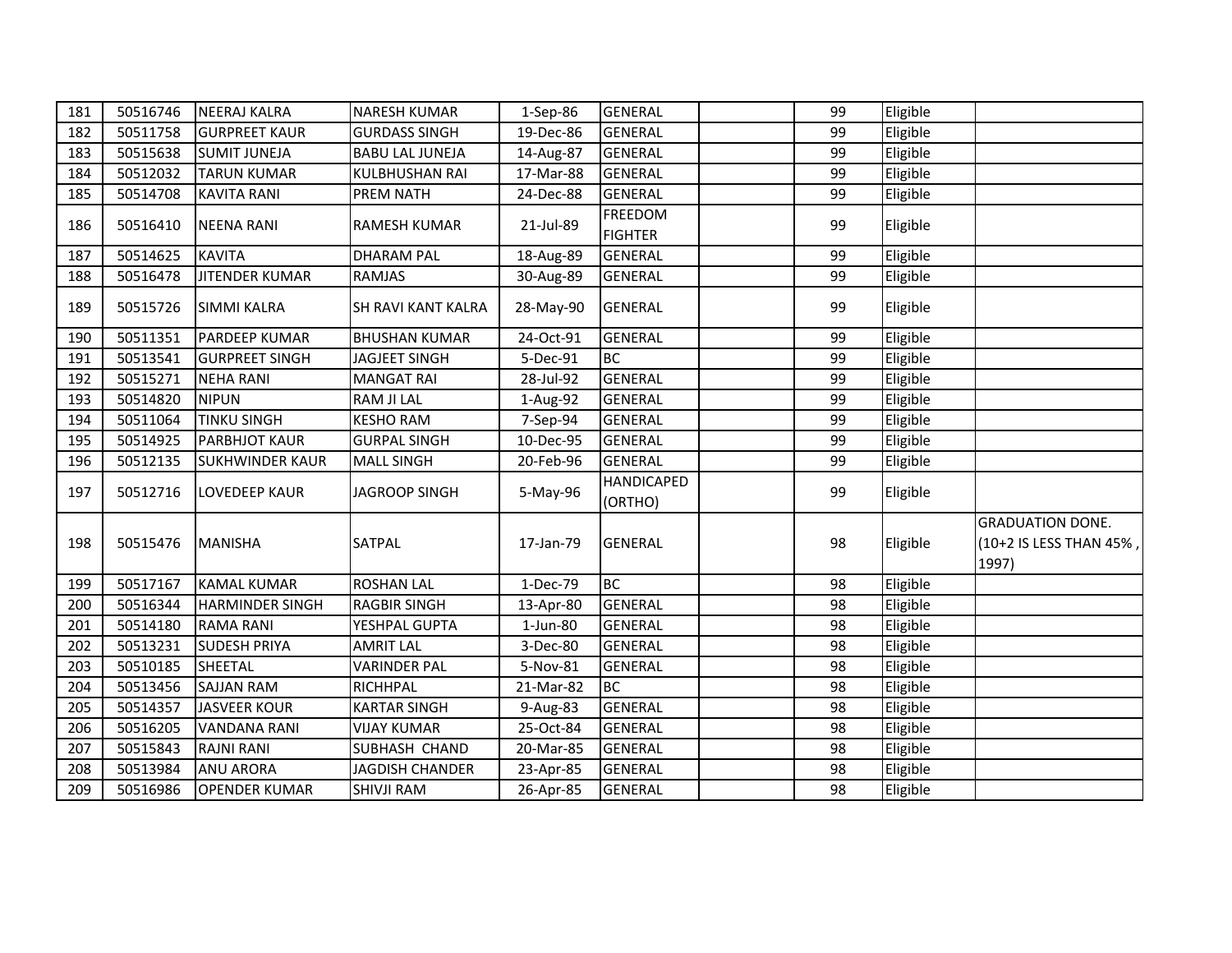| 210 | 50515223 | <b>GURVINDER SINGH</b>                   | <b>JAGDISH SINGH</b>    | 12-Jul-85 | <b>SC (R&amp;O)</b>              | 98 | Eligible | ETT FROM CHANDIGARH<br>12TH MARKS LESS<br>THAN 45 % IN 2004 AND<br>BA DONE FROM PU. |
|-----|----------|------------------------------------------|-------------------------|-----------|----------------------------------|----|----------|-------------------------------------------------------------------------------------|
| 211 | 50511786 | <b>JAGMEET SINGH</b>                     | <b>SURJIT SINGH</b>     | 11-Nov-85 | <b>GENERAL</b>                   | 98 | Eligible |                                                                                     |
| 212 | 50512895 | PARDEEP SINGH                            | <b>SURINDER SINGH</b>   | 7-Feb-87  | BC                               | 98 | Eligible |                                                                                     |
| 213 | 50514433 | <b>ISHU</b>                              | <b>MAHESH KUMAR</b>     | 30-May-87 | <b>GENERAL</b>                   | 98 | Eligible |                                                                                     |
| 214 | 50517065 | <b>AMANDEEP KAUR</b>                     | <b>SUKHWINDER SINGH</b> | 27-Jun-87 | <b>GENERAL</b>                   | 98 | Eligible |                                                                                     |
| 215 | 50516452 | <b>SACHIN PHOGAT</b>                     | <b>HARI PARKASH</b>     | 26-Sep-87 | <b>GENERAL</b>                   | 98 | Eligible |                                                                                     |
| 216 | 50515157 | <b>RAMANPREET KAUR</b>                   | <b>HAJARA SINGH</b>     | 5-Dec-87  | <b>GENERAL</b>                   | 98 | Eligible |                                                                                     |
| 217 | 50512947 | <b>MAMTA RANI</b>                        | RAJ KUMAR               | 7-Dec-88  | <b>GENERAL</b>                   | 98 | Eligible |                                                                                     |
| 218 | 50515365 | <b>GURDEEP SINGH</b>                     | <b>RAM SINGH</b>        | 8-Aug-89  | <b>GENERAL</b>                   | 98 | Eligible |                                                                                     |
| 219 | 50512812 | <b>INDERPREET SINGH</b>                  | <b>KARNAIL SINGH</b>    | 23-Jun-90 | <b>GENERAL</b>                   | 98 | Eligible |                                                                                     |
| 220 | 50511888 | PRIYA DODA                               | <b>ASHWINI KUMAR</b>    | 8-Jul-90  | <b>GENERAL</b>                   | 98 | Eligible |                                                                                     |
| 221 | 50514923 | <b>ANITA KAMBOJ</b>                      | <b>ASHOK KUMAR</b>      | 21-Sep-90 | <b>BC</b>                        | 98 | Eligible |                                                                                     |
| 222 | 50510541 | <b>RAKESH KUMAR</b>                      | <b>ROSHAN LAL</b>       | 10-Jun-92 | <b>GENERAL</b>                   | 98 | Eligible |                                                                                     |
| 223 | 50511509 | <b>PARTAP SINGH</b>                      | <b>JASWANT SINGH</b>    | 9-Dec-92  | <b>FREEDOM</b><br><b>FIGHTER</b> | 98 | Eligible |                                                                                     |
| 224 | 50512315 | <b>KEWAL KRISHAN</b>                     | <b>RATTAN LAL</b>       | 20-Jul-93 | <b>BC</b>                        | 98 | Eligible |                                                                                     |
| 225 | 50516075 | <b>BHAVESH BHATNAGAR SHYAM BHATNAGAR</b> |                         | 29-Aug-93 | <b>GENERAL</b>                   | 98 | Eligible |                                                                                     |
| 226 | 50510899 | <b>RAKESH KUMAR</b>                      | <b>KASHMIR LAL</b>      | 24-Oct-93 | <b>GENERAL</b>                   | 98 | Eligible |                                                                                     |
| 227 | 50514365 | <b>SONAM KAMBOJ</b>                      | <b>LEKH RAJ</b>         | 22-Feb-94 | <b>GENERAL</b>                   | 98 | Eligible |                                                                                     |
| 228 | 50515490 | <b>MANPREET SINGH</b>                    | <b>MAJOR CHAND</b>      | 19-Dec-94 | <b>GENERAL</b>                   | 98 | Eligible |                                                                                     |
| 229 | 50512358 | JASPREET SINGH                           | PARMINDER SINGH         | 25-Jan-95 | <b>GENERAL</b>                   | 98 | Eligible |                                                                                     |
| 230 | 50511200 | <b>RAJNI</b>                             | <b>RAKESH KUMAR</b>     | 11-Mar-95 | <b>GENERAL</b>                   | 98 | Eligible |                                                                                     |
| 231 | 50514556 | <b>HARPREET KAUR</b>                     | PALA SINGH              | 20-Oct-95 | <b>GENERAL</b>                   | 98 | Eligible |                                                                                     |
| 232 | 50516568 | <b>SEEMA</b>                             | PREM CHAND GUPTA        | 22-Aug-79 | <b>GENERAL</b>                   | 97 | Eligible |                                                                                     |
| 233 | 50516073 | <b>TEJINDER SINGH</b>                    | <b>JUGRAJ SINGH</b>     | 5-Feb-80  | <b>GENERAL</b>                   | 97 | Eligible |                                                                                     |
| 234 | 50516698 | <b>KIRANPAL KAUR</b>                     | <b>JALOUR SINGH</b>     | 8-Feb-81  | <b>BC</b>                        | 97 | Eligible |                                                                                     |
| 235 | 50515533 | <b>JASBIR KAUR</b>                       | <b>BALKAR SINGH</b>     | 10-Aug-81 | <b>GENERAL</b>                   | 97 | Eligible |                                                                                     |
| 236 | 50516894 | <b>SUMAN DEVI</b>                        | <b>MADAN LAL</b>        | 10-Aug-81 | <b>GENERAL</b>                   | 97 | Eligible |                                                                                     |
| 237 | 50510801 | <b>SUBHASH CHAND</b>                     | SARDHA RAM              | 4-Apr-82  | <b>SC (R&amp;O)</b>              | 97 | Eligible |                                                                                     |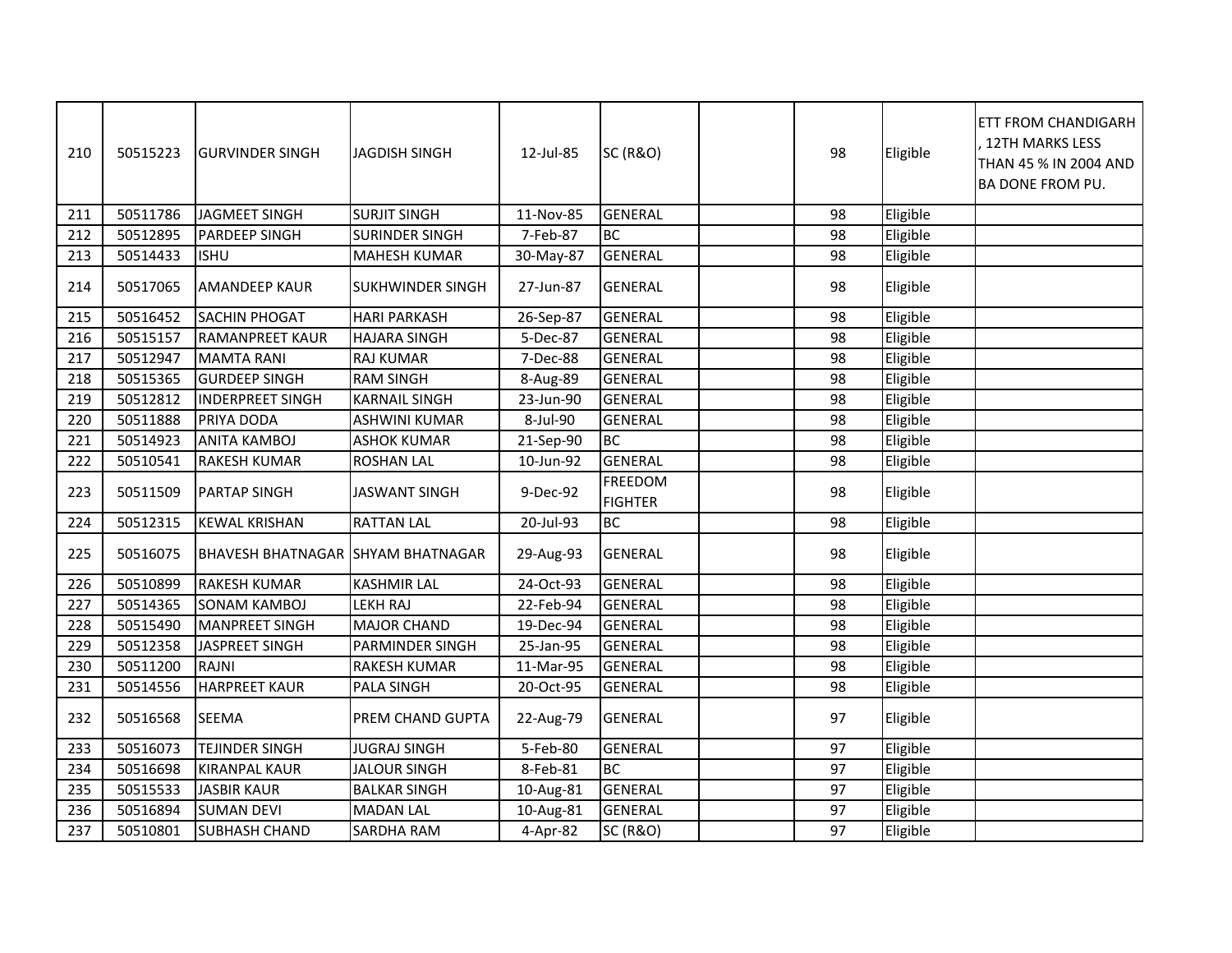| 238 | 50515539 | <b>GURVINDER SINGH</b>  | <b>HARJINDER SINGH</b>                | 24-Jun-82 | <b>GENERAL</b>                   | 97 | Eligible |                                       |
|-----|----------|-------------------------|---------------------------------------|-----------|----------------------------------|----|----------|---------------------------------------|
| 239 | 50510637 | <b>GURMEET KAUR</b>     | <b>CHANAN SINGH</b>                   | 7-Nov-82  | <b>GENERAL</b>                   | 97 | Eligible |                                       |
| 240 | 50513867 | <b>GURPREET SINGH</b>   | <b>KAKA SINGH</b>                     | 10-Feb-83 | <b>GENERAL</b>                   | 97 | Eligible |                                       |
| 241 | 50515319 | <b>GURANDITTA SINGH</b> | NACHHATAR SINGH                       | 20-Mar-83 | <b>GENERAL</b>                   | 97 | Eligible |                                       |
| 242 | 50515621 | <b>AJAY KUMAR</b>       | RAVINDER KUMAR                        | 13-Jun-83 | <b>GENERAL</b>                   | 97 | Eligible |                                       |
| 243 | 50514390 | <b>NEETI MADAAN</b>     | JAI DAYAL MADAAN                      | 13-Dec-83 | <b>GENERAL</b>                   | 97 | Eligible |                                       |
| 244 | 50510237 | <b>DEEPAK KUMAR</b>     | <b>DES RAJ</b>                        | 31-Aug-84 | <b>GENERAL</b>                   | 97 | Eligible |                                       |
| 245 | 50516420 | JAIDEEP SINGH           | <b>RANBIR SINGH</b>                   | 11-Sep-84 | <b>FREEDOM</b><br><b>FIGHTER</b> | 97 | Eligible |                                       |
| 246 | 50512184 | DAVINDER SINGH          | <b>KRISHAN KUMAR</b>                  | 18-Dec-85 | <b>GENERAL</b>                   | 97 | Eligible |                                       |
| 247 | 50515617 | <b>PUSHPINDER KAUR</b>  | <b>JAGJIT SINGH</b>                   | 3-Oct-86  | <b>GENERAL</b>                   | 97 | Eligible |                                       |
| 248 | 50514078 | <b>ANITA RANI</b>       | <b>RAJ KUMAR</b>                      | 7-Oct-86  | <b>GENERAL</b>                   | 97 | Eligible |                                       |
| 249 | 50514995 | <b>BALWINDER SINGH</b>  | <b>ROOP RAM</b>                       | 1-Jan-87  | <b>GENERAL</b>                   | 97 | Eligible |                                       |
| 250 | 50516130 | <b>SUKHPREET SINGH</b>  | <b>BALWINDER SINGH</b>                | 4-Jan-87  | <b>GENERAL</b>                   | 97 | Eligible |                                       |
| 251 | 50512699 | <b>HARWINDER SINGH</b>  | <b>DHARAM SINGH</b>                   | 17-Oct-87 | <b>GENERAL</b>                   | 97 | Eligible |                                       |
| 252 | 50512026 | <b>NAVNEET KAUR</b>     | <b>BHUPINDER SINGH</b>                | 8-Dec-87  | <b>GENERAL</b>                   | 97 | Eligible |                                       |
| 253 | 50510582 | <b>SAROJ BALA</b>       | CHHAJJU RAM                           | 20-Mar-88 | <b>BC</b>                        | 97 | Eligible |                                       |
|     |          |                         |                                       |           |                                  |    |          |                                       |
| 254 | 50514493 | <b>GAGANDEEP SINGH</b>  | <b>MAJOR SINGH</b>                    | 2-Aug-88  | <b>GENERAL</b>                   | 97 | Eligible | SPECIAL EDUCATION<br>(TWO YEARS DONE) |
| 255 | 50513048 | <b>NEHA MALHOTRA</b>    | <b>VIJAY KUMAR</b><br><b>MALHOTRA</b> | 25-Jun-89 | <b>GENERAL</b>                   | 97 | Eligible |                                       |
| 256 | 50512323 | <b>BHARTI</b>           | SATINDER KUMAR                        | 24-Sep-89 | <b>GENERAL</b>                   | 97 | Eligible |                                       |
| 257 | 50514826 | <b>MONIKA RANI</b>      | <b>KASHMIR LAL</b>                    | 8-Jan-90  | <b>BC</b>                        | 97 | Eligible |                                       |
| 258 | 50510597 | <b>AKASHDEEP SINGLA</b> | JAWAHAR LAL SINGLA                    | 1-May-90  | <b>GENERAL</b>                   | 97 | Eligible |                                       |
| 259 | 50512484 | JAGSEER SINGH           | <b>HARDEEP SINGH</b>                  | 20-Jul-90 | <b>BC</b>                        | 97 | Eligible |                                       |
| 260 | 50510183 | <b>PRINCE PAL</b>       | <b>SUBASH CHAND</b>                   | 28-Jul-90 | <b>GENERAL</b>                   | 97 | Eligible |                                       |
| 261 | 50511331 | <b>KAVITA RANI</b>      | PREM KUMAR                            | 26-Oct-90 | <b>GENERAL</b>                   | 97 | Eligible |                                       |
| 262 | 50516712 | <b>AKSHAY ANGI</b>      | <b>SUBHASH CHANDER</b>                | 8-Nov-91  | <b>GENERAL</b>                   | 97 | Eligible |                                       |
| 263 | 50511852 | <b>RAMANDEEP KAUR</b>   | PRITAM SINGH                          | 15-Feb-92 | <b>GENERAL</b>                   | 97 | Eligible |                                       |
| 264 | 50514188 | <b>RAMANDEEP KAUR</b>   | <b>JARNAIL SINGH</b>                  | 17-Mar-92 | <b>GENERAL</b>                   | 97 | Eligible |                                       |
| 265 | 50517054 | <b>VIKAS KUMAR</b>      | <b>CHANAN RAM</b>                     | 28-Mar-92 | <b>GENERAL</b>                   | 97 | Eligible |                                       |
| 266 | 50515525 | <b>ROOPIKA</b>          | SATPAL                                | 13-Oct-92 | <b>GENERAL</b>                   | 97 | Eligible |                                       |
| 267 | 50516952 | <b>NARESH KUMAR</b>     | MADAN LAL                             | 25-Dec-92 | <b>BC</b>                        | 97 | Eligible |                                       |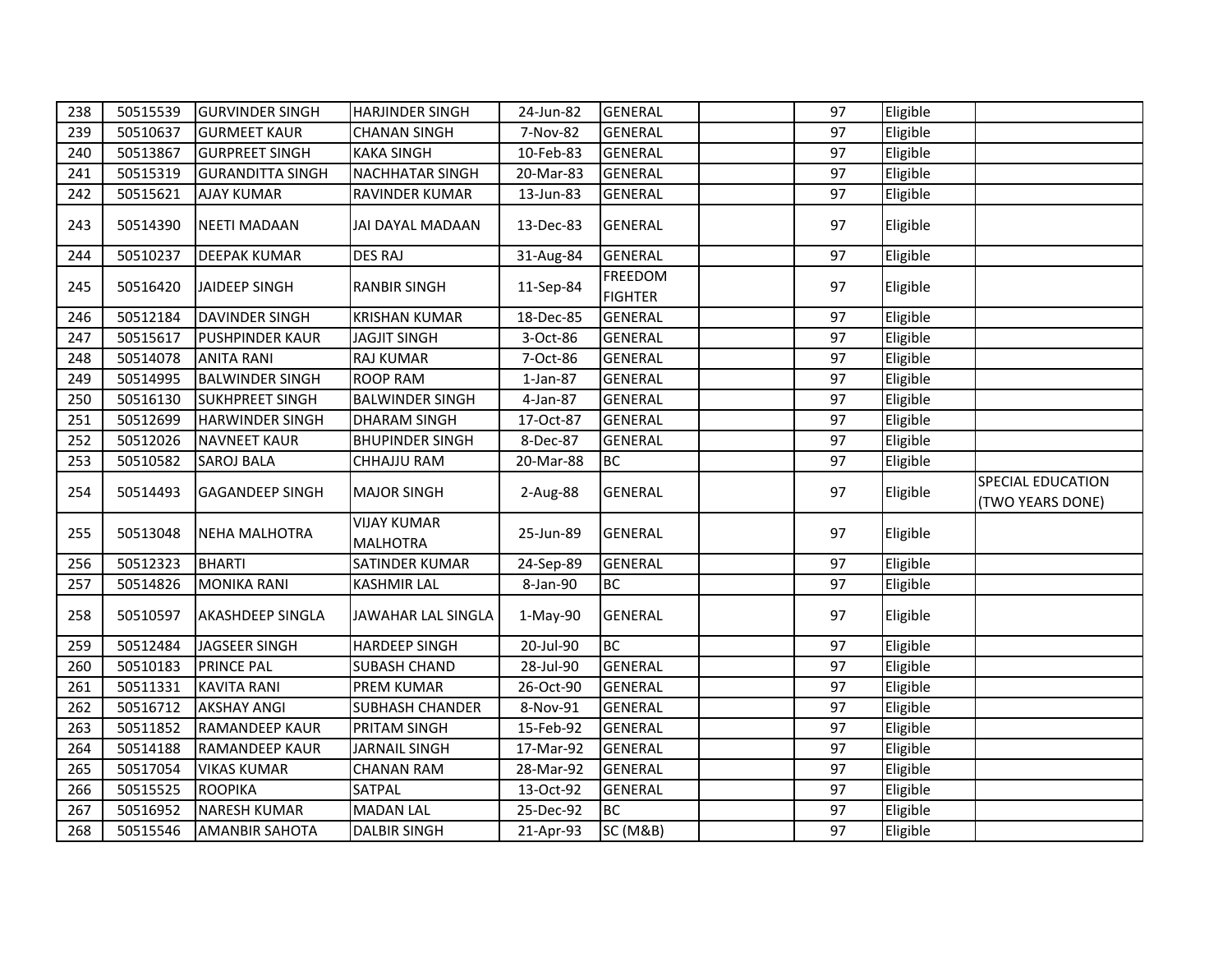| 269 | 50512380 | PRIYANKA              | <b>VIJAY SINGH</b>    | 13-May-94 | <b>GENERAL</b>      | 97 | Eligible |  |
|-----|----------|-----------------------|-----------------------|-----------|---------------------|----|----------|--|
| 270 | 50512700 | <b>GURMEET KAUR</b>   | <b>GURJANT SINGH</b>  | 8-Aug-95  | <b>GENERAL</b>      | 97 | Eligible |  |
| 271 | 50511582 | <b>LAKHVIR KAUR</b>   | <b>SURJIT SINGH</b>   | 13-Aug-95 | <b>GENERAL</b>      | 97 | Eligible |  |
| 272 | 50510403 | <b>ARSHDEEP KAUR</b>  | <b>JAGJEET SINGH</b>  | 9-Sep-95  | <b>BC</b>           | 97 | Eligible |  |
| 273 | 50511581 | PALWINDER SINGH       | <b>TEHAL SINGH</b>    | 27-Nov-95 | <b>GENERAL</b>      | 97 | Eligible |  |
| 274 | 50511203 | <b>MANSI SHARMA</b>   | <b>SURESH KUMAR</b>   | 9-Jan-96  | <b>GENERAL</b>      | 97 | Eligible |  |
|     |          |                       | <b>UMARDIN</b>        |           |                     |    |          |  |
| 275 | 50515660 | <b>USHA RANI</b>      | MOHAMMAD              | 13-Aug-96 | <b>GENERAL</b>      | 97 | Eligible |  |
| 276 | 50516520 | <b>JAS RAM</b>        | <b>HARI RAM</b>       | 30-Apr-80 | <b>BC</b>           | 96 | Eligible |  |
| 277 | 50513841 | <b>VIJAY KUMAR</b>    | <b>MANOHAR LAL</b>    | 20-Nov-80 | <b>GENERAL</b>      | 96 | Eligible |  |
| 278 | 50516843 | <b>SEEMA</b>          | <b>CHAMAN LAL</b>     | 10-Apr-81 | <b>GENERAL</b>      | 96 | Eligible |  |
| 279 | 50514805 | <b>AMRIK SINGH</b>    | <b>KARAM SINGH</b>    | 16-Apr-82 | <b>GENERAL</b>      | 96 | Eligible |  |
| 280 | 50515630 | POOJA GUPTA           | PREM NATH MITTAL      | 8-Mar-83  | <b>GENERAL</b>      | 96 | Eligible |  |
| 281 | 50514205 | <b>AMANDEEP KAUR</b>  | <b>DARSHAN SINGH</b>  | 8-Mar-83  | <b>GENERAL</b>      | 96 | Eligible |  |
|     |          | <b>CHAUHAN</b>        |                       |           |                     |    |          |  |
| 282 | 50516424 | <b>HARBANS LAL</b>    | <b>VED PARKASH</b>    | 14-Mar-83 | <b>GENERAL</b>      | 96 | Eligible |  |
| 283 | 50515888 | <b>HARPREET SINGH</b> | <b>NAIB SINGH</b>     | 10-Jun-83 | <b>GENERAL</b>      | 96 | Eligible |  |
| 284 | 50515577 | <b>AJAY KHURANA</b>   | <b>ASHOK KUMAR</b>    | 27-Nov-83 | <b>GENERAL</b>      | 96 | Eligible |  |
| 285 | 50516687 | <b>GURJEET SINGH</b>  | DARSHAN SINGH         | 10-Feb-84 | <b>GENERAL</b>      | 96 | Eligible |  |
| 286 | 50515999 | <b>VARINDER SINGH</b> | <b>GURDIAL SINGH</b>  | 12-Mar-84 | <b>GENERAL</b>      | 96 | Eligible |  |
| 287 | 50510998 | <b>ANIL KUMAR</b>     | <b>HOSIYAR SINGH</b>  | 7-Aug-84  | <b>GENERAL</b>      | 96 | Eligible |  |
| 288 | 50510191 | <b>SUPRIYA PAHUJA</b> | <b>BALRAJ PAHUJA</b>  | 11-Dec-84 | <b>GENERAL</b>      | 96 | Eligible |  |
| 289 | 50514808 | <b>MANPREET KAUR</b>  | <b>SURJIT RAM</b>     | 6-Mar-85  | <b>GENERAL</b>      | 96 | Eligible |  |
| 290 | 50511370 | <b>BANITA RANI</b>    | <b>RAJ KUMAR</b>      | 23-Sep-85 | <b>GENERAL</b>      | 96 | Eligible |  |
| 291 | 50513153 | <b>SUPINDER KAUR</b>  | PRITAM SINGH          | 3-Oct-85  | <b>GENERAL</b>      | 96 | Eligible |  |
| 292 | 50513138 | <b>GURPREET SINGH</b> | <b>PARAMJIT SINGH</b> | 20-Feb-86 | <b>GENERAL</b>      | 96 | Eligible |  |
| 293 | 50513390 | SHIWANI SETHI         | <b>SUDARSHAN LAL</b>  | 15-Nov-86 | <b>GENERAL</b>      | 96 | Eligible |  |
| 294 | 50514187 | <b>MANDEEP KUMAR</b>  | <b>SHANTI DASS</b>    | 10-Feb-87 | <b>SC (R&amp;O)</b> | 96 | Eligible |  |
| 295 | 50517347 | <b>SUSHMA RANI</b>    | <b>RAMESH DASS</b>    | 17-Mar-87 | <b>GENERAL</b>      | 96 | Eligible |  |
| 296 | 50510265 | <b>GAGANDEEP GARG</b> | <b>GORA LAL</b>       | 13-Apr-87 | <b>GENERAL</b>      | 96 | Eligible |  |
| 297 | 50516866 | <b>NEHA SHARMA</b>    | <b>KAMAL NABH</b>     | 16-Apr-88 | <b>GENERAL</b>      | 96 | Eligible |  |
| 298 | 50516127 | <b>BHAGWAN DASS</b>   | RAM CHAND             | 21-Sep-88 | <b>BC</b>           | 96 | Eligible |  |
| 299 | 50510517 | <b>MANISHA SHARMA</b> | RAJ KUMAR SHARMA      | 1-Mar-89  | <b>GENERAL</b>      | 96 | Eligible |  |
| 300 | 50515844 | <b>MANPREET KAUR</b>  | <b>JUGRAJ SINGH</b>   | 20-Apr-89 | <b>BC</b>           | 96 | Eligible |  |
| 301 | 50515773 | <b>VANILA ARORA</b>   | <b>SOHAN LAL</b>      | 10-Aug-89 | <b>GENERAL</b>      | 96 | Eligible |  |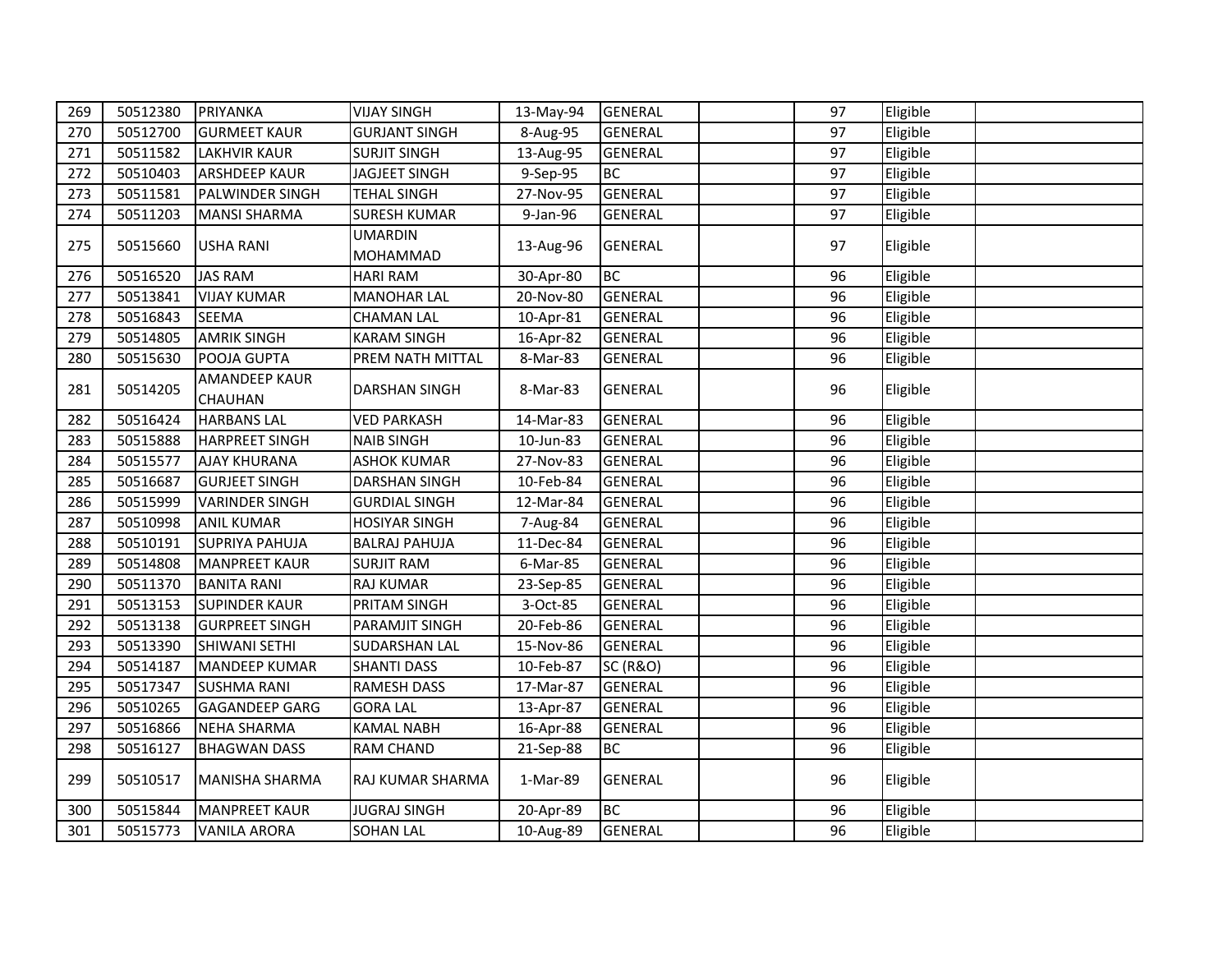| 302 | 50517362 | SIMERJEET SINGH         | <b>GURMAIL SINGH</b>           | 23-May-90   | <b>GENERAL</b>      | 96 | Eligible |                                                             |
|-----|----------|-------------------------|--------------------------------|-------------|---------------------|----|----------|-------------------------------------------------------------|
| 303 | 50515799 | <b>KANCHAN BALA</b>     | <b>DALIP SINGH</b>             | 7-Jan-91    | <b>BC</b>           | 96 | Eligible |                                                             |
| 304 | 50510569 | <b>KULDEEP SINGH</b>    | JOGA SINGH                     | 31-Mar-91   | <b>GENERAL</b>      | 96 | Eligible |                                                             |
| 305 | 50510599 | <b>PREETAM KAUR</b>     | <b>CHARAN SINGH</b>            | 12-Jul-91   | <b>GENERAL</b>      | 96 | Eligible |                                                             |
| 306 | 50510128 | <b>NAVDEEP KAUR</b>     | <b>AJIT SINGH</b>              | 9-Oct-91    | <b>GENERAL</b>      | 96 | Eligible |                                                             |
| 307 | 50514118 | <b>PARDEEP SINGH</b>    | <b>JAGSIR SINGH</b>            | 18-Jun-92   | <b>GENERAL</b>      | 96 | Eligible |                                                             |
| 308 | 50515891 | <b>MONTY KATARIA</b>    | <b>KULDEEP KUMAR</b>           | 8-Dec-92    | <b>GENERAL</b>      | 96 | Eligible |                                                             |
| 309 | 50510392 | <b>VINOD KUMAR</b>      | <b>SUBHASH CHANDER</b>         | 25-Dec-92   | <b>BC</b>           | 96 | Eligible |                                                             |
| 310 | 50515167 | <b>RAJESH KUMAR</b>     | <b>JAGDISH RAI</b>             | 2-Feb-93    | <b>BC</b>           | 96 | Eligible |                                                             |
| 311 | 50511021 | <b>SAPNA</b>            | <b>SOHAN LAL</b>               | 19-Oct-94   | <b>BC</b>           | 96 | Eligible |                                                             |
| 312 | 50510776 | <b>NEHA</b>             | RAVINDER KUMAR                 | 8-Dec-94    | <b>GENERAL</b>      | 96 | Eligible |                                                             |
| 313 | 50510068 | RAVEENA SHARMA          | <b>NARINDER KUMAR</b>          | 1-Jul-95    | <b>GENERAL</b>      | 96 | Eligible |                                                             |
| 314 | 50511315 | <b>MANJU SHARMA</b>     | DAVINDER SHARMA                | 19-Aug-95   | <b>GENERAL</b>      | 96 | Eligible |                                                             |
| 315 | 50511398 | <b>KULWINDER KAUR</b>   | <b>GULAB SINGH</b>             | 15-Jan-96   | <b>BC</b>           | 96 | Eligible |                                                             |
| 316 | 50511363 | <b>JASHANPREET KAUR</b> | <b>CHAND SINGH</b>             | 12-Jun-96   | <b>BC</b>           | 96 | Eligible |                                                             |
| 317 | 50513986 | POOJA RANI              | ANIL KUMAR                     | 16-Oct-96   | <b>GENERAL</b>      | 96 | Eligible |                                                             |
| 318 | 50510046 | <b>SHUBHAM GARG</b>     | <b>MOHAN LAL</b>               | 20-Jan-97   | <b>GENERAL</b>      | 96 | Eligible |                                                             |
| 319 | 50514165 | <b>PARDEEP KUMAR</b>    | <b>BACHNA RAM</b>              | 6-Jan-80    | <b>GENERAL</b>      | 95 | Eligible |                                                             |
| 320 | 50515428 | <b>NAHAR SINGH</b>      | <b>SUKHMANDER SINGH</b>        | 3-Mar-80    | <b>GENERAL</b>      | 95 | Eligible |                                                             |
| 321 | 50513400 | <b>SANTOSH KUMAR</b>    | <b>AMI CHAND</b>               | 12-Mar-80   | <b>GENERAL</b>      | 95 | Eligible |                                                             |
| 322 | 50515900 | <b>MONIKA</b>           | <b>JAGDISH RAI</b>             | 30-Apr-80   | <b>GENERAL</b>      | 95 | Eligible |                                                             |
| 323 | 50516244 | <b>RAJPAL KAUR</b>      | <b>SUKHDEV SINGH</b>           | 27-May-80   | <b>GENERAL</b>      | 95 | Eligible |                                                             |
| 324 | 50515035 | <b>JASWANT SINGH</b>    | <b>HARCHAND SINGH</b>          | 15-Jun-80   | <b>GENERAL</b>      | 95 | Eligible |                                                             |
| 325 | 50515378 | <b>SUNIL KUMAR</b>      | <b>RAM CHAND</b>               | 13-Oct-80   | BC                  | 95 | Eligible |                                                             |
| 326 | 50515885 | <b>PUJA JAIN</b>        | <b>KRISHAN DEV GOYAL</b>       | 8-Feb-81    | <b>GENERAL</b>      | 95 | Eligible | <b>GRADUATION DONE.</b><br>(10+2 IS LESS THAN 45%,<br>1998) |
| 327 | 50510647 | <b>BHAGWAN SINGH</b>    | <b>FAUJA SINGH</b>             | 8-Oct-81    | <b>SC (R&amp;O)</b> | 95 | Eligible |                                                             |
| 328 | 50515705 | <b>NAVITA</b>           | <b>GOPAL KRISHAN</b><br>SHARMA | 18-Jan-83   | <b>GENERAL</b>      | 95 | Eligible |                                                             |
| 329 | 50515010 | <b>SARINA RANI</b>      | <b>DES RAJ GARG</b>            | 17-Feb-83   | <b>GENERAL</b>      | 95 | Eligible |                                                             |
| 330 | 50513474 | <b>VIJAY KUMAR</b>      | MILKH RAJ                      | 20-Apr-83   | <b>GENERAL</b>      | 95 | Eligible |                                                             |
| 331 | 50517253 | VARINDER                | PREM CHAND                     | 24-Sep-83   | <b>GENERAL</b>      | 95 | Eligible |                                                             |
| 332 | 50513898 | <b>SARISHTA RANI</b>    | <b>MOHINDER SINGH</b>          | $6$ -Jan-84 | <b>BC</b>           | 95 | Eligible |                                                             |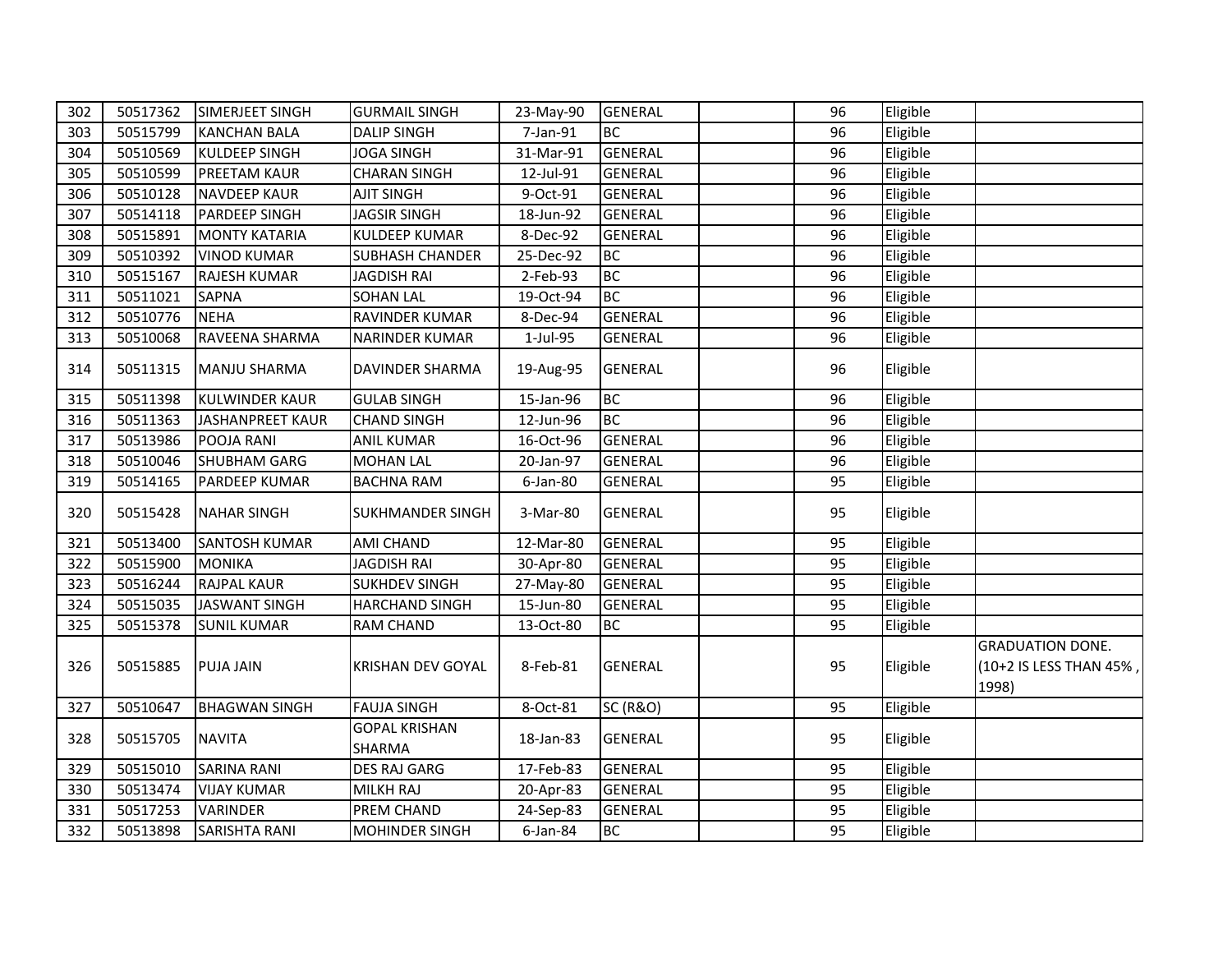| 333 | 50515653 | NIRMALA RANI             | <b>KRISHAN LAL</b>                     | 12-Mar-84 | <b>BC</b>           | 95 | Eligible |                                                                    |
|-----|----------|--------------------------|----------------------------------------|-----------|---------------------|----|----------|--------------------------------------------------------------------|
| 334 | 50517352 | <b>GURVINDER SINGH</b>   | PRITAM SINGH                           | 11-Dec-84 | <b>BC</b>           | 95 | Eligible |                                                                    |
| 335 | 50512924 | AMIT SINGH PARMAR        | MOHINDER SINGH                         | 29-Jan-85 | <b>GENERAL</b>      | 95 | Eligible |                                                                    |
| 336 | 50514810 | <b>TAJINDERPAL SINGH</b> | <b>SURAT SINGH</b>                     | 7-Feb-85  | <b>GENERAL</b>      | 95 | Eligible | <b>GRADUATION DONE,</b><br>(12TH MARKS IS LESS<br><b>THAN 50%)</b> |
| 337 | 50516123 | <b>RAGHAV GROVER</b>     | <b>SATNAM RAI GROVER</b>               | 12-Aug-85 | <b>GENERAL</b>      | 95 | Eligible |                                                                    |
| 338 | 50511856 | <b>MANDEEP KUMAR</b>     | <b>HARBANS LAL</b>                     | 16-Aug-85 | <b>SC (R&amp;O)</b> | 95 | Eligible |                                                                    |
| 339 | 50512673 | <b>SATJIWAN SINGH</b>    | <b>GURDEEP SINGH</b>                   | 27-Mar-86 | <b>GENERAL</b>      | 95 | Eligible |                                                                    |
| 340 | 50515224 | <b>SOHANJIT KAUR</b>     | <b>JASMER SINGH</b>                    | 10-Apr-86 | <b>GENERAL</b>      | 95 | Eligible |                                                                    |
| 341 | 50511243 | <b>HITESH KUMAR</b>      | SOMNATH SINGLA                         | 19-Sep-86 | <b>GENERAL</b>      | 95 | Eligible |                                                                    |
| 342 | 50515270 | SHILPA PUNSHI            | <b>GURBAKHASH RAI</b>                  | 20-Sep-86 | <b>GENERAL</b>      | 95 | Eligible |                                                                    |
| 343 | 50514652 | <b>SHAVETA</b>           | <b>SUBHASH CHANDER</b><br><b>ASIJA</b> | 30-Dec-86 | <b>GENERAL</b>      | 95 | Eligible |                                                                    |
| 344 | 50515946 | <b>GAURAV MIGLANI</b>    | HARISH MIGLANI                         | 2-Jun-87  | <b>GENERAL</b>      | 95 | Eligible |                                                                    |
| 345 | 50512302 | <b>HARMANJIT SINGH</b>   | <b>HARJINDER SINGH</b>                 | 16-Jul-87 | <b>GENERAL</b>      | 95 | Eligible |                                                                    |
| 346 | 50515265 | <b>KULDEEP NAIN</b>      | <b>RAGHBIR NAIN</b>                    | 26-Jul-87 | <b>GENERAL</b>      | 95 | Eligible |                                                                    |
| 347 | 50514991 | <b>PRINCE KUMAR</b>      | <b>SOHAN LAL</b>                       | 30-Dec-87 | <b>GENERAL</b>      | 95 | Eligible |                                                                    |
| 348 | 50516659 | <b>HARDEEP KAUR</b>      | <b>BALBIR SINGH</b>                    | 10-May-88 | <b>SC (R&amp;O)</b> | 95 | Eligible |                                                                    |
| 349 | 50510479 | <b>AMIT KUMAR</b>        | OM PARKASH                             | 25-May-88 | <b>GENERAL</b>      | 95 | Eligible |                                                                    |
| 350 | 50514688 | <b>SHILPI RANI</b>       | <b>SURIA NARESH</b>                    | 29-Jul-88 | <b>GENERAL</b>      | 95 | Eligible |                                                                    |
| 351 | 50513254 | <b>VARINDER SINGH</b>    | <b>JANGIR SINGH</b>                    | 6-Aug-88  | <b>SC (R&amp;O)</b> | 95 | Eligible |                                                                    |
| 352 | 50515375 | <b>PUNEET BHARDWAJ</b>   | <b>PAWAN KUMAR</b><br><b>BHARDWAJ</b>  | 6-Aug-88  | <b>GENERAL</b>      | 95 | Eligible |                                                                    |
| 353 | 50512289 | <b>SHIKHA RANI</b>       | PAWAN KUMAR                            | 19-Aug-88 | <b>GENERAL</b>      | 95 | Eligible |                                                                    |
| 354 | 50510956 | <b>KULDEEP SINGH</b>     | <b>MANDER SINGH</b>                    | 27-Dec-88 | <b>GENERAL</b>      | 95 | Eligible |                                                                    |
| 355 | 50514560 | <b>KEWAL SINGH</b>       | <b>MAJOR SINGH</b>                     | 7-Apr-89  | <b>GENERAL</b>      | 95 | Eligible |                                                                    |
| 356 | 50516026 | <b>PANKAJ KUMAR</b>      | <b>GIAN CHAND</b>                      | 30-Apr-89 | <b>GENERAL</b>      | 95 | Eligible |                                                                    |
| 357 | 50515872 | PRIYA CHAWLA             | <b>SUBHASH CHANDER</b>                 | 6-Jul-89  | <b>GENERAL</b>      | 95 | Eligible |                                                                    |
| 358 | 50516381 | <b>HEMANT SHARMA</b>     | SHASHI SHARMA                          | 22-Oct-89 | <b>GENERAL</b>      | 95 | Eligible |                                                                    |
| 359 | 50516861 | <b>SUKHVINDER KAUR</b>   | <b>JOGA SINGH</b>                      | 8-Apr-90  | <b>GENERAL</b>      | 95 | Eligible |                                                                    |
| 360 | 50510054 | <b>MANDEEP KUMAR</b>     | SUBHASH CHAND                          | 23-Jun-91 | <b>GENERAL</b>      | 95 | Eligible |                                                                    |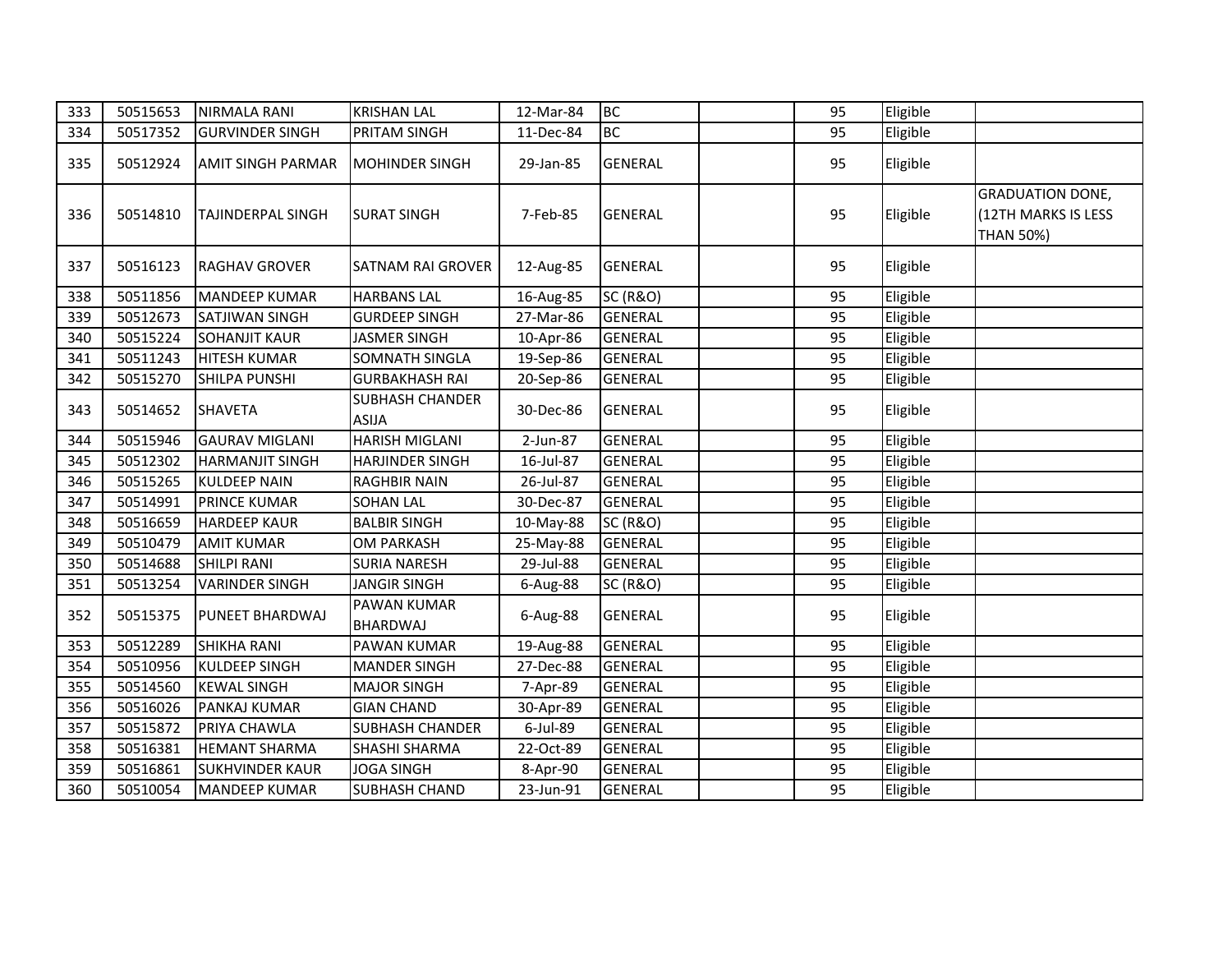| 361 | 50512566 | <b>HARPINDER SINGH</b>                  | <b>KULWANT SINGH</b>                   | 6-Feb-92  | <b>EX.SERVICEM</b><br>AN (GENERAL) | <b>DEPENDENT</b> | 95 | Eligible | EX SER (GEN)<br><b>DEPENDENT, ORIGINAL</b><br>LDC REQUIRED. |
|-----|----------|-----------------------------------------|----------------------------------------|-----------|------------------------------------|------------------|----|----------|-------------------------------------------------------------|
| 362 | 50514946 | <b>RAJ KAUR</b>                         | <b>GURDEV SINGH</b>                    | 15-Jun-92 | <b>GENERAL</b>                     |                  | 95 | Eligible |                                                             |
| 363 | 50514415 | <b>SUNAINA GULATI</b>                   | <b>RAJINDER KUMAR</b><br><b>GULATI</b> | 17-Jun-92 | <b>GENERAL</b>                     |                  | 95 | Eligible |                                                             |
| 364 | 50516115 | <b>PAWANDEEP KAUR</b>                   | <b>GULAB SINGH</b>                     | 7-Jul-92  | <b>GENERAL</b>                     |                  | 95 | Eligible |                                                             |
| 365 | 50514277 | <b>SANCHI KHURANA</b>                   | <b>KEWAL KRISHAN</b>                   | 23-Jul-92 | <b>GENERAL</b>                     |                  | 95 | Eligible |                                                             |
| 366 | 50514368 | <b>SHIVALI GUPTA</b>                    | <b>NARINDER KUMAR</b><br><b>GUPTA</b>  | 12-Aug-92 | <b>GENERAL</b>                     |                  | 95 | Eligible |                                                             |
| 367 | 50510421 | <b>GURSIMRAN KAUR</b><br><b>BHULLAR</b> | <b>DILBAG SINGH</b>                    | 5-Sep-92  | <b>GENERAL</b>                     |                  | 95 | Eligible |                                                             |
| 368 | 50516082 | <b>NEETA</b>                            | <b>PAWAN KUMAR</b><br><b>GUPTA</b>     | 28-Oct-92 | <b>GENERAL</b>                     |                  | 95 | Eligible |                                                             |
| 369 | 50514310 | <b>SATISH KUMAR</b>                     | <b>MADAN LAL</b>                       | 31-Oct-92 | <b>GENERAL</b>                     |                  | 95 | Eligible |                                                             |
| 370 | 50516172 | <b>SUMANDEEP KAUR</b>                   | <b>SUKHVINDER SINGH</b>                | 13-Dec-92 | <b>GENERAL</b>                     |                  | 95 | Eligible |                                                             |
| 371 | 50512654 | <b>MANJINDER KAUR</b>                   | <b>GURCHARAN SINGH</b>                 | 4-Jan-93  | <b>GENERAL</b>                     |                  | 95 | Eligible |                                                             |
| 372 | 50514380 | <b>DEEPAK</b>                           | <b>KULDEEP SINGH</b>                   | 14-Jan-93 | <b>GENERAL</b>                     |                  | 95 | Eligible |                                                             |
| 373 | 50511422 | POOJA PURI                              | <b>HARJIT PAL PURI</b>                 | 22-Jan-93 | <b>GENERAL</b>                     |                  | 95 | Eligible |                                                             |
| 374 | 50515164 | <b>SHAINA ARORA</b>                     | <b>SUNIL KUMAR</b>                     | 13-Mar-93 | <b>GENERAL</b>                     |                  | 95 | Eligible |                                                             |
| 375 | 50515584 | <b>MANDEEP KAUR</b>                     | <b>NARDEV SINGH</b>                    | 15-Mar-93 | <b>GENERAL</b>                     |                  | 95 | Eligible |                                                             |
| 376 | 50515003 | <b>KAMALDEEP KAUR</b>                   | <b>SUKHDEV SINGH</b>                   | 22-May-93 | <b>GENERAL</b>                     |                  | 95 | Eligible |                                                             |
| 377 | 50510088 | <b>NISHA RANI NARULA</b>                | <b>RAM TIRATH</b>                      | 7-Jun-93  | <b>GENERAL</b>                     |                  | 95 | Eligible |                                                             |
| 378 | 50514586 | <b>VANDANA GARG</b>                     | <b>PAWAN KUMAR</b><br>GARG             | 13-Aug-93 | <b>GENERAL</b>                     |                  | 95 | Eligible |                                                             |
| 379 | 50511864 | <b>MEGHA MADAN</b>                      | RAJENDER KUMAR                         | 18-Aug-93 | <b>GENERAL</b>                     |                  | 95 | Eligible |                                                             |
| 380 | 50515562 | <b>RAJVEER KAUR</b>                     | SHINDERPAL SINGH                       | 21-Aug-93 | <b>GENERAL</b>                     |                  | 95 | Eligible |                                                             |
| 381 | 50512120 | <b>RAMESH KUMAR</b>                     | <b>MAGHA RAM</b>                       | 7-Oct-93  | <b>GENERAL</b>                     |                  | 95 | Eligible |                                                             |
| 382 | 50515622 | <b>AMANDEEP KAUR</b>                    | <b>JAGDEV SINGH</b>                    | 17-Oct-93 | <b>GENERAL</b>                     |                  | 95 | Eligible |                                                             |
| 383 | 50514007 | <b>SUNPREET KAUR</b>                    | <b>GURCHARN SINGH</b>                  | 21-Oct-93 | <b>GENERAL</b>                     |                  | 95 | Eligible |                                                             |
| 384 | 50515716 | <b>BALWINDER SINGH</b>                  | <b>CHAND SINGH</b>                     | 14-Nov-93 | <b>GENERAL</b>                     |                  | 95 | Eligible |                                                             |
| 385 | 50514245 | PRATIBHA                                | RAJNISH KUKKAR                         | 14-Dec-93 | <b>GENERAL</b>                     |                  | 95 | Eligible |                                                             |
| 386 | 50511152 | <b>AMANDEEP KAUR</b>                    | <b>NAIB SINGH</b>                      | 5-Jan-94  | <b>GENERAL</b>                     |                  | 95 | Eligible |                                                             |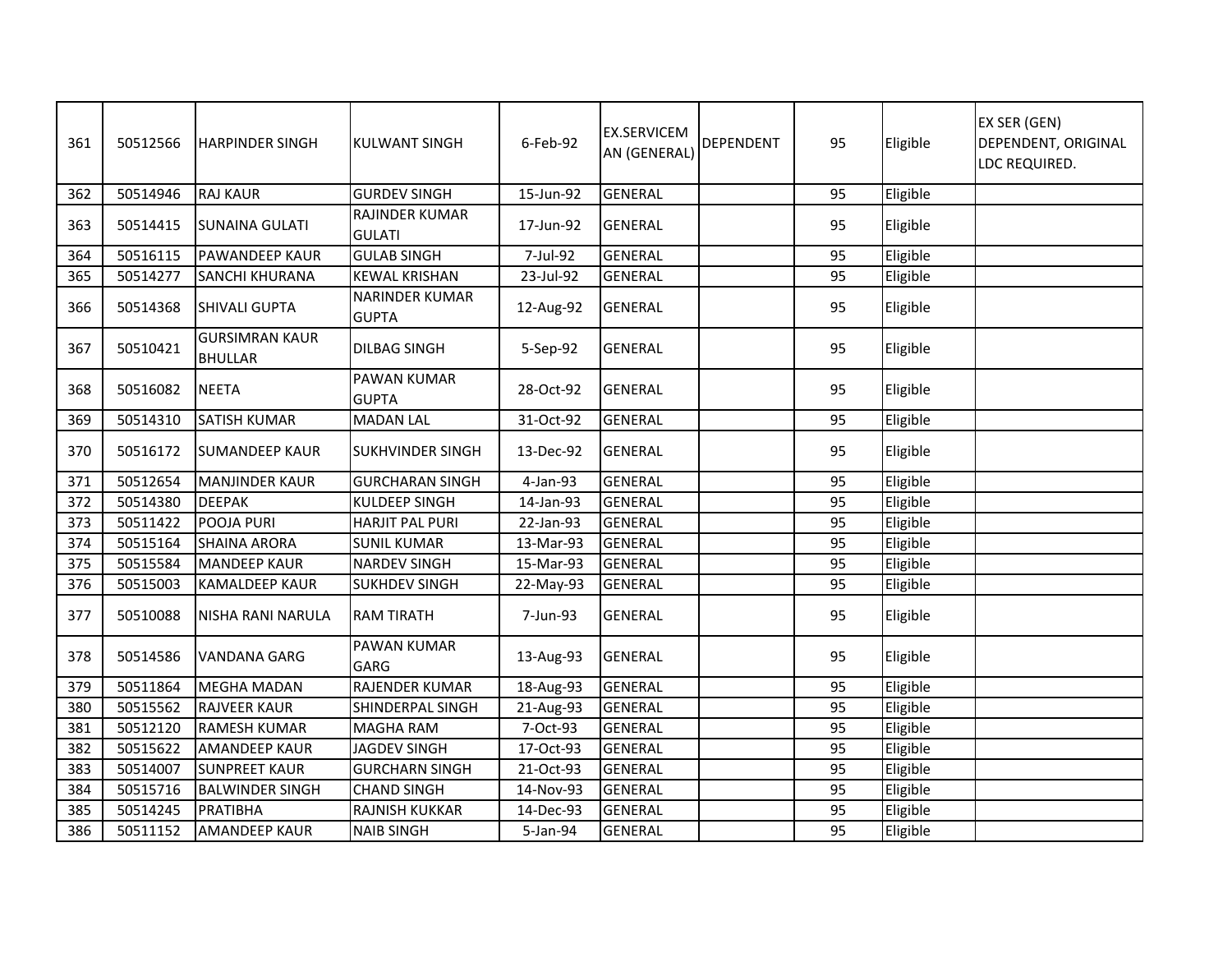| 387 | 50514706 | TAMANNA SACHDEVA ISANDEEP SACHDEVA      |                                    | 26-Jan-94 | <b>GENERAL</b> | 95 | Eligible |                                           |
|-----|----------|-----------------------------------------|------------------------------------|-----------|----------------|----|----------|-------------------------------------------|
| 388 | 50514664 | <b>ASHWANI KUMAR</b>                    | <b>MADAN LAL</b>                   | 30-Jan-94 | <b>GENERAL</b> | 95 | Eligible |                                           |
| 389 | 50511951 | <b>ASHA RANI</b>                        | <b>MOHAN LAL</b>                   | 2-Feb-94  | <b>GENERAL</b> | 95 | Eligible |                                           |
| 390 | 50514160 | <b>SUBHAM KUMAR</b>                     | <b>SATISH KUMAR</b>                | 13-Feb-94 | <b>GENERAL</b> | 95 | Eligible |                                           |
| 391 | 50514402 | <b>AMARATPAL SINGH</b>                  | <b>HARBANS SINGH</b>               | 2-Mar-94  | <b>GENERAL</b> | 95 | Eligible |                                           |
| 392 | 50513733 | <b>GURJEET KAUR</b>                     | <b>HARPAL SINGH</b>                | 11-Apr-94 | <b>GENERAL</b> | 95 | Eligible |                                           |
| 393 | 50514690 | <b>SANDEEP SHARMA</b>                   | PREM CHAND                         | 22-Apr-94 | <b>GENERAL</b> | 95 | Eligible |                                           |
| 394 | 50515025 | <b>GURKIRANPREET KAUR PARGAT SINGH</b>  |                                    | 10-Jun-94 | <b>GENERAL</b> | 95 | Eligible |                                           |
| 395 | 50515632 | RAJNEESH ARORA                          | <b>VINOD KUMAR</b><br><b>ARORA</b> | 17-Jun-94 | <b>GENERAL</b> | 95 | Eligible |                                           |
| 396 | 50514709 | PRETTY                                  | <b>JANAK RAJ</b>                   | 6-Aug-94  | <b>GENERAL</b> | 95 | Eligible | <b>SPECIAL EDUCATION</b><br>TWO YEAR, RCI |
| 397 | 50515991 | <b>HARVINDER SINGH</b>                  | <b>JANGEER SINGH</b>               | 1-Jan-95  | <b>GENERAL</b> | 95 | Eligible |                                           |
| 398 | 50514329 | NIRMAL JEET KAUR                        | <b>TARLOCHAN SINGH</b>             | 15-Jan-95 | <b>GENERAL</b> | 95 | Eligible |                                           |
| 399 | 50516602 | LOVEJEET KOUR                           | <b>AJAIB SINGH</b>                 | 29-Jan-95 | <b>GENERAL</b> | 95 | Eligible |                                           |
| 400 | 50514396 | <b>HARPREET KAUR</b>                    | <b>SATNAM SINGH</b>                | 8-Feb-95  | <b>GENERAL</b> | 95 | Eligible |                                           |
| 401 | 50510576 | <b>SUNITA RANI</b>                      | <b>RAJ KUMAR</b>                   | 20-Apr-95 | <b>BC</b>      | 95 | Eligible |                                           |
| 402 | 50512765 | <b>GAGANDEEP KAUR</b>                   | <b>KARAMJEET SINGH</b>             | 28-Apr-95 | <b>GENERAL</b> | 95 | Eligible |                                           |
| 403 | 50512739 | HIMANSHU                                | <b>AJAY KUMAR GUPTA</b>            | 10-Jan-96 | <b>GENERAL</b> | 95 | Eligible |                                           |
| 404 | 50514464 | <b>GOURAV SINGLA</b>                    | <b>MAHAVIR SINGLA</b>              | 28-Mar-96 | <b>GENERAL</b> | 95 | Eligible |                                           |
| 405 | 50514386 | <b>RANDEEP KAUR</b>                     | <b>TERSEM SINGH</b>                | 2-May-96  | <b>GENERAL</b> | 95 | Eligible |                                           |
| 406 | 50511873 | <b>SEEMA RANI</b>                       | <b>AMAR NATH</b>                   | 11-Apr-78 | <b>GENERAL</b> | 94 | Eligible | OVERAGE, WIDOW CASE<br>$(14-06-2010).$    |
| 407 | 50514192 | <b>RENU</b>                             | <b>ISHWER DASS</b>                 | 4-Mar-79  | <b>GENERAL</b> | 94 | Eligible |                                           |
| 408 | 50517367 | <b>KRISHAN LAL</b>                      | <b>MUNSHI RAM</b>                  | 4-Mar-79  | <b>BC</b>      | 94 | Eligible |                                           |
| 409 | 50515724 | <b>SUKHDEEP SINGH</b>                   | <b>MALKEET SINGH</b>               | 10-May-79 | <b>GENERAL</b> | 94 | Eligible |                                           |
| 410 | 50515005 | <b>MONIKA SHARMA</b>                    | <b>SUBHASH CHAND</b><br>SHARMA     | 16-Jun-79 | <b>GENERAL</b> | 94 | Eligible |                                           |
| 411 | 50514475 | JASVIR PAL SHARMA                       | <b>MANOHAR LAL</b>                 | 7-Aug-79  | <b>GENERAL</b> | 94 | Eligible |                                           |
| 412 | 50514545 | SHEELA DEVI                             | <b>SWARUP SINGH</b>                | 7-May-80  | <b>GENERAL</b> | 94 | Eligible |                                           |
| 413 | 50516613 | <b>NAVPREET SINGH</b><br><b>BOPARAI</b> | <b>JARNAIL SINGH</b>               | 14-Jun-80 | <b>GENERAL</b> | 94 | Eligible |                                           |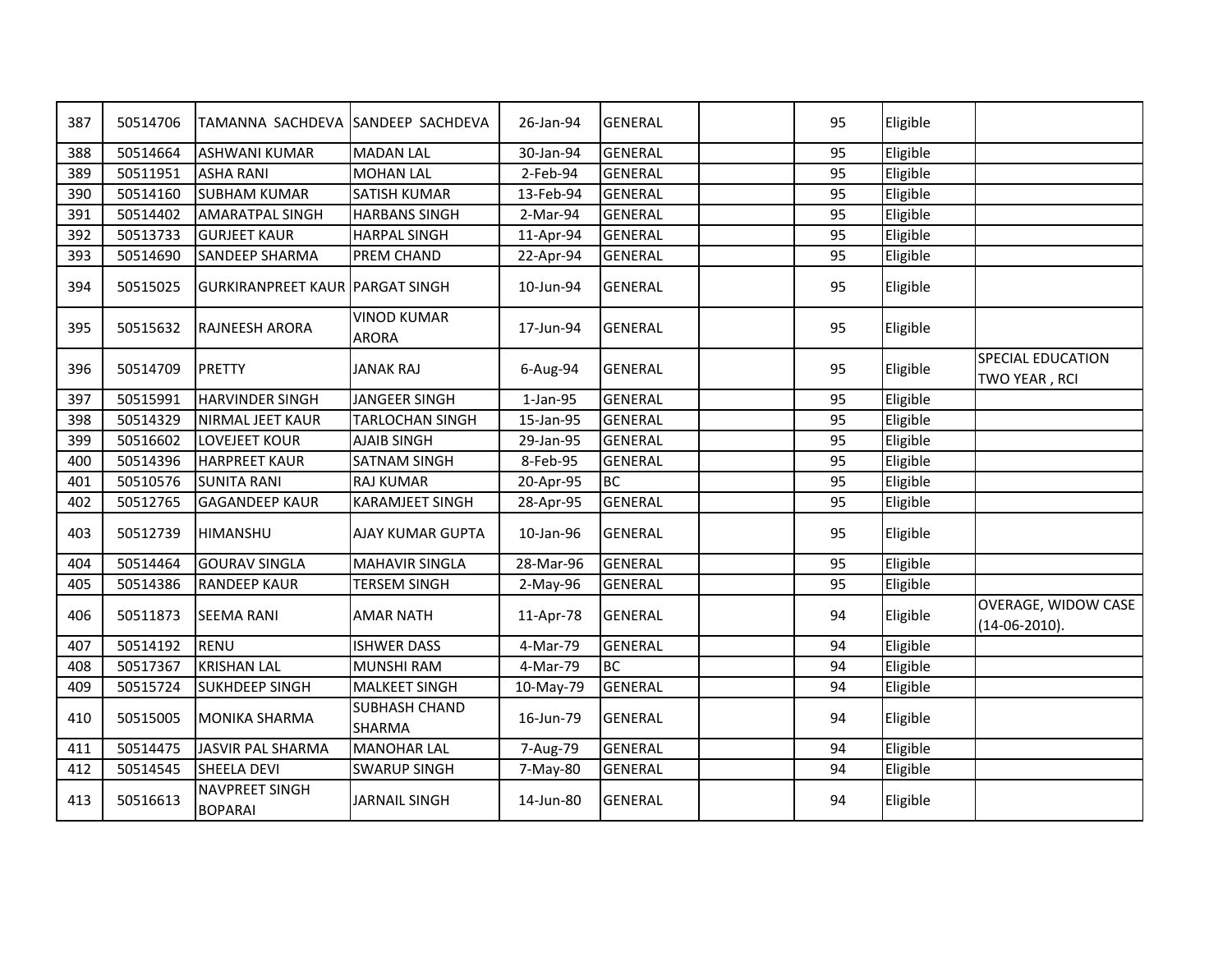| 414 | 50511524 | <b>GURPREET KAUR</b><br><b>TALWAR</b> | <b>BIKRAMJIT SINGH</b><br><b>TALWAR</b> | 29-Jun-80   | <b>GENERAL</b>      | 94 | Eligible |  |
|-----|----------|---------------------------------------|-----------------------------------------|-------------|---------------------|----|----------|--|
| 415 | 50514427 | JATINDER SINGH                        | <b>AJIT SINGH</b>                       | 13-Jul-80   | <b>SC (R&amp;O)</b> | 94 | Eligible |  |
| 416 | 50516364 | <b>PARKASH SINGH</b>                  | <b>MUKHTIAR SINGH</b>                   | 14-Aug-80   | <b>GENERAL</b>      | 94 | Eligible |  |
|     |          |                                       |                                         |             |                     |    |          |  |
| 417 | 50514249 | LAKHWINDER KUMAR                      | <b>DES RAJ</b>                          | 16-Oct-80   | <b>GENERAL</b>      | 94 | Eligible |  |
| 418 | 50512776 | <b>USHA GARG</b>                      | <b>PAWAN KUMAR</b><br>GARG              | 8-Jan-81    | <b>GENERAL</b>      | 94 | Eligible |  |
| 419 | 50513239 | POOJA RANI                            | <b>BALDEV RAJ</b>                       | 7-Feb-81    | <b>GENERAL</b>      | 94 | Eligible |  |
| 420 | 50514432 | <b>SWARNJIT SINGH</b>                 | <b>JASWANT SINGH</b>                    | 10-Feb-81   | <b>GENERAL</b>      | 94 | Eligible |  |
| 421 | 50516086 | <b>KULDEEP KAUR</b>                   | PRITAM SINGH                            | 8-Mar-81    | <b>SC (R&amp;O)</b> | 94 | Eligible |  |
| 422 | 50512900 | <b>RIMPY DEVI</b>                     | PAWAN KUMAR                             | 8-Mar-81    | <b>GENERAL</b>      | 94 | Eligible |  |
| 423 | 50515276 | <b>NEETU BALA</b>                     | JOGINDER SINGH                          | 17-Apr-81   | <b>GENERAL</b>      | 94 | Eligible |  |
| 424 | 50514164 | <b>JAGDISH CHANDER</b>                | <b>HANS RAJ</b>                         | 26-Jun-81   | <b>GENERAL</b>      | 94 | Eligible |  |
| 425 | 50514202 | <b>RASHMI CHOPRA</b>                  | SH KHUSHINDER<br><b>SINGH</b>           | 20-Jul-81   | <b>GENERAL</b>      | 94 | Eligible |  |
| 426 | 50517032 | <b>GAURAV</b>                         | <b>PREM NATH</b>                        | 21-Aug-81   | <b>GENERAL</b>      | 94 | Eligible |  |
| 427 | 50514090 | <b>MILLY GARG</b>                     | <b>SHIV RAJ GARG</b>                    | 30-Aug-81   | <b>GENERAL</b>      | 94 | Eligible |  |
| 428 | 50511087 | SANDEEP KUMAR PURI PREM KUMAR PURI    |                                         | 14-Sep-81   | <b>GENERAL</b>      | 94 | Eligible |  |
| 429 | 50514643 | <b>VIBHUTI JOSHI</b>                  | RAJINDER PRASAD                         | 9-Oct-81    | <b>GENERAL</b>      | 94 | Eligible |  |
| 430 | 50515421 | <b>VIPAN GOYAL</b>                    | JAI BHAGWAN GOYAL                       | 11-Nov-81   | <b>GENERAL</b>      | 94 | Eligible |  |
| 431 | 50511683 | JAGPAL SINGH                          | <b>JASWANT SINGH</b>                    | 1-Dec-81    | <b>GENERAL</b>      | 94 | Eligible |  |
| 432 | 50510849 | <b>RAVINDER KUMAR</b>                 | <b>MUNSHI RAM</b>                       | 18-Feb-82   | <b>GENERAL</b>      | 94 | Eligible |  |
| 433 | 50514917 | <b>MANPREET KAUR</b>                  | <b>HARBHAJAN SINGH</b>                  | 4-Mar-82    | <b>GENERAL</b>      | 94 | Eligible |  |
| 434 | 50512703 | <b>JASBIR KAUR</b>                    | <b>MOHINDER SINGH</b>                   | 10-Apr-82   | <b>GENERAL</b>      | 94 | Eligible |  |
| 435 | 50514890 | <b>RANJEET KAUR</b>                   | <b>BALDEV SINGH</b>                     | 21-Apr-82   | <b>GENERAL</b>      | 94 | Eligible |  |
| 436 | 50515417 | <b>KARAMJEET KAUR</b>                 | <b>KIRPAL SINGH</b>                     | 22-Apr-82   | <b>GENERAL</b>      | 94 | Eligible |  |
| 437 | 50510655 | <b>RUPINDER KAUR</b>                  | AJIT SINGH                              | $6$ -May-82 | <b>GENERAL</b>      | 94 | Eligible |  |
| 438 | 50511508 | <b>ASHA RANI</b>                      | <b>KULWANT SINGH</b>                    | 20-Sep-82   | <b>SC (R&amp;O)</b> | 94 | Eligible |  |
| 439 | 50510603 | <b>HARPREET SINGH</b>                 | <b>BABU SINGH</b>                       | 15-Nov-82   | <b>GENERAL</b>      | 94 | Eligible |  |
| 440 | 50516453 | <b>VANITA SINGLA</b>                  | <b>RAM SARUP SINGLA</b>                 | 3-Dec-82    | <b>GENERAL</b>      | 94 | Eligible |  |
| 441 | 50513764 | PALWINDER SINGH                       | <b>HARDEEP SINGH</b>                    | 7-Jan-83    | <b>GENERAL</b>      | 94 | Eligible |  |
| 442 | 50514531 | <b>SURINDER SINGH</b>                 | <b>TARA CHAND</b>                       | 12-Feb-83   | <b>GENERAL</b>      | 94 | Eligible |  |
| 443 | 50513613 | YOGESH KUMAR                          | <b>VIKRAM KUMAR</b>                     | 28-May-83   | <b>GENERAL</b>      | 94 | Eligible |  |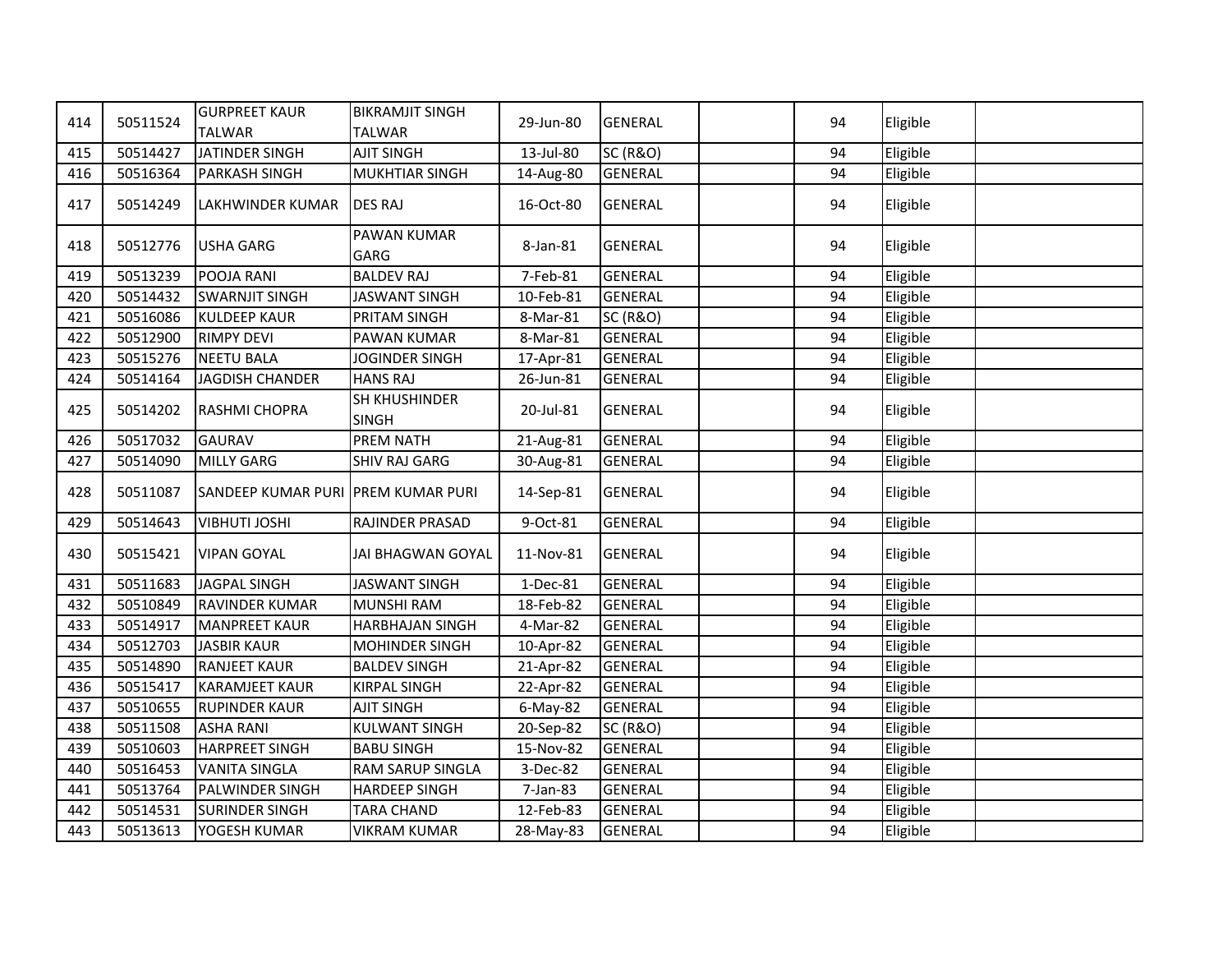| 444 | 50513544 | <b>GURPAL SINGH</b>     | <b>BUTA SINGH</b>                | 31-May-83 | <b>GENERAL</b>                   | 94 | Eligible |  |
|-----|----------|-------------------------|----------------------------------|-----------|----------------------------------|----|----------|--|
| 445 | 50510253 | RAJU                    | <b>BABU SINGH</b>                | 16-Sep-83 | <b>GENERAL</b>                   | 94 | Eligible |  |
| 446 | 50514020 | <b>PARDEEP KUMAR</b>    | <b>MADAN LAL</b>                 | 2-Oct-83  | <b>GENERAL</b>                   | 94 | Eligible |  |
| 447 | 50510379 | <b>NARINDER KAUR</b>    | <b>KARAMJIT SINGH</b>            | 6-Oct-83  | <b>GENERAL</b>                   | 94 | Eligible |  |
| 448 | 50514170 | <b>GEETA RANI</b>       | <b>NARESH KUMAR</b>              | 24-Oct-83 | <b>GENERAL</b>                   | 94 | Eligible |  |
| 449 | 50516412 | POONAM RANI             | <b>CHETAN DASS</b>               | 11-Jan-84 | <b>GENERAL</b>                   | 94 | Eligible |  |
| 450 | 50510536 | PRATIBHA                | CHITRANJAN KUMAR<br><b>GUPTA</b> | 31-Jan-84 | <b>GENERAL</b>                   | 94 | Eligible |  |
| 451 | 50512537 | <b>KULDEEP SINGH</b>    | CHAJJU RAM                       | 1-Feb-84  | <b>GENERAL</b>                   | 94 | Eligible |  |
| 452 | 50514489 | <b>MAHAVIR SINGH</b>    | PALA RAM                         | 5-Mar-84  | <b>GENERAL</b>                   | 94 | Eligible |  |
| 453 | 50515501 | <b>RAVINDER MAANDI</b>  | <b>SHER SINGH MAANDI</b>         | 1-Apr-84  | <b>GENERAL</b>                   | 94 | Eligible |  |
| 454 | 50514950 | <b>MANPREET KAUR</b>    | <b>GURSEWAK SINGH</b>            | 8-Apr-84  | <b>GENERAL</b>                   | 94 | Eligible |  |
| 455 | 50514524 | <b>HARDEEP SINGH</b>    | <b>SUKHDEV SINGH</b>             | 12-Apr-84 | <b>GENERAL</b>                   | 94 | Eligible |  |
| 456 | 50514147 | AMAN                    | <b>ROHTASH</b>                   | 22-Apr-84 | <b>GENERAL</b>                   | 94 | Eligible |  |
| 457 | 50514852 | <b>GURPARTAP SINGH</b>  | JASWANT SINGH                    | 20-Jul-84 | <b>GENERAL</b>                   | 94 | Eligible |  |
| 458 | 50516415 | JAIPREET SINGH          | <b>RANBIR SINGH</b>              | 11-Sep-84 | <b>FREEDOM</b><br><b>FIGHTER</b> | 94 | Eligible |  |
| 459 | 50515314 | <b>USHA KUMARI</b>      | <b>MAHENDER SINGH</b>            | 16-Sep-84 | <b>GENERAL</b>                   | 94 | Eligible |  |
| 460 | 50511836 | <b>MADHU RANI</b>       | <b>KRISHAN LAL</b>               | 4-Nov-84  | <b>GENERAL</b>                   | 94 | Eligible |  |
| 461 | 50513602 | <b>SHARANJEET KAUR</b>  | <b>AJAIB SINGH</b>               | 21-Nov-84 | <b>GENERAL</b>                   | 94 | Eligible |  |
| 462 | 50515639 | <b>GURJEET</b>          | <b>GURJANT SINGH</b>             | 25-Dec-84 | <b>GENERAL</b>                   | 94 | Eligible |  |
| 463 | 50514892 | <b>SATWANT SINGH</b>    | <b>DARBARA SINGH</b>             | 6-Jan-85  | <b>GENERAL</b>                   | 94 | Eligible |  |
| 464 | 50514399 | RAJINDER KUMAR          | PAWAN KUMAR                      | 10-Jan-85 | <b>GENERAL</b>                   | 94 | Eligible |  |
| 465 | 50517165 | <b>ANITA SAINI</b>      | OM PARKASH SAINI                 | 21-Feb-85 | <b>GENERAL</b>                   | 94 | Eligible |  |
| 466 | 50516467 | PARDEEP KUMAR           | <b>MOHAN LAL</b>                 | 5-Mar-85  | <b>GENERAL</b>                   | 94 | Eligible |  |
| 467 | 50512123 | <b>JAGTAR SINGH</b>     | <b>JORA SINGH</b>                | 19-Apr-85 | <b>SC (R&amp;O)</b>              | 94 | Eligible |  |
| 468 | 50515388 | <b>MRS MANJEET KAUR</b> | <b>NEK SINGH</b>                 | 27-Jun-85 | <b>GENERAL</b>                   | 94 | Eligible |  |
| 469 | 50515317 | <b>KIRAN BALA</b>       | JAGDISH CHANDER                  | 10-Dec-85 | <b>GENERAL</b>                   | 94 | Eligible |  |
| 470 | 50514867 | <b>JASVEER KAUR</b>     | DARSHAN SINGH                    | 20-Jan-86 | <b>GENERAL</b>                   | 94 | Eligible |  |
| 471 | 50514928 | <b>SUNITA RANI</b>      | YAD RAM                          | 8-Feb-86  | <b>GENERAL</b>                   | 94 | Eligible |  |
| 472 | 50514237 | <b>GURMEET SINGH</b>    | <b>NACHHATAR SINGH</b>           | 15-Feb-86 | <b>GENERAL</b>                   | 94 | Eligible |  |
| 473 | 50516114 | <b>SUMAN RANI</b>       | <b>BALDEV SINGH</b>              | 17-Feb-86 | <b>GENERAL</b>                   | 94 | Eligible |  |
| 474 | 50514182 | <b>INDERPAL KAUR</b>    | <b>BHARPUR SINGH</b>             | 6-Mar-86  | <b>GENERAL</b>                   | 94 | Eligible |  |
| 475 | 50516014 | <b>JASPREET SAINI</b>   | <b>BAVNDER SAINI</b>             | 12-Mar-86 | <b>GENERAL</b>                   | 94 | Eligible |  |
| 476 | 50516076 | <b>KULWINDER KAUR</b>   | <b>IQBAL SINGH</b>               | 14-Apr-86 | <b>GENERAL</b>                   | 94 | Eligible |  |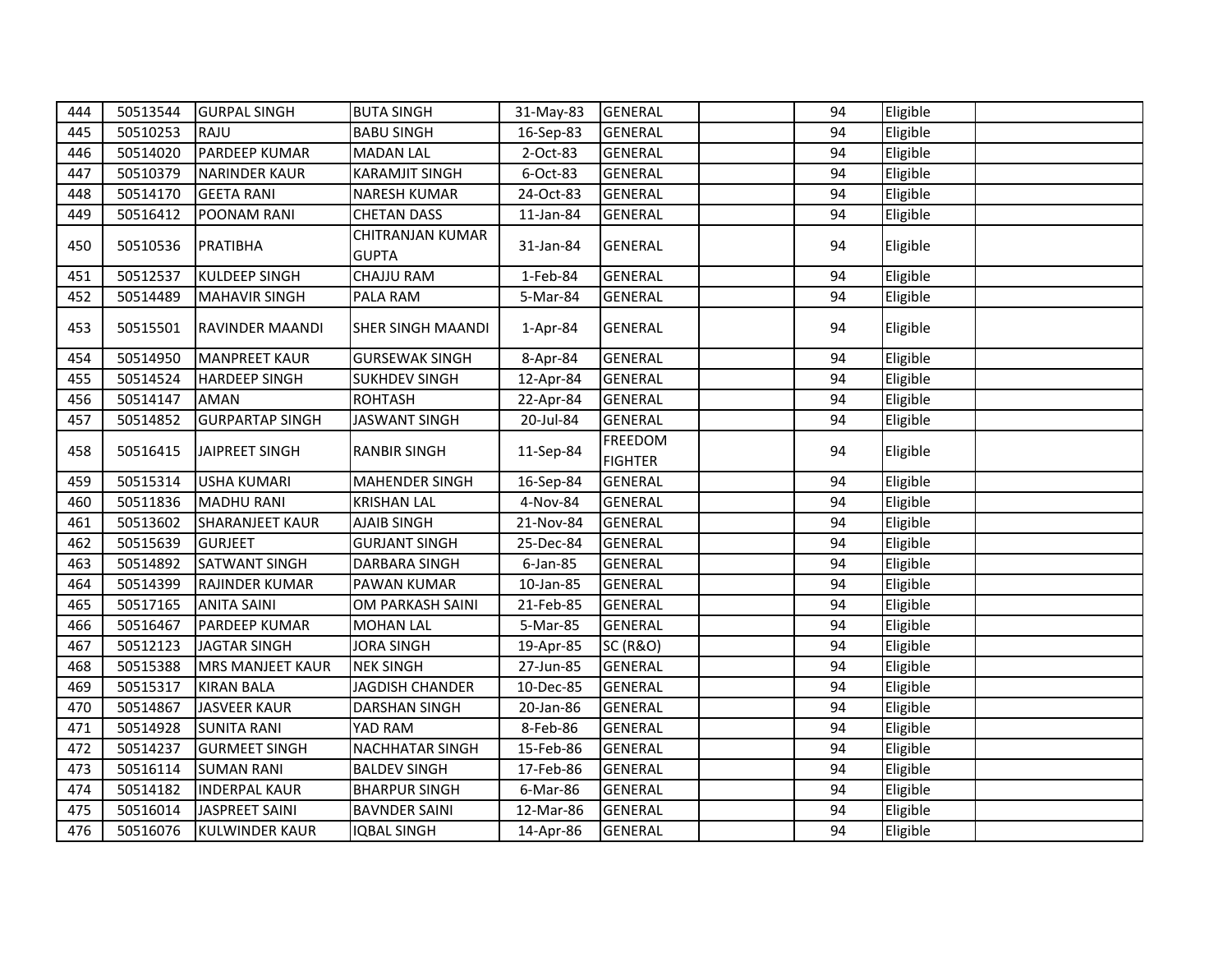| 477 | 50510362 | <b>SHARNJIT KAUR</b>    | <b>SUKHDEV SINGH</b>                   | 20-Apr-86 | <b>GENERAL</b>      | 94 | Eligible |                                                       |
|-----|----------|-------------------------|----------------------------------------|-----------|---------------------|----|----------|-------------------------------------------------------|
| 478 | 50512815 | <b>AMRITPAL SINGH</b>   | <b>DALIP SINGH</b>                     | 4-May-86  | <b>GENERAL</b>      | 94 | Eligible |                                                       |
| 479 | 50515018 | <b>MONTI</b>            | <b>KRISHAN LAL</b>                     | 2-Jul-86  | <b>GENERAL</b>      | 94 | Eligible |                                                       |
| 480 | 50512936 | <b>HARPREET KAUR</b>    | <b>JOGINDER SINGH</b>                  | 6-Jul-86  | <b>BC</b>           | 94 | Eligible |                                                       |
| 481 | 50513521 | <b>JASPREET KAUR</b>    | <b>GURDYAL SINGH</b>                   | 22-Jul-86 | <b>GENERAL</b>      | 94 | Eligible |                                                       |
| 482 | 50510192 | <b>HINA KALIA</b>       | <b>CHARANJIT KALIA</b>                 | 6-Aug-86  | <b>GENERAL</b>      | 94 | Eligible |                                                       |
| 483 | 50512223 | <b>PRABHJOT KAUR</b>    | <b>S MOHINDER JEET</b><br><b>SINGH</b> | 18-Aug-86 | <b>GENERAL</b>      | 94 | Eligible |                                                       |
| 484 | 50511395 | <b>PARWINDER SINGH</b>  | <b>GURCHARAN SINGH</b>                 | 20-Sep-86 | <b>GENERAL</b>      | 94 | Eligible |                                                       |
| 485 | 50510102 | <b>VIKRAMDEEP SINGH</b> | <b>KARNAIL SINGH</b>                   | 31-Oct-86 | <b>GENERAL</b>      | 94 | Eligible |                                                       |
| 486 | 50511051 | <b>REENA KUMARI</b>     | <b>TILAK RAJ</b>                       | 18-Nov-86 | <b>GENERAL</b>      | 94 | Eligible |                                                       |
| 487 | 50514919 | <b>KAMALJEET SINGH</b>  | <b>JAGGA SINGH</b>                     | 4-Feb-87  | <b>GENERAL</b>      | 94 | Eligible |                                                       |
| 488 | 50513314 | <b>BEERBAL</b>          | <b>BABU RAM</b>                        | 25-Mar-87 | <b>GENERAL</b>      | 94 | Eligible |                                                       |
| 489 | 50510195 | <b>SATNAM SINGH</b>     | <b>SEWA SINGH</b>                      | 28-Mar-87 | <b>GENERAL</b>      | 94 | Eligible |                                                       |
| 490 | 50514157 | <b>SAMANJIT KAUR</b>    | <b>AMARJIT SINGH</b>                   | 2-Apr-87  | <b>GENERAL</b>      | 94 | Eligible |                                                       |
| 491 | 50514447 | <b>RAMESH KUMAR</b>     | <b>BAHADUR SINGH</b>                   | 3-May-87  | <b>GENERAL</b>      | 94 | Eligible |                                                       |
| 492 | 50514630 | <b>HARBANS SINGH</b>    | <b>GURJANT SINGH</b>                   | 10-May-87 | <b>GENERAL</b>      | 94 | Eligible |                                                       |
| 493 | 50510215 | <b>SIMRANJEET KAUR</b>  | <b>BHUPINDER SINGH</b>                 | 21-May-87 | <b>SC (R&amp;O)</b> | 94 | Eligible | <b>WORKING AS SST</b><br>MISTRESS (REGULAR) IN<br>UT. |
| 494 | 50517079 | <b>DEEPIKA RANI</b>     | PARSHOTAM DAS                          | 12-Aug-87 | <b>GENERAL</b>      | 94 | Eligible |                                                       |
| 495 | 50515567 | <b>RAJWINDER KAUR</b>   | <b>AJMER SINGH</b>                     | 25-Aug-87 | <b>BC</b>           | 94 | Eligible |                                                       |
| 496 | 50514315 | <b>ALKA RANI</b>        | <b>SURESH KUMAR</b>                    | 1-Oct-87  | <b>GENERAL</b>      | 94 | Eligible |                                                       |
| 497 | 50515571 | <b>KAWAL PREET</b>      | JAGDISH CHANDER                        | 16-Oct-87 | <b>GENERAL</b>      | 94 | Eligible |                                                       |
| 498 | 50512563 | <b>PARMINDER SINGH</b>  | <b>JARNAIL SINGH</b>                   | 21-Oct-87 | <b>SC (R&amp;O)</b> | 94 | Eligible |                                                       |
| 499 | 50511703 | <b>GAURAV DUGGAL</b>    | DEV RAJ DUGGAL                         | 21-Nov-87 | <b>GENERAL</b>      | 94 | Eligible |                                                       |
| 500 | 50514763 | <b>HIMANSHU KATARIA</b> | YASHPAUL KATARIA                       | 6-Jan-88  | <b>GENERAL</b>      | 94 | Eligible |                                                       |
| 501 | 50516920 | <b>KAVITA</b>           | SH ROOP CHAND                          | 2-Feb-88  | <b>GENERAL</b>      | 94 | Eligible |                                                       |
| 502 | 50515240 | <b>PARAS MONEY</b>      | AMRIT LAL SINGLA                       | 6-Feb-88  | <b>GENERAL</b>      | 94 | Eligible |                                                       |
| 503 | 50514184 | <b>SUKHDEEP SINGH</b>   | <b>AVTAR SINGH</b>                     | 25-Feb-88 | <b>GENERAL</b>      | 94 | Eligible |                                                       |
| 504 | 50516564 | <b>RAJNI</b>            | <b>BACHAN LAL</b>                      | 15-Mar-88 | <b>GENERAL</b>      | 94 | Eligible |                                                       |
| 505 | 50514638 | <b>ANU WALIA</b>        | <b>RAMESH KUMAR</b>                    | 20-Mar-88 | <b>GENERAL</b>      | 94 | Eligible |                                                       |
| 506 | 50510286 | <b>SOHAN SINGH</b>      | <b>AMARJIT SINGH</b>                   | 1-Apr-88  | <b>GENERAL</b>      | 94 | Eligible |                                                       |
| 507 | 50510737 | <b>RAJDEEP KAUR</b>     | <b>SUKHDEV SINGH</b>                   | 9-Apr-88  | <b>GENERAL</b>      | 94 | Eligible |                                                       |
| 508 | 50514327 | <b>RAJANPREET KAUR</b>  | <b>BHAN SINGH</b>                      | 14-Jun-88 | <b>GENERAL</b>      | 94 | Eligible |                                                       |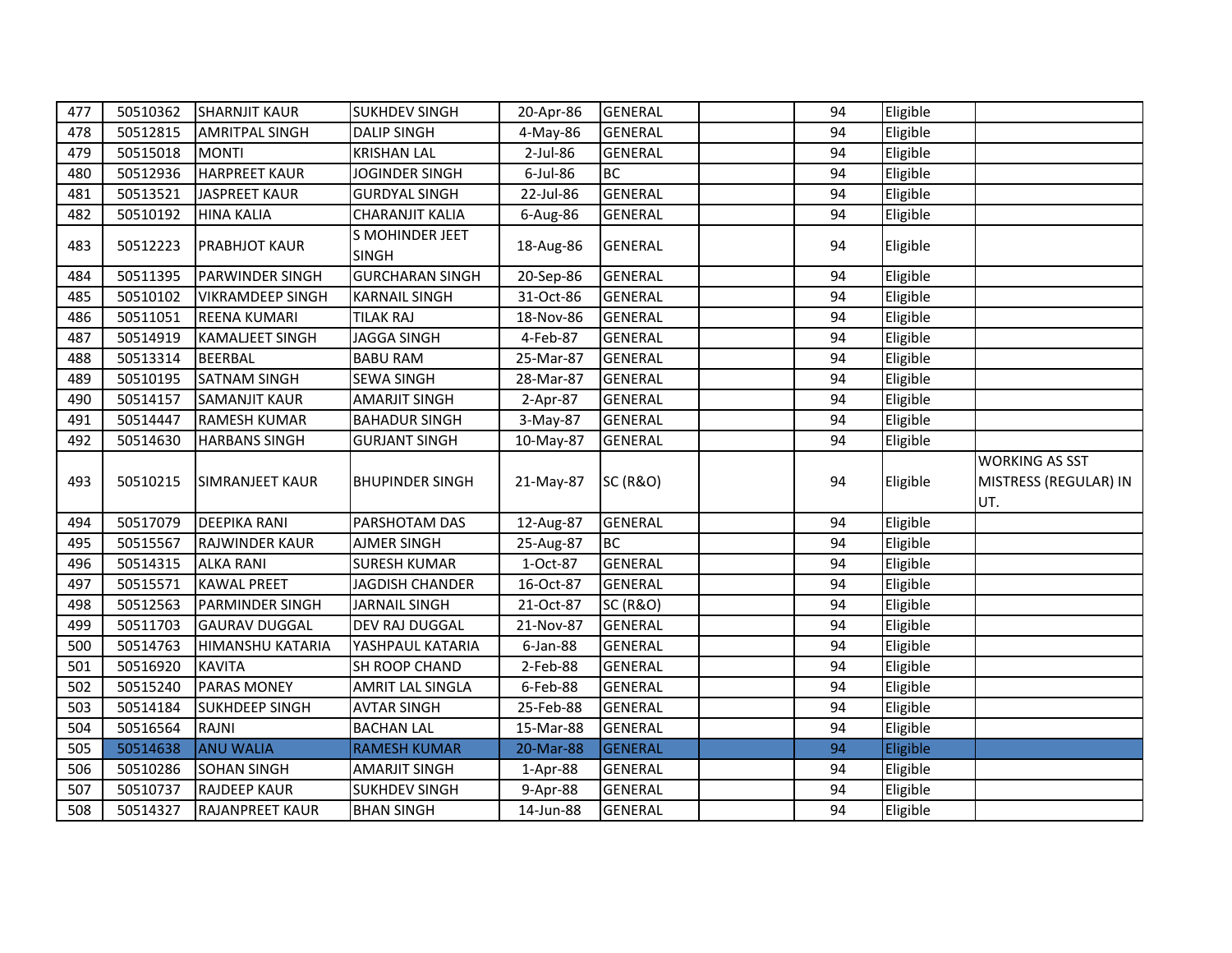| 509 | 50512834 | POOJA RANI               | <b>SUDARSHAN KUMAR</b><br><b>SINGLA</b> | 15-Jun-88 | <b>GENERAL</b> | 94 | Eligible |  |
|-----|----------|--------------------------|-----------------------------------------|-----------|----------------|----|----------|--|
| 510 | 50513655 | <b>PRABHJOT KAUR</b>     | <b>MAJOR SINGH</b>                      | 8-Jul-88  | <b>GENERAL</b> | 94 | Eligible |  |
| 511 | 50514295 | PANKAJ SHARMA            | <b>TILAK RAJ</b>                        | 17-Jul-88 | <b>GENERAL</b> | 94 | Eligible |  |
| 512 | 50513311 | <b>SATVEER KAUR</b>      | <b>GURTEJ SINGH</b>                     | 28-Jul-88 | <b>GENERAL</b> | 94 | Eligible |  |
| 513 | 50514850 | <b>RAMANDEEP KAUR</b>    | <b>MANJEET SINGH</b>                    | 4-Aug-88  | <b>GENERAL</b> | 94 | Eligible |  |
| 514 | 50512586 | <b>VARUN KUMAR</b>       | RAM PARTAP VERMA                        | 29-Aug-88 | <b>GENERAL</b> | 94 | Eligible |  |
| 515 | 50514835 | <b>ADHISH KUMAR</b>      | RAJINDER KUMAR                          | 9-Sep-88  | <b>GENERAL</b> | 94 | Eligible |  |
| 516 | 50513057 | <b>ISHA</b>              | <b>SURINDER KUMAR</b>                   | 14-Sep-88 | <b>GENERAL</b> | 94 | Eligible |  |
| 517 | 50510720 | <b>KULWINDER KAUR</b>    | <b>GURCHARAN SINGH</b>                  | 17-Sep-88 | <b>GENERAL</b> | 94 | Eligible |  |
| 518 | 50514778 | <b>MANPREET SINGH</b>    | <b>TARA SINGH</b>                       | 19-Sep-88 | <b>GENERAL</b> | 94 | Eligible |  |
| 519 | 50511848 | <b>VEERU</b>             | <b>MOHENDER KUMAR</b>                   | 18-Nov-88 | <b>GENERAL</b> | 94 | Eligible |  |
| 520 | 50513624 | <b>NEHA SHARMA</b>       | ANIL KUMAR SHARMA                       | 26-Nov-88 | <b>GENERAL</b> | 94 | Eligible |  |
| 521 | 50515817 | <b>AMIT SINGLA</b>       | DARSHAN KUMAR                           | 9-Dec-88  | <b>GENERAL</b> | 94 | Eligible |  |
| 522 | 50512504 | <b>ARCHANA SHARMA</b>    | <b>HEM RAJ SHARMA</b>                   | 14-Jan-89 | <b>GENERAL</b> | 94 | Eligible |  |
| 523 | 50514070 | <b>HARI KRISHAN</b>      | <b>LACHHMAN DASS</b>                    | 19-Feb-89 | <b>GENERAL</b> | 94 | Eligible |  |
| 524 | 50515786 | <b>SAVITA</b>            | <b>BHAGAT SINGH</b>                     | 2-Mar-89  | <b>GENERAL</b> | 94 | Eligible |  |
| 525 | 50512000 | <b>KARAMJEET KAUR</b>    | <b>RESHAM SINGH</b>                     | 15-Mar-89 | <b>GENERAL</b> | 94 | Eligible |  |
| 526 | 50510874 | <b>SANDEEP KAUR</b>      | <b>AMRIK SINGH</b>                      | 20-Mar-89 | <b>GENERAL</b> | 94 | Eligible |  |
| 527 | 50513610 | <b>SAVITA RANI</b>       | <b>JIWAN LAL</b>                        | 28-Mar-89 | <b>GENERAL</b> | 94 | Eligible |  |
| 528 | 50516409 | <b>NEETU BAI</b>         | <b>DAYA RAM</b>                         | 1-Apr-89  | <b>BC</b>      | 94 | Eligible |  |
| 529 | 50515597 | <b>AMANDEEP KAUR</b>     | <b>SURINDER SINGH</b>                   | 4-Apr-89  | <b>GENERAL</b> | 94 | Eligible |  |
| 530 | 50513154 | <b>DEEPIKA</b>           | <b>SAHAB RAM</b>                        | 17-Apr-89 | <b>GENERAL</b> | 94 | Eligible |  |
| 531 | 50511060 | <b>ROBIN SINGLA</b>      | RAJINDER KUMAR                          | 22-Apr-89 | <b>GENERAL</b> | 94 | Eligible |  |
| 532 | 50514185 | <b>MONIKA SETIA</b>      | <b>TARSEM CHAND</b>                     | 16-Aug-89 | <b>GENERAL</b> | 94 | Eligible |  |
| 533 | 50513542 | <b>GURMEET KAUR</b>      | <b>NIRANJAN SINGH</b>                   | 12-Sep-89 | <b>GENERAL</b> | 94 | Eligible |  |
| 534 | 50513495 | <b>DIMPAL RANI</b>       | DHARMPAL                                | 25-Sep-89 | <b>GENERAL</b> | 94 | Eligible |  |
| 535 | 50516383 | <b>VEERPAL KAUR</b>      | JASVEER SINGH                           | 8-Oct-89  | <b>GENERAL</b> | 94 | Eligible |  |
| 536 | 50515402 | <b>SONU KAPOOR</b>       | <b>BOOR SINGH</b>                       | 10-Oct-89 | <b>GENERAL</b> | 94 | Eligible |  |
| 537 | 50512977 | <b>FULRAJ SINGH GILL</b> | <b>JASWANT SINGH GILL</b>               | 27-Dec-89 | <b>GENERAL</b> | 94 | Eligible |  |
| 538 | 50513621 | DAVINDER PAL SINGH       | <b>HARCHARN SINGH</b>                   | 27-Dec-89 | <b>GENERAL</b> | 94 | Eligible |  |
| 539 | 50512318 | <b>RAMANDEEP KAUR</b>    | <b>DARSHAN SINGH</b>                    | 2-Jan-90  | <b>GENERAL</b> | 94 | Eligible |  |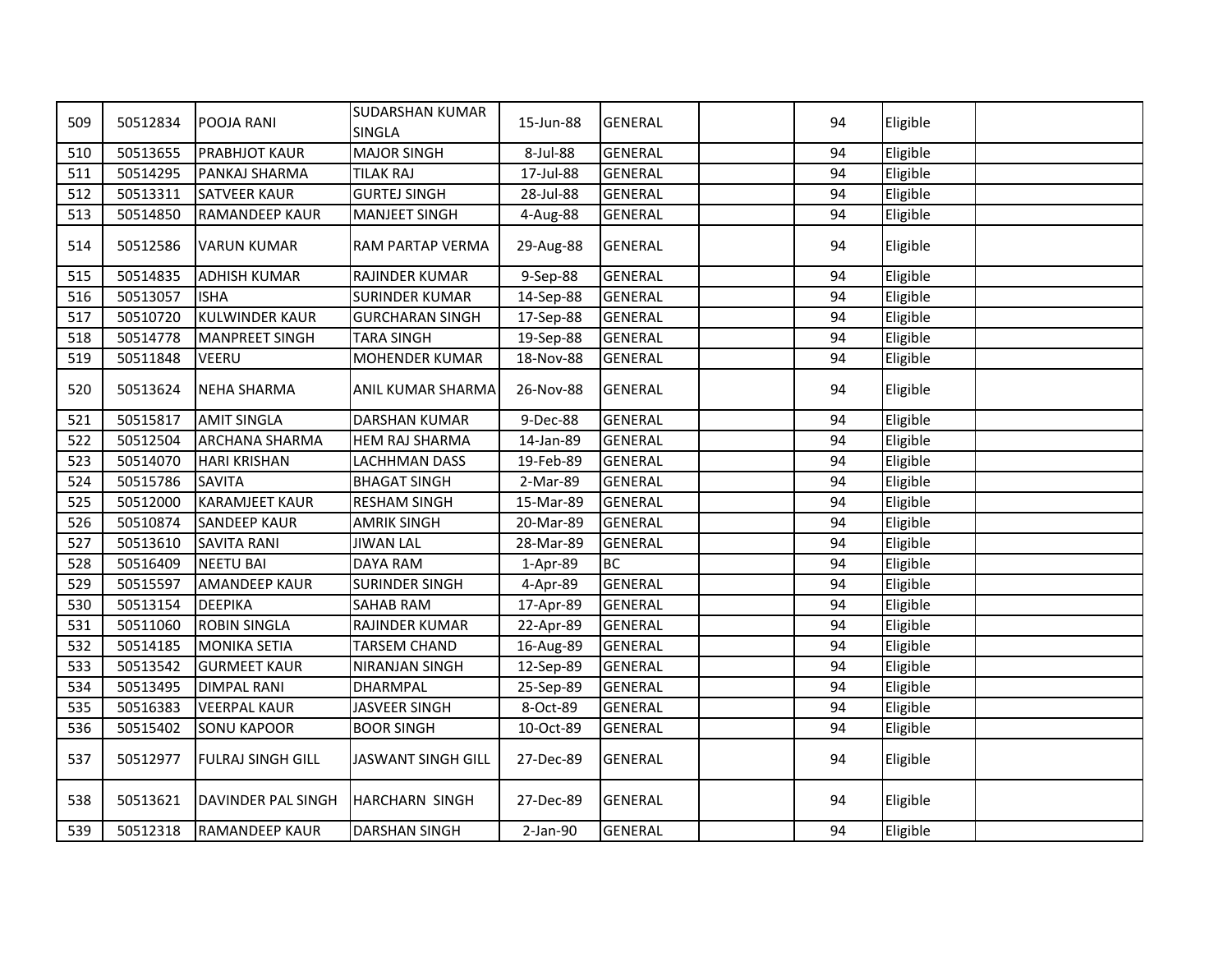| 540 | 50515097 | <b>SUPRIYA SANDUJA</b>   | <b>SHAKTI KUMAR</b>      | 29-Mar-90 | <b>GENERAL</b> | 94 | Eligible |  |
|-----|----------|--------------------------|--------------------------|-----------|----------------|----|----------|--|
| 541 | 50510918 | <b>PRINCE KUMAR GARG</b> | <b>TARSEM CHAND</b>      | 9-May-90  | <b>GENERAL</b> | 94 | Eligible |  |
| 542 | 50514311 | <b>GAREEMA</b>           | <b>SHIV SHANKER GOLA</b> | 22-Jun-90 | <b>GENERAL</b> | 94 | Eligible |  |
| 543 | 50512921 | <b>DAVINDER SINGH</b>    | <b>MALKIT SINGH</b>      | 14-Jul-90 | <b>GENERAL</b> | 94 | Eligible |  |
| 544 | 50510149 | <b>VIKAS KUMAR</b>       | <b>SOM NATH</b>          | 18-Sep-90 | <b>GENERAL</b> | 94 | Eligible |  |
| 545 | 50514235 | <b>PAWAN KUMAR</b>       | SHAILENDER KUMAR         | 19-Sep-90 | <b>GENERAL</b> | 94 | Eligible |  |
| 546 | 50511098 | <b>JAGJIT SINGH</b>      | <b>GURMEET SINGH</b>     | 4-Oct-90  | <b>GENERAL</b> | 94 | Eligible |  |
| 547 | 50514434 | <b>RAJENDER KUMAR</b>    | <b>LAL CHAND</b>         | 16-Nov-90 | <b>GENERAL</b> | 94 | Eligible |  |
| 548 | 50514143 | <b>JASPREET KAUR</b>     | <b>KULWANT SINGH</b>     | 19-Nov-90 | <b>GENERAL</b> | 94 | Eligible |  |
| 549 | 50513093 | <b>RAVNEET KAUR</b>      | <b>BALKAR SINGH</b>      | 23-Dec-90 | <b>GENERAL</b> | 94 | Eligible |  |
| 550 | 50511806 | <b>DEVILAL</b>           | RAMPHAL SINGH            | 18-Jun-91 | <b>GENERAL</b> | 94 | Eligible |  |
| 551 | 50515183 | <b>GAYTRI</b>            | NARINDER KUMAR           | 8-Jul-91  | <b>GENERAL</b> | 94 | Eligible |  |
| 552 | 50515918 | <b>RASHIM KHURANA</b>    | SATISH KHURANA           | 23-Sep-91 | <b>GENERAL</b> | 94 | Eligible |  |
| 553 | 50510319 | <b>GAURAV KAMBOJ</b>     | SATISH KUMAR             | 6-Nov-91  | <b>BC</b>      | 94 | Eligible |  |
| 554 | 50511534 | <b>VISHAL DANGI</b>      | <b>RAM KUMAR</b>         | 7-Nov-91  | <b>GENERAL</b> | 94 | Eligible |  |
| 555 | 50512523 | <b>SAPNA RANI</b>        | SHER SINGH RAWAT         | 13-Dec-91 | <b>GENERAL</b> | 94 | Eligible |  |
| 556 | 50514217 | <b>DAMANBIR KAUR</b>     | <b>DALJIT SINGH</b>      | 16-Dec-91 | <b>GENERAL</b> | 94 | Eligible |  |
| 557 | 50510262 | <b>SAKSHI</b>            | <b>RAMAN KUMAR</b>       | 18-Dec-91 | <b>GENERAL</b> | 94 | Eligible |  |
| 558 | 50514793 | <b>NARATA SINGH</b>      | <b>BHOLA SINGH</b>       | 30-Dec-91 | <b>GENERAL</b> | 94 | Eligible |  |
| 559 | 50511972 | SHAINA DHAWAN            | <b>NARESH KUMAR</b>      | 6-Mar-92  | <b>GENERAL</b> | 94 | Eligible |  |
| 560 | 50511403 | <b>KANCHAN THAKUR</b>    | <b>SHER SINGH</b>        | 1-Apr-92  | <b>GENERAL</b> | 94 | Eligible |  |
| 561 | 50510972 | <b>AMANDEEP KAUR</b>     | <b>SUKHMONDER SINGH</b>  | 25-Apr-92 | <b>GENERAL</b> | 94 | Eligible |  |
| 562 | 50515532 | <b>ANJALI</b>            | RAKESH KUMAR             | 9-Jun-92  | <b>GENERAL</b> | 94 | Eligible |  |
| 563 | 50511187 | <b>GAGANDEEP KAUR</b>    | <b>GURLAL SINGH</b>      | 18-Jun-92 | <b>GENERAL</b> | 94 | Eligible |  |
| 564 | 50515414 | <b>KIRAN BALA</b>        | <b>MOTI RAM</b>          | 25-Jun-92 | <b>GENERAL</b> | 94 | Eligible |  |
| 565 | 50515249 | <b>NISHA RANI</b>        | SHASHI BHUSHAN           | 28-Jul-92 | <b>GENERAL</b> | 94 | Eligible |  |
| 566 | 50514225 | <b>PREM SINGH</b>        | <b>BALWINDER SINGH</b>   | 1-Aug-92  | <b>GENERAL</b> | 94 | Eligible |  |
| 567 | 50511870 | <b>DEEPKA</b>            | <b>SUSHIL KUMAR</b>      | 16-Aug-92 | <b>GENERAL</b> | 94 | Eligible |  |
| 568 | 50517586 | <b>RUHISHA</b>           | SANJEEV KUMKAR           | 18-Aug-92 | <b>GENERAL</b> | 94 | Eligible |  |
| 569 | 50515110 | <b>SUDHA BANSAL</b>      | <b>JAGDISH BANSAL</b>    | 14-Sep-92 | <b>GENERAL</b> | 94 | Eligible |  |
| 570 | 50515848 | <b>PRABHJOT KAUR</b>     | <b>SUKHJEET SINGH</b>    | 1-Oct-92  | <b>GENERAL</b> | 94 | Eligible |  |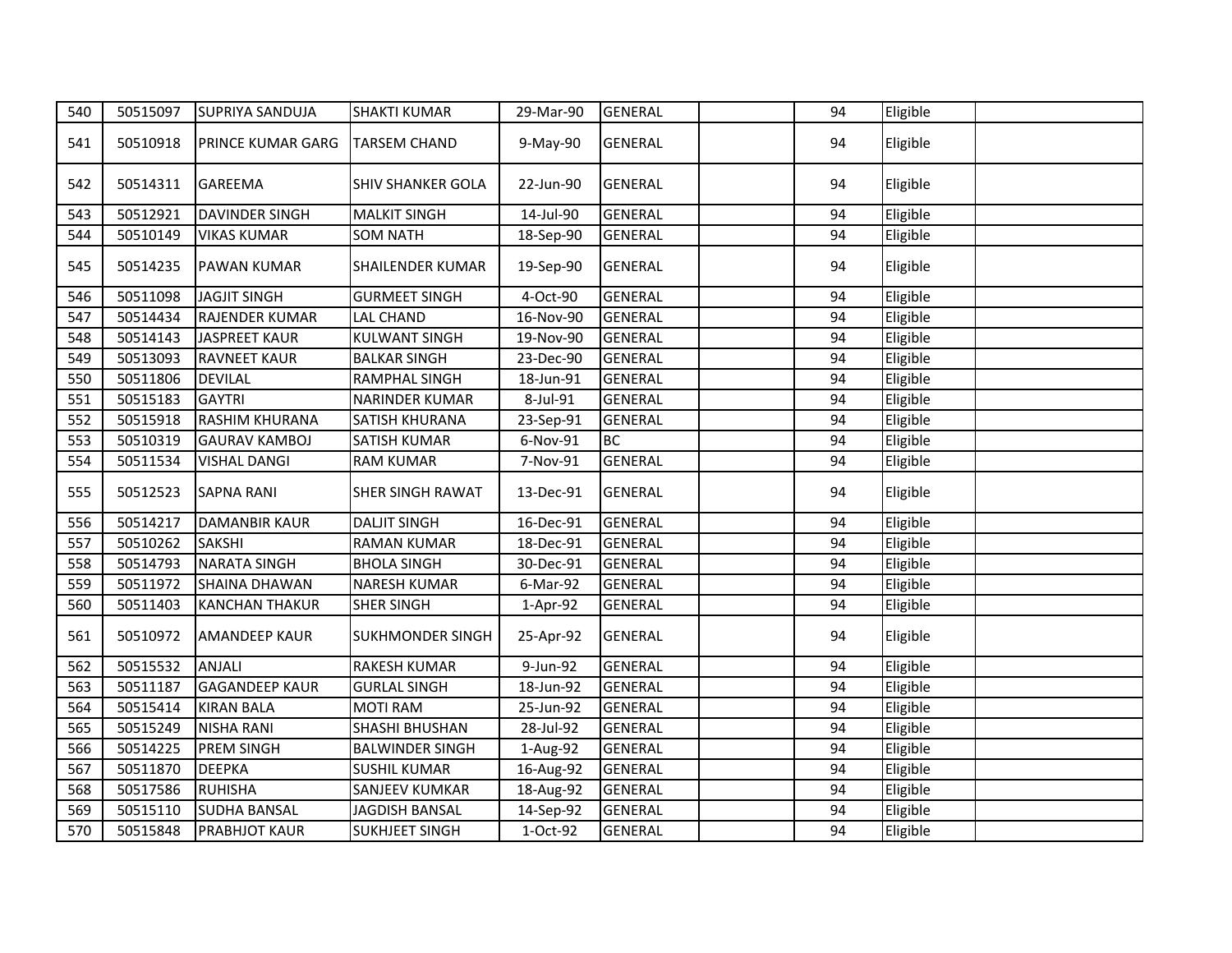| 571 | 50512255 | AMARJEET                       | <b>KRISHAN KUMAR</b>           | 2-Oct-92   | <b>GENERAL</b>      | 94 | Eligible |  |
|-----|----------|--------------------------------|--------------------------------|------------|---------------------|----|----------|--|
| 572 | 50510784 | RADHIKA                        | ARUN KUMAR GARG                | 29-Dec-92  | <b>GENERAL</b>      | 94 | Eligible |  |
| 573 | 50512775 | <b>SHELZA RANI</b>             | <b>ROOP CHAND</b>              | 16-Jan-93  | <b>GENERAL</b>      | 94 | Eligible |  |
| 574 | 50514178 | <b>AMANPREET KAUR</b>          | <b>AVTAR SINGH</b>             | 6-Feb-93   | <b>GENERAL</b>      | 94 | Eligible |  |
| 575 | 50516426 | RABIA DOOMRA                   | RAJNISH KUMAR                  | 8-Mar-93   | <b>GENERAL</b>      | 94 | Eligible |  |
| 576 | 50514452 | <b>GURPREET SINGH</b>          | <b>BALDEV SINGH</b>            | 4-Apr-93   | <b>GENERAL</b>      | 94 | Eligible |  |
| 577 | 50514383 | PARMINDER KAUR                 | RAJINDER SINGH                 | 9-Apr-93   | <b>GENERAL</b>      | 94 | Eligible |  |
| 578 | 50514155 | <b>SHRINKHLA</b>               | <b>RAMESH KUMAR</b>            | 13-Apr-93  | <b>GENERAL</b>      | 94 | Eligible |  |
| 579 | 50513678 | <b>NEHA GUPTA</b>              | <b>VIJAY KUMAR</b><br>AGGARWAL | $1-May-93$ | <b>GENERAL</b>      | 94 | Eligible |  |
| 580 | 50510165 | <b>SANDEEP KUMAR</b>           | <b>BHAGWAN DASS</b>            | 5-Jul-93   | <b>GENERAL</b>      | 94 | Eligible |  |
| 581 | 50516779 | <b>JYOTI SHARMA</b>            | <b>MAHENDER PAL</b>            | 8-Jul-93   | <b>GENERAL</b>      | 94 | Eligible |  |
| 582 | 50514203 | <b>MEGHA</b>                   | <b>ARUN KUMAR</b>              | 2-Aug-93   | <b>GENERAL</b>      | 94 | Eligible |  |
| 583 | 50514498 | SHIVANI CHUCHRA                | <b>VIJAY KUMAR</b>             | 17-Sep-93  | <b>GENERAL</b>      | 94 | Eligible |  |
| 584 | 50512023 | <b>CHANDER KANTA</b>           | JAGDISH CHANDER                | 15-Nov-93  | <b>GENERAL</b>      | 94 | Eligible |  |
| 585 | 50514787 | <b>ANJU BALA</b>               | <b>SHAM SUNDER</b>             | 29-Dec-93  | <b>GENERAL</b>      | 94 | Eligible |  |
| 586 | 50510243 | <b>SAMITA GUPTA</b>            | <b>RAKESH GUPTA</b>            | 31-Dec-93  | <b>GENERAL</b>      | 94 | Eligible |  |
| 587 | 50514198 | <b>SUKHVEER KAUR</b>           | <b>DARSHAN SINGH</b>           | 2-Jan-94   | <b>GENERAL</b>      | 94 | Eligible |  |
| 588 | 50513073 | <b>HARPREET SINGH</b>          | <b>JASWANT SINGH</b>           | 25-Feb-94  | <b>GENERAL</b>      | 94 | Eligible |  |
| 589 | 50510022 | HARJASHANPREET<br><b>SINGH</b> | JATINDER SINGH                 | 5-Mar-94   | <b>GENERAL</b>      | 94 | Eligible |  |
| 590 | 50515558 | <b>MANISHA RANI</b>            | <b>THAKUR DAS</b>              | 8-Mar-94   | <b>GENERAL</b>      | 94 | Eligible |  |
| 591 | 50512260 | <b>SARBJEET KAUR</b>           | <b>LABH SINGH</b>              | 5-Jun-94   | <b>SC (R&amp;O)</b> | 94 | Eligible |  |
| 592 | 50511840 | <b>MANJIT KAUR</b>             | <b>CHANDER PHOOL</b>           | 8-Jun-94   | <b>GENERAL</b>      | 94 | Eligible |  |
| 593 | 50515647 | <b>NINDER KAUR</b>             | <b>BALDEV SINGH</b>            | 4-Jul-94   | <b>GENERAL</b>      | 94 | Eligible |  |
| 594 | 50512304 | <b>SAHIL KUMAR</b>             | SHISHPAL SINGLA                | 12-Jul-94  | <b>GENERAL</b>      | 94 | Eligible |  |
| 595 | 50512979 | <b>BHUVAN GUPTA</b>            | ASHWANI KUMAR<br><b>GUPTA</b>  | 17-Aug-94  | <b>GENERAL</b>      | 94 | Eligible |  |
| 596 | 50513181 | <b>SANJEEV KUMAR</b>           | <b>BAG CHAND</b>               | 5-Dec-94   | <b>BC</b>           | 94 | Eligible |  |
| 597 | 50515767 | <b>BANSILAL</b>                | <b>MANGAT RAM</b>              | 12-Dec-94  | <b>GENERAL</b>      | 94 | Eligible |  |
| 598 | 50514569 | <b>KAMALJEET KAUR</b>          | <b>SUCHA SINGH</b>             | 22-Jan-95  | <b>GENERAL</b>      | 94 | Eligible |  |
| 599 | 50515199 | <b>JYOTI SHARMA</b>            | <b>PAWAN KUMAR</b>             | 14-Feb-95  | <b>GENERAL</b>      | 94 | Eligible |  |
| 600 | 50514463 | <b>MANDEEP KAUR</b>            | <b>GURSEWAK SINGH</b>          | 5-Apr-95   | <b>GENERAL</b>      | 94 | Eligible |  |
| 601 | 50510278 | <b>AMRIT</b>                   | HARKRISHAN LAL                 | 12-Sep-95  | <b>BC</b>           | 94 | Eligible |  |
| 602 | 50512786 | <b>SUKHPREET KAUR</b>          | SARABJEET SINGH                | 17-Dec-95  | <b>GENERAL</b>      | 94 | Eligible |  |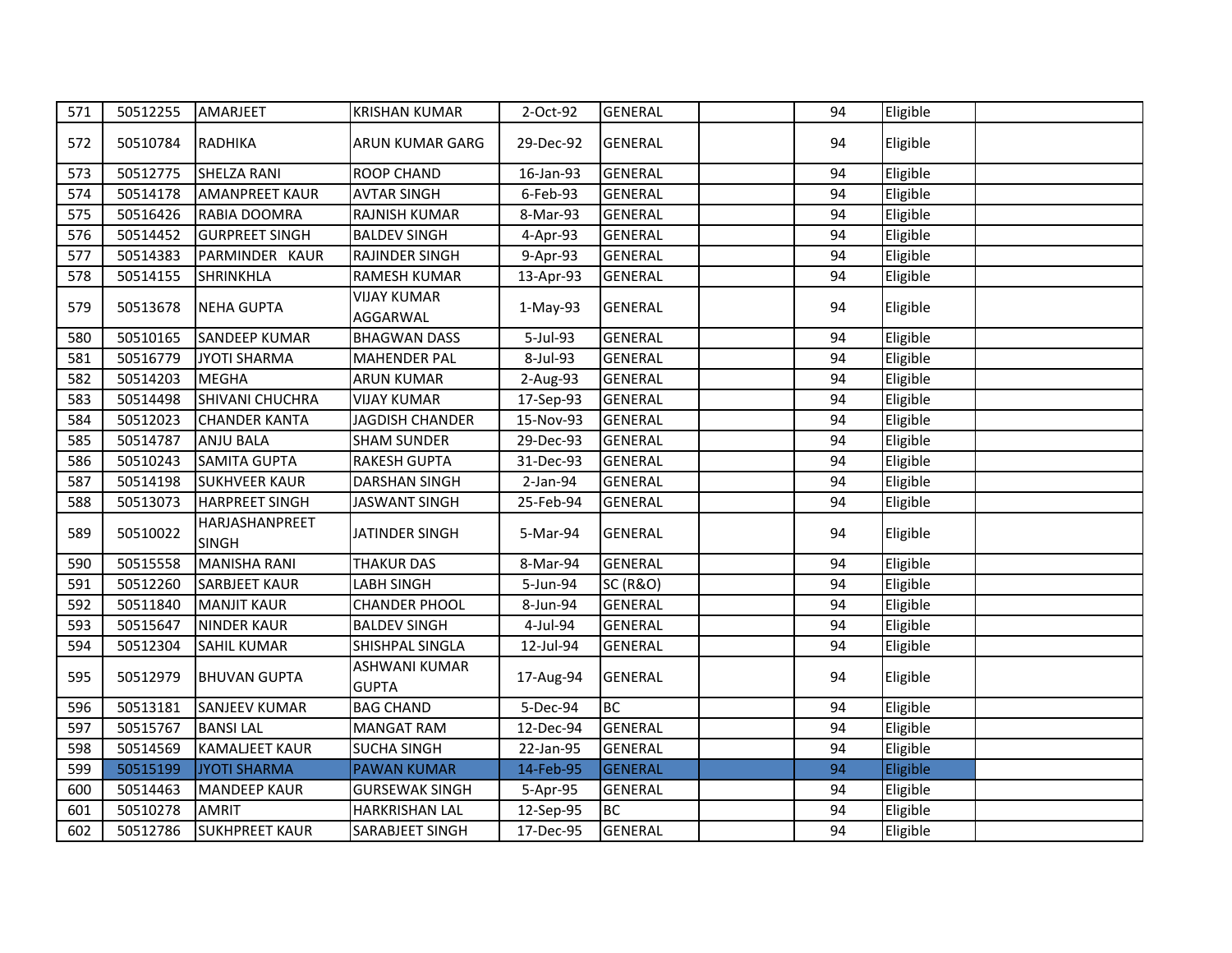| 603 | 50516629 | <b>GURSAHIB KAUR</b>   | <b>NARINDER SINGH</b>              | 2-Apr-96   | <b>GENERAL</b>      | 94 | Eligible |                                                                  |
|-----|----------|------------------------|------------------------------------|------------|---------------------|----|----------|------------------------------------------------------------------|
| 604 | 50513075 | <b>SONIKA</b>          | <b>BHAG MAL</b>                    | 25-Jun-76  | <b>GENERAL</b>      | 93 | Eligible | <b>OVERAGE. WIDOW</b><br>(15.12.2005)                            |
| 605 | 50512577 | <b>SANJEEV KUMAR</b>   | <b>DEVI DAYAL</b>                  | 1-Feb-79   | <b>GENERAL</b>      | 93 | Eligible |                                                                  |
| 606 | 50515214 | RAVINDER KUMAR         | <b>TIRTH RAM</b>                   | 1-Jul-79   | <b>GENERAL</b>      | 93 | Eligible |                                                                  |
| 607 | 50514008 | <b>HARKAMAL KAUR</b>   | PALWINDER SINGH                    | 27-Jul-79  | <b>GENERAL</b>      | 93 | Eligible |                                                                  |
| 608 | 50513163 | <b>IQBAL SINGH</b>     | SATPAL SINGH                       | 15-Sep-79  | <b>BC</b>           | 93 | Eligible |                                                                  |
| 609 | 50516461 | <b>MONIKA RANI</b>     | <b>MANGAT RAM</b><br><b>KANSAL</b> | 20-Sep-79  | <b>GENERAL</b>      | 93 | Eligible |                                                                  |
| 610 | 50515278 | <b>SHILPI BHATT</b>    | <b>MOHAN BHATT</b>                 | 9-Oct-79   | <b>GENERAL</b>      | 93 | Eligible |                                                                  |
| 611 | 50515435 | <b>MUNITA PRASHER</b>  | <b>SATPAL PRASHER</b>              | 16-Nov-79  | <b>GENERAL</b>      | 93 | Eligible |                                                                  |
| 612 | 50514487 | <b>RAJWINDER SINGH</b> | <b>DARSHAN SINGH</b>               | 11-Jan-80  | <b>GENERAL</b>      | 93 | Eligible |                                                                  |
| 613 | 50514293 | <b>KIRAN SHARMA</b>    | <b>SHAM LAL</b>                    | 17-Feb-80  | <b>GENERAL</b>      | 93 | Eligible |                                                                  |
| 614 | 50512545 | <b>GURDEEP SINGH</b>   | <b>CHANAN SINGH</b>                | 4-Mar-80   | <b>GENERAL</b>      | 93 | Eligible |                                                                  |
| 615 | 50510388 | <b>JAGMOHAN KAUR</b>   | <b>HARI SINGH</b>                  | 16-Mar-80  | <b>GENERAL</b>      | 93 | Eligible |                                                                  |
| 616 | 50514268 | <b>MANJIT KAUR</b>     | VISAKHA SINGH                      | 31-Mar-80  | <b>GENERAL</b>      | 93 | Eligible |                                                                  |
| 617 | 50513519 | <b>AMANDEEP KAUR</b>   | <b>TARLOK SINGH</b>                | 1-Aug-80   | <b>GENERAL</b>      | 93 | Eligible |                                                                  |
| 618 | 50514958 | <b>MEENA RANI</b>      | <b>KEWAL SINGH MITTAL</b>          | 20-Aug-80  | <b>GENERAL</b>      | 93 | Eligible |                                                                  |
| 619 | 50511520 | <b>SATISH KUMAR</b>    | <b>PARKASH CHAND</b>               | 31-Jan-81  | <b>GENERAL</b>      | 93 | Eligible |                                                                  |
| 620 | 50513104 | <b>RAMAN KANTA</b>     | <b>NAR SINGH DEV</b>               | 6-Feb-81   | <b>GENERAL</b>      | 93 | Eligible |                                                                  |
| 621 | 50513666 | <b>ANTAR SINGH</b>     | <b>NATHA SINGH</b>                 | 10-Mar-81  | <b>BC</b>           | 93 | Eligible |                                                                  |
| 622 | 50511127 | JAGTAR SINGH           | <b>HARJINDER SINGH</b>             | $1-Apr-81$ | <b>GENERAL</b>      | 93 | Eligible |                                                                  |
| 623 | 50512084 | <b>UPASNA</b>          | <b>DES RAJ</b>                     | 27-Apr-81  | <b>GENERAL</b>      | 93 | Eligible |                                                                  |
| 624 | 50514152 | <b>POOJA</b>           | <b>SURINDER KUMAR</b>              | 15-Jul-81  | <b>GENERAL</b>      | 93 | Eligible |                                                                  |
| 625 | 50516195 | <b>SUBHASH CHANDER</b> | <b>BADRI PARSAD</b>                | 5-Oct-81   | <b>GENERAL</b>      | 93 | Eligible |                                                                  |
| 626 | 50517473 | <b>GURLAL SINGH</b>    | <b>SUKHDEV SINGH</b>               | 20-Oct-81  | <b>SC (R&amp;O)</b> | 93 | Eligible |                                                                  |
| 627 | 50513059 | <b>LIYAKET ALI</b>     | NAZIRUDDIN                         | 3-Nov-81   | <b>GENERAL</b>      | 93 | Eligible | <b>GRADUATION DONE.</b><br>(10+2 IS LESS THAN 45%,<br>1998)      |
| 628 | 50516310 | <b>SUNITA RANA</b>     | <b>UDHAM SINGH RANA</b>            | 10-Nov-81  | <b>GENERAL</b>      | 93 | Eligible |                                                                  |
| 629 | 50510593 | <b>KAMALJEET KAUR</b>  | <b>CHANAN SINGH</b>                | 28-Nov-81  | <b>GENERAL</b>      | 93 | Eligible |                                                                  |
| 630 | 50510184 | <b>SAVITA RANI</b>     | <b>SURESH KUMAR</b>                | 14-Dec-81  | <b>GENERAL</b>      | 93 | Eligible | <b>GRADUATIN DONE,</b><br>(10+2 MARKS IS LESS<br>THAN 45%, 2003) |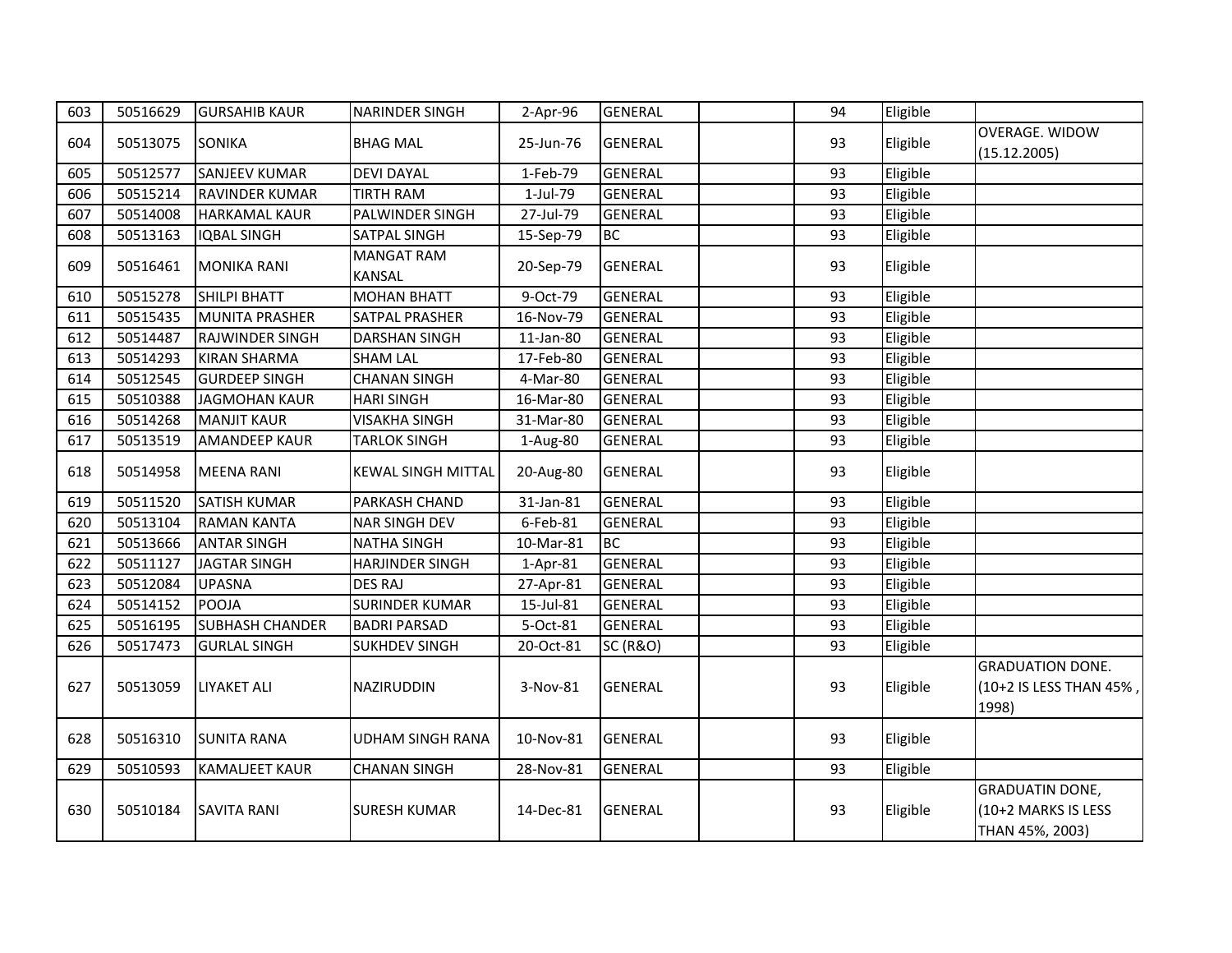| 631 | 50512893 | <b>VIRENDER SINGH</b>                 | <b>KEHAR SINGH</b>                  | 21-Dec-81   | <b>GENERAL</b>      | 93 | Eligible |
|-----|----------|---------------------------------------|-------------------------------------|-------------|---------------------|----|----------|
| 632 | 50513420 | <b>GURPREET KAUR</b>                  | <b>GURBACHAN SINGH</b>              | 21-Jan-82   | <b>GENERAL</b>      | 93 | Eligible |
| 633 | 50511874 | <b>MUNISH GOYAL</b>                   | <b>HARBILAS GOYAL</b>               | 9-Mar-82    | <b>GENERAL</b>      | 93 | Eligible |
| 634 | 50512196 | <b>HARPREET KAUR</b>                  | <b>HARMIT SINGH</b>                 | 1-Apr-82    | <b>GENERAL</b>      | 93 | Eligible |
| 635 | 50513964 | <b>AMANJOT KAUR</b>                   | <b>HARCHARAN SINGH</b>              | 1-May-82    | <b>GENERAL</b>      | 93 | Eligible |
| 636 | 50511630 | <b>VEENA RANI</b>                     | <b>MOHAN LAL</b>                    | $2$ -Jul-82 | <b>BC</b>           | 93 | Eligible |
| 637 | 50514345 | <b>VEERPAL KAUR</b>                   | <b>NACHHATAR SINGH</b>              | 15-Aug-82   | <b>GENERAL</b>      | 93 | Eligible |
| 638 | 50512935 | <b>BIMAL RANI</b>                     | <b>BHUSHAN LAL</b>                  | 17-Aug-82   | GENERAL             | 93 | Eligible |
| 639 | 50512200 | <b>RAJNI BALA</b>                     | <b>MANOHAR LAL</b>                  | 9-Nov-82    | <b>GENERAL</b>      | 93 | Eligible |
| 640 | 50513024 | <b>GURPREET KAUR</b>                  | <b>RAM SINGH</b>                    | 12-Nov-82   | <b>GENERAL</b>      | 93 | Eligible |
| 641 | 50513023 | <b>KAVITA RANI</b>                    | <b>VIJAY KUMAR</b>                  | 10-Dec-82   | <b>GENERAL</b>      | 93 | Eligible |
| 642 | 50513570 | <b>JASVEER KAUR</b>                   | <b>HARPHOOL SINGH</b>               | 1-Jan-83    | <b>SC (R&amp;O)</b> | 93 | Eligible |
| 643 | 50514548 | <b>REKHA RANI</b>                     | PRITAM DASS                         | 25-Feb-83   | <b>GENERAL</b>      | 93 | Eligible |
| 644 | 50514491 | <b>KULVEER KAUR</b>                   | <b>BANT SINGH</b>                   | 23-Mar-83   | <b>GENERAL</b>      | 93 | Eligible |
| 645 | 50512108 | <b>HARPREET KAUR</b><br>RANDHAWA      | <b>NARINDER SINGH</b><br>RANDHAWA   | 4-Apr-83    | <b>GENERAL</b>      | 93 | Eligible |
| 646 | 50510288 | <b>SARABJIT KAUR</b><br><b>GREWAL</b> | <b>SITA SINGH</b>                   | 20-Apr-83   | <b>GENERAL</b>      | 93 | Eligible |
| 647 | 50514818 | <b>VINOD KUMAR</b>                    | <b>AROOR CHAND</b>                  | 11-May-83   | <b>GENERAL</b>      | 93 | Eligible |
| 648 | 50514694 | <b>SEEMA BHATEJA</b>                  | <b>MADAN LAL</b>                    | 3-Jun-83    | <b>GENERAL</b>      | 93 | Eligible |
| 649 | 50514194 | <b>VINAY KUMAR</b>                    | <b>OM PARKASH</b>                   | 4-Jul-83    | <b>GENERAL</b>      | 93 | Eligible |
| 650 | 50514608 | <b>ANJU BALA</b>                      | <b>JAGDISH RAI</b>                  | 30-Jul-83   | <b>GENERAL</b>      | 93 | Eligible |
| 651 | 50512490 | <b>NARINDER SINGH</b>                 | <b>KARNAIL SINGH</b>                | 8-Aug-83    | <b>GENERAL</b>      | 93 | Eligible |
| 652 | 50515257 | <b>MUNISH KUMAR</b>                   | RAJINDER KUMAR<br>SHARMA            | 2-Nov-83    | <b>GENERAL</b>      | 93 | Eligible |
| 653 | 50511207 | <b>RUPINDER KAUR</b>                  | NACHHATTAR SINGH                    | 10-Jan-84   | <b>GENERAL</b>      | 93 | Eligible |
| 654 | 50515066 | <b>HARJINDER KAUR</b>                 | <b>GURBAX SINGH</b>                 | 13-Jan-84   | <b>GENERAL</b>      | 93 | Eligible |
| 655 | 50514885 | <b>VIPAN KUMAR</b>                    | <b>SUBASH CHANDER</b>               | 13-Feb-84   | <b>GENERAL</b>      | 93 | Eligible |
| 656 | 50514513 | <b>MANDEEP GROVER</b>                 | <b>DARSHAN LAL</b><br><b>GROVER</b> | 14-Mar-84   | <b>GENERAL</b>      | 93 | Eligible |
| 657 | 50514394 | <b>MANJINDER KAUR</b>                 | <b>TARLOK SINGH</b>                 | 21-Mar-84   | <b>GENERAL</b>      | 93 | Eligible |
| 658 | 50515510 | <b>TARUN DEEPAK</b>                   | <b>JAGAN NATH SETHI</b>             | 26-Mar-84   | <b>GENERAL</b>      | 93 | Eligible |
| 659 | 50513313 | <b>RAJINDER SINGH GILL</b>            | <b>HARBHAJAN SINGH</b><br>GILL      | 10-Apr-84   | <b>GENERAL</b>      | 93 | Eligible |
| 660 | 50510554 | RAVINDER SINGH                        | <b>JOGINDER SINGH</b>               | 12-Apr-84   | <b>GENERAL</b>      | 93 | Eligible |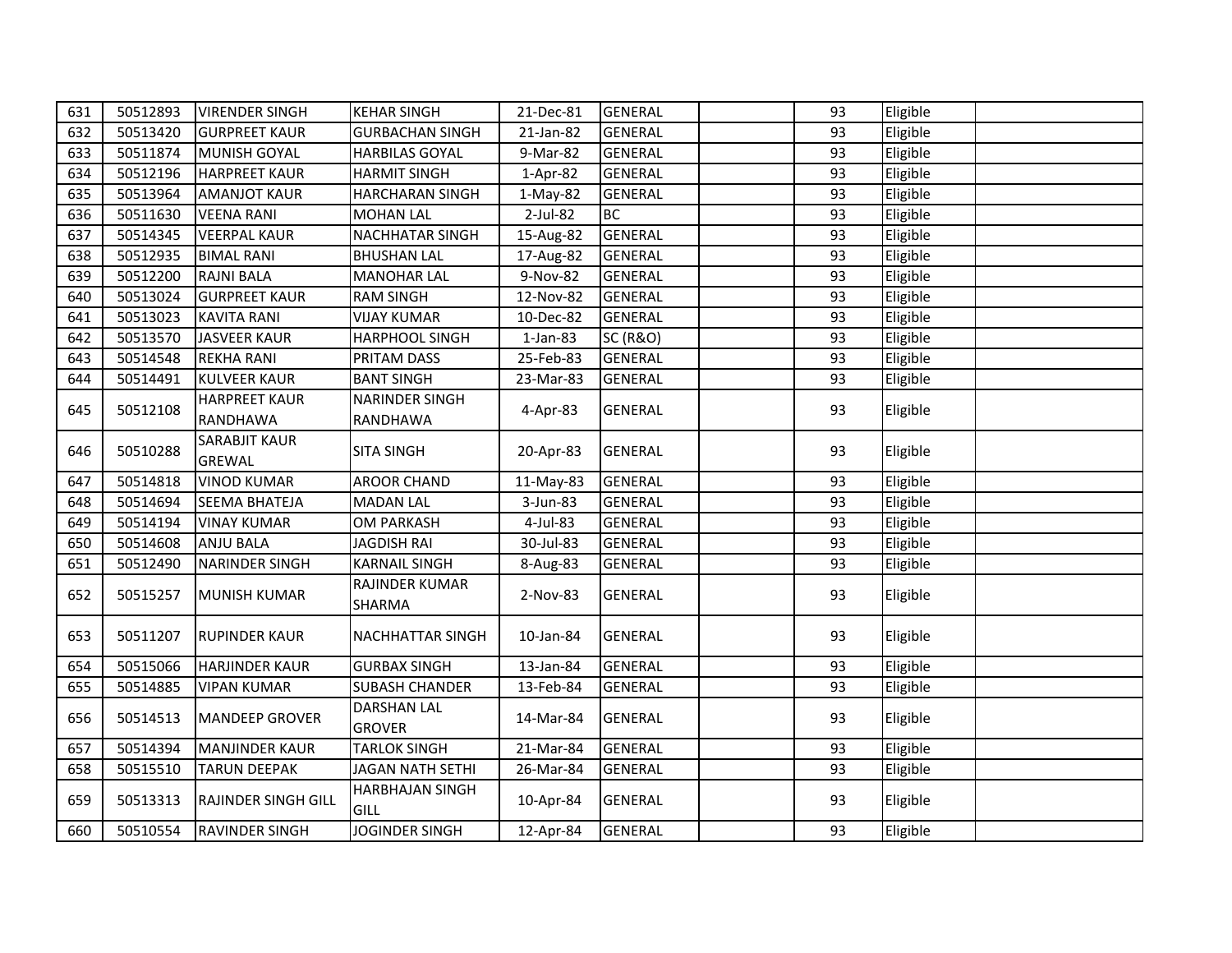| 661 | 50513030 | <b>SHAFALI RANI</b>      | <b>BASANT KUMAR</b>                  | 23-Apr-84 | <b>GENERAL</b>      | 93 | Eligible |  |
|-----|----------|--------------------------|--------------------------------------|-----------|---------------------|----|----------|--|
| 662 | 50514371 | <b>RAJEEV KUMAR</b>      | DARSHAN LAL                          | 18-May-84 | <b>GENERAL</b>      | 93 | Eligible |  |
| 663 | 50515376 | <b>HIRA LAL</b>          | <b>GOBIND RAM</b>                    | 3-Jun-84  | GENERAL             | 93 | Eligible |  |
| 664 | 50513469 | <b>HARPREET KAUR</b>     | <b>SUKHWINDER SINGH</b>              | 2-Aug-84  | <b>GENERAL</b>      | 93 | Eligible |  |
| 665 | 50511029 | KIRANDEEP                | SATPAL                               | 14-Aug-84 | <b>GENERAL</b>      | 93 | Eligible |  |
| 666 | 50511338 | <b>SONIA RANI</b>        | <b>RAJ KUMAR</b>                     | 26-Oct-84 | <b>GENERAL</b>      | 93 | Eligible |  |
| 667 | 50513401 | <b>MOHIT KUMAR</b>       | <b>ASHOK KUMAR</b>                   | 17-Dec-84 | <b>GENERAL</b>      | 93 | Eligible |  |
| 668 | 50516294 | <b>MEHAR SINGH</b>       | <b>DHARAM PAL</b>                    | 17-Feb-85 | <b>GENERAL</b>      | 93 | Eligible |  |
| 669 | 50514191 | <b>GURPYAR SINGH</b>     | <b>LABH SINGH</b>                    | 8-Jun-85  | <b>GENERAL</b>      | 93 | Eligible |  |
| 670 | 50512942 | <b>MANJEET KAUR</b>      | <b>BALWANT SINGH</b>                 | 14-Jun-85 | <b>GENERAL</b>      | 93 | Eligible |  |
| 671 | 50511512 | <b>MANOJ KUMAR</b>       | <b>KHEM CHAND</b>                    | 27-Jun-85 | <b>GENERAL</b>      | 93 | Eligible |  |
| 672 | 50512866 | <b>HARPREET KAUR</b>     | <b>HAKIK SINGH</b>                   | 20-Jul-85 | <b>GENERAL</b>      | 93 | Eligible |  |
| 673 | 50516321 | <b>RAJVEER SINGH</b>     | <b>GURDARSHAN SINGH</b>              | 22-Jul-85 | <b>GENERAL</b>      | 93 | Eligible |  |
| 674 | 50511530 | <b>HARJINDER SINGH</b>   | <b>BALDEV SINGH</b>                  | 28-Jul-85 | <b>SC (R&amp;O)</b> | 93 | Eligible |  |
| 675 | 50515189 | <b>LILA</b>              | <b>SHARVAN KUMAR</b>                 | 20-Aug-85 | <b>GENERAL</b>      | 93 | Eligible |  |
| 676 | 50512697 | <b>ARUN GOEL</b>         | <b>GIRDHARI LAL</b>                  | 22-Aug-85 | <b>GENERAL</b>      | 93 | Eligible |  |
| 677 | 50515820 | <b>JASMEET KAUR</b>      | <b>KIRPAL SINGH</b>                  | 21-Sep-85 | <b>GENERAL</b>      | 93 | Eligible |  |
| 678 | 50510123 | <b>DEEPAK NAGPAL</b>     | PREM CHAND<br><b>NAGPAL</b>          | 12-Nov-85 | <b>GENERAL</b>      | 93 | Eligible |  |
| 679 | 50514592 | JAGSEER SINGH            | <b>HARDEV SINGH</b>                  | 6-Jan-86  | <b>GENERAL</b>      | 93 | Eligible |  |
| 680 | 50511522 | <b>VARINDER PAL KAUR</b> | <b>KIRPAL SINGH</b>                  | 9-Jan-86  | <b>SC (R&amp;O)</b> | 93 | Eligible |  |
| 681 | 50515929 | <b>RAVINDER KAUR</b>     | <b>SHER SINGH</b>                    | 1-Feb-86  | <b>SC (R&amp;O)</b> | 93 | Eligible |  |
| 682 | 50516275 | <b>VIRPAL KAUR</b>       | <b>BHURA SINGH</b>                   | 3-Feb-86  | <b>GENERAL</b>      | 93 | Eligible |  |
| 683 | 50510367 | <b>SUNIL KUMAR</b>       | <b>GAYA PARSHAD</b>                  | 7-Apr-86  | <b>SC (R&amp;O)</b> | 93 | Eligible |  |
| 684 | 50512296 | <b>JASWINDER KAUR</b>    | <b>GURMAIL SINGH</b>                 | 29-May-86 | <b>GENERAL</b>      | 93 | Eligible |  |
| 685 | 50514974 | <b>BALBIR SINGH</b>      | <b>LAL CHAND</b>                     | 7-Jun-86  | <b>GENERAL</b>      | 93 | Eligible |  |
| 686 | 50514284 | <b>SANIA RANI</b>        | <b>ANIL KUMAR</b>                    | 5-Aug-86  | <b>GENERAL</b>      | 93 | Eligible |  |
| 687 | 50513533 | <b>SHIVANI SAINI</b>     | RAJINDER SINGH                       | 19-Aug-86 | <b>GENERAL</b>      | 93 | Eligible |  |
| 688 | 50510084 | <b>NEERAJ SACHDEVA</b>   | <b>YUDHISTER</b><br><b>SACHDEVA</b>  | 1-Dec-86  | <b>GENERAL</b>      | 93 | Eligible |  |
| 689 | 50512579 | <b>SARAVPREET KAUR</b>   | <b>KARWINDER PAL</b><br><b>SINGH</b> | 24-Dec-86 | <b>GENERAL</b>      | 93 | Eligible |  |
| 690 | 50513998 | <b>GURINDER SINGH</b>    | <b>GURMEL SINGH</b>                  | 2-Jan-87  | <b>GENERAL</b>      | 93 | Eligible |  |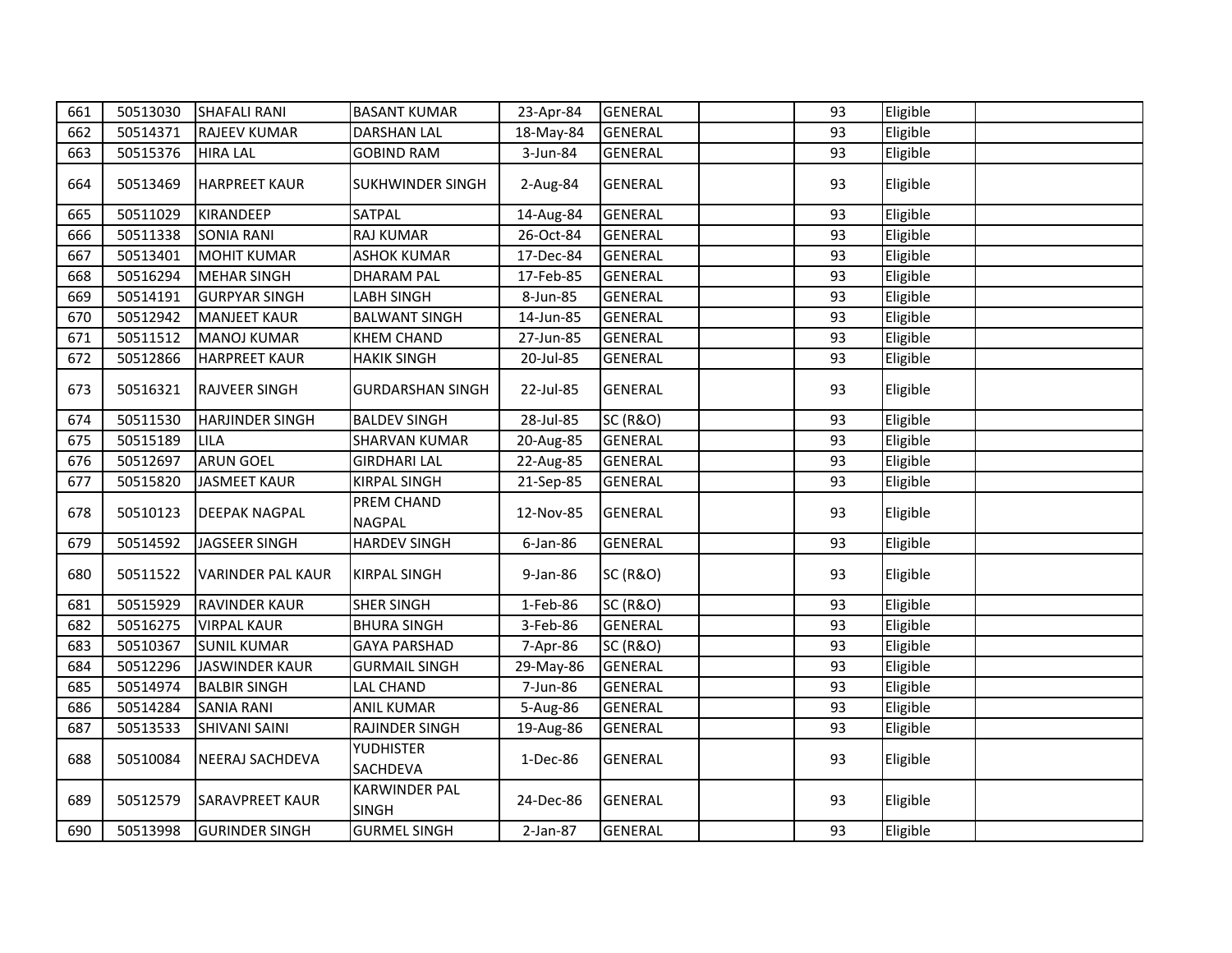| 691 | 50515485 | <b>ASHOK KUMAR</b>       | <b>MITHU RAM</b>               | 15-Jan-87   | <b>GENERAL</b> | 93 | Eligible |                                                                    |
|-----|----------|--------------------------|--------------------------------|-------------|----------------|----|----------|--------------------------------------------------------------------|
| 692 | 50514593 | <b>MAHENDER KUMAR</b>    | <b>BANWARI LAL</b>             | 2-Feb-87    | <b>GENERAL</b> | 93 | Eligible |                                                                    |
| 693 | 50514578 | <b>GURPREET SINGH</b>    | <b>BALDEV SINGH</b>            | 5-Feb-87    | <b>GENERAL</b> | 93 | Eligible |                                                                    |
| 694 | 50512590 | <b>SONIA ARORA</b>       | <b>GORA LAL ARORA</b>          | 18-Feb-87   | <b>GENERAL</b> | 93 | Eligible |                                                                    |
| 695 | 50515451 | <b>AMANDEEP SINGH</b>    | <b>GAYAN SINGH</b>             | 30-Mar-87   | <b>GENERAL</b> | 93 | Eligible |                                                                    |
| 696 | 50515370 | RAJWINDER KAUR           | JAGSEER SINGH                  | 30-Mar-87   | <b>GENERAL</b> | 93 | Eligible |                                                                    |
| 697 | 50516157 | <b>NEHA GARG</b>         | SH PURAN CHAND<br><b>GARG</b>  | 11-May-87   | <b>GENERAL</b> | 93 | Eligible |                                                                    |
| 698 | 50513548 | <b>RUPINDER SINGH</b>    | <b>BAHADUR SINGH</b>           | 7-Jul-87    | <b>GENERAL</b> | 93 | Eligible |                                                                    |
| 699 | 50510713 | JATINDER KAUR            | <b>HARBHAJAN SINGH</b>         | 12-Jul-87   | <b>GENERAL</b> | 93 | Eligible |                                                                    |
| 700 | 50511523 | <b>VINOD KUMAR</b>       | YOG RAJ                        | 13-Jul-87   | <b>GENERAL</b> | 93 | Eligible |                                                                    |
| 701 | 50514961 | <b>RAJESH GARG</b>       | <b>TARSEM LAL</b>              | 17-Nov-87   | <b>GENERAL</b> | 93 | Eligible |                                                                    |
| 702 | 50513589 | PRIYA RANI               | <b>SURINDER KUMAR</b>          | 27-Nov-87   | <b>GENERAL</b> | 93 | Eligible |                                                                    |
| 703 | 50511131 | <b>DEEPINDER KAUR</b>    | <b>KULDEEP SINGH</b>           | 28-Nov-87   | <b>GENERAL</b> | 93 | Eligible |                                                                    |
| 704 | 50512702 | <b>AARTI</b>             | SHIVPAL SINGH                  | 10-Dec-87   | <b>GENERAL</b> | 93 | Eligible | <b>GRADUATION DONE,</b><br>(12TH MARKS IS LESS<br><b>THAN 50%)</b> |
| 705 |          | 50515784 PARAMDEEP SINGH | <b>ARBINDER SNGH</b>           | 22-Dec-87   | <b>GENERAL</b> | 93 | Eligible |                                                                    |
| 706 | 50514156 | <b>PREETI</b>            | <b>OM PRAKASH</b>              | 7-Feb-88    | <b>GENERAL</b> | 93 | Eligible |                                                                    |
| 707 | 50511296 | <b>GEETA</b>             | <b>ASHOK KUMAR</b>             | 20-Feb-88   | <b>GENERAL</b> | 93 | Eligible |                                                                    |
| 708 | 50514809 | <b>RAJVEER KAUR</b>      | <b>GURMEET SINGH</b>           | 27-Feb-88   | <b>GENERAL</b> | 93 | Eligible |                                                                    |
| 709 | 50514806 | PRAMOD KUMAR             | <b>KULDEEP SINGH</b>           | 15-Mar-88   | <b>GENERAL</b> | 93 | Eligible |                                                                    |
| 710 | 50514600 | <b>AMRIK SINGH</b>       | <b>GURCHARAN SINGH</b>         | 11-Apr-88   | <b>GENERAL</b> | 93 | Eligible |                                                                    |
| 711 | 50514515 | <b>AMANDEEP KAUR</b>     | <b>IQBAL SINGH</b>             | 25-Apr-88   | <b>GENERAL</b> | 93 | Eligible |                                                                    |
| 712 | 50514705 | <b>SHEENAM CHAKTI</b>    | <b>VIJAY KUMAR CHAKTI</b>      | 20-May-88   | <b>GENERAL</b> | 93 | Eligible |                                                                    |
| 713 | 50511779 | <b>RAMANDEEP SINGH</b>   | <b>GURMAIL SINGH</b>           | 1-Jun-88    | <b>GENERAL</b> | 93 | Eligible |                                                                    |
| 714 | 50513850 | <b>AMANDEEP KAUR</b>     | SADHU SINGH                    | 4-Jun-88    | <b>GENERAL</b> | 93 | Eligible |                                                                    |
| 715 | 50510317 | <b>NIDHI</b>             | RAJNISH KUMAR                  | 28-Jun-88   | <b>GENERAL</b> | 93 | Eligible |                                                                    |
| 716 | 50514887 | <b>GEETIKA MEHTA</b>     | DAVINDER KUMAR<br><b>MEHTA</b> | $1$ -Jul-88 | <b>GENERAL</b> | 93 | Eligible |                                                                    |
| 717 | 50515640 | <b>MANDEEP KAUR</b>      | JASWINDER SINGH                | 6-Jul-88    | <b>GENERAL</b> | 93 | Eligible |                                                                    |
| 718 | 50516141 | <b>SONAM SHARMA</b>      | NARINDER KUMAR                 | 7-Jul-88    | <b>GENERAL</b> | 93 | Eligible |                                                                    |
| 719 | 50512618 | <b>AMANDEEP SINGH</b>    | JOGINDER SINGH                 | 18-Jul-88   | <b>GENERAL</b> | 93 | Eligible |                                                                    |
| 720 | 50514966 | <b>RAMANDEEP KAUR</b>    | <b>BALWINDER SINGH</b>         | 12-Aug-88   | <b>GENERAL</b> | 93 | Eligible |                                                                    |
| 721 | 50514323 | <b>AMARPREET KAUR</b>    | <b>WASSAN SINGH</b>            | 30-Aug-88   | <b>GENERAL</b> | 93 | Eligible |                                                                    |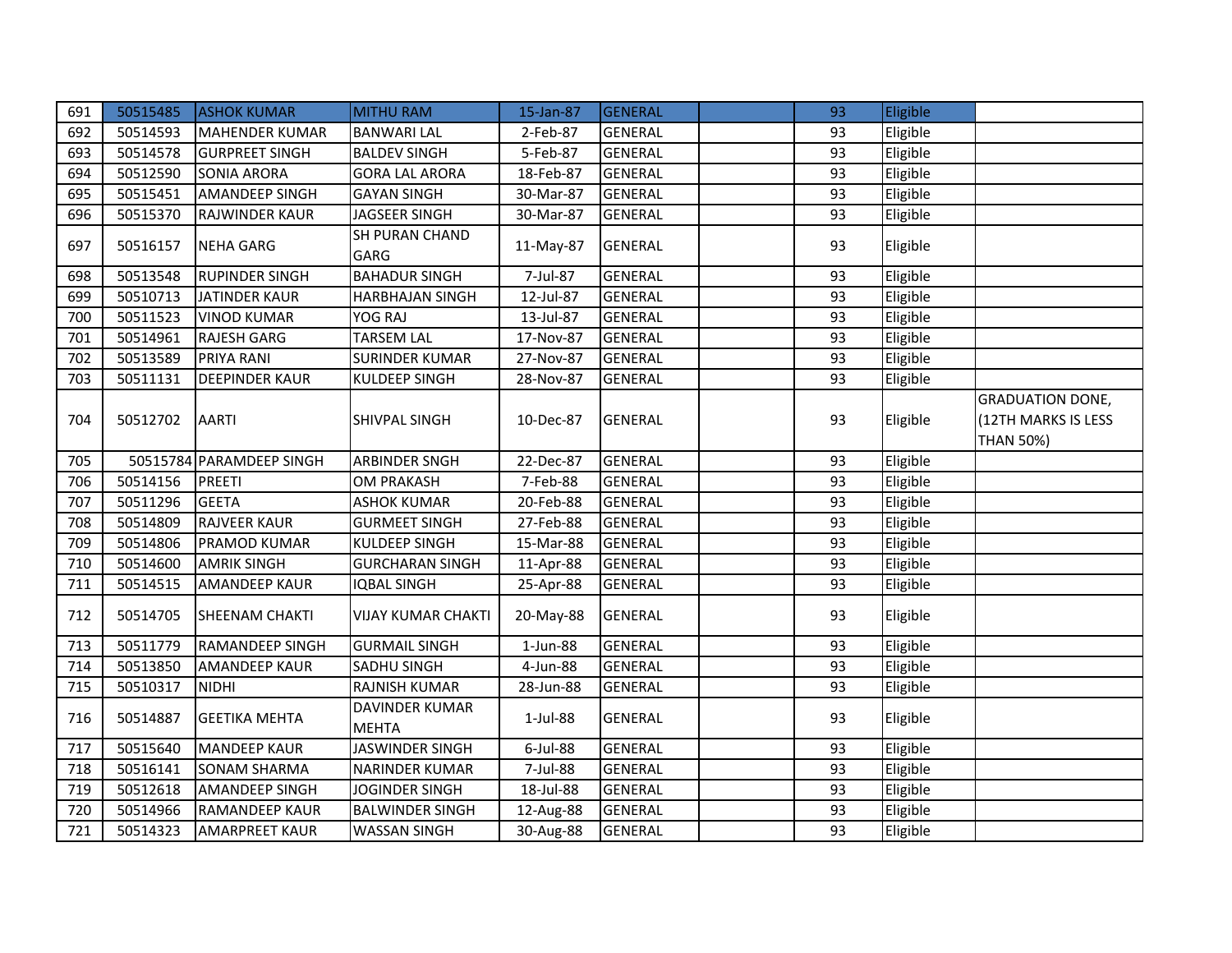|     |          |                                |                          |           |                                              |    |          | SPECIAL EDUCATION |
|-----|----------|--------------------------------|--------------------------|-----------|----------------------------------------------|----|----------|-------------------|
| 722 | 50513852 | <b>GAGANDEEP KAUR</b>          | <b>KARAMJEET SINGH</b>   | 2-Sep-88  | <b>GENERAL</b>                               | 93 | Eligible | (TWO YEARS DONE)  |
| 723 | 50512651 | <b>RACHNA</b>                  | <b>SUSHIL KUMAR</b>      | 22-Sep-88 | <b>GENERAL</b>                               | 93 | Eligible |                   |
| 724 | 50515029 | <b>PRABHJOT KAUR</b>           | <b>HARJINDER SINGH</b>   | 15-Oct-88 | <b>GENERAL</b>                               | 93 | Eligible |                   |
| 725 | 50511998 | <b>KULWANT SINGH</b>           | <b>KARNAIL SINGH</b>     | 15-Oct-88 | <b>GENERAL</b>                               | 93 | Eligible |                   |
| 726 | 50513985 | <b>GURVINDER SINGH</b>         | <b>KARNAIL SINGH</b>     | 17-Oct-88 | <b>GENERAL</b>                               | 93 | Eligible |                   |
| 727 | 50512205 | <b>MANDEEP KAUR</b>            | <b>SUKHPAL SINGH</b>     | 24-Dec-88 | <b>GENERAL</b>                               | 93 | Eligible |                   |
| 728 | 50515984 | <b>RAJ KUMAR</b>               | <b>KHEM RAJ GARG</b>     | 31-Jan-89 | <b>GENERAL</b>                               | 93 | Eligible |                   |
| 729 | 50511813 | <b>RAJNI</b>                   | <b>SHAM LAL CHHABRA</b>  | 10-Feb-89 | <b>GENERAL</b>                               | 93 | Eligible |                   |
| 730 | 50511750 | <b>KARANBEER SINGH</b>         | <b>SURINDER SINGH</b>    | 11-Feb-89 | <b>GENERAL</b>                               | 93 | Eligible |                   |
| 731 | 50512561 | <b>KARAN GARG</b>              | <b>RAVINDER GARG</b>     | 21-Feb-89 | <b>GENERAL</b>                               | 93 | Eligible |                   |
| 732 | 50514110 | <b>RAMANDEEP KAUR</b>          | <b>JASPAL SINGH</b>      | 22-Feb-89 | <b>GENERAL</b>                               | 93 | Eligible |                   |
| 733 | 50512369 | <b>SUKHJINDER SINGH</b>        | <b>AJIT SINGH</b>        | 23-Feb-89 | <b>GENERAL</b>                               | 93 | Eligible |                   |
| 734 | 50515793 | <b>MUNISH SINGH</b>            | MULKH RAJ                | 1-Apr-89  | <b>BC</b>                                    | 93 | Eligible |                   |
| 735 | 50515234 | <b>HARJINDER KUMAR</b>         | <b>KASHMIR RAM</b>       | 5-Apr-89  | <b>GENERAL</b>                               | 93 | Eligible |                   |
| 736 | 50510567 | <b>TANVEER SINGH</b>           | <b>KAMIR SINGH KHARA</b> | 18-May-89 | <b>GENERAL</b>                               | 93 | Eligible |                   |
| 737 | 50510481 | <b>MAMTA RANI</b>              | <b>VIJAY KUMAR</b>       | 9-Jun-89  | <b>GENERAL</b>                               | 93 | Eligible |                   |
| 738 | 50514189 | <b>AMANDEEP KAUR</b>           | <b>HARBANS SINGH</b>     | 3-Aug-89  | <b>GENERAL</b>                               | 93 | Eligible |                   |
| 739 | 50512288 | <b>KIRANDEEP KAUR</b>          | <b>TARSEM SINGH</b>      | 7-Aug-89  | <b>GENERAL</b>                               | 93 | Eligible |                   |
| 740 | 50514875 | <b>RAKESH KUMAR</b>            | <b>SURESH KUMAR</b>      | 8-Aug-89  | <b>GENERAL</b>                               | 93 | Eligible |                   |
| 741 | 50515625 | <b>AASHISH KUMAR</b>           | <b>ASHOK KUMAR</b>       | 11-Sep-89 | <b>GENERAL</b>                               | 93 | Eligible |                   |
| 742 | 50511976 | <b>BIPANJEET KAUR</b>          | <b>BOOTA SINGH</b>       | 29-Sep-89 | <b>GENERAL</b>                               | 93 | Eligible |                   |
| 743 | 50513429 | <b>MEENA RANI</b>              | <b>BALWAN SINGH</b>      | 2-Oct-89  | <b>GENERAL</b>                               | 93 | Eligible |                   |
| 744 | 50516650 | <b>HARPREET KAUR</b>           | <b>DILBAG SINGH</b>      | 19-Oct-89 | <b>BC</b>                                    | 93 | Eligible |                   |
| 745 | 50511153 | <b>NANKI KAUR</b>              | <b>JAGDISH SINGH</b>     | 19-Oct-89 | <b>GENERAL</b>                               | 93 | Eligible |                   |
| 746 | 50513991 | <b>JAGDEV SINGH</b>            | <b>BALDEV SINGH</b>      | 19-Oct-89 | <b>GENERAL</b>                               | 93 | Eligible |                   |
| 747 | 50512981 | <b>TANU TANEJA</b>             | SATPAL                   | 30-Oct-89 | <b>GENERAL</b>                               | 93 | Eligible |                   |
| 748 | 50514021 | <b>ASHISH KUMAR</b>            | <b>DARSHAN KUMAR</b>     | 3-Nov-89  | <b>GENERAL</b>                               | 93 | Eligible |                   |
| 749 | 50512007 | <b>HIMANI SHARMA</b>           | PARVEEN KUMAR            | 6-Nov-89  | <b>GENERAL</b>                               | 93 | Eligible |                   |
| 750 | 50513381 | <b>SAJAN KUMAR</b>             | <b>SURINDER KUMAR</b>    | 10-Dec-89 | <b>GENERAL</b>                               | 93 | Eligible |                   |
| 751 | 50514988 | NARINDERPREET KAUR SADHU SINGH |                          | 18-Dec-89 | GENERAL/<br><b>FREEDOM</b><br><b>FIGHTER</b> | 93 | Eligible |                   |
| 752 | 50510376 | <b>NISHA</b>                   | <b>SURINDER PAL</b>      | 20-Dec-89 | <b>GENERAL</b>                               | 93 | Eligible |                   |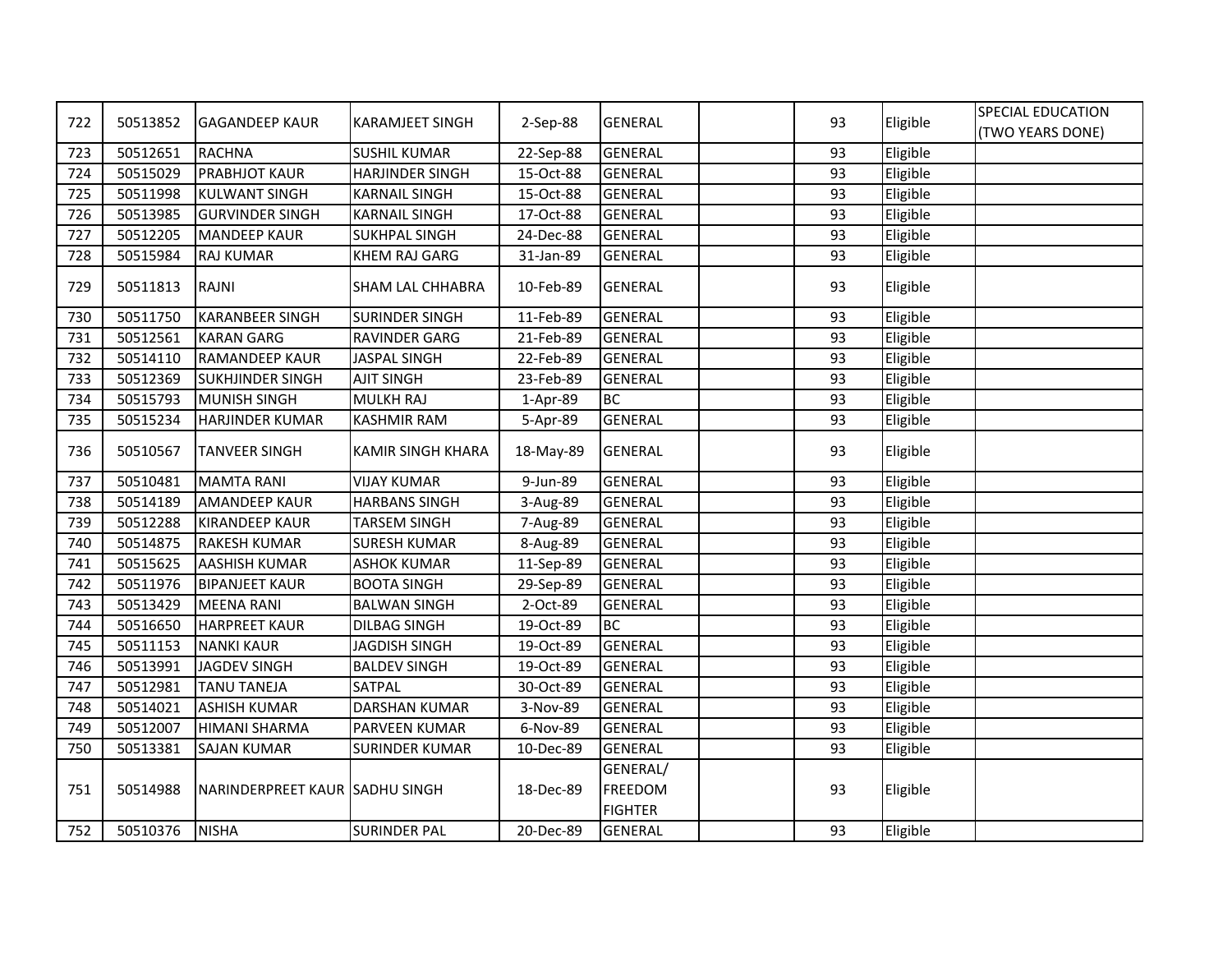| 753 | 50516796 | <b>MOHIT PURI</b>      | <b>RABINDER KUMAR</b>                | 18-Jan-90 | <b>GENERAL</b>      | 93 | Eligible |  |
|-----|----------|------------------------|--------------------------------------|-----------|---------------------|----|----------|--|
| 754 | 50515785 | SHEETAL                | <b>RAMESH KUMAR</b>                  | 21-Jan-90 | <b>GENERAL</b>      | 93 | Eligible |  |
| 755 | 50515373 | <b>SONIA DEVI</b>      | SATNARYAN                            | 16-Jul-90 | <b>GENERAL</b>      | 93 | Eligible |  |
| 756 | 50514003 | <b>PREETI BALA</b>     | <b>RAM PARKASH</b>                   | 18-Jul-90 | <b>GENERAL</b>      | 93 | Eligible |  |
| 757 | 50513922 | <b>MONIKA RANI</b>     | <b>AMRITPAL</b>                      | 12-Aug-90 | <b>GENERAL</b>      | 93 | Eligible |  |
| 758 | 50512353 | <b>JASHANDEEP KAUR</b> | <b>NAHAR SINGH</b>                   | 20-Sep-90 | <b>GENERAL</b>      | 93 | Eligible |  |
| 759 | 50513387 | <b>MEENU</b>           | <b>RAMESH KUMAR</b>                  | 30-Sep-90 | <b>GENERAL</b>      | 93 | Eligible |  |
| 760 | 50514298 | <b>SHANKAR LAL</b>     | <b>BHANWAR LAL</b>                   | 4-Oct-90  | <b>GENERAL</b>      | 93 | Eligible |  |
| 761 | 50514737 | SHEENAM                | SATISH KUMAR BAJAJ                   | 17-Nov-90 | <b>GENERAL</b>      | 93 | Eligible |  |
| 762 | 50514729 | <b>KAMALDEEP KAUR</b>  | <b>GURCHARAN SINGH</b>               | 11-Jan-91 | <b>SC (R&amp;O)</b> | 93 | Eligible |  |
| 763 | 50513934 | JASPREET KAUR          | <b>HARJINDER SINGH</b>               | 2-Feb-91  | <b>GENERAL</b>      | 93 | Eligible |  |
| 764 | 50513022 | RAJWINDER KAUR         | <b>JAGDEV SINGH</b>                  | 20-Feb-91 | <b>GENERAL</b>      | 93 | Eligible |  |
| 765 | 50516000 | <b>LAKHVEER KAUR</b>   | LACHHMAN SINGH                       | 13-Mar-91 | <b>GENERAL</b>      | 93 | Eligible |  |
| 766 | 50511477 | <b>AVANTIKA</b>        | SHESHPAL MALHOTRA                    | 12-Jun-91 | <b>GENERAL</b>      | 93 | Eligible |  |
| 767 | 50514038 | <b>RUPALI JAIN</b>     | SATISH JAIN                          | 2-Jul-91  | <b>GENERAL</b>      | 93 | Eligible |  |
| 768 | 50512946 | <b>KARAN JUNEJA</b>    | <b>RAKESH KUMAR</b><br><b>JUNEJA</b> | 2-Jul-91  | <b>GENERAL</b>      | 93 | Eligible |  |
| 769 | 50511078 | <b>SHARIJA RANI</b>    | <b>SUBASH CHAND</b>                  | 30-Jul-91 | <b>GENERAL</b>      | 93 | Eligible |  |
| 770 | 50515222 | <b>JYOTI BALA</b>      | <b>TARSEM LAL</b>                    | 5-Aug-91  | <b>GENERAL</b>      | 93 | Eligible |  |
| 771 | 50511792 | <b>AMANDEEP KAUR</b>   | <b>GURMAIL SINGH</b>                 | 10-Aug-91 | <b>GENERAL</b>      | 93 | Eligible |  |
| 772 | 50510954 | <b>NAVNEET KAUR</b>    | <b>GURDEEP SINGH</b>                 | 15-Aug-91 | <b>GENERAL</b>      | 93 | Eligible |  |
| 773 | 50514228 | <b>RAHUL</b>           | <b>SATISH KUMAR</b>                  | 15-Oct-91 | <b>GENERAL</b>      | 93 | Eligible |  |
| 774 | 50512863 | <b>EKTA RANI</b>       | <b>KASHMIRI LAL</b>                  | 22-Oct-91 | <b>GENERAL</b>      | 93 | Eligible |  |
| 775 | 50510427 | <b>SALIM KHAN</b>      | <b>GULZAR KHAN</b>                   | 4-Dec-91  | <b>GENERAL</b>      | 93 | Eligible |  |
| 776 | 50510151 | <b>KULDEEP KAUR</b>    | <b>JAGROOP SINGH</b>                 | 7-Dec-91  | <b>GENERAL</b>      | 93 | Eligible |  |
| 777 | 50513803 | <b>JASPREET KAUR</b>   | <b>MAKHAN SINGH</b>                  | 10-Dec-91 | <b>GENERAL</b>      | 93 | Eligible |  |
| 778 | 50514341 | <b>GURJIT KAUR</b>     | <b>KASHMIR SINGH</b>                 | 10-Dec-91 | <b>GENERAL</b>      | 93 | Eligible |  |
| 779 | 50512639 | <b>KAVITA RANI</b>     | <b>MOHAN LAL</b>                     | 11-Dec-91 | <b>GENERAL</b>      | 93 | Eligible |  |
| 780 | 50512940 | <b>HARVINDER SINGH</b> | <b>AMRIK SINGH</b>                   | 2-Jan-92  | <b>GENERAL</b>      | 93 | Eligible |  |
| 781 | 50515055 | <b>REETIKA VERMA</b>   | JASPAL                               | 8-Mar-92  | <b>GENERAL</b>      | 93 | Eligible |  |
| 782 | 50513502 | <b>SANJEEV KUMAR</b>   | CHOOTU RAM                           | 19-Mar-92 | <b>GENERAL</b>      | 93 | Eligible |  |
| 783 | 50512737 | <b>SAVITA RANI</b>     | <b>MILAKH RAJ</b>                    | 2-Apr-92  | <b>BC</b>           | 93 | Eligible |  |
| 784 | 50514375 | <b>NEERU BALA</b>      | <b>RAJINDER PAL</b>                  | 5-May-92  | <b>GENERAL</b>      | 93 | Eligible |  |
| 785 | 50514536 | <b>KANWALJEET KAUR</b> | <b>SURINDER SINGH</b>                | 17-May-92 | <b>GENERAL</b>      | 93 | Eligible |  |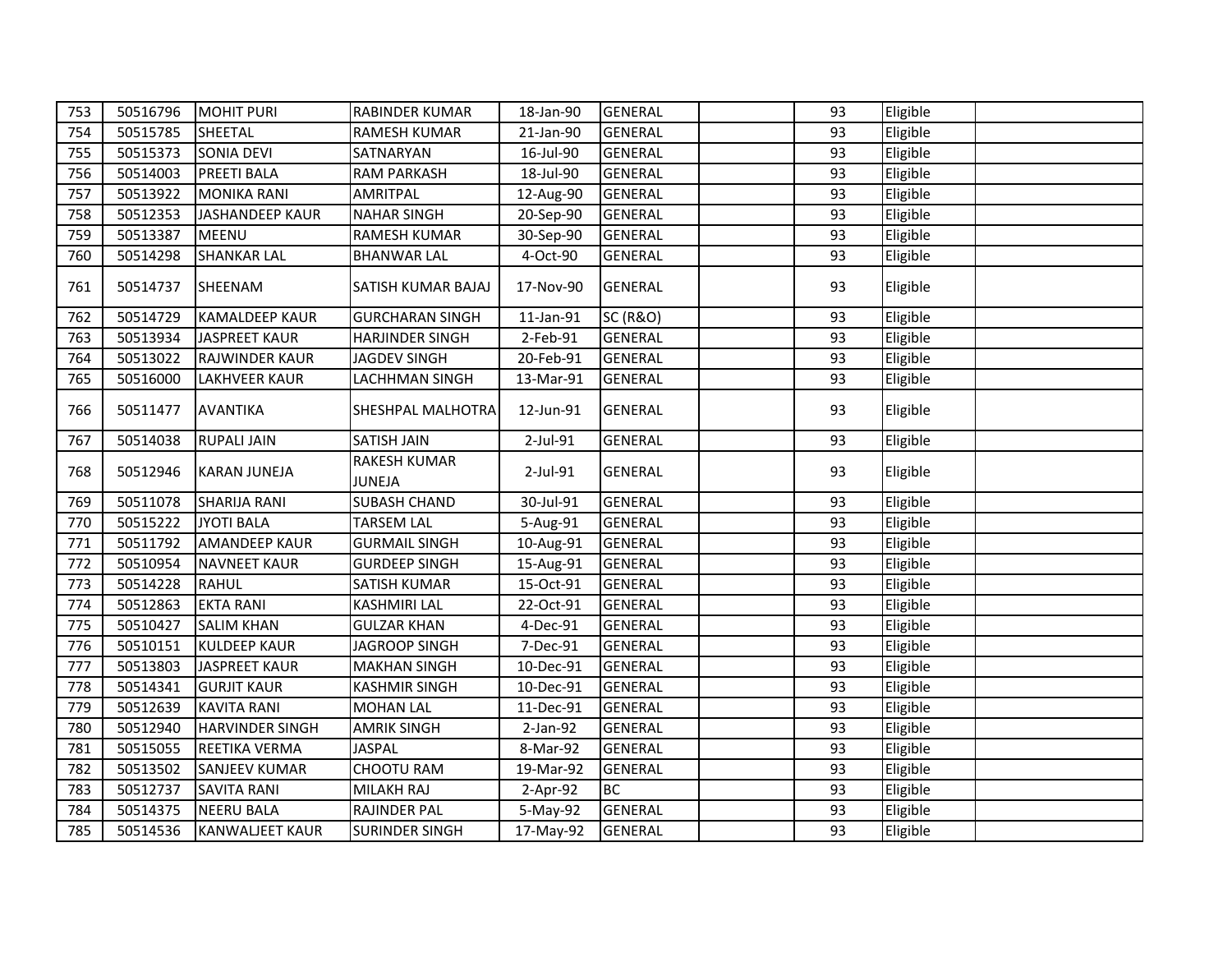| 786 | 50510937 | SANJAM                                  | <b>SURINDER KUMAR</b>                | 28-May-92 | <b>GENERAL</b> | 93 | Eligible |                                           |
|-----|----------|-----------------------------------------|--------------------------------------|-----------|----------------|----|----------|-------------------------------------------|
| 787 | 50511926 | <b>SIKANDER SINGH</b>                   | <b>BALVEER SINGH</b>                 | 10-Jun-92 | <b>GENERAL</b> | 93 | Eligible |                                           |
| 788 | 50514321 | <b>NEERAJ KUMAR</b>                     | <b>NARINDER KUMAR</b>                | 15-Jun-92 | <b>GENERAL</b> | 93 | Eligible | SPECIAL EDUCATION<br>(TWO YEARS DONE) RCI |
| 789 | 50512966 | <b>PARMINDER KAUR</b>                   | <b>SATNAM SINGH</b>                  | 17-Jul-92 | <b>GENERAL</b> | 93 | Eligible |                                           |
| 790 | 50516147 | <b>DEEPINDER KAUR</b>                   | <b>SUKHMANDER SINGH</b>              | 27-Aug-92 | <b>GENERAL</b> | 93 | Eligible |                                           |
| 791 | 50513067 | <b>NEERAJ RANI</b>                      | <b>VIJAY KUMAR</b>                   | 3-Sep-92  | <b>GENERAL</b> | 93 | Eligible |                                           |
| 792 | 50517067 | <b>KAVITA VERMA</b>                     | <b>DALIP KUMAR</b>                   | 2-Oct-92  | <b>BC</b>      | 93 | Eligible |                                           |
| 793 | 50514550 | <b>AMANPREET KAUR</b>                   | <b>KESAR SINGH</b>                   | 17-Nov-92 | <b>GENERAL</b> | 93 | Eligible |                                           |
| 794 | 50513099 | <b>JASVEER KAUR</b>                     | <b>BAKHSHISH SINGH</b>               | 1-Jan-93  | <b>GENERAL</b> | 93 | Eligible |                                           |
| 795 | 50510063 | <b>MUNISH KUMAR</b>                     | NARINDER KUMAR                       | 14-Feb-93 | <b>GENERAL</b> | 93 | Eligible |                                           |
| 796 | 50513319 | <b>KRISHAN KUMAR</b>                    | SARDARA SINGH                        | 25-Feb-93 | <b>GENERAL</b> | 93 | Eligible |                                           |
| 797 | 50516713 | <b>SHILAJIT SINGH</b>                   | RAM SWARUP                           | 31-Mar-93 | <b>GENERAL</b> | 93 | Eligible |                                           |
| 798 | 50510966 | <b>AMANDEEP SINGH</b>                   | <b>SUKHDEV SINGH</b>                 | 7-Apr-93  | <b>GENERAL</b> | 93 | Eligible |                                           |
| 799 | 50514467 | <b>MANPREET KAUR</b>                    | JAGDEV SINGH                         | 15-Apr-93 | <b>GENERAL</b> | 93 | Eligible |                                           |
| 800 | 50510676 | <b>ROHINI</b>                           | RAVINDER PAL SINGH<br><b>MITTAL</b>  | 6-May-93  | <b>GENERAL</b> | 93 | Eligible |                                           |
| 801 | 50514580 | <b>SUKHDEEP SINGH</b>                   | <b>BABU SINGH</b>                    | 11-Jun-93 | <b>GENERAL</b> | 93 | Eligible |                                           |
| 802 | 50510723 | PINKI KUMARI<br>SHUKHAND                | <b>SUBAHASH CHANDER</b><br>SHUKHAND  | 1-Jul-93  | <b>GENERAL</b> | 93 | Eligible |                                           |
| 803 | 50510736 | <b>SUKHBIR</b>                          | <b>MANGE RAM</b>                     | 12-Jul-93 | <b>GENERAL</b> | 93 | Eligible |                                           |
| 804 | 50512183 | <b>JATINDER KUMAR</b><br><b>DHINGRA</b> | <b>KRISHAN LAL</b><br><b>DHINGRA</b> | 21-Jul-93 | <b>GENERAL</b> | 93 | Eligible |                                           |
| 805 | 50514579 | <b>KULWINDER SINGH</b>                  | <b>CHARANJEET SINGH</b>              | 17-Aug-93 | <b>GENERAL</b> | 93 | Eligible |                                           |
| 806 | 50513082 | <b>AMANDEEP KAUR</b>                    | RAVINDER SINGH                       | 21-Sep-93 | <b>GENERAL</b> | 93 | Eligible |                                           |
| 807 | 50513211 | <b>RAVINDER KAUR</b>                    | <b>CHARANJEET SINGH</b>              | 2-Oct-93  | <b>GENERAL</b> | 93 | Eligible |                                           |
| 808 | 50510111 | <b>RAHUL SHARMA</b>                     | RAJESH KUMAR<br>SHARMA               | 6-Oct-93  | <b>GENERAL</b> | 93 | Eligible |                                           |
| 809 | 50510180 | <b>KAMALJEET SINGH</b>                  | <b>BUTA SINGH</b>                    | 14-Nov-93 | <b>GENERAL</b> | 93 | Eligible |                                           |
| 810 | 50512462 | <b>AKSHI NARULA</b>                     | JOGINDER NARULA                      | 16-Nov-93 | <b>GENERAL</b> | 93 | Eligible |                                           |
| 811 | 50515137 | <b>DINESH KUMAR</b>                     | <b>JAGDISH KUMAR</b>                 | 6-Dec-93  | <b>BC</b>      | 93 | Eligible |                                           |
| 812 | 50513976 | <b>SHYNA</b>                            | <b>RAMAN KUMAR</b>                   | 17-Dec-93 | <b>GENERAL</b> | 93 | Eligible |                                           |
| 813 | 50510843 | <b>DEEPTI AGGARWAL</b>                  | <b>RAJIV KUMAR</b>                   | 27-Dec-93 | <b>GENERAL</b> | 93 | Eligible |                                           |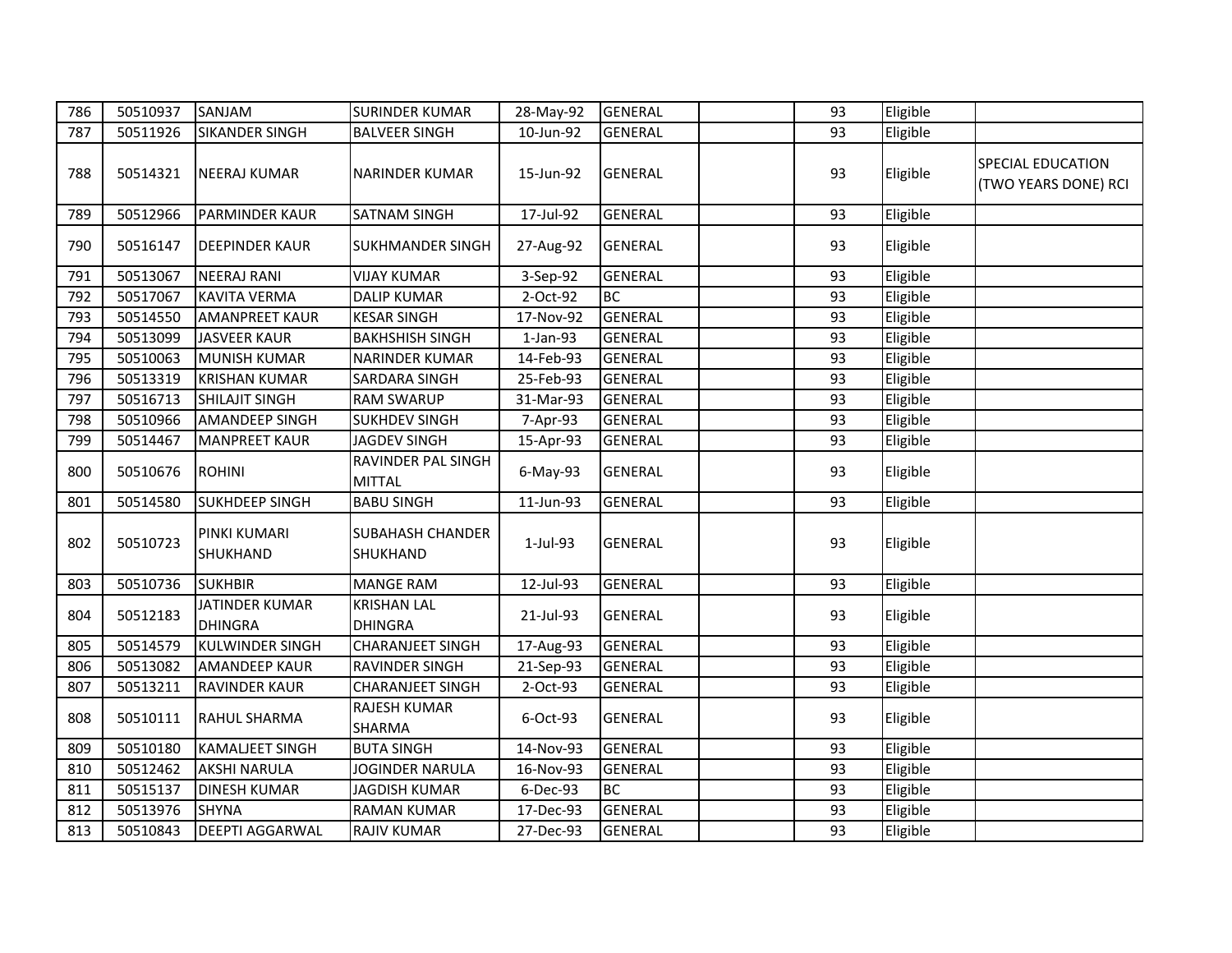| 814 | 50511287 | <b>IBALWINDER SINGH</b> | <b>IRESHAM SINGH</b>  | $6$ -Jan-94 | <b>GENERAL</b>  | 93 | Eligible |  |
|-----|----------|-------------------------|-----------------------|-------------|-----------------|----|----------|--|
| 815 | 50513616 | <b>NAVJOT KAUR</b>      | <b>SHINGARA SINGH</b> | 8-Jan-94    | <b>GENERAL</b>  | 93 | Eligible |  |
| 816 | 50510900 | <b>SANDEEP SINGH</b>    | IJAGDEV SINGH         | 28-Jan-94   | <b>GENERAL</b>  | 93 | Eligible |  |
| 817 | 50514256 | <b>GURDEEP SINGH</b>    | <b>JASBIR SINGH</b>   | 4-Feb-94    | <b>IGENERAL</b> | 93 | Eligible |  |
| 818 | 50516025 | <b>BOOTA RAM</b>        | IDHANNA RAM           | 5-Feb-94    | <b>GENERAL</b>  | 93 | Eligible |  |
| 819 | 50511026 | <b>IRAJWINDER SINGH</b> | <b>IDARSHAN SINGH</b> | 13-Feb-94   | <b>GENERAL</b>  | 93 | Eligible |  |
| 820 | 50512838 | <b>PUNIT KUMAR</b>      | <b>PREETPAL</b>       | 12-Mar-94   | <b>GENERAL</b>  | 93 | Eligible |  |
| 821 | 50514231 | <b>PAWAN KUMAR</b>      | <b>IDARSHAN LAL</b>   | 15-Mar-94   | <b>GENERAL</b>  | 93 | Eligible |  |
| 822 | 50512679 | <b>IRAJINDER KAUR</b>   | <b>IGUMDOOR SINGH</b> | $2-Apr-94$  | <b>GENERAL</b>  | 93 | Eligible |  |
| 823 | 50514243 | <b>SHIVAM SACHDEVA</b>  | <b>SANDEEP KUMAR</b>  | 2-Apr-94    | <b>GENERAL</b>  | 93 | Eligible |  |
| 824 | 50514927 | <b>HARSH</b>            | <b>RAVI KUMAR</b>     | $3-Apr-94$  | <b>GENERAL</b>  | 93 | Eligible |  |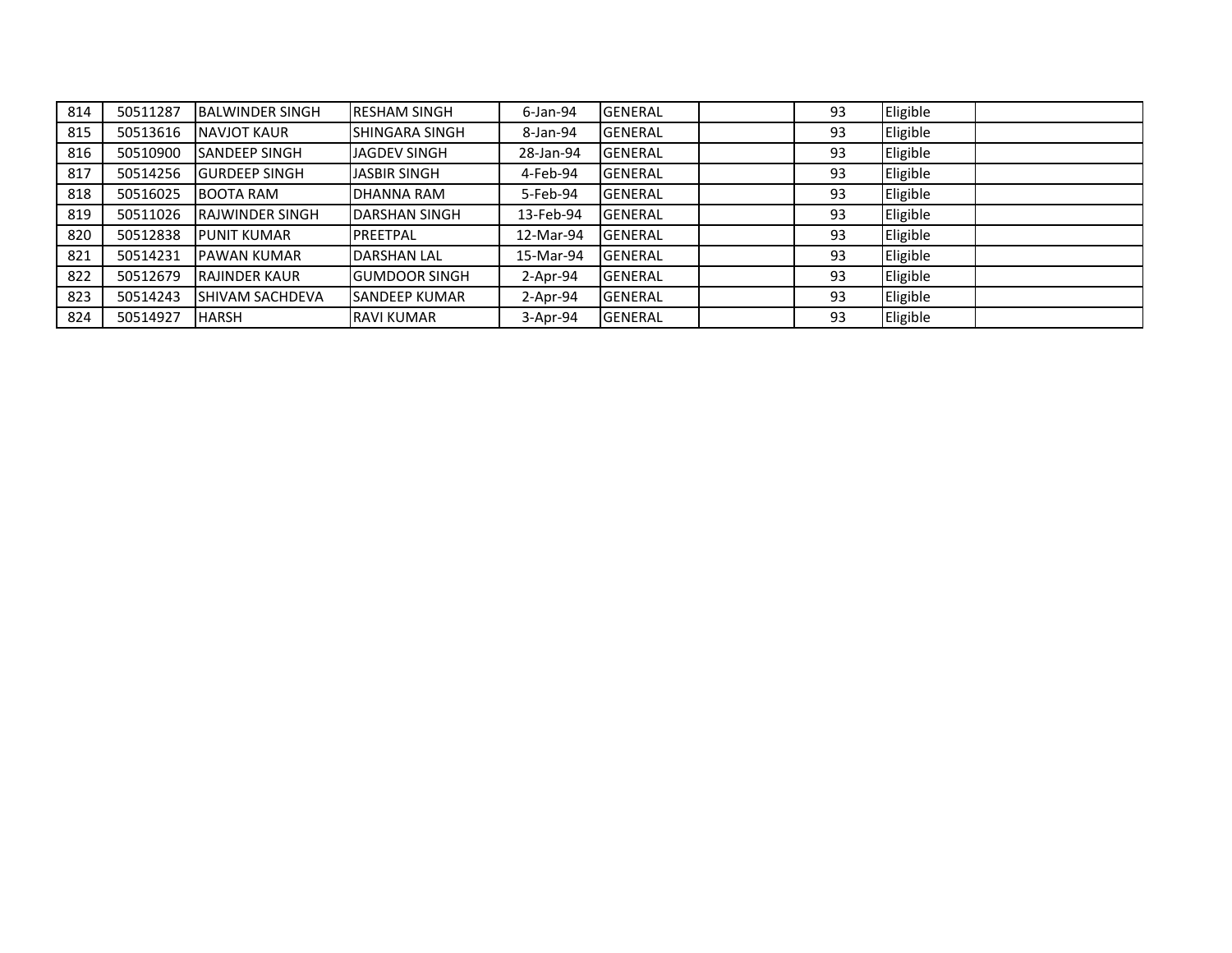## Category : SC(M&B)

| <b>Sr No</b>   | Registratio Name<br>n Number |                        | <b>Father Name</b>    | Date of Birth   Category |                     | <b>Ex.Service</b><br>man Type | <b>Marks</b><br><b>Obtained Status</b><br>PSTET-1 |          | <b>Remarks</b> |
|----------------|------------------------------|------------------------|-----------------------|--------------------------|---------------------|-------------------------------|---------------------------------------------------|----------|----------------|
| 1              | 50517083                     | <b>JAGTAR SINGH</b>    | <b>RAM SINGH</b>      | 10-Aug-75                | <b>SC (M&amp;B)</b> |                               | 102                                               | Eligible |                |
| $\overline{2}$ | 50510692                     | <b>AMARJEET KAUR</b>   | <b>HARDEV SINGH</b>   | 11-Nov-90                | SC(M&B)             |                               | 97                                                | Eligible |                |
| 3              | 50515133                     | <b>SANTOSH KAUR</b>    | <b>HAZOORA SINGH</b>  | 6-Dec-86                 | <b>SC (M&amp;B)</b> |                               | 90                                                | Eligible |                |
| 4              |                              | 50513122 AMRINDR SINGH | <b>KOORA SINGH</b>    |                          | 1-Sep-88 SC (M&B)   |                               | 88                                                | Eligible |                |
| 5.             | 50510651                     | <b>IMANDEEP SINGH</b>  | <b>NANAK SINGH</b>    | 3-Feb-94                 | <b>SC (M&amp;B)</b> |                               | 87                                                | Eligible |                |
| 6              | 50514142                     | <b>LOVEKIRAN KAUR</b>  | <b>PARMJEET SINGH</b> | $1-Apr-94$               | <b>SC (M&amp;B)</b> |                               | 87                                                | Eligible |                |
|                | 50515338                     | <b>CHARANJEET KAUR</b> | NIRANJAN SINGH        | 6-Apr-84                 | <b>SC (M&amp;B)</b> |                               | 86                                                | Eligible |                |
| 8              | 50511682                     | <b>RAMANJEET KAUR</b>  | <b>JASPAL SINGH</b>   | 23-Jun-92                | <b>SC (M&amp;B)</b> |                               | 85                                                | Eligible |                |
| 9              | 50514575                     | <b>GULJAR SINGH</b>    | JOGINDER SINGH        | 25-Dec-78                | <b>SC (M&amp;B)</b> |                               | 84                                                | Eligible |                |
| 10             | 50510987                     | <b>GURWINDER KAUR</b>  | <b>SAWINDER SINGH</b> | $6$ -Jan- $93$           | <b>SC (M&amp;B)</b> |                               | 84                                                | Eligible |                |
| 11             | 50510271                     | SHUBHAM                | <b>BALVIR</b>         | $1-May-94$               | <b>SC (M&amp;B)</b> |                               | 84                                                | Eligible |                |
| 12             | 50511646                     | <b>RAJINDER KAUR</b>   | <b>DEV SINGH</b>      | 28-May-94                | <b>SC (M&amp;B)</b> |                               | 84                                                | Eligible |                |
| 13             | 50516398                     | <b>SARBJIT SINGH</b>   | <b>KASHMIR SINGH</b>  | 13-Jul-85                | <b>SC (M&amp;B)</b> |                               | 83                                                | Eligible |                |
| 14             | 50510152                     | <b>PARMINDER SINGH</b> | <b>HARDEV SINGH</b>   | 11-Jul-93                | <b>SC (M&amp;B)</b> |                               | 83                                                | Eligible |                |
| 15             | 50510744                     | <b>RUPINDER KAUR</b>   | <b>JAGTAR SINGH</b>   | 11-Oct-84                | <b>SC (M&amp;B)</b> |                               | 82                                                | Eligible |                |
| 16             | 50514169                     | <b>JONY</b>            | <b>GANGA DASS</b>     | 31-Aug-90                | <b>SC (M&amp;B)</b> |                               | 82                                                | Eligible |                |
| 17             | 50510869                     | <b>JAMANPREET KAUR</b> | <b>MANGAT RAM</b>     | 25-Mar-93                | <b>SC (M&amp;B)</b> |                               | 82                                                | Eligible |                |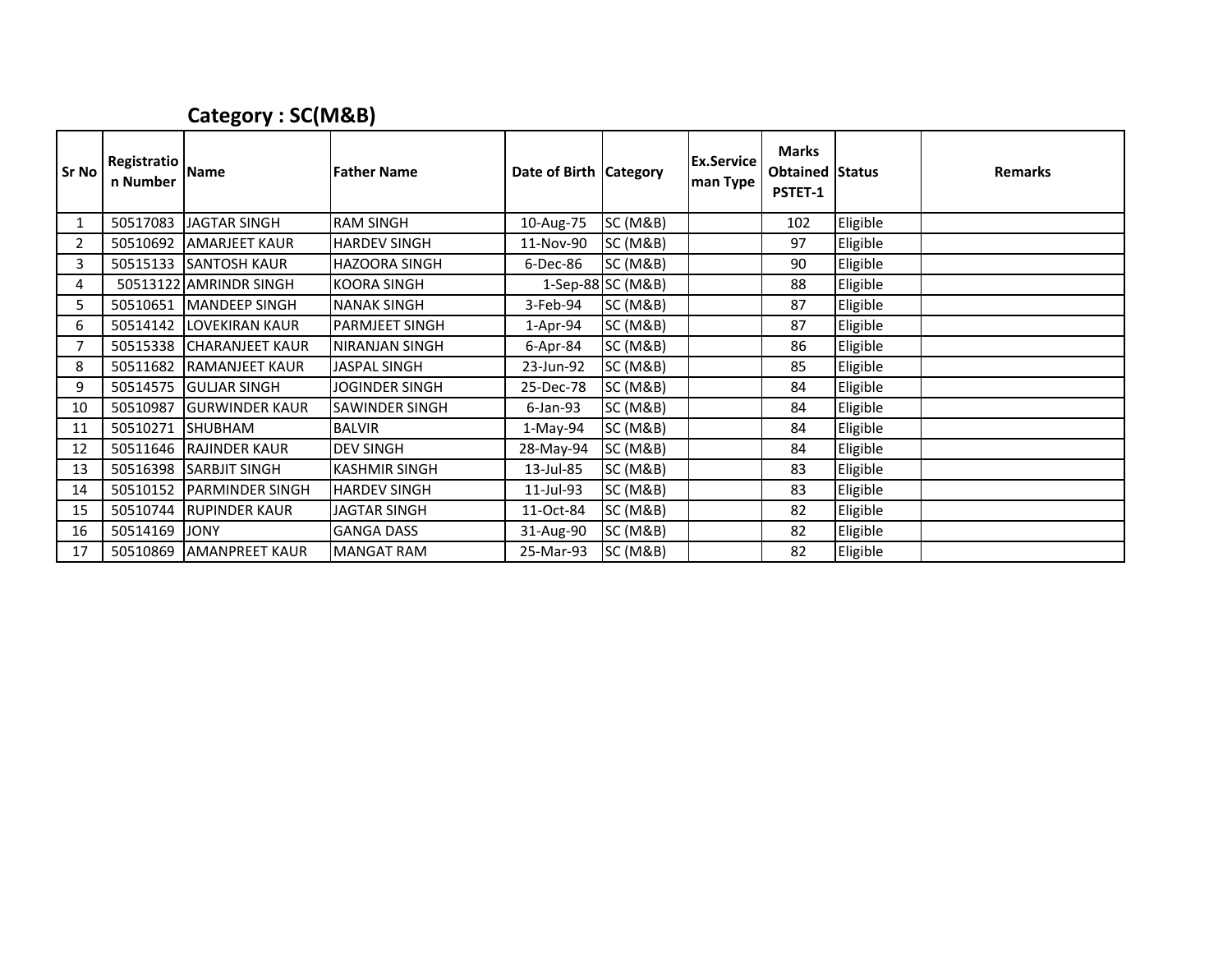## Category : SC(R&O)

| <b>Sr No</b>   | Registration<br><b>Number</b> | <b>Name</b>            | <b>Father Name</b>    | Date of<br><b>Birth</b> | Category            | Sub<br>category | <b>Marks</b><br><b>Obtained Status</b><br>PSTET-1 |          | <b>Remarks</b> |
|----------------|-------------------------------|------------------------|-----------------------|-------------------------|---------------------|-----------------|---------------------------------------------------|----------|----------------|
| $\mathbf{1}$   | 50516212                      | <b>AMARJIT SINGH</b>   | <b>GURMIT SINGH</b>   | 11-Jun-75               | <b>SC (R&amp;O)</b> |                 | 103                                               | Eligible |                |
| $\overline{2}$ | 50510942                      | <b>CHARANJEET KAUR</b> | <b>GOPAL SINGH</b>    | 9-Nov-77                | <b>SC (R&amp;O)</b> |                 | 102                                               | Eligible |                |
| 3              | 50510795                      | <b>GURDEEP SINGH</b>   | <b>RATTAN SINGH</b>   | 12-Apr-74 SC (R&O)      |                     |                 | 99                                                | Eligible |                |
| 4              | 50515351                      | <b>KARAMJIT SINGH</b>  | <b>RULLA SINGH</b>    | 15-Jan-79 SC (R&O)      |                     |                 | 95                                                | Eligible |                |
| 5              | 50513090                      | <b>GURDEEP SINGH</b>   | <b>CHIMAN SINGH</b>   | 20-May-74 SC (R&O)      |                     |                 | 93                                                | Eligible |                |
| 6              | 50517274                      | <b>KULWINDER SINGH</b> | <b>CHHOTA SINGH</b>   | 25-Apr-79 SC (R&O)      |                     |                 | 93                                                | Eligible |                |
| $\overline{7}$ | 50517042                      | <b>AMANDEEP KAUR</b>   | <b>JAGJIT SINGH</b>   | 16-Sep-94 SC (R&O)      |                     |                 | 93                                                | Eligible |                |
| 8              | 50516845                      | <b>RIMPI</b>           | <b>CHARAN SINGH</b>   | 18-Dec-94 SC (R&O)      |                     |                 | 93                                                | Eligible |                |
| 9              | 50510572                      | <b>NEHA BAINS</b>      | <b>SUBASH CHANDER</b> | 21-Dec-94 SC (R&O)      |                     |                 | 93                                                | Eligible |                |
| 10             | 50511002                      | <b>GURWINDER KAUR</b>  | <b>GURMEET SINGH</b>  | 3-Sep-95                | <b>SC (R&amp;O)</b> |                 | 93                                                | Eligible |                |
| 11             | 50511260                      | <b>HARPREET KAUR</b>   | <b>RAM SINGH</b>      | 23-Nov-95 SC (R&O)      |                     |                 | 93                                                | Eligible |                |
| 12             | 50511347                      | <b>MANPREET KAUR</b>   | <b>BANT RAM</b>       | 4-Sep-96                | <b>SC (R&amp;O)</b> |                 | 93                                                | Eligible |                |
| 13             | 50516772                      | <b>BALWINDER SINGH</b> | <b>BANTA SINGH</b>    | 1-Apr-79                | <b>SC (R&amp;O)</b> |                 | 92                                                | Eligible |                |
| 14             | 50515466                      | <b>JOGINDER PAL</b>    | <b>DES RAJ</b>        | 20-Aug-80 SC (R&O)      |                     |                 | 92                                                | Eligible |                |
| 15             | 50516354                      | <b>SIKANDER SINGH</b>  | <b>MITHU SINGH</b>    | 14-Jan-83 SC (R&O)      |                     |                 | 92                                                | Eligible |                |
| 16             | 50511818                      | <b>KULDEEP KUMAR</b>   | <b>SARDARI LAL</b>    | 5-Apr-87                | <b>SC (R&amp;O)</b> |                 | 92                                                | Eligible |                |
| 17             | 50512014                      | <b>GURMUKH SINGH</b>   | <b>BALVIR SINGH</b>   | 23-Dec-87               | <b>SC (R&amp;O)</b> |                 | 92                                                | Eligible |                |
| 18             | 50514518                      | <b>LUCKY SINGH</b>     | NIRMAL SINGH          | 15-Feb-89               | <b>SC (R&amp;O)</b> |                 | 92                                                | Eligible |                |
| 19             | 50511195                      | <b>BALJINDER KAUR</b>  | <b>RAM LAL</b>        | 9-Apr-94                | <b>SC (R&amp;O)</b> |                 | 92                                                | Eligible |                |
| 20             | 50510045                      | <b>BALJINDER SINGH</b> | <b>JAGROOP SINGH</b>  | 5-Jun-95                | <b>SC (R&amp;O)</b> |                 | 92                                                | Eligible |                |
| 21             | 50510332                      | <b>NAFE SINGH</b>      | <b>RAM SARUP</b>      | 8-Apr-78                | <b>SC (R&amp;O)</b> |                 | 91                                                | Eligible |                |
| 22             | 50510050                      | <b>GURCHARAN SINGH</b> | <b>GURMEET SINGH</b>  | 3-Oct-87                | <b>SC (R&amp;O)</b> |                 | 91                                                | Eligible |                |
| 23             |                               | 50516871 REENA RANI    | LAL SINGH             |                         | 2-Jan-93 SC (R&O)   |                 | 91                                                | Eligible |                |
| 24             | 50515804                      | <b>SWARNJEET KAUR</b>  | <b>SHARMA SINGH</b>   | 21-Feb-93 SC (R&O)      |                     |                 | 91                                                | Eligible |                |
| 25             | 50517261                      | <b>SONIA</b>           | <b>AMARNATH</b>       | 12-Sep-93 SC (R&O)      |                     |                 | 91                                                | Eligible |                |
| 26             | 50513759                      | <b>MANDEEP SINGH</b>   | <b>DARSHAN SINGH</b>  | 4-Feb-94                | <b>SC (R&amp;O)</b> |                 | 91                                                | Eligible |                |
| 27             | 50510324                      | <b>MANPREET KAUR</b>   | <b>BALDEV SINGH</b>   | 28-Jun-95               | <b>SC (R&amp;O)</b> |                 | 91                                                | Eligible |                |
| 28             | 50510699                      | <b>PAWAN KUMAR</b>     | <b>SITAL RAM</b>      | 3-Jul-79                | <b>SC (R&amp;O)</b> |                 | 90                                                | Eligible |                |
| 29             | 50515449                      | <b>SURINDER KAUR</b>   | <b>PARKASH SINGH</b>  | $1$ -Jun-82             | <b>SC (R&amp;O)</b> |                 | 90                                                | Eligible |                |
| 30             | 50516217                      | <b>HARBANS KAUR</b>    | <b>BHAGWAN SINGH</b>  | 8-Jul-83                | <b>SC (R&amp;O)</b> |                 | 90                                                | Eligible |                |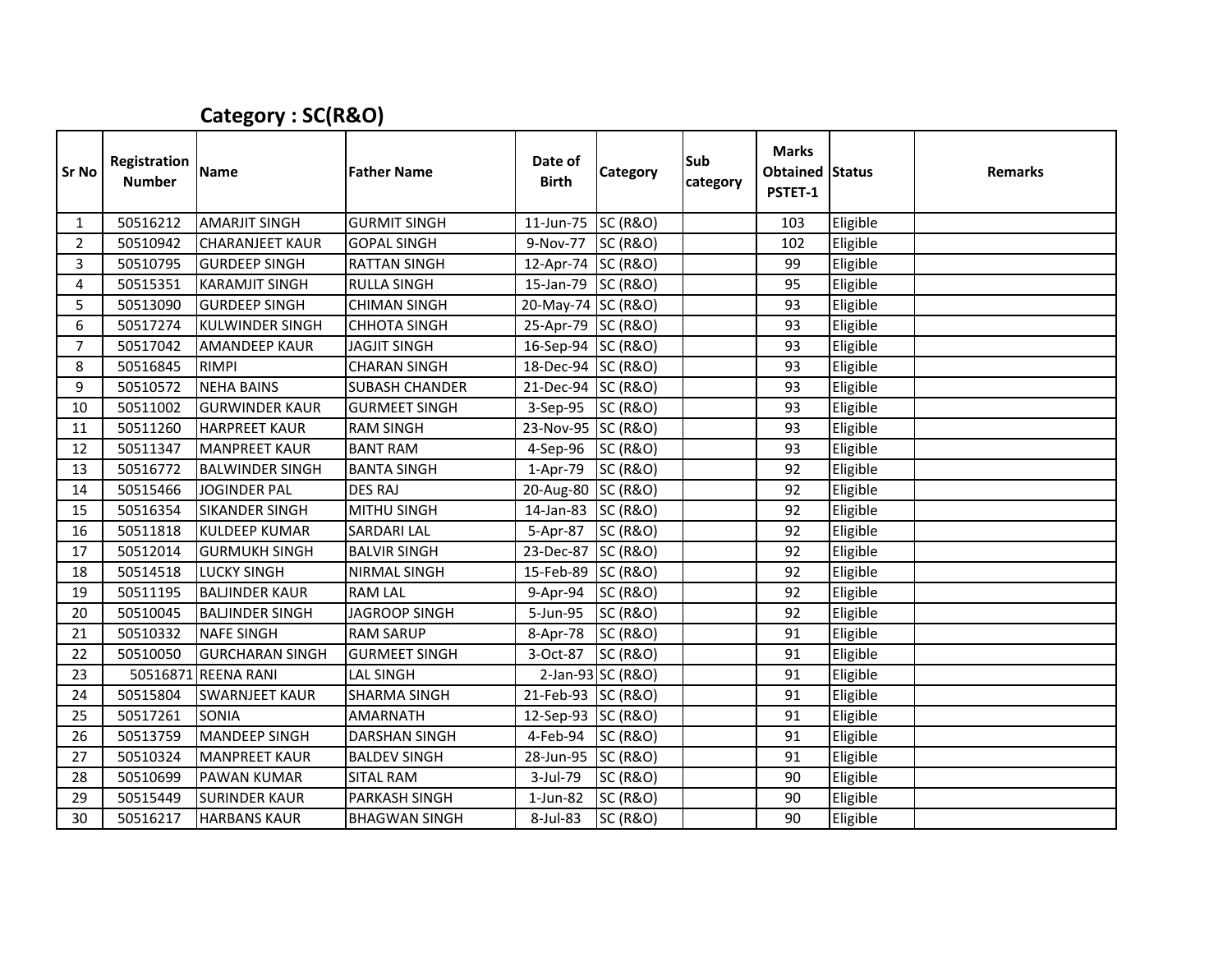| 31 | 50515931 | <b>KULWINDER KAUR</b>         | <b>SAMPURAN SINGH</b>   | 12-Jul-85 SC (R&O) |                     | 90 | Eligible |  |
|----|----------|-------------------------------|-------------------------|--------------------|---------------------|----|----------|--|
| 32 | 50510935 | <b>HANS RAJ</b>               | <b>BOOTA SINGH</b>      | 16-Feb-86 SC (R&O) |                     | 90 | Eligible |  |
| 33 | 50514004 | <b>POONAM</b>                 | <b>RAMESH KUMAR</b>     | 30-Mar-87 SC (R&O) |                     | 90 | Eligible |  |
| 34 | 50511539 | <b>POONAMJEET KOUR</b>        | <b>GURMEL SINGH</b>     | 14-Apr-87 SC (R&O) |                     | 90 | Eligible |  |
| 35 | 50516949 | <b>WAKIL SINGH</b>            | <b>HARDEV SINGH</b>     | 28-Apr-89 SC (R&O) |                     | 90 | Eligible |  |
| 36 | 50513932 | <b>JIWAN SINGH</b>            | <b>JAGTAR SINGH</b>     | 16-Mar-94 SC (R&O) |                     | 90 | Eligible |  |
| 37 | 50514879 | <b>GAYTRI</b>                 | <b>BUDH RAM</b>         | 5-May-80 SC (R&O)  |                     | 89 | Eligible |  |
| 38 | 50512845 | SUKHMANDER SINGH   VEER SINGH |                         | 20-Apr-82 SC (R&O) |                     | 89 | Eligible |  |
| 39 | 50515198 | <b>MANDEEP KAUR</b>           | PARKASH SINGH           | 30-Jul-84 SC (R&O) |                     | 89 | Eligible |  |
| 40 | 50510337 | <b>PARDEEP KAUR</b>           | <b>BALWINDER SINGH</b>  | 7-Jul-90           | <b>SC (R&amp;O)</b> | 89 | Eligible |  |
| 41 | 50517456 | <b>TARA RANI</b>              | <b>MANGAL SINGH</b>     | 18-Apr-94 SC (R&O) |                     | 89 | Eligible |  |
| 42 | 50510325 | <b>JYOTI RANI</b>             | NIRMAL CHAND            | 27-Jun-96 SC (R&O) |                     | 89 | Eligible |  |
| 43 | 50511061 | PARMINDER JIT KAUR SHAM LAL   |                         | 20-Jun-75 SC (R&O) |                     | 88 | Eligible |  |
| 44 | 50511769 | <b>SANDEEP KAUR</b>           | <b>KARNAIL SINGH</b>    | 5-Oct-87           | <b>SC (R&amp;O)</b> | 88 | Eligible |  |
| 45 | 50516521 | <b>KULDEEP SINGH</b>          | <b>JANGIR SINGH</b>     | 17-Dec-87 SC (R&O) |                     | 88 | Eligible |  |
| 46 | 50516473 | <b>ASHOK SINGH</b>            | <b>JARNAIL SINGH</b>    | 10-Dec-91 SC (R&O) |                     | 88 | Eligible |  |
| 47 | 50510584 | <b>PARMINDER SINGH</b>        | <b>GULZAR SINGH</b>     | 8-Apr-92 SC (R&O)  |                     | 88 | Eligible |  |
| 48 | 50511429 | <b>RAJ KAUR</b>               | <b>AMRIK SINGH</b>      | 5-May-93 SC (R&O)  |                     | 88 | Eligible |  |
| 49 | 50510505 | <b>AKASHDEEP SINGH</b>        | <b>RAGHBIR SINGH</b>    | 26-Nov-93 SC (R&O) |                     | 88 | Eligible |  |
| 50 | 50510591 | <b>GURDEEP SINGH</b>          | <b>CHARANJEET SINGH</b> | 3-Mar-95 SC (R&O)  |                     | 88 | Eligible |  |
| 51 | 50512582 | <b>SHAM LAL</b>               | PREM CHAND              | 6-Feb-83 SC (R&O)  |                     | 87 | Eligible |  |
| 52 | 50510172 | <b>KULWANT SINGH</b>          | <b>MOHINDER SINGH</b>   | 5-Apr-85 SC (R&O)  |                     | 87 | Eligible |  |
| 53 | 50510949 | <b>MANJEET SINGH</b>          | <b>KASHMIR SINGH</b>    | 25-Dec-85 SC (R&O) |                     | 87 | Eligible |  |
| 54 | 50514865 | <b>NEERAJ KUMARI</b>          | SATPAL SINGH            | 23-Mar-86 SC (R&O) |                     | 87 | Eligible |  |
| 55 | 50512798 | <b>SURINDER SINGH</b>         | <b>JARNAIL SINGH</b>    | 12-Apr-86 SC (R&O) |                     | 87 | Eligible |  |
| 56 | 50511138 | <b>JYOTI GUR</b>              | <b>CHARAN DASS GUR</b>  | 5-Jun-86 SC (R&O)  |                     | 87 | Eligible |  |
| 57 | 50510503 | DAVINDERJEET KAUR             | <b>PARAMJEET SINGH</b>  | 2-Sep-87 SC (R&O)  |                     | 87 | Eligible |  |
| 58 | 50515307 | <b>SUMAN RANI</b>             | PARBHATI RAM            | 18-Dec-88 SC (R&O) |                     | 87 | Eligible |  |
| 59 | 50510448 | <b>PARMJIT KAUR</b>           | <b>JARAYAT SINGH</b>    | 16-Oct-90 SC (R&O) |                     | 87 | Eligible |  |
| 60 | 50510589 | <b>BEANT KAUR</b>             | <b>JALAUR SINGH</b>     | 2-Jan-92 SC (R&O)  |                     | 87 | Eligible |  |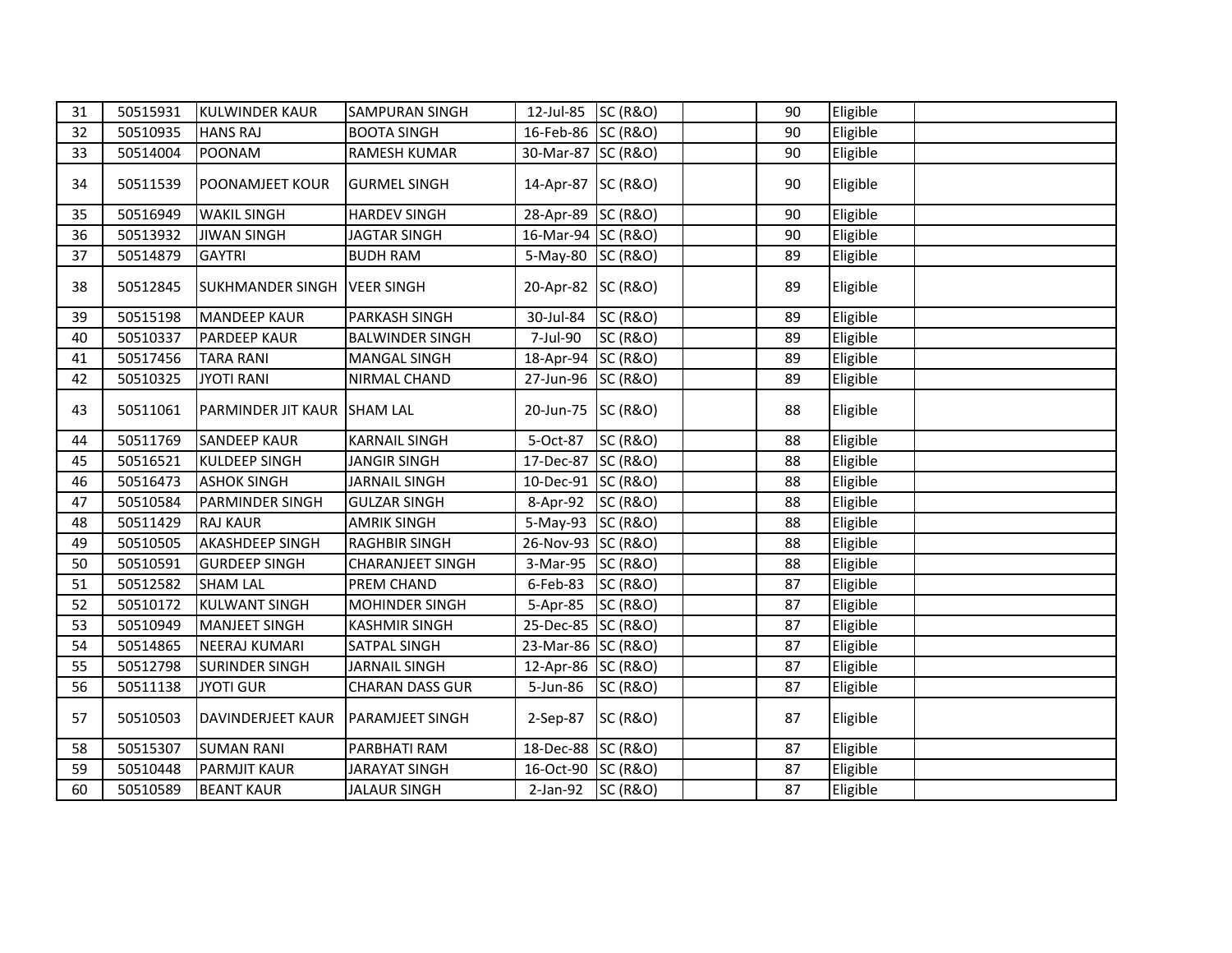| 61 | 50511019 | <b>PAWANDEEP SINGH</b>               | <b>LAL SINGH</b>         | 12-Dec-94 SC (R&O) |                     | 87 | Eligible |                                              |
|----|----------|--------------------------------------|--------------------------|--------------------|---------------------|----|----------|----------------------------------------------|
| 62 | 50510532 | <b>ALKA</b>                          | <b>MOHAN LAL</b>         | 8-Jan-96           | <b>SC (R&amp;O)</b> | 87 | Eligible |                                              |
| 63 | 50510890 | <b>SATISH KUMAR</b>                  | <b>SANT DASS</b>         | 6-Nov-76 SC (R&O)  |                     | 86 | Eligible |                                              |
| 64 | 50514471 | <b>VANTU SINGH</b>                   | <b>TEJA SINGH</b>        | 24-Feb-80 SC (R&O) |                     | 86 | Eligible |                                              |
| 65 | 50516044 | <b>DAMANJEET KAUR</b>                | <b>SURINDERPAL SINGH</b> | 10-Oct-84 SC (R&O) |                     | 86 | Eligible |                                              |
| 66 | 50516791 | <b>HARJINDER SINGH</b>               | <b>BANT SINGH</b>        | 2-Apr-85 SC (R&O)  |                     | 86 | Eligible |                                              |
| 67 | 50511112 | <b>VED PARKASH</b>                   | <b>BISHAN SINGH</b>      | 16-Apr-86 SC (R&O) |                     | 86 | Eligible |                                              |
| 68 | 50510792 | <b>AARTI NEE ARTA BAI</b>            | <b>TARA SINGH</b>        | 12-Oct-88 SC (R&O) |                     | 86 | Eligible |                                              |
| 69 | 50510125 | <b>ANJU BALA</b>                     | <b>BACHAN SINGH</b>      | 21-Nov-88 SC (R&O) |                     | 86 | Eligible |                                              |
| 70 | 50510042 | <b>SUNITA RANI</b>                   | <b>KASHMIRA SINGH</b>    | 30-Oct-89 SC (R&O) |                     | 86 | Eligible |                                              |
| 71 | 50510838 | JAGBINDER SINGH                      | <b>GURMUKH SINGH</b>     | 25-Feb-90 SC (R&O) |                     | 86 | Eligible |                                              |
| 72 | 50511868 | <b>UPMA</b>                          | <b>SULTAN SINGH</b>      | 24-Apr-92 SC (R&O) |                     | 86 | Eligible | SPECIAL EDUCATION (TWO<br><b>YEARS DONE)</b> |
| 73 | 50516280 | <b>HARDEEP KAUR</b>                  | <b>BALVIR SINGH</b>      | 18-Aug-92 SC (R&O) |                     | 86 | Eligible |                                              |
| 74 | 50510585 | <b>AMANDEEP KAUR</b>                 | <b>MOHAN SINGH</b>       | 7-Apr-94 SC (R&O)  |                     | 86 | Eligible |                                              |
| 75 | 50510355 | <b>AMANDEEP SINGH</b>                | <b>MOHINDER SINGH</b>    | 19-Nov-95 SC (R&O) |                     | 86 | Eligible |                                              |
| 76 | 50510777 | <b>PANAM</b>                         | <b>JAGDISH RAI</b>       | 19-Jun-96 SC (R&O) |                     | 86 | Eligible |                                              |
| 77 | 50511739 | JAGROOP KAUR                         | <b>RAWAL SINGH</b>       | 15-May-75 SC (R&O) |                     | 85 | Eligible |                                              |
| 78 | 50517239 | <b>BALWINDER KAUR</b>                | <b>RAM DIAL</b>          | 26-Apr-78 SC (R&O) |                     | 85 | Eligible |                                              |
| 79 | 50510912 | <b>PRITAM SINGH</b>                  | <b>DHOLA SINGH</b>       | 24-Mar-82 SC (R&O) |                     | 85 | Eligible |                                              |
| 80 | 50510414 | <b>SUKHDEV SINGH</b>                 | SH RAJPAL SINGH          | 5-Dec-85 SC (R&O)  |                     | 85 | Eligible |                                              |
| 81 | 50510198 | <b>HARPREET SINGH</b>                | RAJINDER SINGH           | 24-Jul-86          | <b>SC (R&amp;O)</b> | 85 | Eligible |                                              |
| 82 | 50513861 | <b>SUKHDEEP SINGH</b>                | <b>GAGAN SINGH</b>       | 13-Dec-90 SC (R&O) |                     | 85 | Eligible |                                              |
| 83 | 50513615 | <b>NAVNEET KAUR</b>                  | JANGIR SINGH             | 5-Jan-91           | <b>SC (R&amp;O)</b> | 85 | Eligible |                                              |
| 84 | 50512929 | <b>SALINDER SINGH</b>                | <b>BALVIR SINGH</b>      | 28-Oct-91 SC (R&O) |                     | 85 | Eligible |                                              |
| 85 | 50513040 | RAMANDEEP                            | <b>DALBIR SINGH</b>      | 24-Sep-95 SC (R&O) |                     | 85 | Eligible |                                              |
| 86 | 50510493 | <b>MANDEEP KAUR</b>                  | <b>HARDEV LAL</b>        | 24-Dec-95 SC (R&O) |                     | 85 | Eligible |                                              |
| 87 | 50515146 | KHUSHPREET                           | <b>BISHAN LAL</b>        | 8-Mar-96 SC (R&O)  |                     | 85 | Eligible |                                              |
| 88 | 50510293 | <b>VARINDER SINGH</b>                | MOHINDER SINGH           | 27-Jun-96 SC (R&O) |                     | 85 | Eligible |                                              |
| 89 | 50511196 | <b>DIDAR SINGH</b>                   | <b>KARAMJIT SINGH</b>    | 10-Jun-78 SC (R&O) |                     | 84 | Eligible |                                              |
| 90 | 50517574 | <b>BINDU BALA</b>                    | <b>DULI CHAND</b>        | 21-Nov-80 SC (R&O) |                     | 84 | Eligible |                                              |
| 91 | 50512355 | <b>MAKHAN SINGH</b><br><b>MARARA</b> | <b>GURDEV SINGH</b>      | 5-Aug-81 SC (R&O)  |                     | 84 | Eligible |                                              |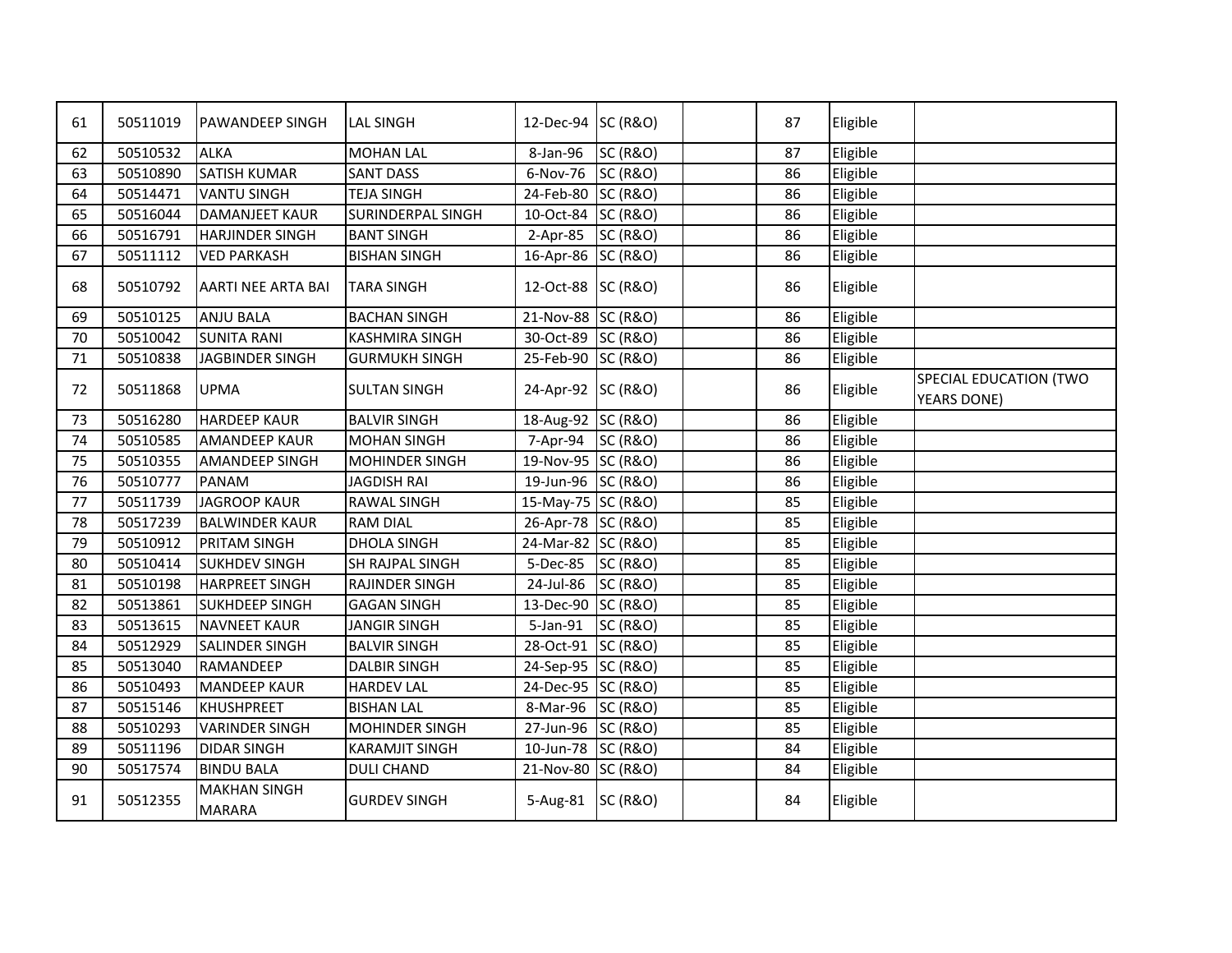| 92  | 50514594 | <b>ANITA RANI</b>      | <b>RATTAN CHAND</b>    | 23-Jan-83 SC (R&O) |                     | 84 | Eligible |                                       |
|-----|----------|------------------------|------------------------|--------------------|---------------------|----|----------|---------------------------------------|
| 93  | 50516716 | JASWINDER SINGH        | <b>RAM MURTI</b>       | 10-Apr-83 SC (R&O) |                     | 84 | Eligible |                                       |
| 94  | 50513680 | <b>GURVINDER SINGH</b> | <b>BALVIR SINGH</b>    | 18-May-83 SC (R&O) |                     | 84 | Eligible |                                       |
| 95  | 50516352 | <b>HARJEET KAUR</b>    | <b>HARBANS SINGH</b>   | 30-Dec-83 SC (R&O) |                     | 84 | Eligible |                                       |
| 96  | 50510201 | <b>GURMEET SINGH</b>   | <b>SUKHDEV SINGH</b>   | 20-Apr-84 SC (R&O) |                     | 84 | Eligible |                                       |
| 97  | 50514782 | <b>RANJIT SINGH</b>    | JAGDEEP SINGH          | 25-May-84 SC (R&O) |                     | 84 | Eligible | SPECIAL EDUCATION (TWO<br>YEARS DONE) |
| 98  | 50513320 | <b>RUPINDER KAUR</b>   | <b>JARNAIL SINGH</b>   | 11-Oct-84 SC (R&O) |                     | 84 | Eligible |                                       |
| 99  | 50510734 | JAGROOP SINGH          | <b>HARBHAJAN SINGH</b> | 14-Oct-84 SC (R&O) |                     | 84 | Eligible |                                       |
| 100 | 50513251 | <b>CHARNJEET KAUR</b>  | <b>JANGIR SINGH</b>    | 15-Oct-85 SC (R&O) |                     | 84 | Eligible |                                       |
| 101 | 50516041 | <b>SATNAM SINGH</b>    | <b>MOJJU SINGH</b>     | 15-Jan-87 SC (R&O) |                     | 84 | Eligible |                                       |
| 102 | 50510688 | <b>SURINDER SINGH</b>  | <b>KRISHAN SINGH</b>   | 20-Apr-87 SC (R&O) |                     | 84 | Eligible |                                       |
| 103 | 50512628 | <b>SUKHNANDAN</b>      | <b>DILBAG SINGH</b>    | 8-Oct-87 SC (R&O)  |                     | 84 | Eligible |                                       |
| 104 | 50516207 | <b>BRAHAM PRAKASH</b>  | OMPRAKASH              | 12-Jul-88 SC (R&O) |                     | 84 | Eligible |                                       |
| 105 | 50514051 | <b>VIKAS</b>           | <b>RAM RAJ SINGH</b>   | 26-Nov-88 SC (R&O) |                     | 84 | Eligible |                                       |
| 106 | 50510549 | <b>SOMA RANI</b>       | <b>JEET SINGH</b>      | 19-Dec-88 SC (R&O) |                     | 84 | Eligible |                                       |
| 107 | 50511708 | <b>GURPREET KAUR</b>   | <b>SOMA SINGH</b>      | 11-Jan-89 SC (R&O) |                     | 84 | Eligible |                                       |
| 108 | 50513862 | <b>SURINDER KAUR</b>   | <b>PARMJIT SINGH</b>   | 25-Jan-89 SC (R&O) |                     | 84 | Eligible |                                       |
| 109 | 50514649 | <b>SUNNY SINGH</b>     | <b>RAMPAL</b>          | 27-Feb-89 SC (R&O) |                     | 84 | Eligible |                                       |
| 110 | 50514940 | <b>SUKHWINDER KAUR</b> | <b>KARNAIL SINGH</b>   | 15-Mar-89 SC (R&O) |                     | 84 | Eligible |                                       |
| 111 | 50510629 | <b>AMANDEEP KAUR</b>   | <b>SANGARA SINGH</b>   | 26-Mar-89 SC (R&O) |                     | 84 | Eligible |                                       |
| 112 | 50513355 | <b>DEEPINDER SINGH</b> | <b>HARMAIL SINGH</b>   | 13-Apr-89 SC (R&O) |                     | 84 | Eligible |                                       |
| 113 | 50514684 | <b>RAKESH DHOLIA</b>   | OM PARKASH DHOLIA      | 28-Apr-89 SC (R&O) |                     | 84 | Eligible |                                       |
| 114 | 50515356 | <b>MANJINDER KAUR</b>  | <b>JARNIAL SINGH</b>   | 4-Jun-89           | <b>SC (R&amp;O)</b> | 84 | Eligible |                                       |
| 115 | 50512980 | <b>JAGDEEP KAUR</b>    | <b>GULZAR SINGH</b>    | 6-Jun-89           | SC (R&O)            | 84 | Eligible |                                       |
| 116 | 50514909 | <b>DEVINDER KAUR</b>   | <b>GURMAIL SINGH</b>   | 31-Jul-89          | <b>SC (R&amp;O)</b> | 84 | Eligible |                                       |
| 117 | 50514318 | <b>GURBINDER KAUR</b>  | <b>GURMAIL SINGH</b>   | 3-Aug-89 SC (R&O)  |                     | 84 | Eligible |                                       |
| 118 | 50515028 | <b>MANPREET KAUR</b>   | <b>SOM NATH</b>        | 12-Aug-89 SC (R&O) |                     | 84 | Eligible |                                       |
| 119 | 50514645 | <b>MANDEEP KUMAR</b>   | <b>BISHAN DASS</b>     | 24-Sep-89 SC (R&O) |                     | 84 | Eligible |                                       |
| 120 | 50514526 | <b>ANU BALA</b>        | <b>VED PARKASH</b>     | 11-Jan-90 SC (R&O) |                     | 84 | Eligible |                                       |
| 121 | 50510291 | <b>PARAMJEET KAUR</b>  | <b>BALDEV SINGH</b>    | 16-Mar-90 SC (R&O) |                     | 84 | Eligible |                                       |
| 122 | 50516206 | <b>VARINDER KAUR</b>   | <b>MOHAN SINGH</b>     | 2-Jun-90           | <b>SC (R&amp;O)</b> | 84 | Eligible |                                       |
| 123 | 50513777 | <b>SARBJIT KAUR</b>    | <b>KUNDAN SINGH</b>    | 14-Jun-90 SC (R&O) |                     | 84 | Eligible |                                       |
| 124 | 50515713 | <b>SURINDER SINGH</b>  | <b>MAHINDER SINGH</b>  | 25-Jul-90          | <b>SC (R&amp;O)</b> | 84 | Eligible |                                       |
| 125 | 50515642 | <b>MUKESH KUMAR</b>    | <b>RAJ KUMAR</b>       | 29-Jul-90 SC (R&O) |                     | 84 | Eligible |                                       |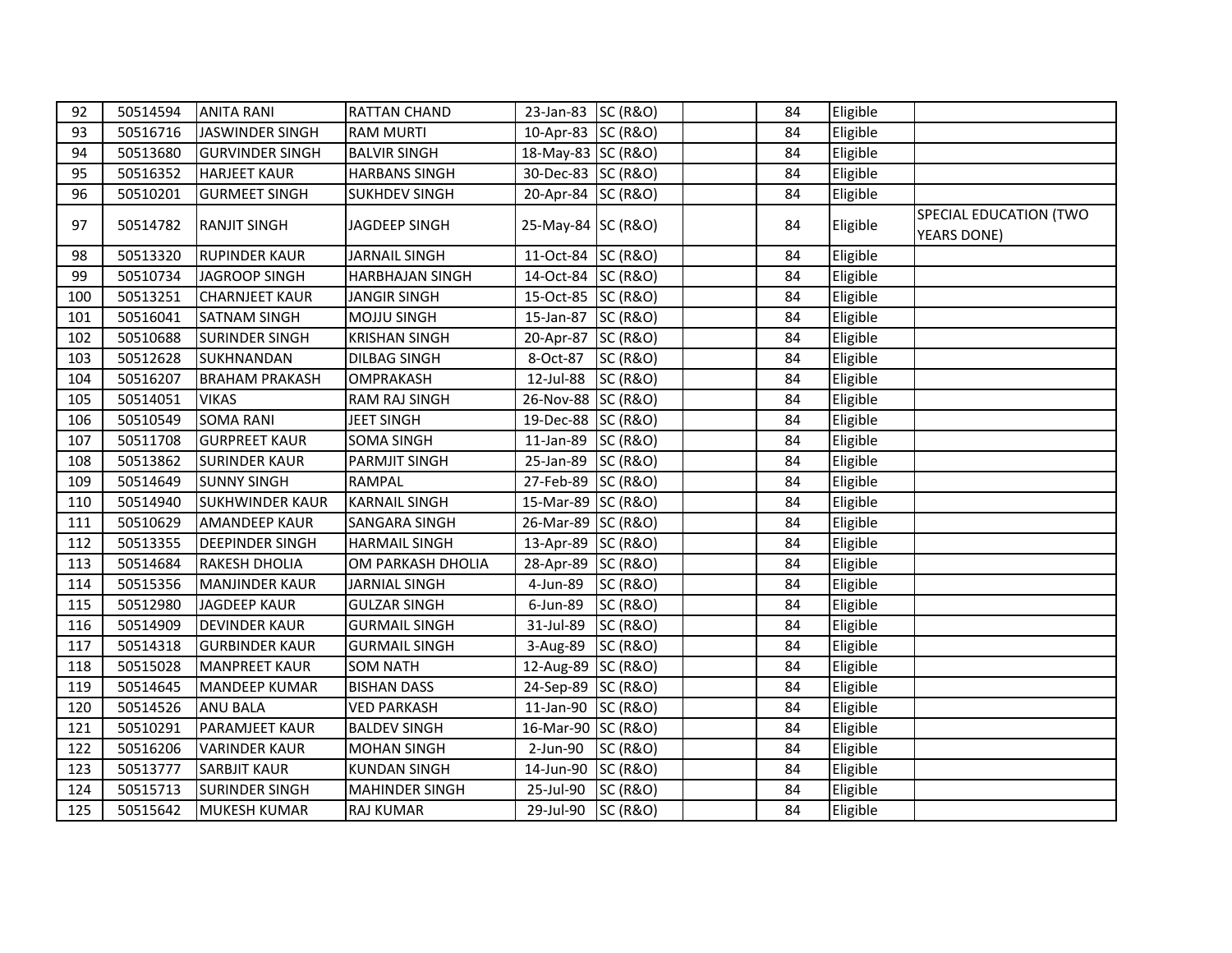| 126 | 50514496 | <b>SUMANPREET KAUR</b> | <b>JOGINDER SINGH</b>   | 5-Aug-90 SC (R&O)  | 84 | Eligible |  |
|-----|----------|------------------------|-------------------------|--------------------|----|----------|--|
| 127 | 50513950 | <b>RAMAN KUMAR</b>     | OM RAJ                  | 16-Oct-90 SC (R&O) | 84 | Eligible |  |
| 128 | 50510853 | <b>HARPREET KAUR</b>   | <b>UJJAGAR SINGH</b>    | 17-Jan-91 SC (R&O) | 84 | Eligible |  |
| 129 | 50513907 | <b>JOGINDER SINGH</b>  | PRATAP SINGH            | 22-Apr-91 SC (R&O) | 84 | Eligible |  |
| 130 | 50511048 | <b>JASPREET KAUR</b>   | RAM CHAND SINGH         | 17-Jul-91 SC (R&O) | 84 | Eligible |  |
| 131 | 50512617 | <b>NANAK KAUR</b>      | <b>NACHHATTAR SINGH</b> | 2-Nov-91 SC (R&O)  | 84 | Eligible |  |
| 132 | 50511288 | <b>BALJEET KAUR</b>    | PARKASH SINGH           | 16-Jan-92 SC (R&O) | 84 | Eligible |  |
| 133 | 50515989 | RAMANDEEP              | <b>DEVILAL</b>          | 21-Jan-92 SC (R&O) | 84 | Eligible |  |
| 134 | 50511073 | <b>NAVDEEP KAUR</b>    | <b>DARSHAN LAL</b>      | 13-Feb-92 SC (R&O) | 84 | Eligible |  |
| 135 | 50511189 | <b>MANISHA KUMARI</b>  | <b>FALAK SINGH</b>      | 13-Apr-92 SC (R&O) | 84 | Eligible |  |
| 136 | 50511831 | <b>AMANDEEP KAUR</b>   | <b>GURNAM SINGH</b>     | 20-May-92 SC (R&O) | 84 | Eligible |  |
| 137 | 50511374 | <b>SARITA</b>          | <b>BALRAJ SINGH</b>     | 13-Jun-92 SC (R&O) | 84 | Eligible |  |
| 138 | 50513115 | <b>SURINDER SINGH</b>  | <b>AMRIK SINGH</b>      | 20-Jul-92 SC (R&O) | 84 | Eligible |  |
| 139 | 50514668 | <b>SURJIT KAUR</b>     | MOHINDER SINGH          | 9-Aug-92 SC (R&O)  | 84 | Eligible |  |
| 140 | 50513747 | <b>AMRINDER SINGH</b>  | AMARJEET SINGH          | 25-Aug-92 SC (R&O) | 84 | Eligible |  |
| 141 | 50511269 | <b>AMANDEEP KAUR</b>   | <b>SHER SINGH</b>       | 27-Aug-92 SC (R&O) | 84 | Eligible |  |
| 142 | 50512864 | <b>BALJIT KAUR</b>     | <b>RAM KISHAN</b>       | 13-Nov-92 SC (R&O) | 84 | Eligible |  |
| 143 | 50515518 | <b>BALVIR KAUR</b>     | <b>SURJEET SINGH</b>    | 22-Feb-93 SC (R&O) | 84 | Eligible |  |
| 144 | 50511960 | <b>RANJIT KAUR</b>     | <b>RAM SARUP</b>        | 5-May-93 SC (R&O)  | 84 | Eligible |  |
| 145 | 50511219 | <b>ANMOLPREET KAUR</b> | <b>RAJINDER SINGH</b>   | 7-Aug-93 SC (R&O)  | 84 | Eligible |  |
| 146 | 50512208 | <b>NARESH KUMAR</b>    | <b>OM PARKASH</b>       | 27-Dec-93 SC (R&O) | 84 | Eligible |  |
| 147 | 50514633 | <b>SUMAN RANI</b>      | <b>SHYAM SUNDER</b>     | 10-Jul-94 SC (R&O) | 84 | Eligible |  |
| 148 | 50513108 | <b>BALJEET KAUR</b>    | <b>TARSEM SINGH</b>     | 22-Sep-94 SC (R&O) | 84 | Eligible |  |
| 149 | 50514572 | <b>AMANDEEP KAUR</b>   | JASWINDER SINGH         | 1-Oct-94 SC (R&O)  | 84 | Eligible |  |
| 150 | 50510640 | <b>PRABHJOT KAUR</b>   | <b>RAJINDER SINGH</b>   | 24-Mar-95 SC (R&O) | 84 | Eligible |  |
| 151 | 50513512 | <b>SUMANDEEP KAUR</b>  | <b>MAJOR SINGH</b>      | 3-Aug-95 SC (R&O)  | 84 | Eligible |  |
| 152 | 50513198 | <b>GURMEET SINGH</b>   | MUKAND SINGH            | 1-May-74 SC (R&O)  | 83 | Eligible |  |
| 153 | 50514916 | <b>KAMALJIT</b>        | <b>BHAG MAL</b>         | 2-Apr-76 SC (R&O)  | 83 | Eligible |  |
| 154 | 50510129 | <b>JAGDEV SINGH</b>    | <b>ROOP SINGH</b>       | 3-Aug-76 SC (R&O)  | 83 | Eligible |  |
| 155 | 50510301 | <b>SINDER KAUR</b>     | <b>KHETA SINGH</b>      | 2-May-77 SC (R&O)  | 83 | Eligible |  |
| 156 | 50515772 | <b>SATNAM SINGH</b>    | <b>CHARAN SINGH</b>     | 1-Aug-77 SC (R&O)  | 83 | Eligible |  |
| 157 | 50515788 | <b>SUMAN BALA</b>      | <b>CHUNI LAL</b>        | 5-Apr-78 SC (R&O)  | 83 | Eligible |  |
| 158 | 50510285 | <b>JAMEET RAJ</b>      | <b>KISHAN CHAND</b>     | 12-Apr-78 SC (R&O) | 83 | Eligible |  |
| 159 | 50512549 | <b>SUKHWINDER KAUR</b> | <b>HANSA SINGH</b>      | 1-May-78 SC (R&O)  | 83 | Eligible |  |
| 160 | 50516149 | <b>ZORA SINGH</b>      | <b>BABU RAM</b>         | 12-Jun-78 SC (R&O) | 83 | Eligible |  |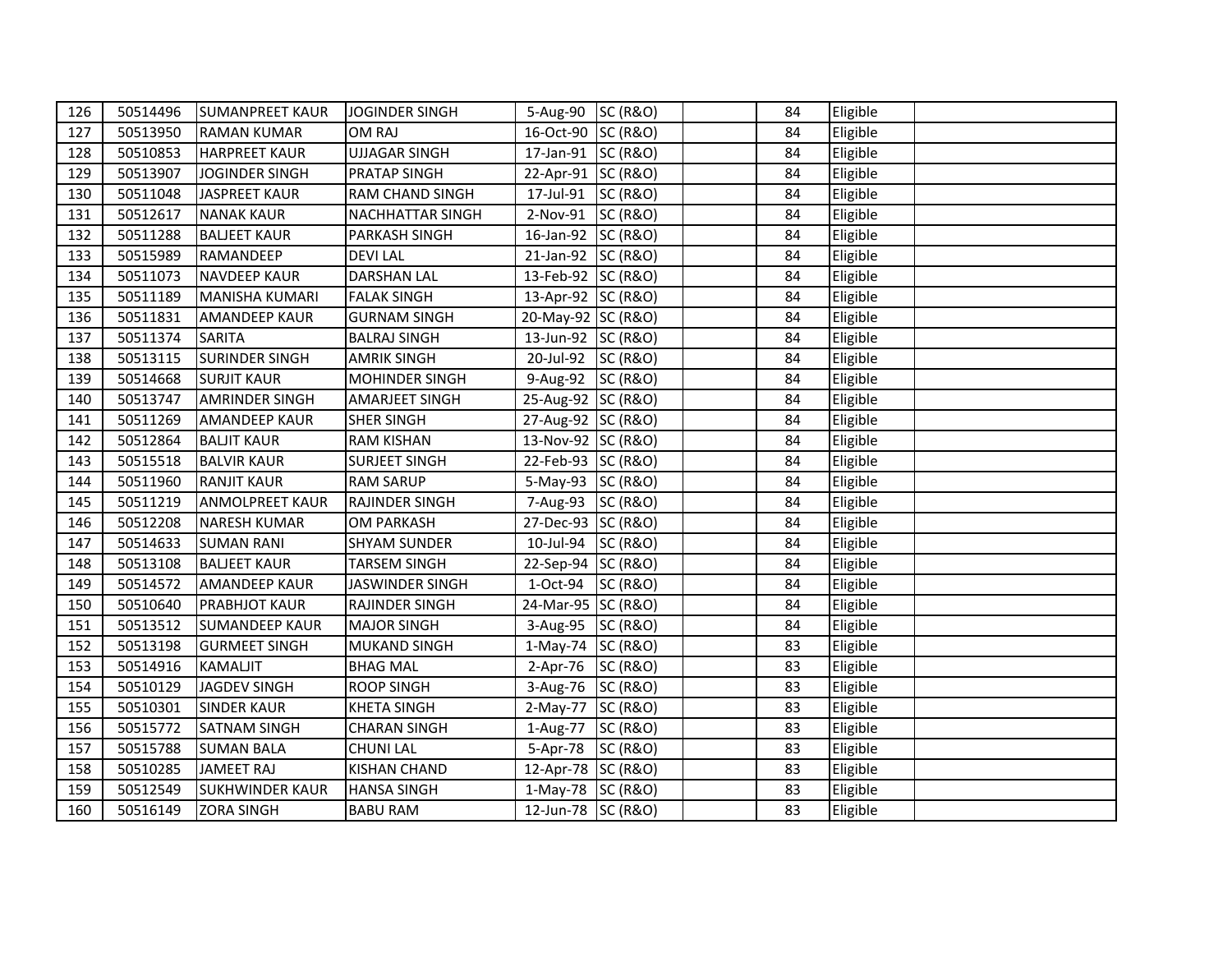| 161 | 50512416 | PIPAL SINGH           | <b>SWAR SINGH</b>      | 15-Jun-78 SC (R&O) |                     | 83 | Eligible |  |
|-----|----------|-----------------------|------------------------|--------------------|---------------------|----|----------|--|
| 162 | 50512435 | <b>BEANT KAUR</b>     | <b>HARCHET SINGH</b>   | 28-Apr-79 SC (R&O) |                     | 83 | Eligible |  |
| 163 | 50510387 | <b>BHUPINDER KAUR</b> | <b>HANSA SINGH</b>     | 12-Jun-79          | <b>SC (R&amp;O)</b> | 83 | Eligible |  |
|     |          |                       |                        |                    | <b>SC (R&amp;O)</b> |    |          |  |
| 164 | 50514398 | <b>GEETA RANI</b>     | <b>MOHAN LAL</b>       | 8-Sep-80           | <b>AGAINST</b>      | 83 | Eligible |  |
|     |          |                       |                        |                    | SC(M&B)             |    |          |  |
|     |          |                       |                        |                    | <b>SC (R&amp;O)</b> |    |          |  |
| 165 | 50514248 | <b>SARABJIT KAUR</b>  | <b>BHAJAN RAM</b>      | 26-Oct-80          | <b>AGAINST</b>      | 83 | Eligible |  |
|     |          |                       |                        |                    | SC(M&B)             |    |          |  |
|     |          |                       |                        |                    | <b>SC (R&amp;O)</b> |    |          |  |
| 166 | 50513926 | <b>MANDEEP KAUR</b>   | <b>JAGWINDER SINGH</b> | 22-Jun-81          | <b>AGAINST</b>      | 83 | Eligible |  |
|     |          |                       |                        |                    | SC(M&B)             |    |          |  |
|     |          |                       |                        |                    | <b>SC (R&amp;O)</b> |    |          |  |
| 167 | 50513328 | <b>JASWANT SINGH</b>  | <b>SAROOP SINGH</b>    | 15-Sep-81 AGAINST  |                     | 83 | Eligible |  |
|     |          |                       |                        |                    | SC(M&B)             |    |          |  |
|     |          |                       |                        |                    | <b>SC (R&amp;O)</b> |    |          |  |
| 168 | 50514898 | YOGESH SARANGAL       | <b>MULAKH RAJ</b>      | 22-Oct-81          | <b>AGAINST</b>      | 83 | Eligible |  |
|     |          |                       |                        |                    | SC(M&B)             |    |          |  |
|     |          |                       |                        |                    | <b>SC (R&amp;O)</b> |    |          |  |
| 169 | 50510780 | <b>SANTOSH RANI</b>   | <b>CHAMAN LAL</b>      | 10-Apr-82          | <b>AGAINST</b>      | 83 | Eligible |  |
|     |          |                       |                        |                    | SC(M&B)             |    |          |  |
|     |          |                       |                        |                    | <b>SC (R&amp;O)</b> |    |          |  |
| 170 | 50514802 | <b>PARDEEP SINGH</b>  | <b>JANGIR SINGH</b>    | $2-May-82$         | <b>AGAINST</b>      | 83 | Eligible |  |
|     |          |                       |                        |                    | SC(M&B)             |    |          |  |
|     |          | <b>SUNACHA RANI</b>   |                        |                    | <b>SC (R&amp;O)</b> |    |          |  |
| 171 | 50511502 | <b>CHOUHAN</b>        | PHOOLA RAM CHOUHAN     | 10-Oct-82          | <b>AGAINST</b>      | 83 | Eligible |  |
|     |          |                       |                        |                    | SC(M&B)             |    |          |  |
|     |          |                       |                        |                    | <b>SC (R&amp;O)</b> |    |          |  |
| 172 | 50512693 | <b>ASHOK KUMAR</b>    | <b>CHARAN DASS</b>     | 12-Dec-82          | <b>AGAINST</b>      | 83 | Eligible |  |
|     |          |                       |                        |                    | SC(M&B)             |    |          |  |
|     |          |                       |                        |                    | <b>SC (R&amp;O)</b> |    |          |  |
| 173 | 50514632 | <b>GURMEET KAUR</b>   | <b>BALDEV SINGH</b>    | 25-Jan-83          | <b>AGAINST</b>      | 83 | Eligible |  |
|     |          |                       |                        |                    | SC(M&B)             |    |          |  |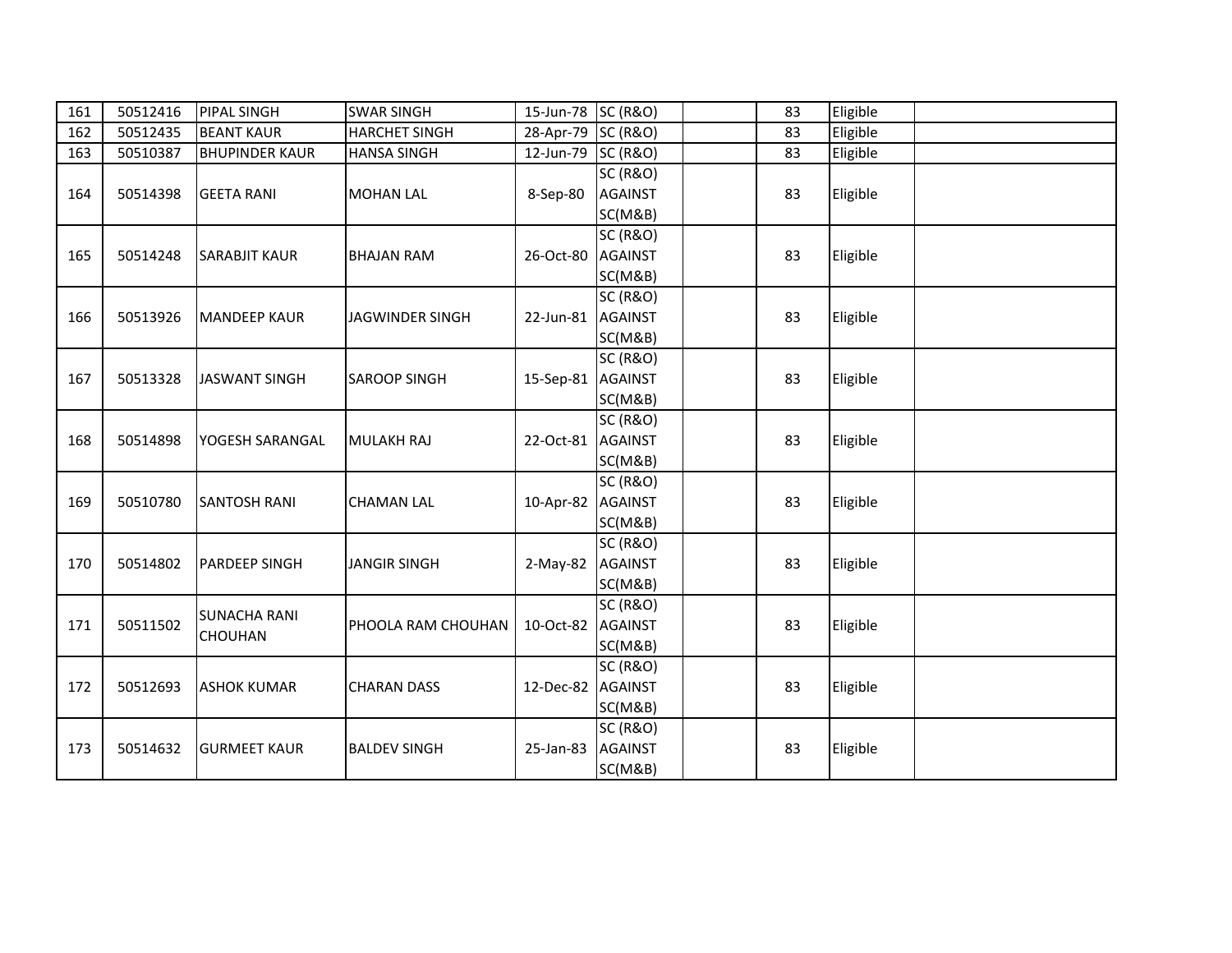|     |          |                         |                        |                   | <b>SC (R&amp;O)</b> |    |          |  |
|-----|----------|-------------------------|------------------------|-------------------|---------------------|----|----------|--|
| 174 | 50513044 | <b>VEERPAL KAUR</b>     | <b>BHARBHUR SINGH</b>  | 5-Mar-83          | <b>AGAINST</b>      | 83 | Eligible |  |
|     |          |                         |                        |                   | SC(M&B)             |    |          |  |
|     |          |                         |                        |                   | <b>SC (R&amp;O)</b> |    |          |  |
| 175 | 50510442 | <b>JASWINDER KAUR</b>   | <b>RATTAN SINGH</b>    | 17-Mar-83 AGAINST |                     | 83 | Eligible |  |
|     |          |                         |                        |                   | SC(M&B)             |    |          |  |
|     |          |                         |                        |                   | <b>SC (R&amp;O)</b> |    |          |  |
| 176 | 50513808 | <b>GURDEV SINGH</b>     | <b>GURBAX SINGH</b>    | 20-Mar-83 AGAINST |                     | 83 | Eligible |  |
|     |          |                         |                        |                   | SC(M&B)             |    |          |  |
|     |          |                         |                        |                   | <b>SC (R&amp;O)</b> |    |          |  |
| 177 | 50514009 | <b>RAMDAS SINGH</b>     | <b>GURBAX SINGH</b>    | 12-Apr-83 AGAINST |                     | 83 | Eligible |  |
|     |          |                         |                        |                   | SC(M&B)             |    |          |  |
|     |          |                         |                        |                   | <b>SC (R&amp;O)</b> |    |          |  |
| 178 | 50512995 | <b>GURPAL KAUR</b>      | <b>DARSHAN SINGH</b>   | 10-May-83 AGAINST |                     | 83 | Eligible |  |
|     |          |                         |                        |                   | SC(M&B)             |    |          |  |
|     |          |                         |                        |                   | <b>SC (R&amp;O)</b> |    |          |  |
| 179 | 50512264 | NARINDERPAL SINGH       | <b>LUBHAYA RAM</b>     | 20-Jul-83         | <b>AGAINST</b>      | 83 | Eligible |  |
|     |          |                         |                        |                   | SC(M&B)             |    |          |  |
|     |          |                         |                        |                   | <b>SC (R&amp;O)</b> |    |          |  |
| 180 | 50510978 | <b>GURDEP SINGH</b>     | <b>BANTA SINGH</b>     | 6-Sep-83          | <b>AGAINST</b>      | 83 | Eligible |  |
|     |          |                         |                        |                   | SC(M&B)             |    |          |  |
|     |          |                         |                        |                   | <b>SC (R&amp;O)</b> |    |          |  |
| 181 | 50510558 | <b>AMANDEEP KAUR</b>    | <b>GURJANT SINGH</b>   | 26-Nov-83 AGAINST |                     | 83 | Eligible |  |
|     |          |                         |                        |                   | SC(M&B)             |    |          |  |
|     |          |                         |                        |                   | <b>SC (R&amp;O)</b> |    |          |  |
| 182 | 50514172 | <b>SURESH KUMAR</b>     | <b>GURBACHAN SINGH</b> | 27-Dec-83 AGAINST |                     | 83 | Eligible |  |
|     |          |                         |                        |                   | SC(M&B)             |    |          |  |
|     |          |                         |                        |                   | <b>SC (R&amp;O)</b> |    |          |  |
| 183 |          | 50515749 PARVEEN KUMARI | <b>SOHAN LAL</b>       | 11-Mar-84 AGAINST |                     | 83 | Eligible |  |
|     |          |                         |                        |                   | SC(M&B)             |    |          |  |
|     |          |                         |                        |                   | <b>SC (R&amp;O)</b> |    |          |  |
| 184 | 50515151 | <b>AMANDEEP KAUR</b>    | <b>NAIB SINGH</b>      | $3-May-84$        | <b>AGAINST</b>      | 83 | Eligible |  |
|     |          |                         |                        |                   | SC(M&B)             |    |          |  |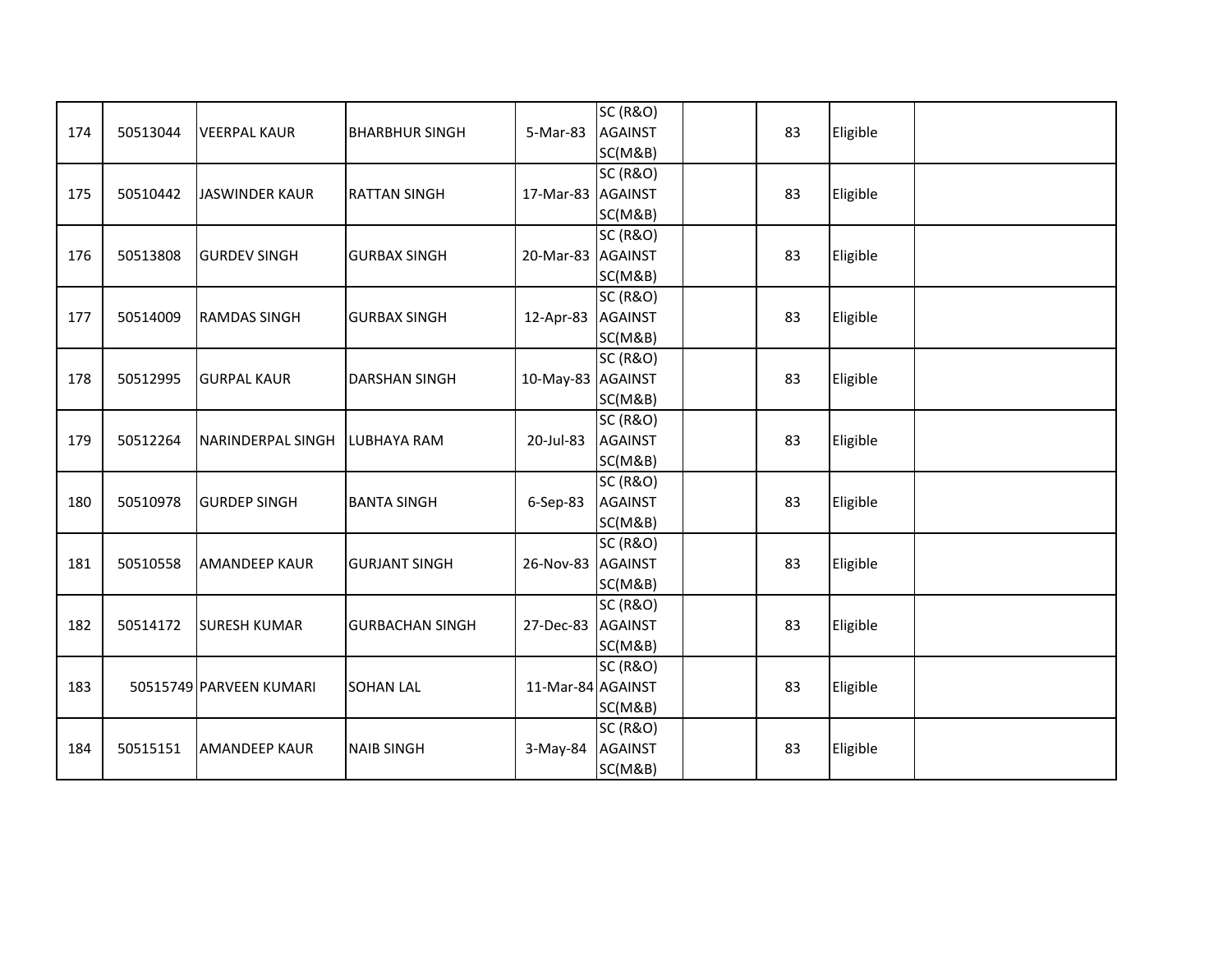|     |          |                       |                        |                   | <b>SC (R&amp;O)</b> |    |          |  |
|-----|----------|-----------------------|------------------------|-------------------|---------------------|----|----------|--|
| 185 | 50515064 | <b>MALKIAT KAUR</b>   | <b>JAGSIR SINGH</b>    | 15-May-84 AGAINST |                     | 83 | Eligible |  |
|     |          |                       |                        |                   | SC(M&B)             |    |          |  |
|     |          |                       |                        |                   | <b>SC (R&amp;O)</b> |    |          |  |
| 186 | 50512855 | <b>INDERJEET KAUR</b> | <b>SURJIT SINGH</b>    | 28-Jul-84         | <b>AGAINST</b>      | 83 | Eligible |  |
|     |          |                       |                        |                   | SC(M&B)             |    |          |  |
|     |          |                       |                        |                   | <b>SC (R&amp;O)</b> |    |          |  |
| 187 | 50514320 | <b>SUMAN RANI</b>     | <b>JAIMAL RAM</b>      | 3-Sep-84          | <b>AGAINST</b>      | 83 | Eligible |  |
|     |          |                       |                        |                   | SC(M&B)             |    |          |  |
|     |          |                       |                        |                   | <b>SC (R&amp;O)</b> |    |          |  |
| 188 | 50514405 | ANURADHA              | <b>RAM SAROOP</b>      | 17-Oct-84         | <b>AGAINST</b>      | 83 | Eligible |  |
|     |          |                       |                        |                   | SC(M&B)             |    |          |  |
|     |          |                       |                        |                   | <b>SC (R&amp;O)</b> |    |          |  |
| 189 | 50515979 | JAGMEET SINGH         | <b>JARNAIL SINGH</b>   | $1-Apr-85$        | <b>AGAINST</b>      | 83 | Eligible |  |
|     |          |                       |                        |                   | SC(M&B)             |    |          |  |
|     |          |                       |                        |                   | <b>SC (R&amp;O)</b> |    |          |  |
| 190 | 50514027 | <b>MAHIPAL</b>        | <b>RUP SINGH</b>       | 4-Apr-85          | <b>AGAINST</b>      | 83 | Eligible |  |
|     |          |                       |                        |                   | SC(M&B)             |    |          |  |
|     |          |                       |                        |                   | <b>SC (R&amp;O)</b> |    |          |  |
| 191 | 50511148 | <b>SATGUR SINGH</b>   | <b>GAMDOOR SINGH</b>   | 15-Jul-85         | <b>AGAINST</b>      | 83 | Eligible |  |
|     |          |                       |                        |                   | SC(M&B)             |    |          |  |
|     |          |                       |                        |                   | <b>SC (R&amp;O)</b> |    |          |  |
| 192 | 50510807 | <b>KANDLA VIRDI</b>   | <b>SOHAN LAL VIRDI</b> | 15-Jul-85         | <b>AGAINST</b>      | 83 | Eligible |  |
|     |          |                       |                        |                   | SC(M&B)             |    |          |  |
|     |          |                       |                        |                   | <b>SC (R&amp;O)</b> |    |          |  |
| 193 | 50510294 | <b>LAKHMIR SINGH</b>  | <b>GURDAS SINGH</b>    | 28-Sep-85 AGAINST |                     | 83 | Eligible |  |
|     |          |                       |                        |                   | SC(M&B)             |    |          |  |
|     |          |                       |                        |                   | <b>SC (R&amp;O)</b> |    |          |  |
| 194 | 50510662 | <b>SANTOSH</b>        | <b>NAGAR MALL</b>      | 9-Nov-85          | <b>AGAINST</b>      | 83 | Eligible |  |
|     |          |                       |                        |                   | SC(M&B)             |    |          |  |
|     |          |                       |                        |                   | <b>SC (R&amp;O)</b> |    |          |  |
| 195 | 50511309 | <b>VIJAY KUMAR</b>    | <b>SURENDER KUMAR</b>  | $6$ -May-86       | <b>AGAINST</b>      | 83 | Eligible |  |
|     |          |                       |                        |                   | SC(M&B)             |    |          |  |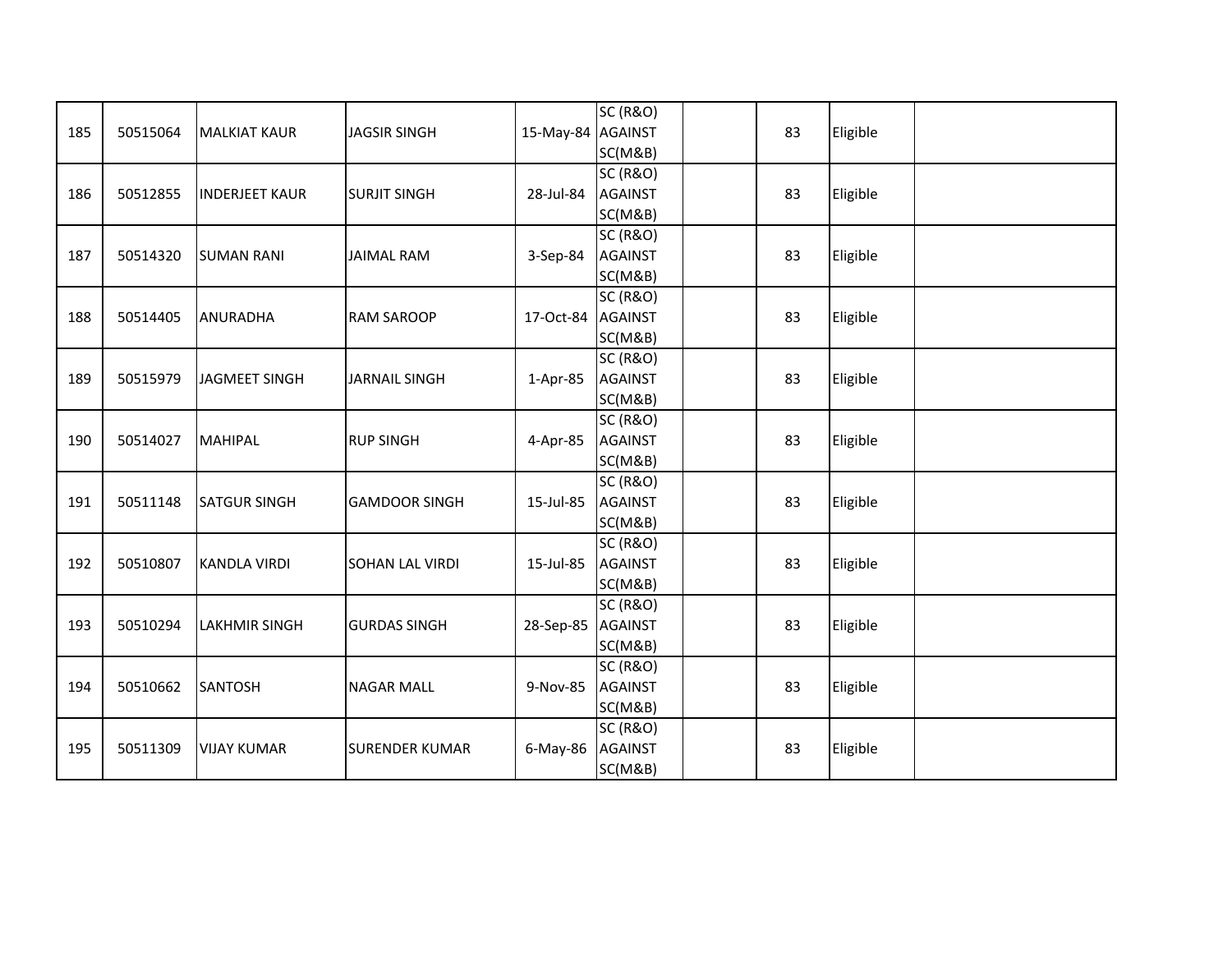| 196 | 50511980 | <b>JASWINDER KAUR</b>   | <b>KULWANT SINGH</b> | 29-May-86 AGAINST | <b>SC (R&amp;O)</b><br>SC(M&B)                   | 83 | Eligible |  |
|-----|----------|-------------------------|----------------------|-------------------|--------------------------------------------------|----|----------|--|
| 197 | 50515430 | <b>KULDEEP SINGH</b>    | <b>HARBANS SINGH</b> | 25-Jul-86         | <b>SC (R&amp;O)</b><br><b>AGAINST</b><br>SC(M&B) | 83 | Eligible |  |
| 198 | 50515708 | <b>LAKHWINDER SINGH</b> | <b>GURMAIL SINGH</b> | 29-Jul-86         | <b>SC (R&amp;O)</b><br><b>AGAINST</b><br>SC(M&B) | 83 | Eligible |  |
| 199 | 50511857 | <b>TARSEM CHAND</b>     | <b>BANWARI RAM</b>   | 16-Oct-86         | <b>SC (R&amp;O)</b><br><b>AGAINST</b><br>SC(M&B) | 83 | Eligible |  |
| 200 | 50510059 | <b>PRITPAL SINGH</b>    | <b>KAHAN SINGH</b>   | 15-Dec-86 AGAINST | <b>SC (R&amp;O)</b><br>SC(M&B)                   | 83 | Eligible |  |
| 201 | 50511661 | <b>BABITA DEVI</b>      | <b>PARAS RAM</b>     | 15-Jan-87         | <b>SC (R&amp;O)</b><br><b>AGAINST</b><br>SC(M&B) | 83 | Eligible |  |
| 202 | 50515226 | <b>AVALPREET KAUR</b>   | <b>BALVIR SINGH</b>  | 28-Jan-87         | <b>SC (R&amp;O)</b><br><b>AGAINST</b><br>SC(M&B) | 83 | Eligible |  |
| 203 | 50510194 | <b>NEELAM DEVI</b>      | <b>DHARAM PAL</b>    | 8-Feb-87          | <b>SC (R&amp;O)</b><br><b>AGAINST</b><br>SC(M&B) | 83 | Eligible |  |
| 204 | 50515419 | <b>JAGDISH SINGH</b>    | <b>MANGAT SINGH</b>  | 8-Feb-87          | <b>SC (R&amp;O)</b><br><b>AGAINST</b><br>SC(M&B) | 83 | Eligible |  |
| 205 | 50515162 | <b>HARDEEP KAUR</b>     | <b>LAL SINGH</b>     | 7-Apr-87          | <b>SC (R&amp;O)</b><br><b>AGAINST</b><br>SC(M&B) | 83 | Eligible |  |
| 206 | 50510643 | <b>RANBIR KAUR</b>      | <b>AMAR NATH</b>     | 27-Aug-87         | <b>SC (R&amp;O)</b><br><b>AGAINST</b><br>SC(M&B) | 83 | Eligible |  |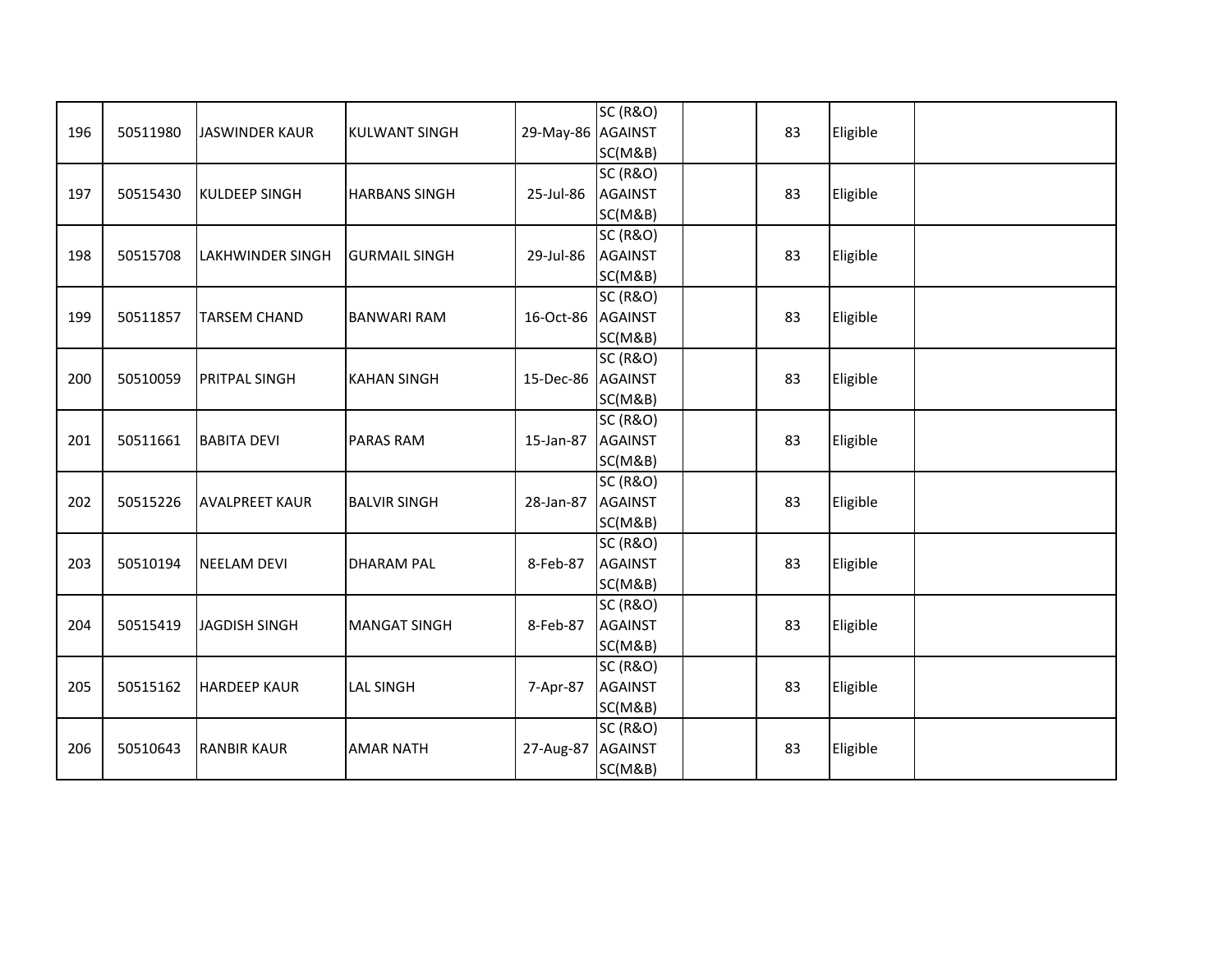| 207 | 50511761 | <b>BALWANT SINGH</b>   | <b>AJMER SINGH</b>     | 5-Nov-87          | <b>SC (R&amp;O)</b><br><b>AGAINST</b> | 83 | Eligible |  |
|-----|----------|------------------------|------------------------|-------------------|---------------------------------------|----|----------|--|
|     |          |                        |                        |                   | SC(M&B)                               |    |          |  |
|     |          |                        |                        |                   | <b>SC (R&amp;O)</b>                   |    |          |  |
| 208 | 50510116 | <b>KARAMJEET SINGH</b> | PARMATMA SINGH         | 4-Dec-87          | <b>AGAINST</b>                        | 83 | Eligible |  |
|     |          |                        |                        |                   | SC(M&B)                               |    |          |  |
|     |          |                        |                        |                   | <b>SC (R&amp;O)</b>                   |    |          |  |
| 209 | 50510577 | <b>SATVINDER KAUR</b>  | <b>BALJEET SINGH</b>   | 7-Dec-87          | <b>AGAINST</b>                        | 83 | Eligible |  |
|     |          |                        |                        |                   | SC(M&B)                               |    |          |  |
|     |          |                        |                        |                   | <b>SC (R&amp;O)</b>                   |    |          |  |
| 210 | 50511313 | <b>NIRMAL KAUR</b>     | <b>AVTAR SINGH</b>     | 2-Feb-88          | <b>AGAINST</b>                        | 83 | Eligible |  |
|     |          |                        |                        |                   | SC(M&B)                               |    |          |  |
|     |          |                        |                        |                   | <b>SC (R&amp;O)</b>                   |    |          |  |
| 211 | 50516271 | <b>SUNIL KUMAR</b>     | <b>CHAMAN LAL</b>      | 19-Mar-88 AGAINST |                                       | 83 | Eligible |  |
|     |          |                        |                        |                   | SC(M&B)                               |    |          |  |
|     |          |                        |                        |                   | <b>SC (R&amp;O)</b>                   |    |          |  |
| 212 | 50514603 | NARINDERPAL SINGH      | <b>GURMAIL SINGH</b>   | 20-Mar-88 AGAINST |                                       | 83 | Eligible |  |
|     |          |                        |                        |                   | SC(M&B)                               |    |          |  |
|     |          |                        |                        |                   | <b>SC (R&amp;O)</b>                   |    |          |  |
| 213 | 50510670 | <b>AMARJIT KAUR</b>    | <b>HARBANS SINGH</b>   | 7-Apr-88          | <b>AGAINST</b>                        | 83 | Eligible |  |
|     |          |                        |                        |                   | SC(M&B)                               |    |          |  |
|     |          |                        |                        |                   | <b>SC (R&amp;O)</b>                   |    |          |  |
| 214 | 50514486 | <b>KAUSHLAYA DEVI</b>  | <b>RAM SAROOP</b>      | 15-May-88 AGAINST |                                       | 83 | Eligible |  |
|     |          |                        |                        |                   | SC(M&B)                               |    |          |  |
|     |          |                        |                        |                   | <b>SC (R&amp;O)</b>                   |    |          |  |
| 215 | 50514555 | <b>JASVINDER SINGH</b> | <b>BISHAMBER SINGH</b> | 27-Jul-88         | <b>AGAINST</b>                        | 83 | Eligible |  |
|     |          |                        |                        |                   | SC(M&B)                               |    |          |  |
|     |          |                        |                        |                   | <b>SC (R&amp;O)</b>                   |    |          |  |
| 216 | 50514813 | <b>INDERJEET SINGH</b> | <b>ABJEET SINGH</b>    | 7-Aug-88          | <b>AGAINST</b>                        | 83 | Eligible |  |
|     |          |                        |                        |                   | SC(M&B)                               |    |          |  |
|     |          |                        |                        |                   | <b>SC (R&amp;O)</b>                   |    |          |  |
| 217 | 50516745 | <b>SUKHDEV SINGH</b>   | <b>HARMESH KUMAR</b>   | 10-Aug-88         | <b>AGAINST</b>                        | 83 | Eligible |  |
|     |          |                        |                        |                   | SC(M&B)                               |    |          |  |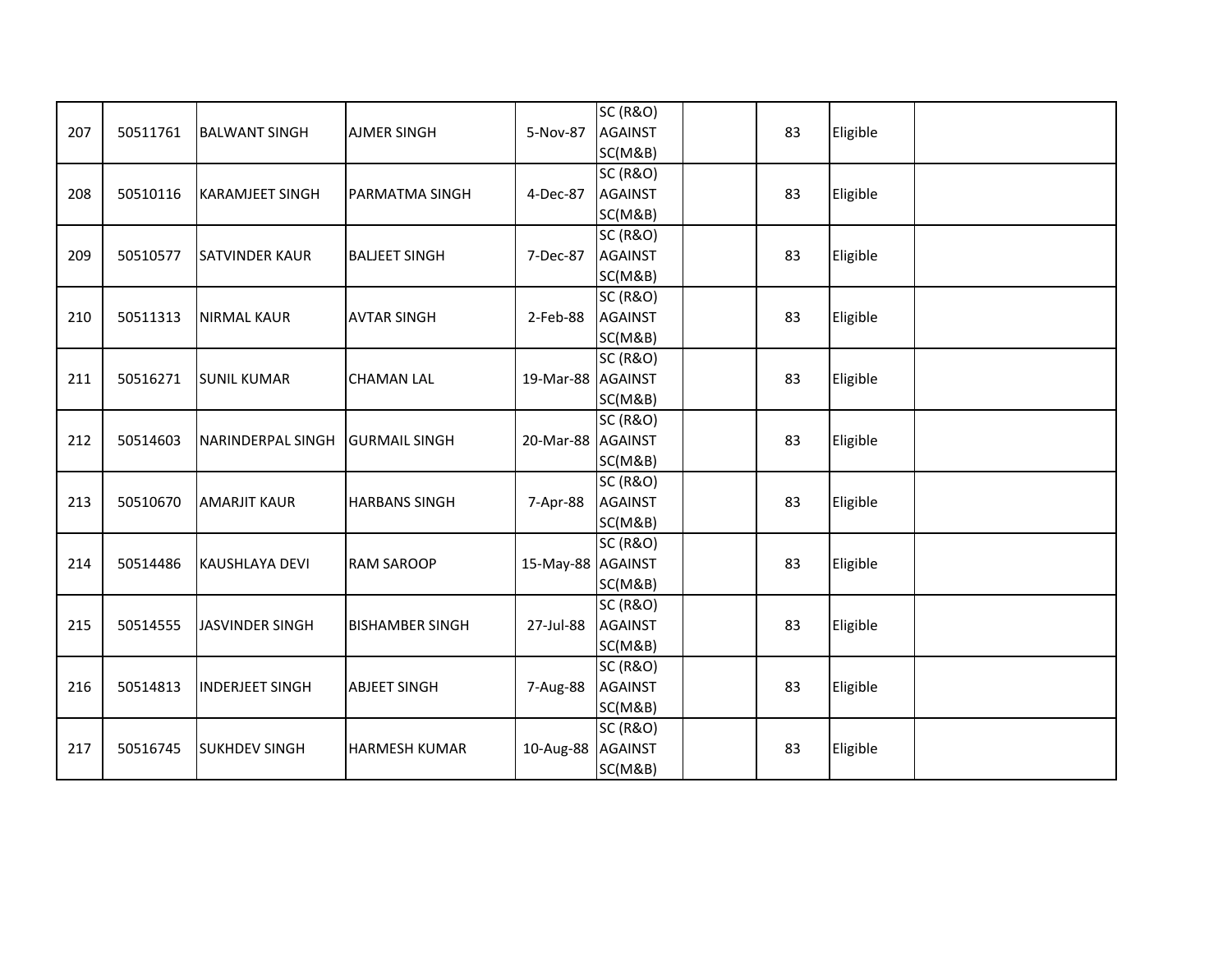|     |          |                                |                      |                   | <b>SC (R&amp;O)</b> |    |          |  |
|-----|----------|--------------------------------|----------------------|-------------------|---------------------|----|----------|--|
| 218 | 50516168 | <b>AMANDEEP SINGH</b>          | <b>KESAR SINGH</b>   | 15-Aug-88 AGAINST |                     | 83 | Eligible |  |
|     |          |                                |                      |                   | SC(M&B)             |    |          |  |
|     |          |                                |                      |                   | <b>SC (R&amp;O)</b> |    |          |  |
| 219 | 50514212 | RAMANDEEP SANDHU SANTOKH SINGH |                      | 1-Sep-88          | <b>AGAINST</b>      | 83 | Eligible |  |
|     |          |                                |                      |                   | SC(M&B)             |    |          |  |
|     |          |                                |                      |                   | <b>SC (R&amp;O)</b> |    |          |  |
| 220 | 50511637 | <b>AMANDEEP SINGH</b>          | <b>MITTHU SINGH</b>  | 3-Sep-88          | <b>AGAINST</b>      | 83 | Eligible |  |
|     |          |                                |                      |                   | SC(M&B)             |    |          |  |
|     |          |                                |                      |                   | <b>SC (R&amp;O)</b> |    |          |  |
| 221 | 50514482 | <b>SATNAM SINGH</b>            | <b>AVTAR SINGH</b>   | 19-Sep-88 AGAINST |                     | 83 | Eligible |  |
|     |          |                                |                      |                   | SC(M&B)             |    |          |  |
|     |          |                                |                      |                   | <b>SC (R&amp;O)</b> |    |          |  |
| 222 | 50512174 | <b>SANDHYA</b>                 | <b>RAM SAROOP</b>    | 18-Oct-88 AGAINST |                     | 83 | Eligible |  |
|     |          |                                |                      |                   | SC(M&B)             |    |          |  |
|     |          |                                |                      |                   | <b>SC (R&amp;O)</b> |    |          |  |
| 223 | 50514815 | <b>MANDEEP KAUR</b>            | <b>GURMIT SINGH</b>  | 26-Oct-88         | <b>AGAINST</b>      | 83 | Eligible |  |
|     |          |                                |                      |                   | SC(M&B)             |    |          |  |
|     |          |                                |                      |                   | <b>SC (R&amp;O)</b> |    |          |  |
| 224 | 50510717 | <b>MADHU</b>                   | <b>KRISHAN SINGH</b> | 2-Jan-89          | <b>AGAINST</b>      | 83 | Eligible |  |
|     |          |                                |                      |                   | SC(M&B)             |    |          |  |
|     |          |                                |                      |                   | <b>SC (R&amp;O)</b> |    |          |  |
| 225 | 50510446 | <b>LAKHVINDER SINGH</b>        | <b>SEWA SINGH</b>    | 10-Mar-89 AGAINST |                     | 83 | Eligible |  |
|     |          |                                |                      |                   | SC(M&B)             |    |          |  |
|     |          |                                |                      |                   | <b>SC (R&amp;O)</b> |    |          |  |
| 226 | 50514162 | JASWINDER SINGH                | <b>GURMEJ SINGH</b>  | 30-Mar-89 AGAINST |                     | 83 | Eligible |  |
|     |          |                                |                      |                   | SC(M&B)             |    |          |  |
|     |          |                                |                      |                   | <b>SC (R&amp;O)</b> |    |          |  |
| 227 | 50510718 | <b>MANINDER KAUR</b>           | <b>DARSHAN LAL</b>   | 3-Apr-89          | <b>AGAINST</b>      | 83 | Eligible |  |
|     |          |                                |                      |                   | SC(M&B)             |    |          |  |
|     |          |                                |                      |                   | <b>SC (R&amp;O)</b> |    |          |  |
| 228 | 50513367 | <b>LUCKY</b>                   | <b>PREM CHAND</b>    | 12-May-89 AGAINST |                     | 83 | Eligible |  |
|     |          |                                |                      |                   | SC(M&B)             |    |          |  |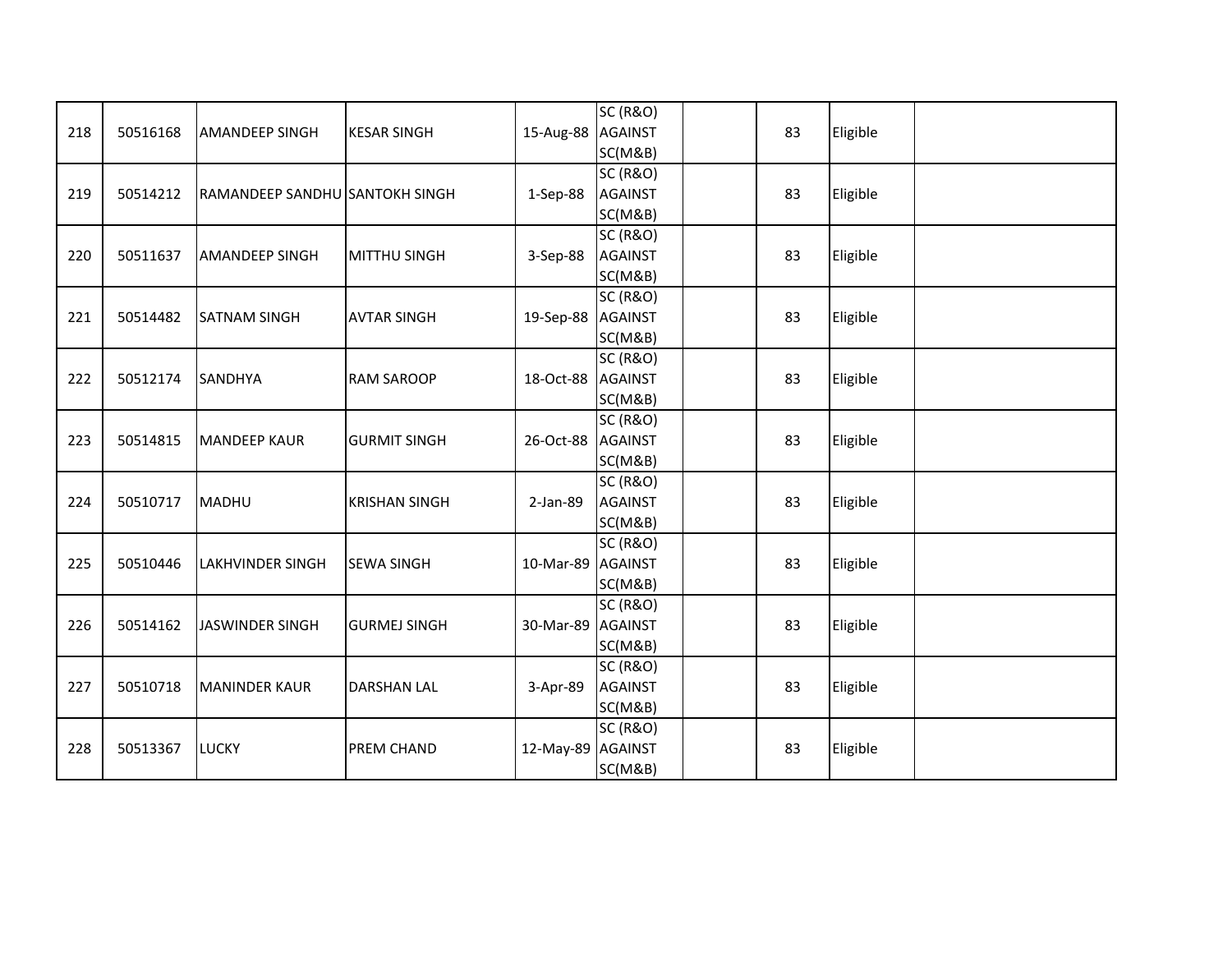| 229 | 50511005 | <b>RAJBEER SINGH</b>   | <b>JARNAIL SINGH</b>   | 5-Aug-89   | <b>SC (R&amp;O)</b><br><b>AGAINST</b><br>SC(M&B) | 83 | Eligible |  |
|-----|----------|------------------------|------------------------|------------|--------------------------------------------------|----|----------|--|
| 230 | 50513193 | <b>KIRANPAL KAUR</b>   | <b>GURCHARAN SINGH</b> | 11-Oct-89  | <b>SC (R&amp;O)</b><br><b>AGAINST</b><br>SC(M&B) | 83 | Eligible |  |
| 231 | 50514456 | <b>PREETI</b>          | <b>SWARN RAM</b>       | 23-Oct-89  | <b>SC (R&amp;O)</b><br><b>AGAINST</b><br>SC(M&B) | 83 | Eligible |  |
| 232 | 50510941 | <b>NARINDER SINGH</b>  | <b>JANGIR SINGH</b>    | 19-Nov-89  | <b>SC (R&amp;O)</b><br><b>AGAINST</b><br>SC(M&B) | 83 | Eligible |  |
| 233 | 50513855 | <b>SANTOSH KUMARI</b>  | <b>JOGINDER SINGH</b>  | 8-Feb-90   | <b>SC (R&amp;O)</b><br><b>AGAINST</b><br>SC(M&B) | 83 | Eligible |  |
| 234 | 50511962 | <b>SUSHMA KUMARI</b>   | <b>GOPAL DASS</b>      | 10-Feb-90  | <b>SC (R&amp;O)</b><br><b>AGAINST</b><br>SC(M&B) | 83 | Eligible |  |
| 235 | 50514618 | <b>KIRANDEEP</b>       | <b>DHARAM PAL</b>      | 18-Feb-90  | <b>SC (R&amp;O)</b><br><b>AGAINST</b><br>SC(M&B) | 83 | Eligible |  |
| 236 | 50514031 | <b>INDERJIT KAUR</b>   | <b>GURCHARAN SINGH</b> | 14-Mar-90  | <b>SC (R&amp;O)</b><br><b>AGAINST</b><br>SC(M&B) | 83 | Eligible |  |
| 237 | 50514411 | <b>JASWINDER SINGH</b> | <b>KARNAIL SINGH</b>   | 31-Mar-90  | <b>SC (R&amp;O)</b><br><b>AGAINST</b><br>SC(M&B) | 83 | Eligible |  |
| 238 | 50513731 | <b>KIRANPAL KAUR</b>   | <b>GURJANT SINGH</b>   | 15-Apr-90  | <b>SC (R&amp;O)</b><br><b>AGAINST</b><br>SC(M&B) | 83 | Eligible |  |
| 239 | 50514956 | <b>MANDEEP SINGH</b>   | <b>JILA SINGH</b>      | $2-May-90$ | <b>SC (R&amp;O)</b><br><b>AGAINST</b><br>SC(M&B) | 83 | Eligible |  |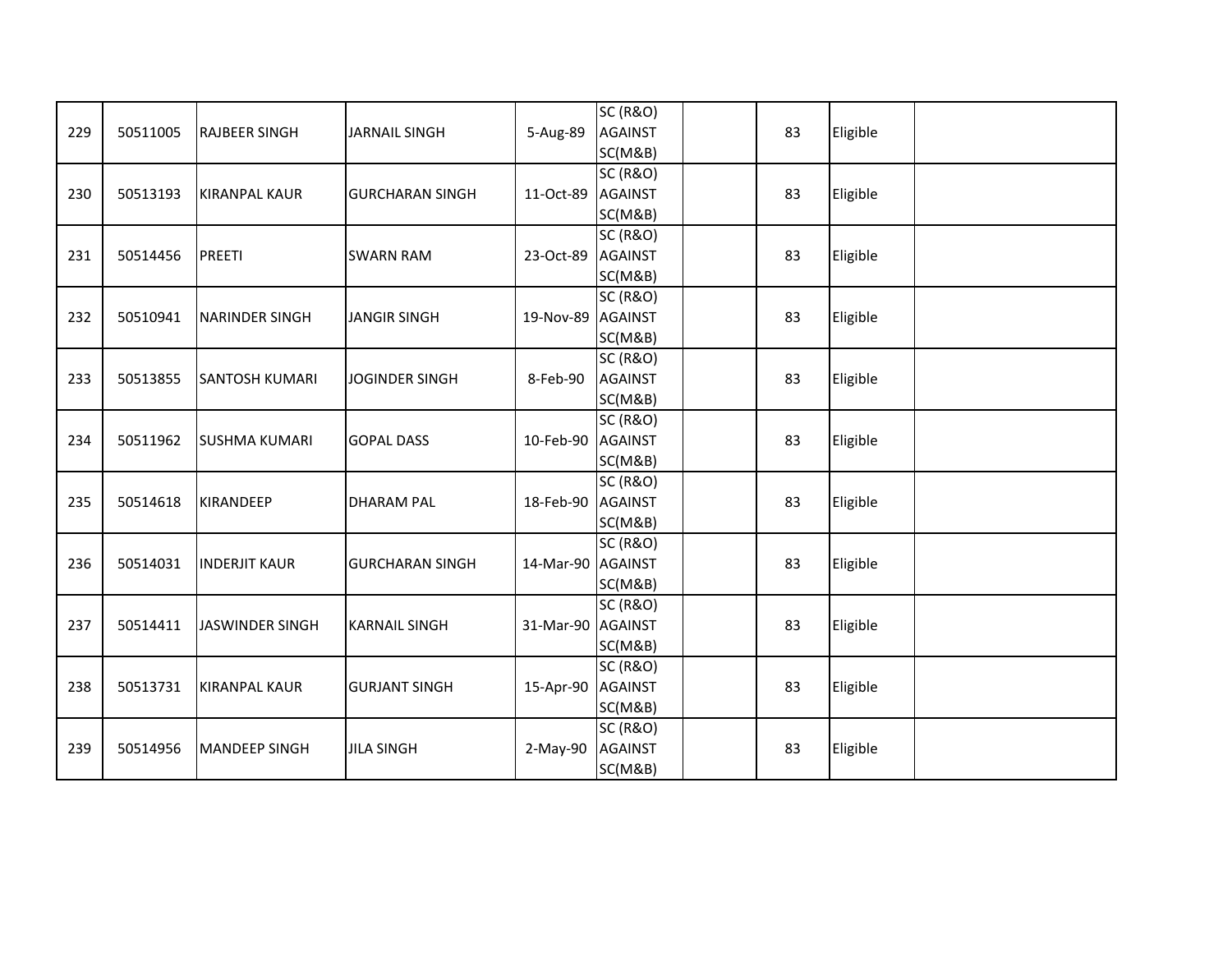| 240 |          | 50513419 JASWINDER KAUR | <b>AROOR SINGH</b>    | 14-May-90 AGAINST | <b>SC (R&amp;O)</b><br>SC(M&B)                   | 83 | Eligible |  |
|-----|----------|-------------------------|-----------------------|-------------------|--------------------------------------------------|----|----------|--|
| 241 | 50512258 | <b>JASWANT SINGH</b>    | <b>JARNAIL SINGH</b>  | 4-Jun-90          | <b>SC (R&amp;O)</b><br><b>AGAINST</b><br>SC(M&B) | 83 | Eligible |  |
| 242 | 50514388 | <b>MANDEEP KAUR</b>     | <b>DHARAM SINGH</b>   | 7-Feb-91          | <b>SC (R&amp;O)</b><br><b>AGAINST</b><br>SC(M&B) | 83 | Eligible |  |
| 243 | 50514050 | <b>RINKI</b>            | <b>SURESH KUMAR</b>   | 18-Feb-91         | <b>SC (R&amp;O)</b><br><b>AGAINST</b><br>SC(M&B) | 83 | Eligible |  |
| 244 | 50510883 | <b>AMANDEEP KAUR</b>    | <b>JARNAIL SINGH</b>  | 14-Mar-91 AGAINST | <b>SC (R&amp;O)</b><br>SC(M&B)                   | 83 | Eligible |  |
| 245 | 50511642 | <b>ANJU BALA</b>        | <b>RAJ KUMAR</b>      | 23-May-91 AGAINST | <b>SC (R&amp;O)</b><br>SC(M&B)                   | 83 | Eligible |  |
| 246 | 50512758 | <b>HARMESH KAUR</b>     | <b>HUSHIAR SINGH</b>  | 16-Jun-91         | <b>SC (R&amp;O)</b><br><b>AGAINST</b><br>SC(M&B) | 83 | Eligible |  |
| 247 | 50514351 | POOJA DEVI              | <b>TARSEM CHAND</b>   | 26-Jun-91         | <b>SC (R&amp;O)</b><br><b>AGAINST</b><br>SC(M&B) | 83 | Eligible |  |
| 248 | 50513523 | <b>MANJIT KAUR</b>      | <b>MUKHTIAR SINGH</b> | 20-Nov-91         | <b>SC (R&amp;O)</b><br><b>AGAINST</b><br>SC(M&B) | 83 | Eligible |  |
| 249 | 50511023 | <b>JASVINDER KAUR</b>   | <b>NIRBHAI SINGH</b>  | 14-Dec-91         | <b>SC (R&amp;O)</b><br><b>AGAINST</b><br>SC(M&B) | 83 | Eligible |  |
| 250 | 50514450 | <b>SAPNA</b>            | <b>OMPARKASH</b>      | 23-Dec-91         | <b>SC (R&amp;O)</b><br><b>AGAINST</b><br>SC(M&B) | 83 | Eligible |  |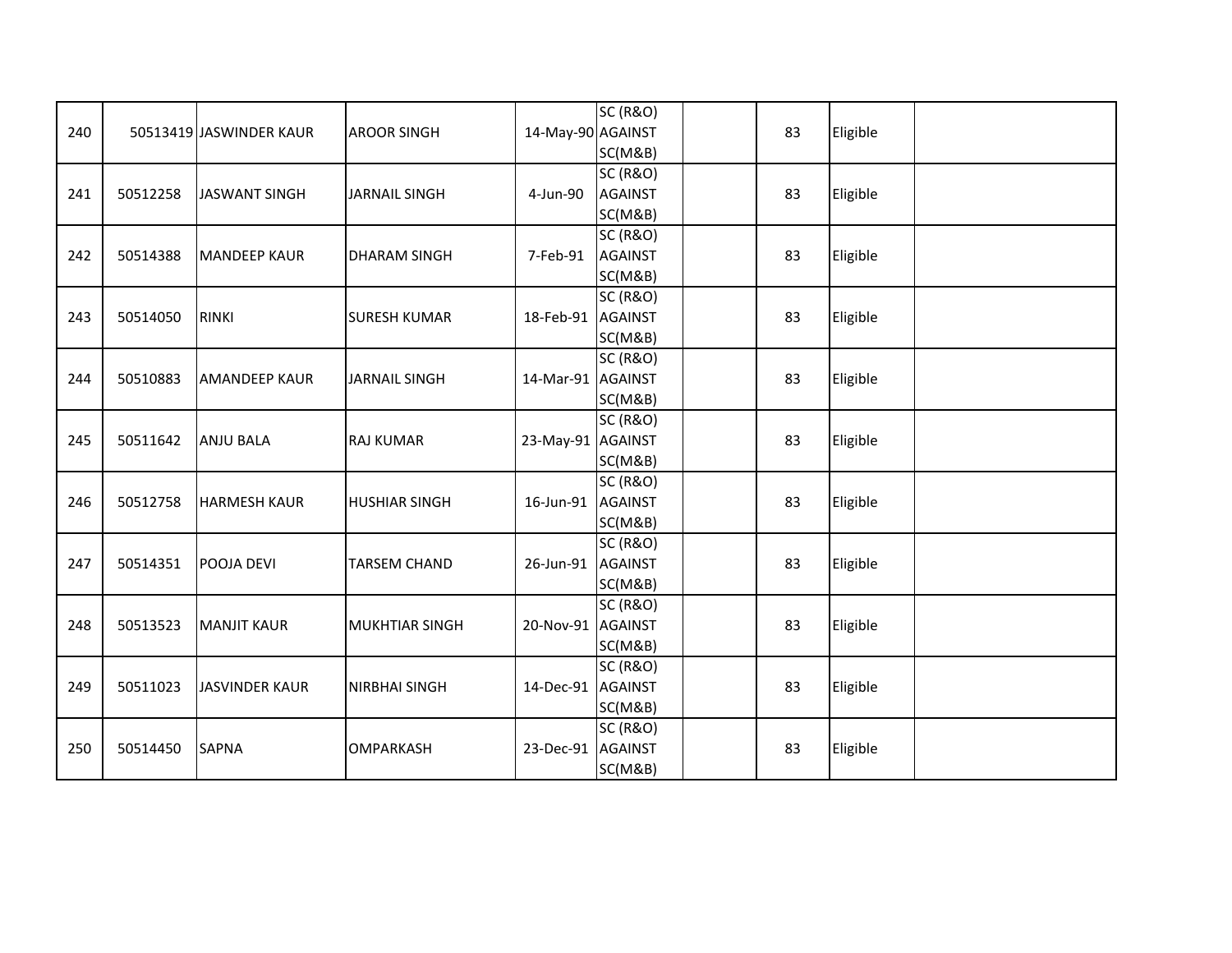| 251 | 50514637 | <b>MANISHA DEVI</b>            | <b>KASHMIRI LAL</b>    | 10-Feb-92 AGAINST | <b>SC (R&amp;O)</b><br>SC(M&B)                   | 83 | Eligible |  |
|-----|----------|--------------------------------|------------------------|-------------------|--------------------------------------------------|----|----------|--|
| 252 | 50514477 | <b>ANCHAL KUMARI</b>           | <b>VIJAY KUMAR</b>     | 24-Apr-92 AGAINST | <b>SC (R&amp;O)</b><br>SC(M&B)                   | 83 | Eligible |  |
| 253 | 50515371 | <b>BUTTA SINGH</b>             | <b>SANTOKH SINGH</b>   | 18-Jul-92         | <b>SC (R&amp;O)</b><br><b>AGAINST</b><br>SC(M&B) | 83 | Eligible |  |
| 254 | 50510406 | <b>ASHEESH KUMAR</b>           | <b>JAI KARAN</b>       | 19-Aug-92 AGAINST | <b>SC (R&amp;O)</b><br>SC(M&B)                   | 83 | Eligible |  |
| 255 | 50511175 | <b>LACHMI BAI</b>              | PHUMAN SINGH           | 21-Sep-92 AGAINST | <b>SC (R&amp;O)</b><br>SC(M&B)                   | 83 | Eligible |  |
| 256 | 50515134 | <b>AMANDEEP KAUR</b>           | <b>GURSHARAN SINGH</b> | 21-Nov-92 AGAINST | <b>SC (R&amp;O)</b><br>SC(M&B)                   | 83 | Eligible |  |
| 257 | 50514393 | SUKHWANTPREET<br><b>BRAICH</b> | <b>GURMAIL SINGH</b>   | 28-Nov-92 AGAINST | <b>SC (R&amp;O)</b><br>SC(M&B)                   | 83 | Eligible |  |
| 258 | 50513798 | <b>PREETI KUMARI</b>           | <b>BISHAN DAS</b>      | 8-Dec-92          | <b>SC (R&amp;O)</b><br><b>AGAINST</b><br>SC(M&B) | 83 | Eligible |  |
| 259 | 50514030 | <b>INAVKIRAN KAUR</b>          | <b>HARNEK SINGH</b>    | 8-Jan-93          | <b>SC (R&amp;O)</b><br><b>AGAINST</b><br>SC(M&B) | 83 | Eligible |  |
| 260 | 50514873 | <b>AMRIT KAUR</b>              | <b>PREM SINGH</b>      | 16-Jan-93         | <b>SC (R&amp;O)</b><br><b>AGAINST</b><br>SC(M&B) | 83 | Eligible |  |
| 261 | 50511353 | POONAM HANS                    | <b>BANARASI LAL</b>    | 22-May-93 AGAINST | <b>SC (R&amp;O)</b><br>SC(M&B)                   | 83 | Eligible |  |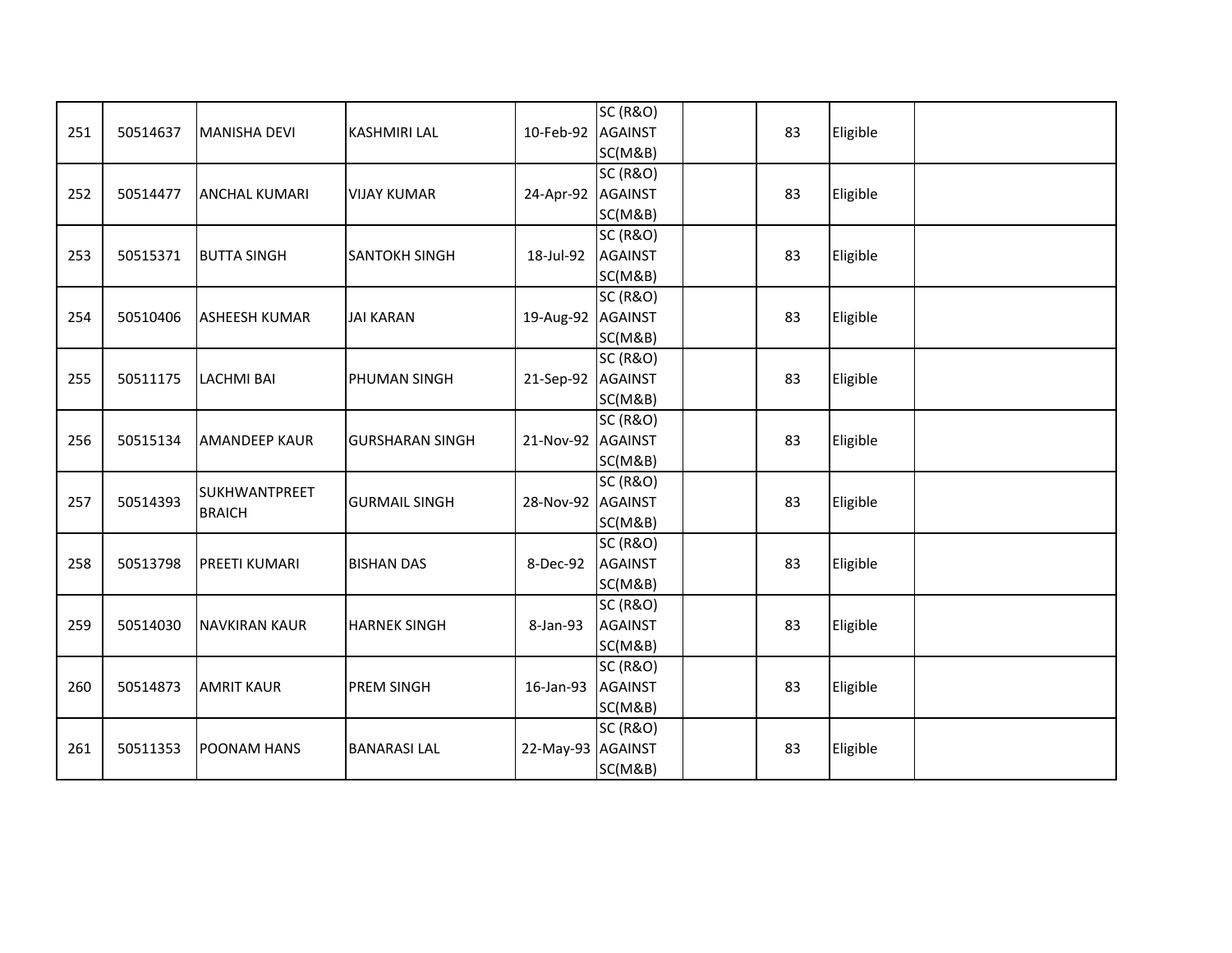| 262 | 50510248 | <b>JASNEET KAUR</b>   | <b>KULDEEP SINGH</b>     | 3-Aug-93          | <b>SC (R&amp;O)</b><br><b>AGAINST</b><br>SC(M&B) | 83 | Eligible |  |
|-----|----------|-----------------------|--------------------------|-------------------|--------------------------------------------------|----|----------|--|
| 263 | 50510644 | <b>SUKHPREET KAUR</b> | <b>GURMEET SINGH</b>     | 27-Oct-93         | <b>SC (R&amp;O)</b><br><b>AGAINST</b><br>SC(M&B) | 83 | Eligible |  |
| 264 | 50515350 | <b>AMANDEEP SINGH</b> | <b>DARSHAN SINGH</b>     | 26-Jan-94         | <b>SC (R&amp;O)</b><br><b>AGAINST</b><br>SC(M&B) | 83 | Eligible |  |
| 265 | 50511863 | <b>VARINDER KAUR</b>  | <b>JAGTAR SINGH</b>      | 20-Sep-94 AGAINST | <b>SC (R&amp;O)</b><br>SC(M&B)                   | 83 | Eligible |  |
| 266 | 50510947 | <b>JASPREET</b>       | <b>BISHAN DAS CHOPRA</b> | 23-Jan-95         | <b>SC (R&amp;O)</b><br><b>AGAINST</b><br>SC(M&B) | 83 | Eligible |  |
| 267 | 50511159 | <b>SUKHPREET KAUR</b> | <b>RAMPAL SINGH</b>      | 14-Jul-95         | <b>SC (R&amp;O)</b><br><b>AGAINST</b><br>SC(M&B) | 83 | Eligible |  |
| 268 | 50510038 | <b>PARMEET KAUR</b>   | <b>SUKHBHAG SINGH</b>    | 27-Sep-95         | <b>SC (R&amp;O)</b><br><b>AGAINST</b><br>SC(M&B) | 83 | Eligible |  |
| 269 | 50511858 | <b>SUMANJEET KAUR</b> | <b>AMARJEET SINGH</b>    | 26-Nov-95 AGAINST | <b>SC (R&amp;O)</b><br>SC(M&B)                   | 83 | Eligible |  |
| 270 | 50514209 | <b>NEHA BHAGAT</b>    | <b>DHARAMPAL</b>         | 12-Mar-96 AGAINST | <b>SC (R&amp;O)</b><br>SC(M&B)                   | 83 | Eligible |  |
| 271 | 50512199 | <b>PARDEEP SINGH</b>  | <b>TEK CHAND</b>         | 3-Aug-74          | <b>SC (R&amp;O)</b><br><b>AGAINST</b><br>SC(M&B) | 82 | Eligible |  |
| 272 | 50510587 | <b>GURBAX SINGH</b>   | <b>NIHAL SINGH</b>       | 19-Apr-75         | <b>SC (R&amp;O)</b><br><b>AGAINST</b><br>SC(M&B) | 82 | Eligible |  |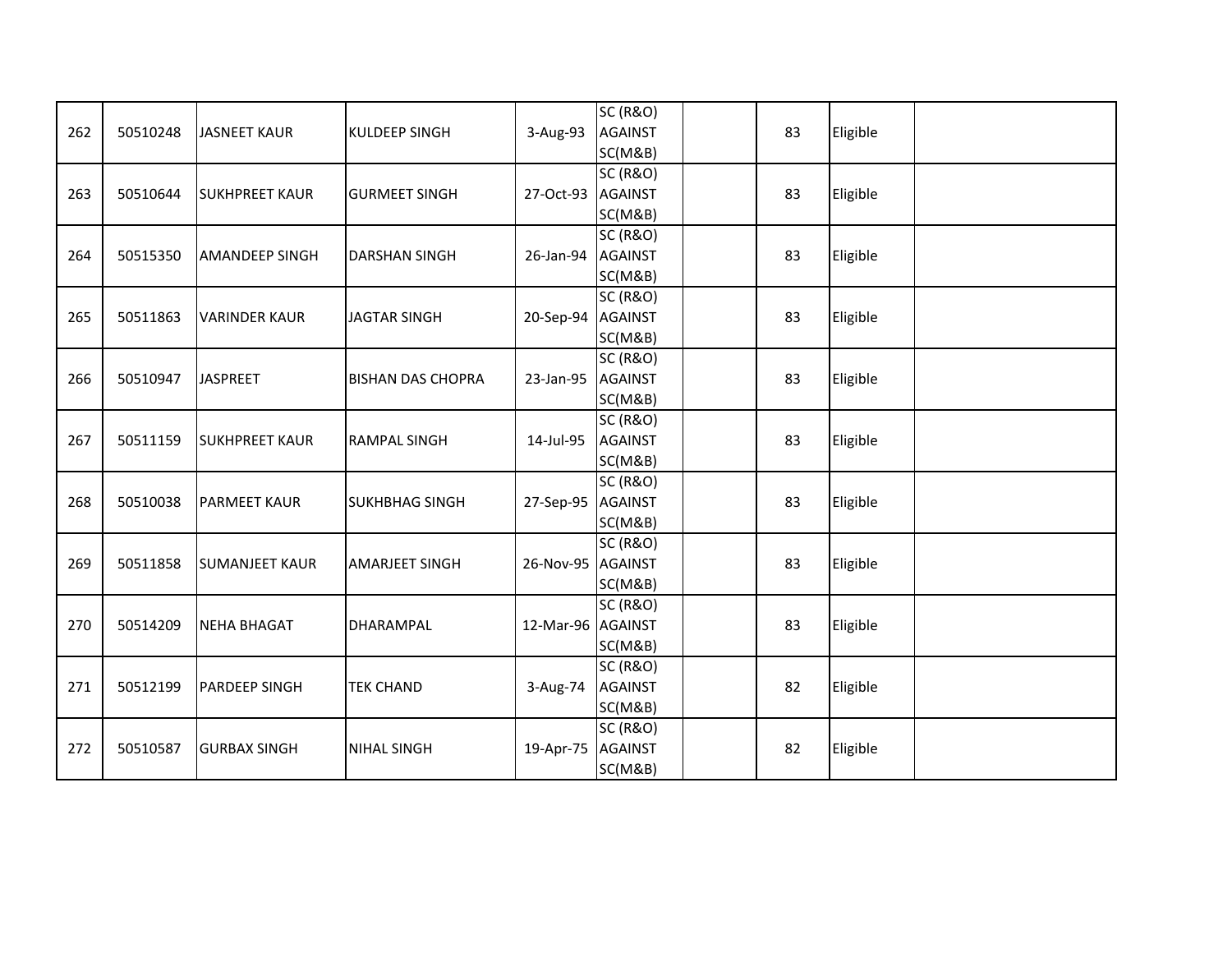| 273 | 50510763 | <b>KAMLESH KUMARI</b> | <b>GURMEJ CHAND KLER</b> | 18-Jun-75         | <b>SC (R&amp;O)</b><br><b>AGAINST</b><br>SC(M&B) | 82 | Eligible |  |
|-----|----------|-----------------------|--------------------------|-------------------|--------------------------------------------------|----|----------|--|
| 274 | 50514936 | <b>JAGSIR SINGH</b>   | <b>JAILA SINGH</b>       | 29-Jan-76         | <b>SC (R&amp;O)</b><br><b>AGAINST</b><br>SC(M&B) | 82 | Eligible |  |
| 275 | 50510419 | <b>ANITA DEVI</b>     | <b>SATPAL</b>            | 20-Dec-76 AGAINST | <b>SC (R&amp;O)</b><br>SC(M&B)                   | 82 | Eligible |  |
| 276 | 50510889 | <b>PARMESHWAR PAL</b> | <b>NATHA RAM</b>         | 28-Jun-77         | <b>SC (R&amp;O)</b><br><b>AGAINST</b><br>SC(M&B) | 82 | Eligible |  |
| 277 | 50516177 | <b>NAVJEET KAUR</b>   | <b>GURDARSHAN SINGH</b>  | 28-May-79 AGAINST | <b>SC (R&amp;O)</b><br>SC(M&B)                   | 82 | Eligible |  |
| 278 | 50515280 | <b>NAVJEET KAUR</b>   | <b>BALWANT SINGH</b>     | 18-Jun-79         | <b>SC (R&amp;O)</b><br><b>AGAINST</b><br>SC(M&B) | 82 | Eligible |  |
| 279 | 50510373 | <b>HARWINDER KAUR</b> | <b>JASWANT SINGH</b>     | 21-Aug-79         | <b>SC (R&amp;O)</b><br><b>AGAINST</b><br>SC(M&B) | 82 | Eligible |  |
| 280 | 50514219 | <b>LAKHVIR SINGH</b>  | <b>PRITAM SINGH</b>      | 17-Nov-79 AGAINST | <b>SC (R&amp;O)</b><br>SC(M&B)                   | 82 | Eligible |  |
| 281 | 50514702 | <b>DIMPLE KUMAR</b>   | <b>RAMESH KUMAR</b>      | 2-Feb-80          | <b>SC (R&amp;O)</b><br><b>AGAINST</b><br>SC(M&B) | 82 | Eligible |  |
| 282 | 50510326 | <b>RUPINDER KAUR</b>  | <b>GURDEV SINGH</b>      | 6-Mar-80          | <b>SC (R&amp;O)</b><br><b>AGAINST</b><br>SC(M&B) | 82 | Eligible |  |
| 283 | 50513172 | <b>NEERAJ KUMAR</b>   | <b>SUBEDAR SINGH</b>     | 5-Apr-80          | <b>SC (R&amp;O)</b><br><b>AGAINST</b><br>SC(M&B) | 82 | Eligible |  |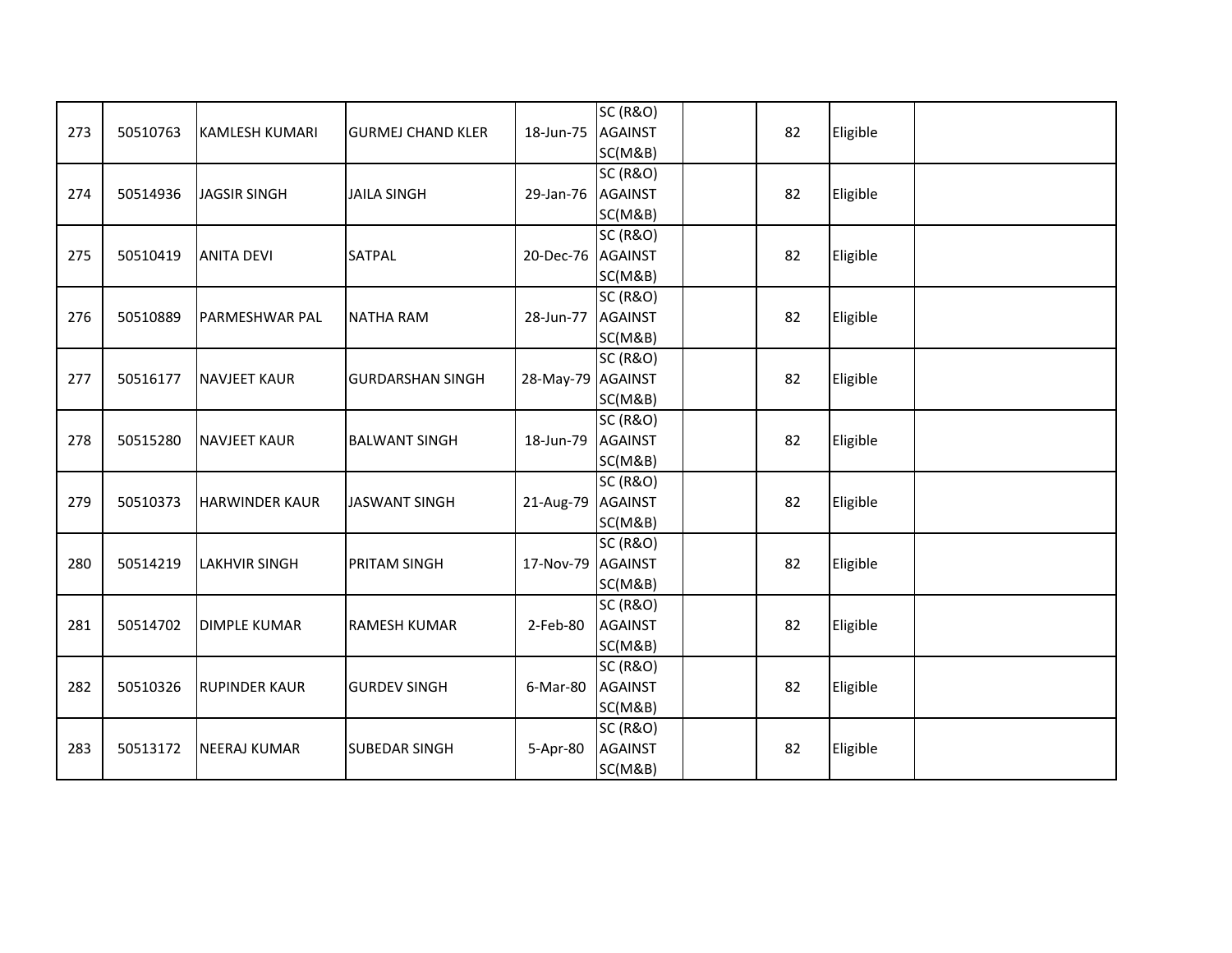| 284 | 50513915 | <b>SATBIR SINGH</b>      | <b>KUMBHA RAM</b>     | 11-Sep-80         | <b>SC (R&amp;O)</b><br><b>AGAINST</b><br>SC(M&B) | 82 | Eligible |  |
|-----|----------|--------------------------|-----------------------|-------------------|--------------------------------------------------|----|----------|--|
| 285 | 50512596 | <b>RAJNI</b>             | <b>RESHAM DASS</b>    | 20-Sep-80         | <b>SC (R&amp;O)</b><br><b>AGAINST</b><br>SC(M&B) | 82 | Eligible |  |
| 286 | 50511670 | <b>RAVINDER KAUR</b>     | <b>DARSHAN SINGH</b>  | 26-Feb-81 AGAINST | <b>SC (R&amp;O)</b><br>SC(M&B)                   | 82 | Eligible |  |
| 287 | 50515601 | <b>SONA SINGH</b>        | <b>FAUJA SINGH</b>    | 2-Mar-81          | <b>SC (R&amp;O)</b><br><b>AGAINST</b><br>SC(M&B) | 82 | Eligible |  |
| 288 | 50512944 | <b>PARKASH SINGH</b>     | <b>JOGINDER SINGH</b> | 10-Mar-81 AGAINST | <b>SC (R&amp;O)</b><br>SC(M&B)                   | 82 | Eligible |  |
| 289 | 50511140 | <b>GURDEEP SINGH</b>     | <b>GURMEET SINGH</b>  | 18-Mar-81 AGAINST | <b>SC (R&amp;O)</b><br>SC(M&B)                   | 82 | Eligible |  |
| 290 | 50513069 | <b>HARMINDER SINGH</b>   | LEKHRAJ               | 13-Apr-81 AGAINST | <b>SC (R&amp;O)</b><br>SC(M&B)                   | 82 | Eligible |  |
| 291 | 50513965 | <b>LAKHVIR KAUR</b>      | <b>RAMINDER SINGH</b> | 21-Apr-81 AGAINST | <b>SC (R&amp;O)</b><br>SC(M&B)                   | 82 | Eligible |  |
| 292 | 50512366 | <b>PARAMJIT KAUR</b>     | <b>SUKHDEV SINGH</b>  | 31-Aug-81 AGAINST | <b>SC (R&amp;O)</b><br>SC(M&B)                   | 82 | Eligible |  |
| 293 | 50513094 | <b>HARINDERPAL SINGH</b> | <b>MAKHAN SINGH</b>   | 30-Oct-81         | <b>SC (R&amp;O)</b><br><b>AGAINST</b><br>SC(M&B) | 82 | Eligible |  |
| 294 | 50511744 | <b>MANOJ KUMAR</b>       | <b>RAMA NAND</b>      | 23-Nov-81 AGAINST | <b>SC (R&amp;O)</b><br>SC(M&B)                   | 82 | Eligible |  |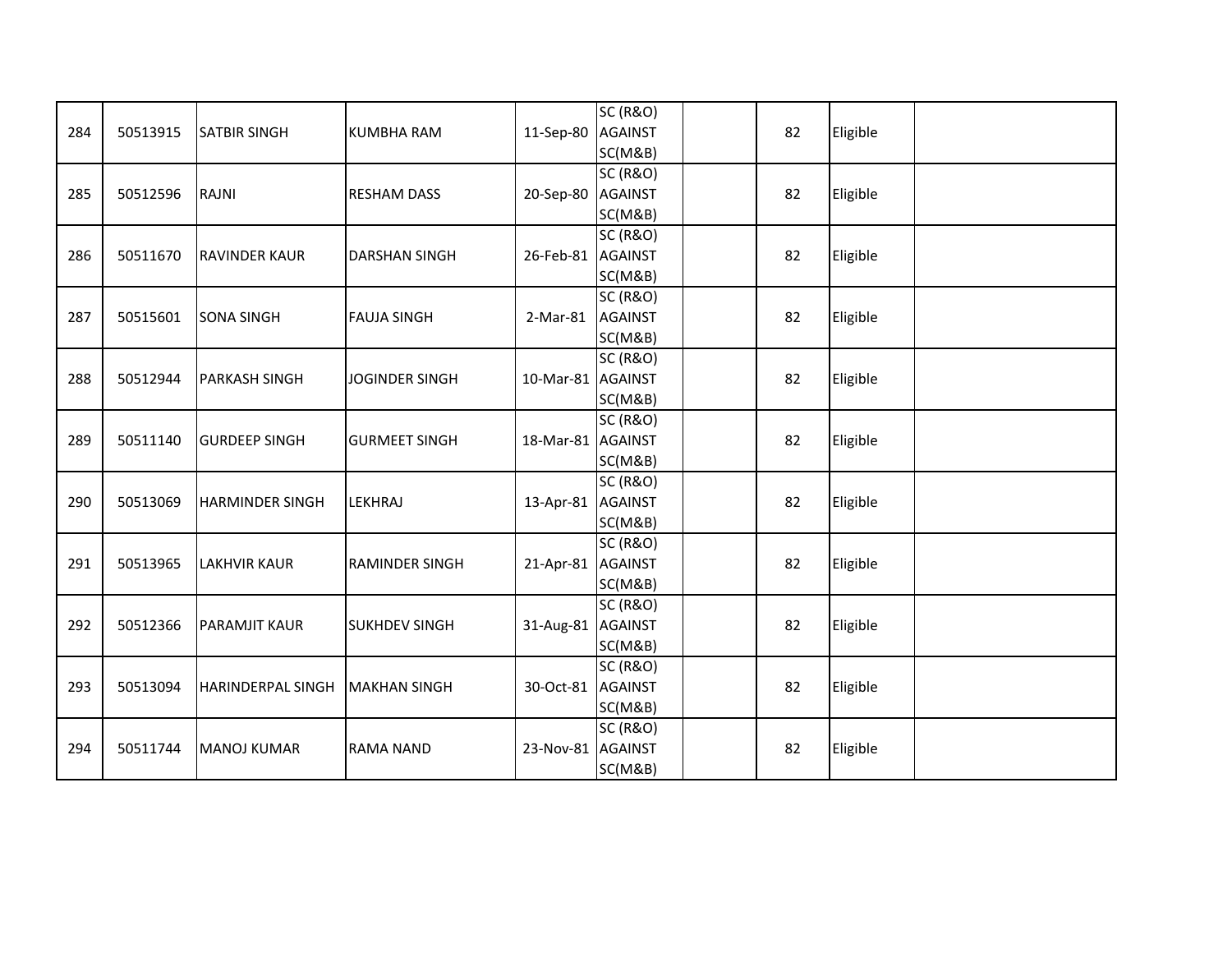|     |          |                       |                       |                   | <b>SC (R&amp;O)</b> |         |    |          |                        |
|-----|----------|-----------------------|-----------------------|-------------------|---------------------|---------|----|----------|------------------------|
| 295 | 50514607 | <b>USHA RANI</b>      | <b>LABH SINGH</b>     | $1-Dec-81$        | <b>AGAINST</b>      |         | 82 | Eligible |                        |
|     |          |                       |                       |                   | SC(M&B)             |         |    |          |                        |
|     |          |                       |                       |                   | <b>SC (R&amp;O)</b> |         |    |          |                        |
| 296 | 50514984 | <b>SATWINDER KAUR</b> | <b>JAGGA SINGH</b>    | 20-Dec-81 AGAINST |                     |         | 82 | Eligible |                        |
|     |          |                       |                       |                   | SC(M&B)             |         |    |          |                        |
|     |          |                       |                       |                   | <b>SC (R&amp;O)</b> |         |    |          |                        |
| 297 | 50511861 | <b>LAKHVIR SINGH</b>  | <b>MAHINDER SINGH</b> | 15-Apr-82 AGAINST |                     |         | 82 | Eligible |                        |
|     |          |                       |                       |                   | SC(M&B)             |         |    |          |                        |
|     |          |                       |                       |                   | <b>SC (R&amp;O)</b> |         |    |          |                        |
| 298 | 50512797 | <b>SURINDER PAL</b>   | <b>CHIMAN SINGH</b>   | 23-Apr-82 AGAINST |                     |         | 82 | Eligible | SPECIAL EDUCATION (TWO |
|     |          |                       |                       |                   | SC(M&B)             |         |    |          | <b>YEARS DONE)</b>     |
|     |          |                       |                       |                   | <b>SC (R&amp;O)</b> |         |    |          |                        |
| 299 | 50512573 | <b>KIRAN BALA</b>     | <b>CHAMAN LAL</b>     | 10-Jul-82         | <b>AGAINST</b>      |         | 82 | Eligible |                        |
|     |          |                       |                       |                   | SC(M&B)             |         |    |          |                        |
|     |          |                       |                       |                   | <b>SC (R&amp;O)</b> |         |    |          |                        |
| 300 | 50517273 | <b>BALWINDER KAUR</b> | <b>NAZAR SINGH</b>    | 1-Feb-83          | <b>AGAINST</b>      |         | 82 | Eligible |                        |
|     |          |                       |                       |                   | SC(M&B)             |         |    |          |                        |
|     |          |                       |                       |                   | <b>SC (R&amp;O)</b> |         |    |          |                        |
| 301 | 50512760 | <b>MOHINDER PAL</b>   | <b>BABU RAM</b>       | 14-Dec-83 AGAINST |                     |         | 82 | Eligible |                        |
|     |          |                       |                       |                   | SC(M&B)             |         |    |          |                        |
|     |          |                       |                       |                   | <b>SC (R&amp;O)</b> |         |    |          |                        |
| 302 | 50510244 | <b>RANJIT KAUR</b>    | <b>RAM DASS</b>       | $1$ -Jan-84       | <b>AGAINST</b>      |         | 82 | Eligible |                        |
|     |          |                       |                       |                   | SC(M&B)             |         |    |          |                        |
|     |          |                       |                       |                   | <b>SC (R&amp;O)</b> |         |    |          |                        |
| 303 | 50514317 | <b>JASVIR KAUR</b>    | JODHA SINGH           | 6-Feb-84          | <b>AGAINST</b>      |         | 82 | Eligible |                        |
|     |          |                       |                       |                   | SC(M&B)             |         |    |          |                        |
|     |          |                       |                       |                   | <b>SC (R&amp;O)</b> |         |    |          |                        |
|     | 50510182 |                       |                       | 15-Dec-94         | <b>VIMUKT</b>       |         | 82 |          |                        |
| 304 |          | <b>GEETA RANI</b>     | <b>SWARAN SINGH</b>   |                   | <b>JAATI</b>        | Bazigar |    | Eligible |                        |
|     |          |                       |                       |                   | Bazigar             |         |    |          |                        |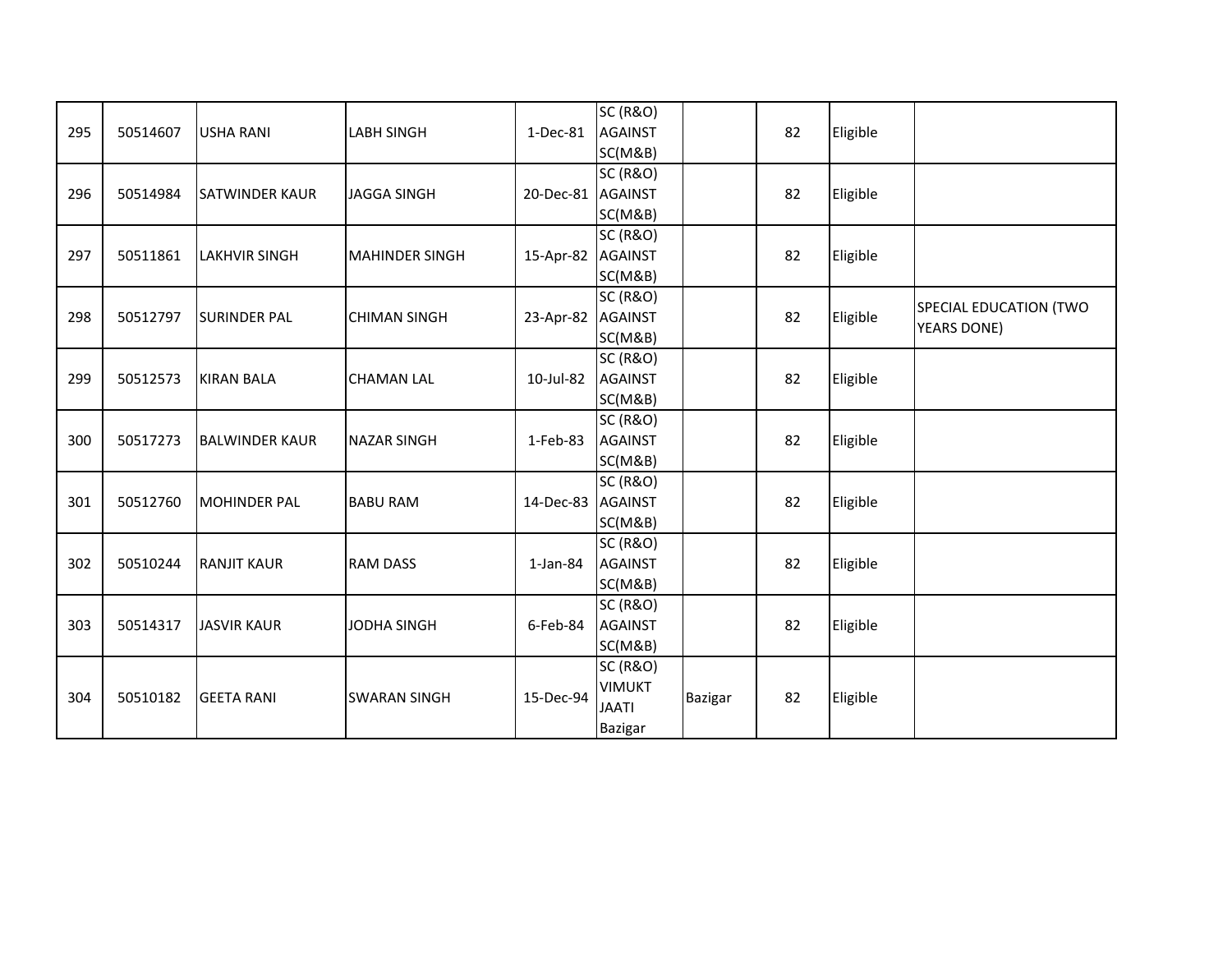## Category : BC

| Sr No          | Registration<br><b>Number</b> | <b>Name</b>                          | <b>Father Name</b>     | Date of Birth | Category  | <b>Ex.Service</b><br>man Type | <b>Marks</b><br>Obtained Status<br>PSTET-1 |          | <b>Remarks</b>                                                  |
|----------------|-------------------------------|--------------------------------------|------------------------|---------------|-----------|-------------------------------|--------------------------------------------|----------|-----------------------------------------------------------------|
|                |                               |                                      |                        |               |           |                               |                                            |          | Eligible in BC Category                                         |
| 1              | 50510072                      | <b>MANJINDER SINGH</b>               | <b>GURDIAL SINGH</b>   | 3-Oct-87      | <b>BC</b> |                               | 108                                        | Eligible | only, due to 12th marks is                                      |
|                |                               |                                      |                        |               |           |                               |                                            |          | less than 50%.                                                  |
| $\overline{2}$ | 50516355                      | <b>SANDEEP SINGH</b>                 | <b>JANGEER CHAND</b>   | 6-Sep-86      | <b>BC</b> |                               | 101                                        | Eligible |                                                                 |
| 3              | 50514140                      | <b>AMOLAK RAM</b>                    | <b>HANS RAJ</b>        | 11-Aug-74     | <b>BC</b> |                               | 98                                         | Eligible |                                                                 |
| 4              | 50512178                      | <b>PREETI RANI</b>                   | <b>NARESH KUMAR</b>    | 12-May-95     | <b>BC</b> |                               | 93                                         | Eligible |                                                                 |
| 5              | 50511246                      | SHALLU KAMBOJ                        | <b>KEWAL KRISHAN</b>   | 5-Oct-96      | <b>BC</b> |                               | 93                                         | Eligible |                                                                 |
| 6              | 50510246                      | NAVDEEP SINGH                        | <b>SWINDER SINGH</b>   | 3-May-78      | <b>BC</b> |                               | 92                                         | Eligible |                                                                 |
| $\overline{7}$ | 50514001                      | RAMESH KAMBOJ                        | <b>PIARA LAL</b>       | 10-Aug-78     | <b>BC</b> |                               | 92                                         | Eligible |                                                                 |
| 8              | 50515343                      | <b>VEERPAL KAUR</b>                  | <b>NAR SINGH</b>       | 10-Mar-80     | <b>BC</b> |                               | 92                                         | Eligible |                                                                 |
| 9              | 50514589                      | <b>SHARANJEET KAUR</b>               | <b>NARANJAN SINGH</b>  | 15-Apr-82     | <b>BC</b> |                               | 92                                         | Eligible |                                                                 |
| 10             | 50516232                      | <b>HARPREET KAUR</b>                 | <b>S CHANAN SINGH</b>  | 28-Apr-82     | <b>BC</b> |                               | 92                                         | Eligible | DIPLOMA IN SPECIAL<br>EDUCATION(VISUAL<br>IMPAIRMENT) (2 YEARS) |
| 11             | 50514701                      | <b>KAMLESH</b>                       | <b>RAM SARAN</b>       | 20-Jun-83     | <b>BC</b> |                               | 92                                         | Eligible |                                                                 |
| 12             | 50516402                      | <b>ARTI RANI</b>                     | AMAR SINGH PANWAR      | 2-Oct-84      | <b>BC</b> |                               | 92                                         | Eligible |                                                                 |
| 13             | 50516099                      | <b>MONIKA RANI</b>                   | <b>HARI CHAND</b>      | 25-Mar-87     | <b>BC</b> |                               | 92                                         | Eligible |                                                                 |
| 14             | 50514731                      | <b>AMRINDER SINGH</b>                | <b>GURCHARAN SUMGH</b> | 10-Jul-87     | <b>BC</b> |                               | 92                                         | Eligible |                                                                 |
| 15             | 50511217                      | <b>GIRDHARI LAL</b>                  | <b>DHARAM PAL</b>      | 20-Apr-88     | <b>BC</b> |                               | 92                                         | Eligible |                                                                 |
| 16             | 50510341                      | <b>HARINDER KAUR</b>                 | <b>BALBIR SINGH</b>    | 21-Sep-92     | <b>BC</b> |                               | 92                                         | Eligible |                                                                 |
| 17             | 50516058                      | RAMANPREET                           | <b>BISHAMBER DASS</b>  | 3-Aug-93      | <b>BC</b> |                               | 92                                         | Eligible |                                                                 |
| 18             | 50514048                      | <b>MONIKA RANI</b>                   | <b>RAM SAROOP</b>      | 7-Jan-94      | <b>BC</b> |                               | 92                                         | Eligible |                                                                 |
| 19             | 50511197                      | <b>REENA RANI</b>                    | <b>DEVINDER KUMAR</b>  | 14-Apr-82     | <b>BC</b> |                               | 91                                         | Eligible |                                                                 |
| 20             | 50517440                      | <b>RAKESH KUMAR</b>                  | PEHALWAN CHAND         | 21-Jan-83     | <b>BC</b> |                               | 91                                         | Eligible |                                                                 |
| 21             | 50511664                      | LAKHWINDER SINGH JARNAIL SINGH       |                        | 18-Apr-83     | <b>BC</b> |                               | 91                                         | Eligible |                                                                 |
| 22             | 50517433                      | <b>JAGDISH KUMAR</b><br><b>VERMA</b> | <b>PEHALWAN CHAND</b>  | 12-Oct-85     | <b>BC</b> |                               | 91                                         | Eligible |                                                                 |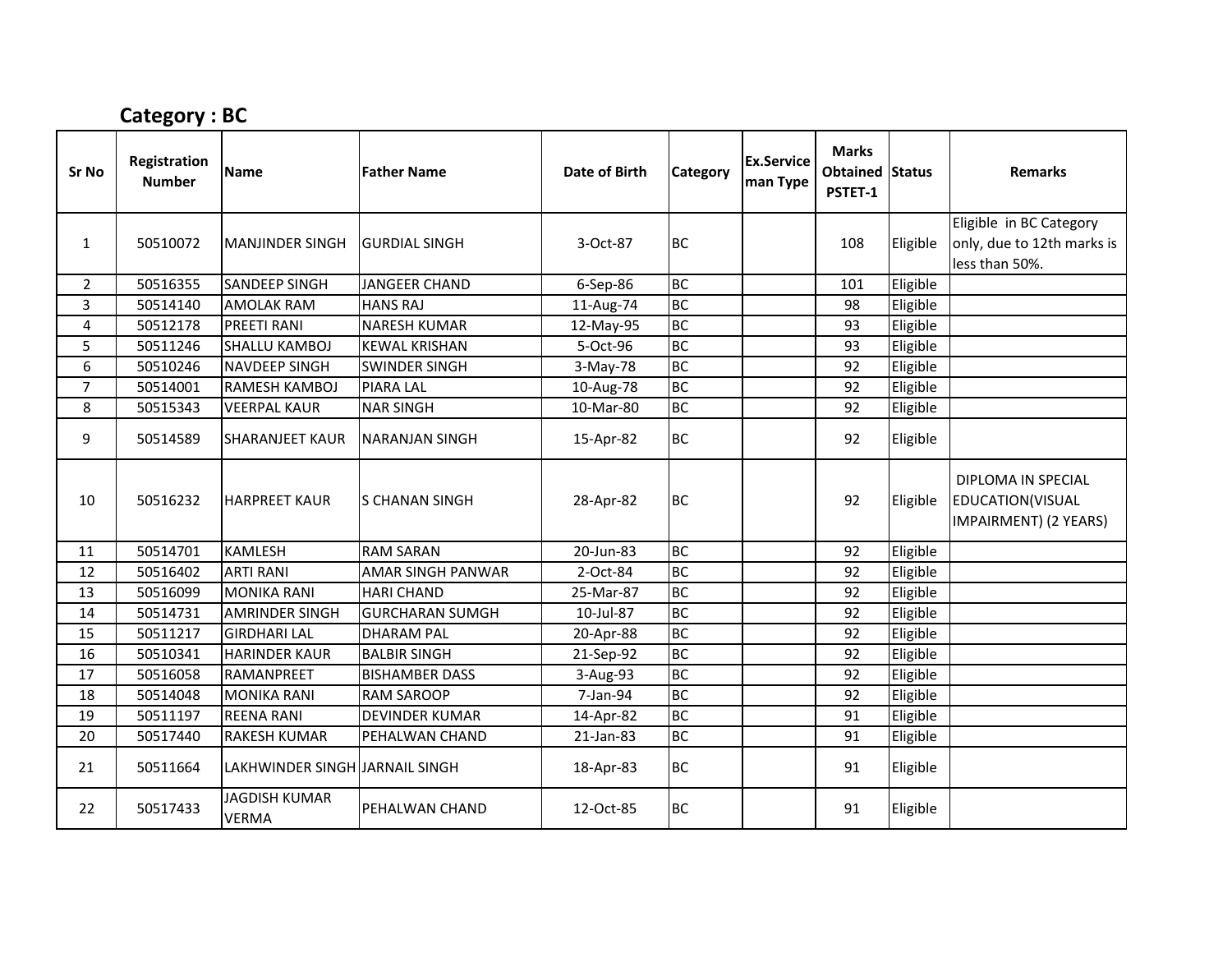| 23 | 50515808 | <b>RAMAN DEVI</b>                      | <b>LEKH RAJ</b>       | 10-May-86      | <b>BC</b> | 91 | Eligible |  |
|----|----------|----------------------------------------|-----------------------|----------------|-----------|----|----------|--|
| 24 | 50517108 | <b>BHIM SAIN SONI</b>                  | <b>RAM NIWAS SONI</b> | 19-Jul-86      | <b>BC</b> | 91 | Eligible |  |
| 25 | 50515568 | <b>REKHA RANI</b>                      | <b>BIHARI LAL</b>     | 25-Apr-88      | <b>BC</b> | 91 | Eligible |  |
| 26 | 50513768 | <b>BHANU BALA</b>                      | <b>SHANTI SAWROOP</b> | 13-Jan-89      | <b>BC</b> | 91 | Eligible |  |
| 27 | 50515598 | RAVI                                   | <b>RAJ KUMAR</b>      | 20-Apr-91      | BC        | 91 | Eligible |  |
| 28 | 50515422 | <b>VIPAN KUMAR</b>                     | <b>HARI CHAND</b>     | 30-Jun-92      | <b>BC</b> | 91 | Eligible |  |
| 29 | 50515720 | <b>RUPINDER KAUR</b>                   | MANJEET SINGH         | 12-Feb-93      | <b>BC</b> | 91 | Eligible |  |
| 30 | 50513981 | <b>NEHA MALETHIA</b>                   | <b>BEG CHAND</b>      | 28-Apr-94      | BC        | 91 | Eligible |  |
| 31 | 50516022 | <b>OM PARKASH</b>                      | SATPAL                | 2-Nov-95       | BC        | 91 | Eligible |  |
| 32 | 50515662 | <b>KOMAL RANI</b>                      | <b>GANGA RAM</b>      | 10-May-96      | <b>BC</b> | 91 | Eligible |  |
| 33 | 50516816 | SATPAL CHAND                           | <b>BALDEV KRISHAN</b> | 26-Feb-78      | BC        | 90 | Eligible |  |
| 34 | 50513200 | <b>SANTOSH DEVI</b>                    | AMI CHAND             | 20-Jun-81      | <b>BC</b> | 90 | Eligible |  |
| 35 | 50516906 | <b>KRISHAN LAL</b>                     | SAHI RAM              | 8-Jul-81       | <b>BC</b> | 90 | Eligible |  |
| 36 | 50515468 | <b>RAM SINGH</b>                       | <b>KEWAL SINGH</b>    | 15-Jul-82      | BC        | 90 | Eligible |  |
| 37 | 50515970 | <b>MANJIT SINGH</b>                    | <b>BAJ SINGH</b>      | 3-Oct-82       | BC        | 90 | Eligible |  |
| 38 | 50515509 | <b>GURWINDER SINGH CHHAJU SINGH</b>    |                       | 10-Jun-83      | <b>BC</b> | 90 | Eligible |  |
| 39 | 50512299 | <b>ASHA RANI</b>                       | <b>MURARI LAL</b>     | 20-Dec-84      | <b>BC</b> | 90 | Eligible |  |
| 40 | 50515021 | <b>SHAM SUNDER</b>                     | <b>BALRAM</b>         | 30-Jun-86      | <b>BC</b> | 90 | Eligible |  |
| 41 | 50513042 | <b>MUNISH KUMAR</b>                    | MOHINDER SINGH        | 4-Aug-86       | <b>BC</b> | 90 | Eligible |  |
| 42 | 50513129 | <b>RAKESH KUMAR</b>                    | PURAN CHAND           | 7-Aug-87       | <b>BC</b> | 90 | Eligible |  |
| 43 | 50516050 | <b>SUKHPAUL SINGH</b>                  | <b>FANGAN SINGH</b>   | 7-Aug-87       | <b>BC</b> | 90 | Eligible |  |
| 44 | 50510931 | POONAM RANI                            | OM PARKASH            | 4-Jun-91       | BC        | 90 | Eligible |  |
| 45 | 50514154 | <b>SHASHI BALA</b>                     | <b>MADAN LAL</b>      | 21-Aug-74      | <b>BC</b> | 89 | Eligible |  |
| 46 | 50515811 | <b>RAVI SHARMA</b>                     | <b>BANWARI LAL</b>    | $1$ -Jan- $81$ | <b>BC</b> | 89 | Eligible |  |
| 47 | 50516902 | <b>SURINDER KUMAR</b><br><b>GADHER</b> | <b>MAHINDER PAL</b>   | 15-Oct-81      | <b>BC</b> | 89 | Eligible |  |
| 48 | 50513295 | <b>HARPINDER KAUR</b>                  | <b>NIRMAL SINGH</b>   | 12-Mar-82      | <b>BC</b> | 89 | Eligible |  |
| 49 | 50515940 | <b>JANAK RAJ</b>                       | <b>RAM RAJ</b>        | 20-Nov-82      | BC        | 89 | Eligible |  |
| 50 | 50513274 | <b>MANJIT KAUR</b>                     | <b>TIRLOK SINGH</b>   | 14-Jan-83      | <b>BC</b> | 89 | Eligible |  |
| 51 | 50511371 | <b>CHARANJEET KAUR</b>                 | <b>HARJEET SINGH</b>  | $6$ -Aug-83    | <b>BC</b> | 89 | Eligible |  |
| 52 | 50516647 | MADAN LAL                              | <b>BRIJ LAL</b>       | 10-Mar-84      | <b>BC</b> | 89 | Eligible |  |
| 53 | 50516514 | <b>RAHUL</b>                           | <b>SURINDER PAL</b>   | 1-Nov-85       | <b>BC</b> | 89 | Eligible |  |
| 54 | 50511709 | <b>KRISHAN LAL</b>                     | <b>LACHHMAN DASS</b>  | 13-May-86      | <b>BC</b> | 89 | Eligible |  |
|    |          |                                        |                       |                |           |    |          |  |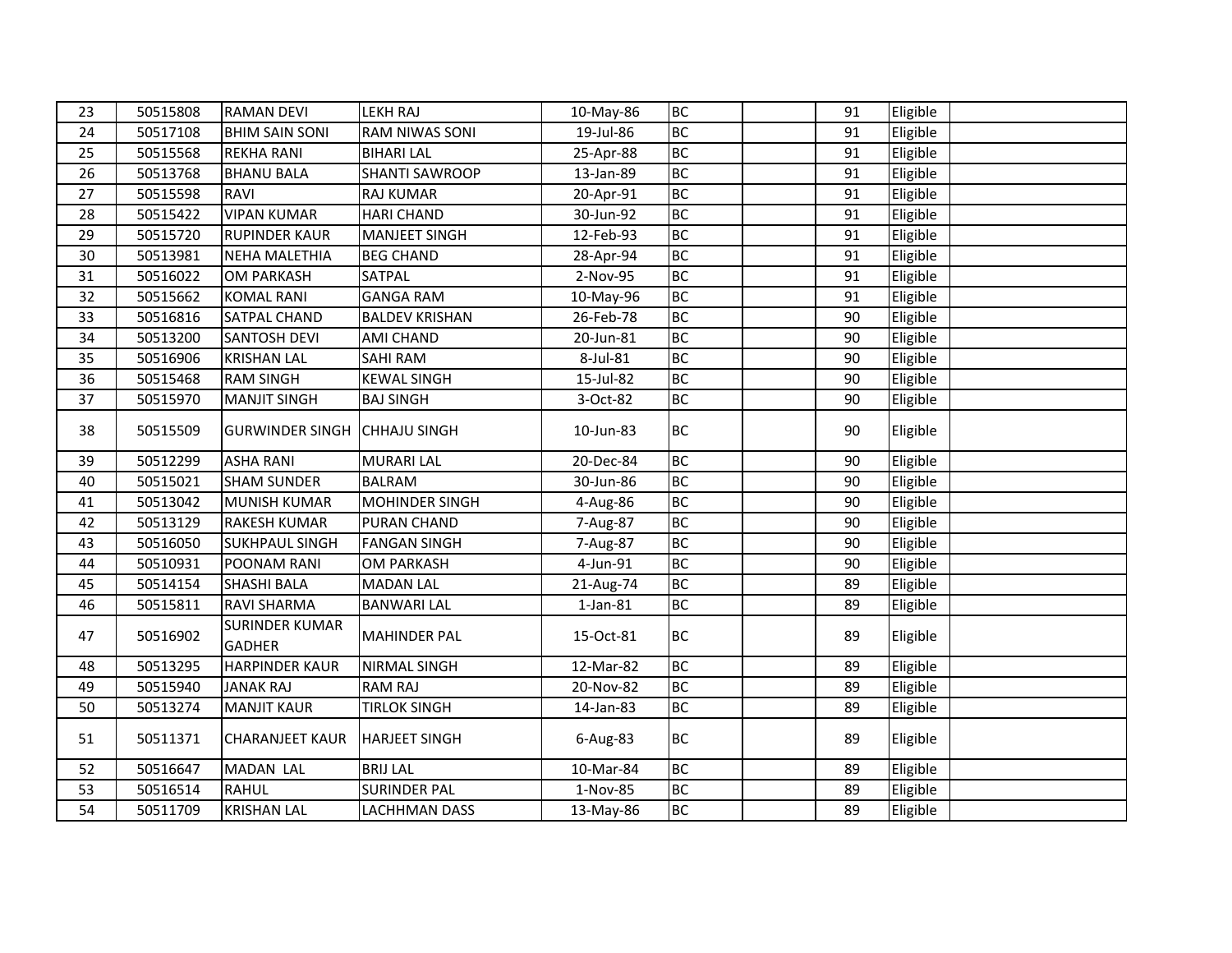| 55 | 50513081 | <b>HARISH KUMAR</b>        | <b>MILKH RAJ</b>        | 9-Jul-87  | <b>BC</b> | 89 | Eligible |  |
|----|----------|----------------------------|-------------------------|-----------|-----------|----|----------|--|
| 56 | 50516126 | <b>SANDEEP KUMAR</b>       | <b>NANAK CHAND</b>      | 19-Jan-89 | <b>BC</b> | 89 | Eligible |  |
| 57 | 50516156 | PARMPAL KAUR               | <b>HARPAL SINGH</b>     | 25-Aug-91 | <b>BC</b> | 89 | Eligible |  |
| 58 | 50514576 | <b>VED PARKASH</b>         | <b>KRISHAN LAL</b>      | 6-Sep-91  | <b>BC</b> | 89 | Eligible |  |
| 59 | 50512558 | <b>SURBHI</b>              | <b>DIWAN CHAND</b>      | 14-Jun-93 | <b>BC</b> | 89 | Eligible |  |
| 60 | 50516215 | <b>MITTAL SAIN</b>         | <b>ANT RAM</b>          | 23-Oct-78 | <b>BC</b> | 88 | Eligible |  |
| 61 | 50514635 | <b>SUKHDEEP</b>            | <b>DEVILAL</b>          | 11-Nov-79 | <b>BC</b> | 88 | Eligible |  |
| 62 | 50515458 | MANDEEP SINGH              | <b>CHARANJEET SINGH</b> | 3-Jan-80  | BC        | 88 | Eligible |  |
| 63 | 50513766 | <b>KIRAN KUMAR</b>         | <b>BAKHSHI RAM</b>      | 16-Feb-80 | <b>BC</b> | 88 | Eligible |  |
| 64 | 50515129 | <b>SUSHMA DEVI</b>         | MUKAND LAL              | 24-Apr-80 | <b>BC</b> | 88 | Eligible |  |
| 65 | 50515432 | <b>MANJEET SINGH</b>       | <b>GURDEV SINGH</b>     | 22-Jul-80 | <b>BC</b> | 88 | Eligible |  |
| 66 | 50515141 | <b>GURVINDER SINGH</b>     | <b>NACHHATTAR SINGH</b> | 4-Dec-80  | <b>BC</b> | 88 | Eligible |  |
| 67 | 50516827 | <b>NEETU BALA</b>          | <b>JOGINDER PAL</b>     | 1-Jun-81  | <b>BC</b> | 88 | Eligible |  |
| 68 | 50515034 | <b>MANJIT KAUR</b>         | <b>JAGTAR SINGH</b>     | 17-Oct-81 | <b>BC</b> | 88 | Eligible |  |
| 69 | 50515405 | <b>NISHA</b>               | SATPAL                  | 1-Nov-81  | BC        | 88 | Eligible |  |
| 70 | 50513384 | <b>MANDEEP KAUR</b>        | <b>HARBANS SINGH</b>    | 9-Jan-82  | <b>BC</b> | 88 | Eligible |  |
| 71 | 50514337 | <b>HARPREET KAUR</b>       | KULDEEP SINGH           | 25-Jun-82 | <b>BC</b> | 88 | Eligible |  |
| 72 | 50514508 | <b>VIRPAL KAUR</b>         | <b>BALVIR SINGH</b>     | 5-Oct-82  | <b>BC</b> | 88 | Eligible |  |
| 73 | 50514567 | AMANDEEP KANG              | <b>RAGHUBIR SINGH</b>   | 21-Mar-83 | BC        | 88 | Eligible |  |
| 74 | 50514136 | RAGHUBEER CHAND DULI CHAND |                         | 28-Mar-83 | <b>BC</b> | 88 | Eligible |  |
| 75 | 50511236 | <b>NAVPREET KAUR</b>       | <b>GURMIT SINGH</b>     | 28-Mar-83 | <b>BC</b> | 88 | Eligible |  |
| 76 | 50510926 | <b>REENA RANI</b>          | <b>RAJ KUMAR</b>        | 10-Jun-83 | <b>BC</b> | 88 | Eligible |  |
| 77 | 50511132 | <b>ROSHAN LAL</b>          | <b>GOPI RAM</b>         | 23-Aug-83 | <b>BC</b> | 88 | Eligible |  |
| 78 | 50514270 | <b>JASPREET KAUR</b>       | RAJINDER SINGH          | 18-Jan-84 | <b>BC</b> | 88 | Eligible |  |
| 79 | 50514821 | <b>BALJEET SINGH</b>       | <b>SUKHDEV SINGH</b>    | 3-Mar-84  | BC        | 88 | Eligible |  |
| 80 | 50510139 | <b>JUGRAJ</b>              | <b>ROOP KHAN</b>        | 15-Mar-84 | BC        | 88 | Eligible |  |
| 81 | 50511977 | <b>SANDEEP KUMAR</b>       | <b>OM PARKASH</b>       | 5-Apr-84  | <b>BC</b> | 88 | Eligible |  |
| 82 | 50515089 | <b>SURINDER KUMAR</b>      | <b>HARBHAJAN LAL</b>    | 28-May-84 | BC        | 88 | Eligible |  |
| 83 | 50513529 | <b>HARJIT SINGH</b>        | JEEWAN SINGH            | 7-Jul-84  | <b>BC</b> | 88 | Eligible |  |
| 84 | 50510529 | <b>RUPINDER SINGH</b>      | <b>MAKHAN SINGH</b>     | 15-Aug-84 | <b>BC</b> | 88 | Eligible |  |
| 85 | 50513734 | <b>SANDEEP KUMAR</b>       | HARBHAGWAN              | 20-Oct-84 | <b>BC</b> | 88 | Eligible |  |
| 86 | 50512719 | PALWINDER KAUR             | <b>DESA SINGH</b>       | 7-Nov-84  | <b>BC</b> | 88 | Eligible |  |
| 87 | 50516139 | <b>MANPREET KAUR</b>       | <b>SATISH KUMAR</b>     | 25-Mar-85 | <b>BC</b> | 88 | Eligible |  |
|    |          |                            |                         |           |           |    |          |  |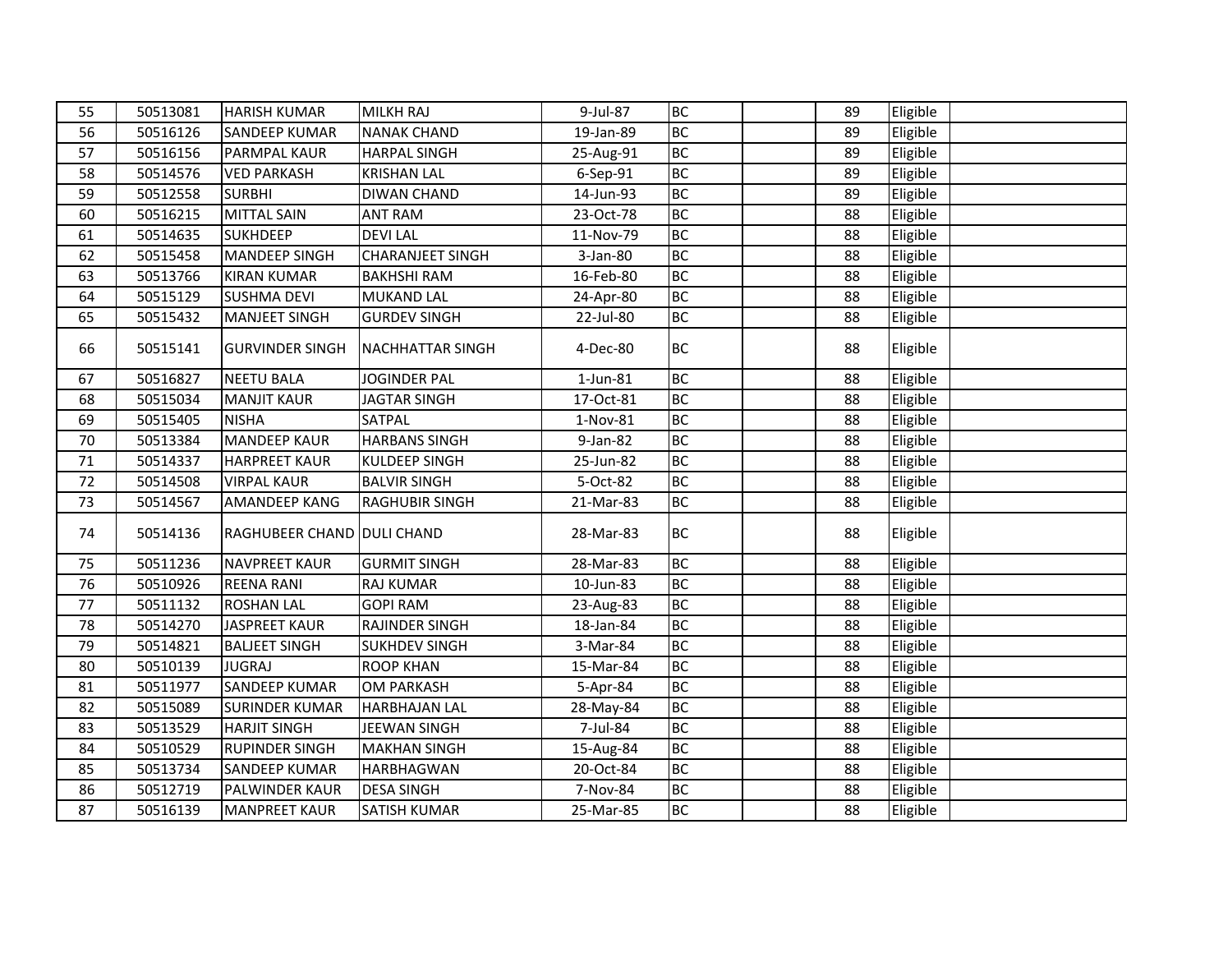| 88  | 50510077 | <b>AJAY KUMAR</b>                    | <b>SURESH CHAND</b>   | 17-Apr-85   | <b>BC</b> | 88 | Eligible |  |
|-----|----------|--------------------------------------|-----------------------|-------------|-----------|----|----------|--|
| 89  | 50514736 | <b>NAVNEET KAUR</b>                  | <b>MANJIT SINGH</b>   | 29-Sep-85   | <b>BC</b> | 88 | Eligible |  |
| 90  | 50513849 | <b>MANDEEP KUMAR</b>                 | <b>HARKISHAN LAL</b>  | 16-Oct-85   | <b>BC</b> | 88 | Eligible |  |
| 91  | 50512781 | <b>SEEMA RANI</b>                    | <b>MAKHAN RAM</b>     | 20-Feb-86   | <b>BC</b> | 88 | Eligible |  |
| 92  | 50513642 | <b>MAMTA</b>                         | <b>RAM NARESH</b>     | 9-Mar-86    | <b>BC</b> | 88 | Eligible |  |
| 93  | 50514563 | SUKHWINDER KAUR GURBACHAN SINGH      |                       | 17-Jul-86   | <b>BC</b> | 88 | Eligible |  |
| 94  | 50516380 | <b>MONIA</b>                         | <b>MOHINDER PAL</b>   | 14-Aug-86   | <b>BC</b> | 88 | Eligible |  |
| 95  | 50514845 | <b>HARPREET KAUR</b>                 | MOHINDER SINGH        | 29-Aug-86   | <b>BC</b> | 88 | Eligible |  |
| 96  | 50513938 | <b>AMANDEEP KAUR</b>                 | <b>GURMUKH SINGH</b>  | 11-Sep-86   | <b>BC</b> | 88 | Eligible |  |
| 97  | 50513555 | <b>RAVINDER KAUR</b>                 | <b>ROOP SINGH</b>     | 23-Oct-86   | <b>BC</b> | 88 | Eligible |  |
| 98  | 50514190 | <b>DHANNA SINGH</b>                  | <b>AJMAR SINGH</b>    | 6-Nov-86    | <b>BC</b> | 88 | Eligible |  |
| 99  | 50513219 | <b>SEEMA RANI</b>                    | <b>RAM CHAND</b>      | 4-Dec-86    | <b>BC</b> | 88 | Eligible |  |
| 100 | 50510378 | <b>CHANCHAL</b>                      | <b>GULSHAN KUMAR</b>  | 17-Mar-87   | <b>BC</b> | 88 | Eligible |  |
| 101 | 50514363 | <b>RANJIT SINGH</b>                  | <b>KULWANT SINGH</b>  | $6$ -May-87 | <b>BC</b> | 88 | Eligible |  |
| 102 | 50516062 | PARDEEP KUMAR                        | <b>RAJ KUMAR</b>      | 5-Jun-87    | <b>BC</b> | 88 | Eligible |  |
| 103 | 50516213 | <b>SUKHPAL SINGH</b>                 | <b>DARSHAN SINGH</b>  | 13-Jun-87   | <b>BC</b> | 88 | Eligible |  |
| 104 | 50514455 | <b>MONIKA</b>                        | <b>MOHINDER SINGH</b> | 17-Jul-87   | <b>BC</b> | 88 | Eligible |  |
| 105 | 50514492 | <b>BALWAN SINGH</b>                  | <b>ROHTASH</b>        | 7-Oct-87    | <b>BC</b> | 88 | Eligible |  |
| 106 | 50514346 | <b>JASWINDER PAL</b><br><b>SINGH</b> | <b>SAMPURAN SINGH</b> | $6$ -Jan-88 | <b>BC</b> | 88 | Eligible |  |
| 107 | 50514522 | <b>SONU BALA</b>                     | <b>NARESH KUMAR</b>   | 14-Feb-88   | <b>BC</b> | 88 | Eligible |  |
| 108 | 50513730 | <b>BINDER KAUR</b>                   | MUKESH SINGH          | 27-Feb-88   | <b>BC</b> | 88 | Eligible |  |
| 109 | 50514305 | <b>VIKASH SINGH</b>                  | <b>HARBANS LAL</b>    | 12-Mar-88   | <b>BC</b> | 88 | Eligible |  |
| 110 | 50514912 | <b>SATPAL</b>                        | <b>INDRAJ</b>         | 15-Apr-88   | <b>BC</b> | 88 | Eligible |  |
| 111 | 50514542 | RAJNI JASSAL                         | <b>VIJAY KUMAR</b>    | 2-Nov-88    | <b>BC</b> | 88 | Eligible |  |
| 112 | 50515907 | <b>SUMAN</b>                         | <b>CHANAN RAM</b>     | 4-Nov-88    | <b>BC</b> | 88 | Eligible |  |
| 113 | 50515156 | <b>GURPREET SINGH</b>                | <b>JOGINDER SINGH</b> | 14-Nov-88   | <b>BC</b> | 88 | Eligible |  |
| 114 | 50514439 | <b>GURPREET KAUR</b>                 | HARBHAJAN LAL         | 12-Jun-89   | <b>BC</b> | 88 | Eligible |  |
| 115 | 50510216 | <b>KOMAL</b>                         | <b>SATPAL ROULY</b>   | 18-Oct-89   | <b>BC</b> | 88 | Eligible |  |
| 116 | 50513074 | <b>TEENA RANI</b>                    | <b>SANT RAM</b>       | 13-Dec-89   | <b>BC</b> | 88 | Eligible |  |
| 117 | 50510144 | <b>MONIKA KAMBOJ</b>                 | <b>GOPAL CHAND</b>    | 23-Dec-89   | <b>BC</b> | 88 | Eligible |  |
| 118 | 50514855 | <b>AMANDEEP RANI</b>                 | <b>ASHOK KUMAR</b>    | 9-Mar-90    | <b>BC</b> | 88 | Eligible |  |
| 119 | 50514626 | SIMARJEET KAUR                       | <b>PREM SINGH</b>     | 12-Mar-90   | <b>BC</b> | 88 | Eligible |  |
| 120 | 50514230 | <b>SANDEEP KAUR</b>                  | <b>BALKAR SINGH</b>   | 10-Jun-90   | <b>BC</b> | 88 | Eligible |  |
|     |          |                                      |                       |             |           |    |          |  |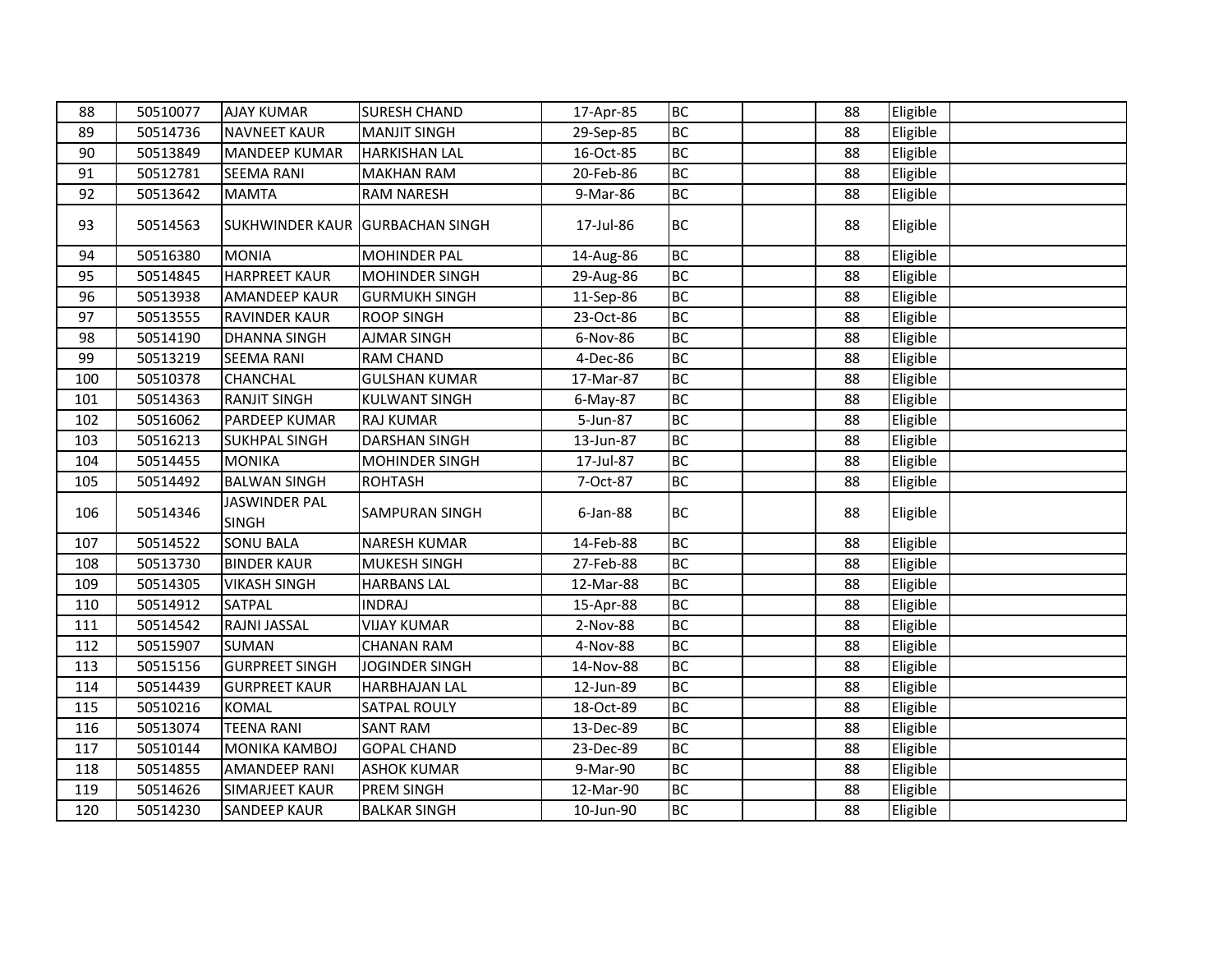| 121 | 50514595 | <b>RENU BALA</b>                    | <b>OM PARKASH</b>      | 2-Oct-90   | <b>BC</b> | 88 | Eligible |  |
|-----|----------|-------------------------------------|------------------------|------------|-----------|----|----------|--|
| 122 | 50511990 | <b>VEERAN WALI</b>                  | <b>HIRA SINGH</b>      | 20-Oct-90  | <b>BC</b> | 88 | Eligible |  |
| 123 | 50510218 | <b>HARJOT KAUR</b>                  | <b>JARNAIL SINGH</b>   | 13-Jan-91  | <b>BC</b> | 88 | Eligible |  |
| 124 | 50515099 | <b>MANDIP KAUR</b>                  | RASHPAL SINGH          | 2-Feb-91   | <b>BC</b> | 88 | Eligible |  |
| 125 | 50515113 | <b>VEENA RANI</b>                   | <b>SHAM LAL</b>        | $2-May-91$ | <b>BC</b> | 88 | Eligible |  |
| 126 | 50515496 | <b>KIRAN</b>                        | SAWINDER MASIH         | 9-Jun-91   | <b>BC</b> | 88 | Eligible |  |
| 127 | 50513265 | <b>ANURADHA</b>                     | <b>HARMESH KUMAR</b>   | 6-Aug-91   | <b>BC</b> | 88 | Eligible |  |
| 128 | 50514692 | <b>NEELAM KAMBOJ</b>                | RAJA RAM               | 22-Sep-91  | <b>BC</b> | 88 | Eligible |  |
| 129 | 50515892 | <b>GURPREET KAUR</b>                | SATNAM SINGH           | 23-Sep-91  | <b>BC</b> | 88 | Eligible |  |
| 130 | 50514771 | <b>BANDNA</b>                       | DARSHAN KUMAR          | 15-Oct-91  | <b>BC</b> | 88 | Eligible |  |
| 131 | 50514444 | <b>HARMAN PREET</b><br><b>SINGH</b> | <b>BALJEET SINGH</b>   | 9-Nov-91   | <b>BC</b> | 88 | Eligible |  |
| 132 | 50515184 | <b>SUKHJIT SINGH</b>                | <b>BALDEV SINGH</b>    | $1-Jan-92$ | <b>BC</b> | 88 | Eligible |  |
| 133 | 50510296 | <b>LOVELEEN KAUR</b>                | <b>LAKHBIR SINGH</b>   | 6-Mar-92   | <b>BC</b> | 88 | Eligible |  |
| 134 | 50510292 | <b>JASPREET KAUR</b>                | <b>BALJIT SINGH</b>    | 9-Mar-92   | BC        | 88 | Eligible |  |
| 135 | 50511145 | <b>MANDEEP KAUR</b>                 | <b>GURDITTA RAM</b>    | 22-May-92  | <b>BC</b> | 88 | Eligible |  |
| 136 | 50511333 | RADHA VASHISHT                      | SATNAM SINGH           | 29-Nov-92  | <b>BC</b> | 88 | Eligible |  |
| 137 | 50512648 | <b>SULTANA</b>                      | <b>DILBAR JANG</b>     | 31-Dec-92  | <b>BC</b> | 88 | Eligible |  |
| 138 | 50514218 | <b>NEERAJ RANI</b>                  | <b>PURAN CHAND</b>     | 10-Jan-93  | <b>BC</b> | 88 | Eligible |  |
| 139 | 50514997 | <b>MANPREET KAUR</b>                | <b>RANJEET SINGH</b>   | 6-Feb-93   | <b>BC</b> | 88 | Eligible |  |
| 140 | 50514462 | <b>KRISHNA DEVI</b>                 | <b>DHARAM VEER</b>     | 6-Feb-93   | <b>BC</b> | 88 | Eligible |  |
| 141 | 50514302 | <b>MANPREET KAUR</b>                | <b>KRISHAN LAL</b>     | 8-Feb-93   | <b>BC</b> | 88 | Eligible |  |
| 142 | 50516338 | <b>RAMNEEK KAUR</b>                 | <b>DALBIR SINGH</b>    | $1-Apr-93$ | <b>BC</b> | 88 | Eligible |  |
| 143 | 50514026 | <b>RAJPREET KAUR</b>                | <b>JAGTAR SINGH</b>    | 14-Apr-93  | <b>BC</b> | 88 | Eligible |  |
| 144 | 50512560 | RAMANDEEP SINGH SURINDER SINGH      |                        | 3-Oct-93   | <b>BC</b> | 88 | Eligible |  |
| 145 | 50510412 | <b>SIMERJOT KAUR</b>                | <b>GURCHARN SINGH</b>  | 29-Aug-94  | <b>BC</b> | 88 | Eligible |  |
| 146 | 50511417 | <b>SONAM DEVI</b>                   | <b>SATVIR BHOPAL</b>   | 2-Dec-94   | <b>BC</b> | 88 | Eligible |  |
| 147 | 50511342 | <b>GURDEEP SINGH</b>                | <b>HARBANS SINGH</b>   | 13-Apr-96  | <b>BC</b> | 88 | Eligible |  |
| 148 | 50514720 | <b>ABDUL RASHEED</b>                | <b>MOHD KHALIL</b>     | 3-Apr-75   | <b>BC</b> | 87 | Eligible |  |
| 149 | 50514612 | <b>VINOD KUMARI</b>                 | SATNAM CHAND           | 15-Oct-75  | <b>BC</b> | 87 | Eligible |  |
| 150 | 50513740 | <b>KIRANDEEP KAUR</b>               | <b>GURPARTAP SINGH</b> | 5-Nov-75   | <b>BC</b> | 87 | Eligible |  |
| 151 | 50514006 | <b>CHHAYA</b>                       | <b>JAGAN NATH</b>      | 29-Jan-76  | <b>BC</b> | 87 | Eligible |  |
| 152 | 50514566 | <b>JOGINDER SINGH</b>               | <b>FAUJA SINGH</b>     | 2-Apr-76   | <b>BC</b> | 87 | Eligible |  |
| 153 | 50514436 | <b>TAJVINDER KAUR</b>               | <b>SURJIT SINGH</b>    | 20-Jul-76  | <b>BC</b> | 87 | Eligible |  |
|     |          |                                     |                        |            |           |    |          |  |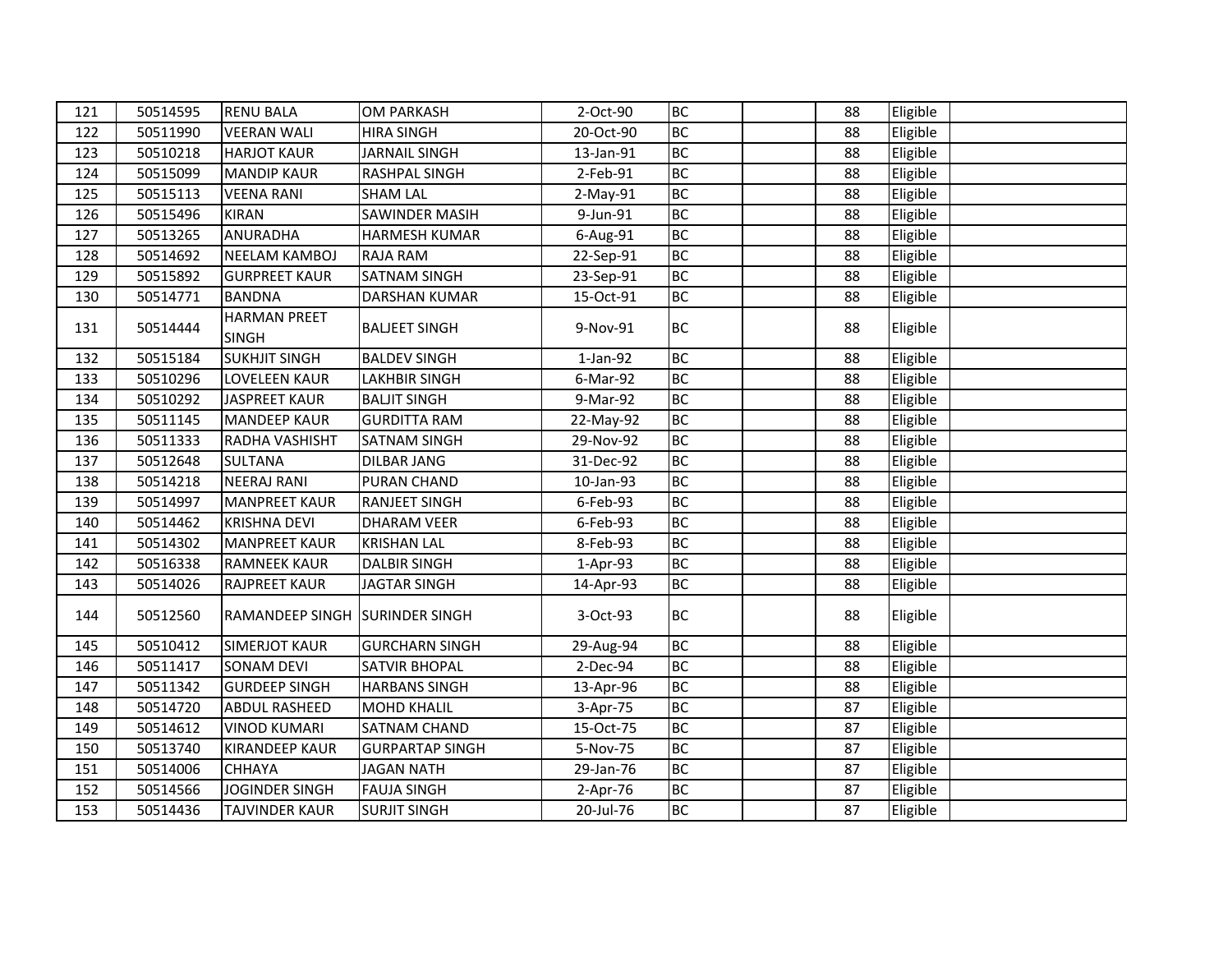| 154 | 50514468 | <b>JOGINDER PAL</b>   | <b>RAM CHAND</b>        | 15-Feb-77 | IBC        | 87 | Eligible |  |
|-----|----------|-----------------------|-------------------------|-----------|------------|----|----------|--|
| 155 | 50514804 | <b>ISUMAN KUMARI</b>  | <b>GURDIAL SINGH</b>    | 10-Mar-77 | Івс        | 87 | Eligible |  |
| 156 | 50510679 | <b>VARSHA RANI</b>    | <b>KHARAITI LAL</b>     | 23-Apr-77 | <b>IBC</b> | 87 | Eligible |  |
| 157 | 50514309 | <b>SUKHVIR SNGH</b>   | <b>HARI SINGH</b>       | 1-May-77  | <b>BC</b>  | 87 | Eligible |  |
| 158 | 50513901 | LJASWINDER SINGH      | <b>IDALIP SINGH</b>     | 24-May-77 | Івс        | 87 | Eligible |  |
| 159 | 50514615 | <b>VARINDER KAUR</b>  | <b>IBALWINDER SINGH</b> | 23-Jun-77 | IBC        | 87 | Eligible |  |
| 160 | 50515505 | <b>PARAMJEET KAUR</b> | <b>IGURBACHAN SINGH</b> | 15-Aug-77 | IBC        | 87 | Eligible |  |
| 161 | 50512275 | <b>SONIA</b>          | <b>LABH CHAND</b>       | 24-Dec-77 | IBC        | 87 | Eligible |  |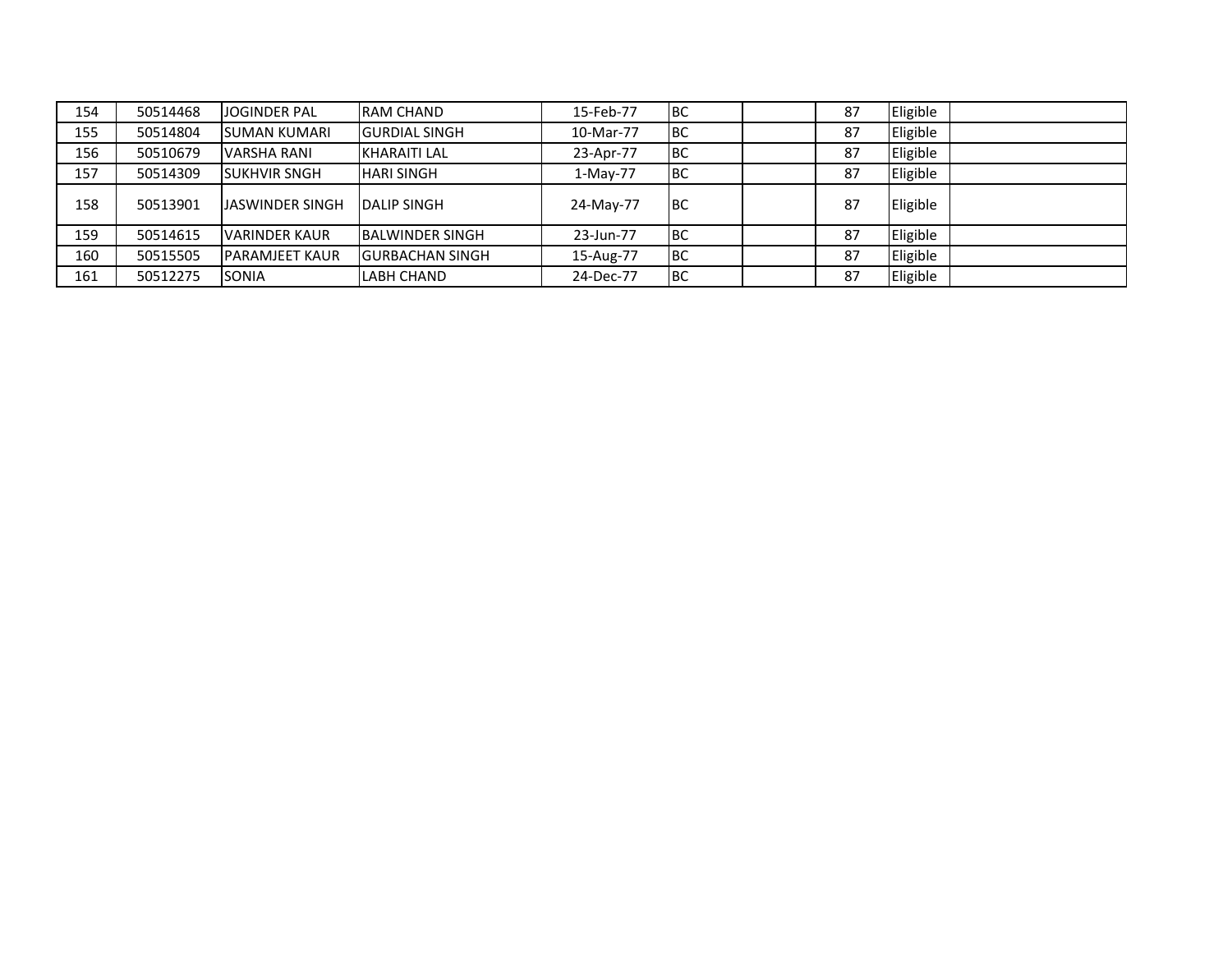# Category : SC (R&O)-EX.SERVICEMAN

| <b>Sr No</b> | <b>Registration</b><br>Number | <b>Name</b>             | <b>Father Name</b>   | Date of Birth Category |                                              | <b>Ex.Serviceman</b><br><b>Type</b> | Marks<br><b>Obtained Status</b><br><b>PSTET-1</b> |          | <b>Remarks</b> |
|--------------|-------------------------------|-------------------------|----------------------|------------------------|----------------------------------------------|-------------------------------------|---------------------------------------------------|----------|----------------|
|              | 50515128                      | <b>IBALDEV SINGH</b>    | <b>LAL SINGH</b>     | 25-Apr-75              | <b>SC (R&amp;O)-</b><br><b>EX.SERVICEMAN</b> | <b>SELF</b>                         | 84                                                | Eligible |                |
|              | 50514620                      | <b>IGURPREET KAUR</b>   | <b>IRANJIT SINGH</b> | 24-Mar-91              | SC (R&O)-<br><b>EX.SERVICEMAN</b>            | <b>DEPENDENT</b>                    | 83                                                | Eligible |                |
|              | 50512320                      | <b>ICHANDERPAL KAUR</b> | <b>BALDEV SINGH</b>  | 16-Jun-81              | SC (R&O)-<br><b>EX.SERVICEMAN</b>            | <b>DEPENDENT</b>                    | 82                                                | Eligible |                |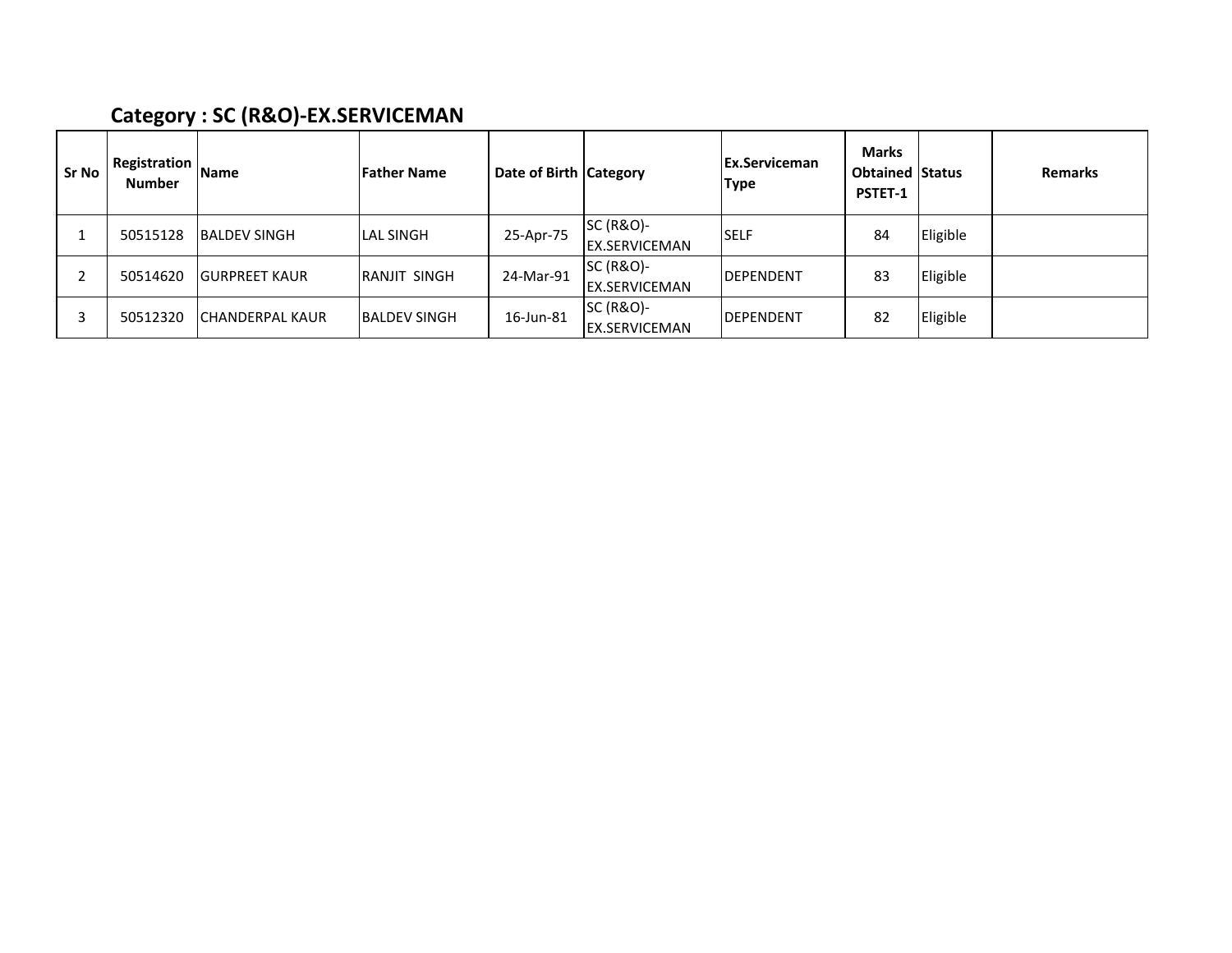#### Category : BC-EX.SERVICEMAN

| <b>Sr No</b> | <b>Registration</b><br>Number | <b>Name</b>                     | <b>IFather Name</b>              | Date of Birth Category |                              | <b>Ex.Serviceman</b><br><b>Type</b> | <b>Marks</b><br><b>Obtained Status</b><br>PSTET-1 |          | Remarks |
|--------------|-------------------------------|---------------------------------|----------------------------------|------------------------|------------------------------|-------------------------------------|---------------------------------------------------|----------|---------|
|              | 50516612                      | <b>ARSHPREET</b><br><b>KAUR</b> | <b>BALWINDER</b><br><b>SINGH</b> | 18-Oct-92              | IBC-<br><b>EX.SERVICEMAN</b> | <b>IDEPENDENT</b>                   | 87                                                | Eligible |         |
|              | 50512908                      | <b>KOMAL DEVI</b>               | <b>SINDER PAL</b>                | 25-Jul-96              | IBC-<br><b>EX.SERVICEMAN</b> | <b>IDEPENDENT</b>                   | 86                                                | Eligible |         |
| 3            | 50510410                      | RAJESH<br><b>KUMAR</b>          | <b>HANS RAJ</b>                  | 25-Dec-86              | IBC-<br><b>EX.SERVICEMAN</b> | <b>IDEPENDENT</b>                   | 84                                                | Eligible |         |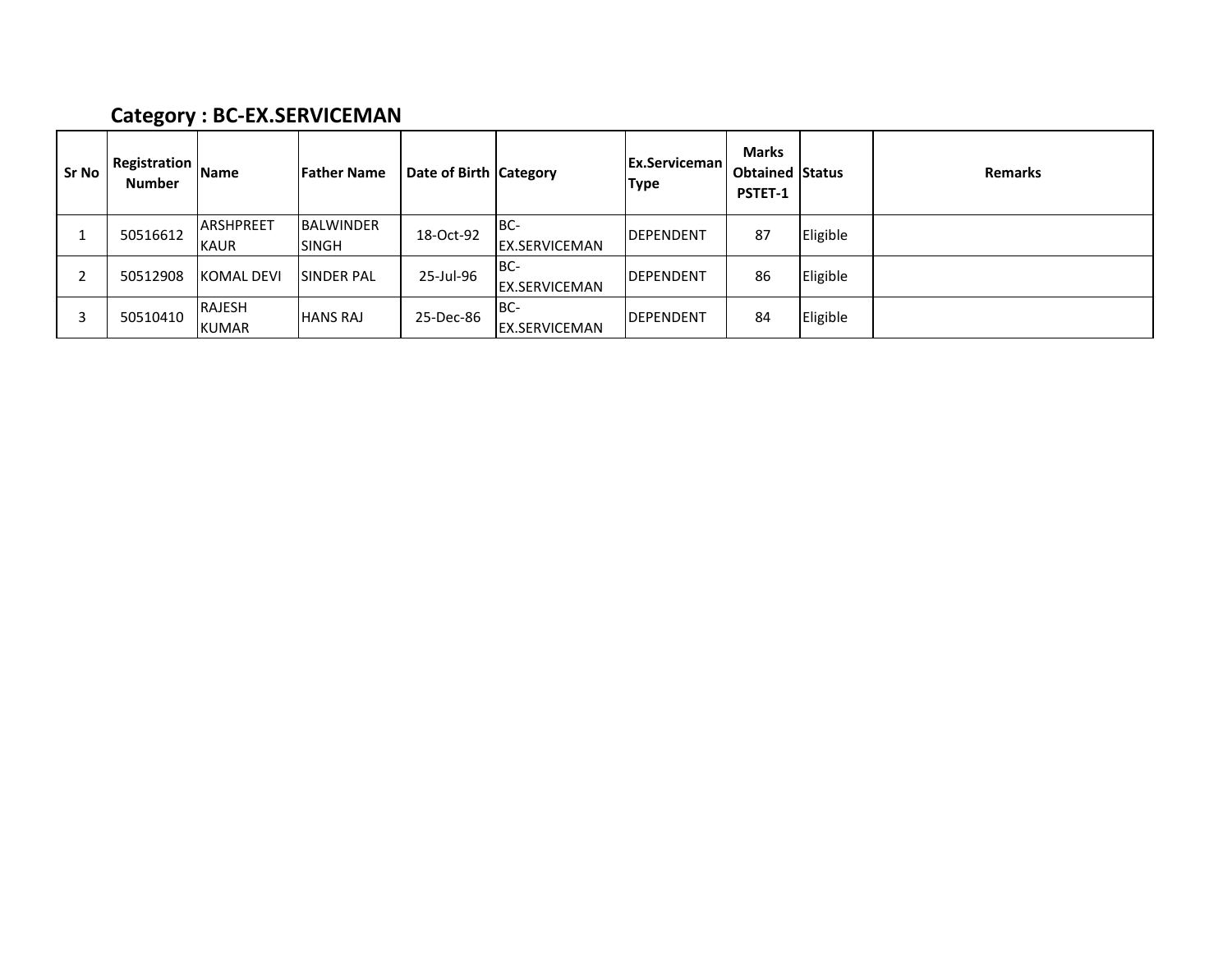#### Category : HANDICAPED

| Sr No          | Registration<br><b>Number</b> | <b>Name</b>              | <b>Father Name</b>      | Date of Birth Category |                                | Ex.Serviceman<br><b>Type</b> | <b>Marks</b><br><b>Obtained Status</b><br><b>PSTET-1</b> |          | <b>Remarks</b> |
|----------------|-------------------------------|--------------------------|-------------------------|------------------------|--------------------------------|------------------------------|----------------------------------------------------------|----------|----------------|
| 1              | 50510512                      | <b>JAIVEER SINGH</b>     | <b>AAD RAM</b>          | 29-Oct-93              | <b>HANDICAPED</b><br>(VISUAL)  |                              | 91                                                       | Eligible |                |
| $\overline{2}$ | 50511741                      | <b>JANAK RANI</b>        | <b>SHIV KUMAR</b>       | 4-Feb-78               | <b>HANDICAPED</b><br>(HEARING) |                              | 85                                                       | Eligible |                |
| 3              | 50516071                      | <b>ISUKHWINDER SINGH</b> | IPHUMAN SINGH           | 9-May-84               | <b>HANDICAPED</b><br>(ORTHO)   |                              | 104                                                      | Eligible |                |
| 4              | 50510764                      | INAVNEET CHHABRA         | <b>VARIENDER PARTAP</b> | 2-Oct-87               | <b>HANDICAPED</b><br>(VISUAL)  |                              | 86                                                       | Eligible |                |
| 5              | 50510267                      | <b>AMAN BHAGAT</b>       | <b>MOHINDER PAL</b>     | 2-Feb-95               | <b>HANDICAPED</b><br>(ORTHO)   |                              | 92                                                       | Eligible |                |
| 6              | 50512088                      | JASWINDER SINGH`         | <b>BALDEV SINGH</b>     | 17-Jun-76              | <b>HANDICAPED</b><br>(ORTHO)   |                              | 85                                                       | Eligible |                |
| $\overline{7}$ | 50517064                      | IKIRANJIT SINGH          | <b>BEANT SINGH</b>      | 14-Apr-92              | <b>HANDICAPED</b><br>(ORTHO)   |                              | 85                                                       | Eligible |                |
| 8              | 50511908                      | LOKESH KUMAR             | <b>KRISHAN LAL</b>      | 9-Sep-83               | <b>HANDICAPED</b><br>(ORTHO)   |                              | 83                                                       | Eligible |                |
| 9              | 50513908                      | ISANTOSH RANI            | <b>SHAM CHAND</b>       | 5-May-85               | <b>HANDICAPED</b><br>(ORTHO)   |                              | 82                                                       | Eligible |                |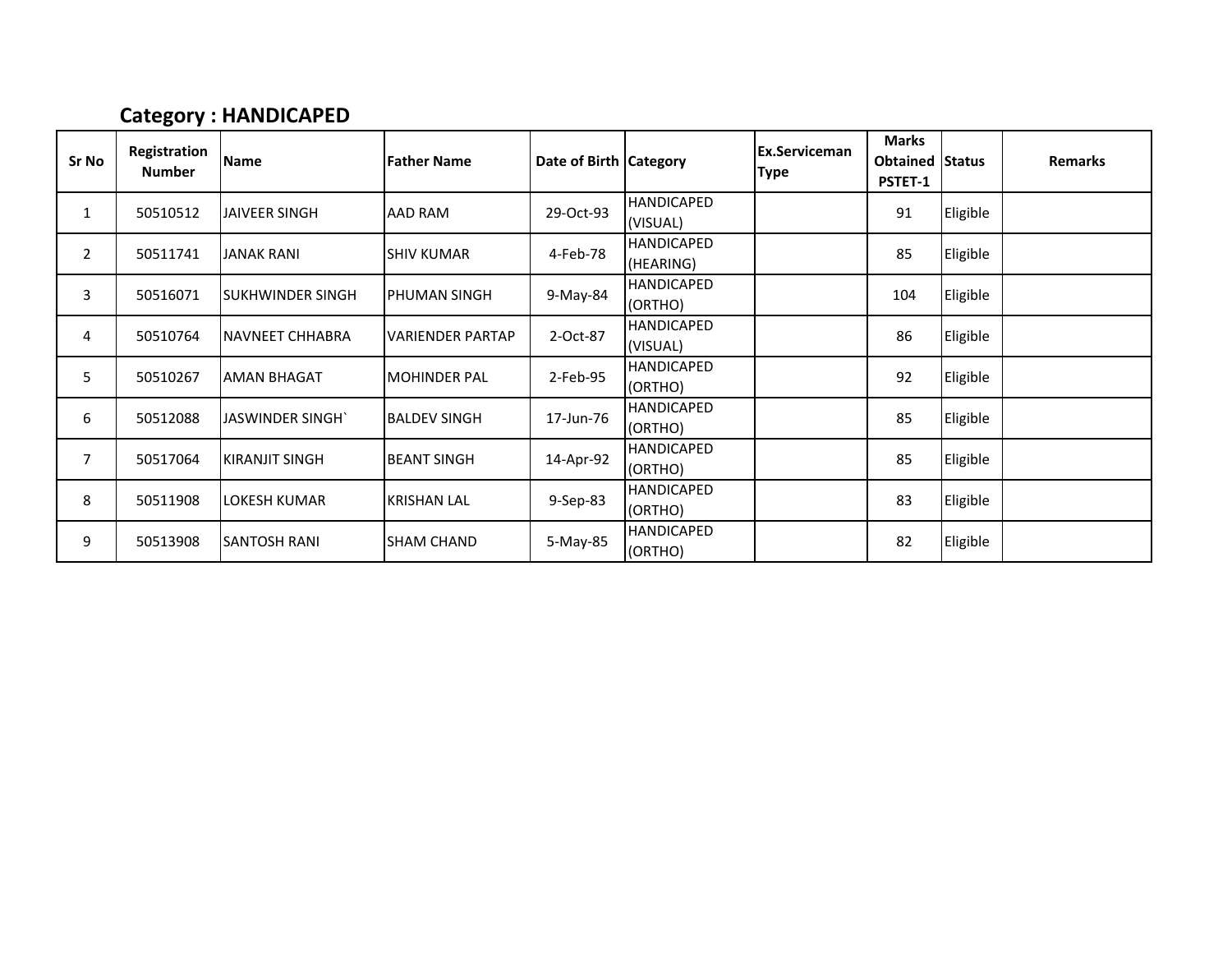## Category : EX.SERVICEMAN (GENERAL)

| Sr No | Registration<br><b>Number</b> | Name                               | l Father Name                           | Date of Birth Category | <b>Ex.Servicemal</b><br>n Type    |                   | <b>Marks</b><br>Obtained<br>PSTET-1 | <b>Status</b> | <b>Remarks</b> |
|-------|-------------------------------|------------------------------------|-----------------------------------------|------------------------|-----------------------------------|-------------------|-------------------------------------|---------------|----------------|
|       | 50515961                      | <b>JAGTAR SINGH</b>                | <b>BALVIR SINGH</b>                     | 2-Apr-78               | <b>EX.SERVICEMAN</b><br>(GENERAL) | <b>SELF</b>       | 94                                  | Eligible      |                |
|       | 50514506                      | IRAJESH KUMAR                      | <b>SARDARI LAL</b>                      | 31-May-75              | <b>EX.SERVICEMAN</b><br>(GENERAL) | <b>SELF</b>       | 90                                  | Eligible      |                |
| 3     | 50514535                      | DAVINDER SINGH                     | <b>TARSEM SINGH</b>                     | 8-Oct-78               | <b>EX.SERVICEMAN</b><br>(GENERAL) | <b>SELF</b>       | 90                                  | Eligible      |                |
| 4     | 50511028                      | <b>SATINDERJEET</b><br><b>KAUR</b> | <b>JAGAT SINGH</b>                      | 25-May-89              | <b>EX.SERVICEMAN</b><br>(GENERAL) | <b>DEPENDENT</b>  | 91                                  | Eligible      |                |
| 5     | 50516281                      | ISHEEMA SHARMA                     | <b>I</b> KULDEEP KUMAR<br><b>SHARMA</b> | 20-Aug-84              | EX.SERVICEMAN<br>(GENERAL)        | <b>DEPENDENT</b>  | 90                                  | Eligible      |                |
| 6     | 50514547                      | <b>JYOTI JARYAL</b>                | <b>WATTAN SINGH</b><br><b>JARYAL</b>    | 3-Oct-84               | EX.SERVICEMAN<br>(GENERAL)        | <b>IDEPENDENT</b> | 90                                  | Eligible      |                |